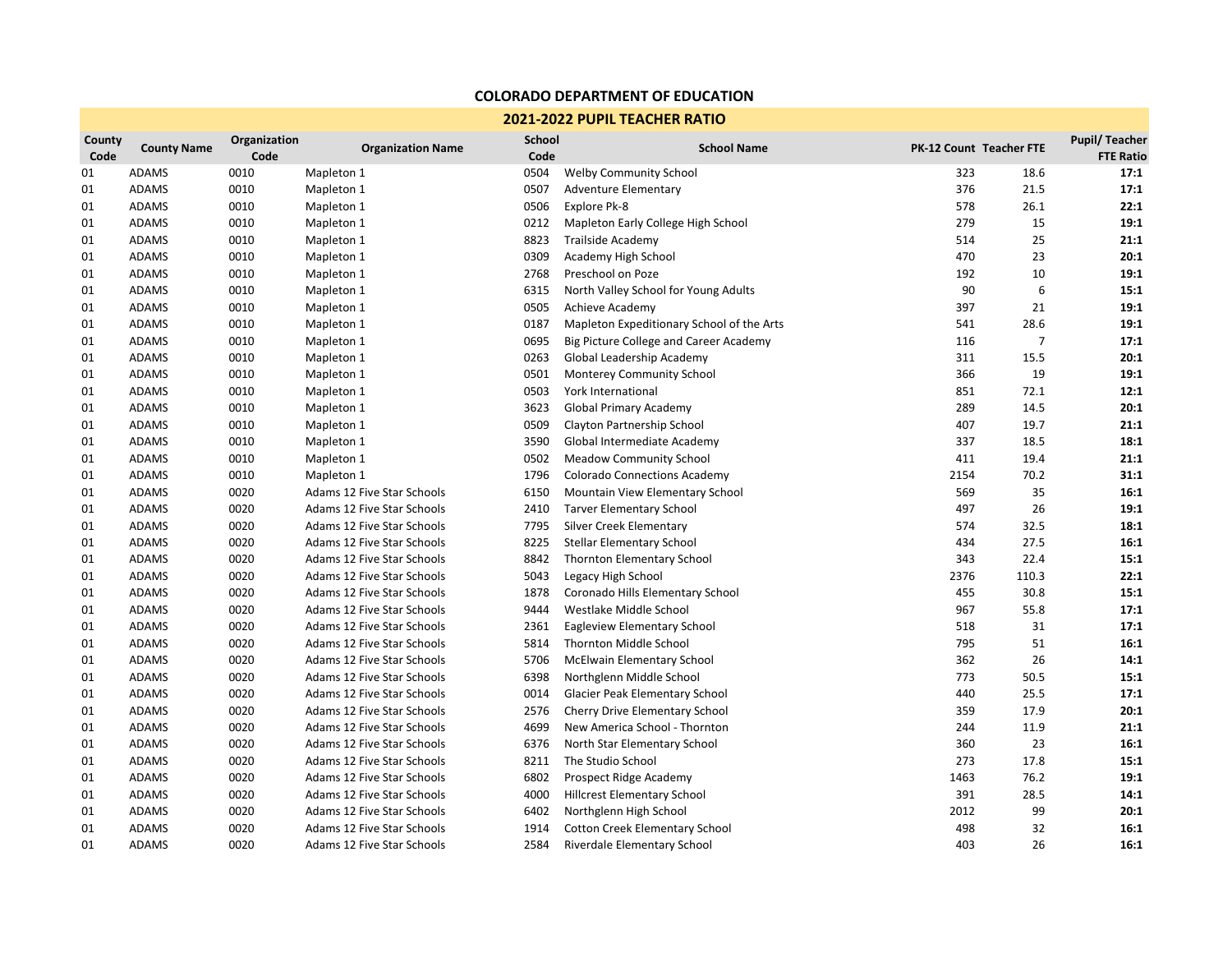| 01 | <b>ADAMS</b> | 0020 | Adams 12 Five Star Schools | 4172 | Hulstrom Options K-8 School        | 638  | 36.8         | 17:1 |
|----|--------------|------|----------------------------|------|------------------------------------|------|--------------|------|
| 01 | <b>ADAMS</b> | 0020 | Adams 12 Five Star Schools | 2918 | Federal Heights Elementary School  | 427  | 30.8         | 14:1 |
| 01 | ADAMS        | 0020 | Adams 12 Five Star Schools | 2580 | Hunters Glen Elementary School     | 408  | 21.3         | 19:1 |
| 01 | <b>ADAMS</b> | 0020 | Adams 12 Five Star Schools | 0301 | Arapahoe Ridge Elementary School   | 500  | 29           | 17:1 |
| 01 | ADAMS        | 0020 | Adams 12 Five Star Schools | 5058 | Leroy Drive Elementary School      | 387  | 27.5         | 14:1 |
| 01 | <b>ADAMS</b> | 0020 | Adams 12 Five Star Schools | 8814 | Thunder Vista P-8                  | 795  | 42.5         | 19:1 |
| 01 | ADAMS        | 0020 | Adams 12 Five Star Schools | 8275 | <b>STEM Lab</b>                    | 710  | 40.5         | 18:1 |
| 01 | <b>ADAMS</b> | 0020 | Adams 12 Five Star Schools | 6060 | Mountain Range High School         | 1808 | 84.1         | 21:1 |
| 01 | <b>ADAMS</b> | 0020 | Adams 12 Five Star Schools | 7155 | Prairie Hills Elementary School    | 435  | 23.5         | 19:1 |
| 01 | ADAMS        | 0020 | Adams 12 Five Star Schools | 4187 | Silver Hills Middle School         | 1021 | 57           | 18:1 |
| 01 | <b>ADAMS</b> | 0020 | Adams 12 Five Star Schools | 9431 | <b>Westgate Community School</b>   | 549  | 28.7         | 19:1 |
| 01 | <b>ADAMS</b> | 0020 | Adams 12 Five Star Schools | 1388 | Centennial Elementary School       | 413  | 27           | 15:1 |
| 01 | ADAMS        | 0020 | Adams 12 Five Star Schools | 1480 | Century Middle School              | 866  | 48           | 18:1 |
| 01 | ADAMS        | 0020 | Adams 12 Five Star Schools | 5816 | Thornton High School               | 1485 | 76.2         | 19:1 |
| 01 | ADAMS        | 0020 | Adams 12 Five Star Schools | 2578 | Skyview Elementary School          | 388  | 26           | 15:1 |
| 01 | ADAMS        | 0020 | Adams 12 Five Star Schools | 0210 | Vantage Point                      | 316  | 31.7         | 10:1 |
| 01 | <b>ADAMS</b> | 0020 | Adams 12 Five Star Schools | 9682 | Woodglen Elementary School         | 424  | 26.5         | 16:1 |
| 01 | ADAMS        | 0020 | Adams 12 Five Star Schools | 6956 | Pathways Future Center             | 386  | 19.5         | 20:1 |
| 01 | <b>ADAMS</b> | 0020 | Adams 12 Five Star Schools | 9494 | <b>Westview Elementary School</b>  | 427  | 24.5         | 17:1 |
| 01 | <b>ADAMS</b> | 0020 | Adams 12 Five Star Schools | 2582 | Rocky Mountain Elementary School   | 320  | 23.4         | 14:1 |
| 01 | ADAMS        | 0020 | Adams 12 Five Star Schools | 0070 | Adams12 Five Star Preschool        | 45   | $\mathbf{1}$ | 45:1 |
| 01 | ADAMS        | 0020 | Adams 12 Five Star Schools | 4108 | Horizon High School                | 1999 | 98.2         | 20:1 |
| 01 | ADAMS        | 0020 | Adams 12 Five Star Schools | 1519 | Stargate Charter School            | 1494 | 75.4         | 20:1 |
| 01 | ADAMS        | 0020 | Adams 12 Five Star Schools | 0059 | Meridian Elementary School         | 549  | 31.5         | 17:1 |
| 01 | <b>ADAMS</b> | 0020 | Adams 12 Five Star Schools | 0057 | Rocky Top Middle School            | 1029 | 54.7         | 19:1 |
| 01 | ADAMS        | 0020 | Adams 12 Five Star Schools | 5418 | Malley Drive Elementary School     | 442  | 26           | 17:1 |
| 01 | <b>ADAMS</b> | 0020 | Adams 12 Five Star Schools | 1937 | Coyote Ridge Elementary School     | 404  | 24           | 17:1 |
| 01 | <b>ADAMS</b> | 0020 | Adams 12 Five Star Schools | 6342 | Shadow Ridge Middle School         | 768  | 40.5         | 19:1 |
| 01 | ADAMS        | 0020 | Adams 12 Five Star Schools | 8310 | <b>STEM Launch</b>                 | 770  | 53           | 15:1 |
| 01 | ADAMS        | 0020 | Adams 12 Five Star Schools | 8361 | <b>Stukey Elementary School</b>    | 351  | 24.5         | 14:1 |
| 01 | ADAMS        | 0020 | Adams 12 Five Star Schools | 6355 | North Mor Elementary School        | 391  | 23.1         | 17:1 |
| 01 | ADAMS        | 0030 | <b>Adams County 14</b>     | 0022 | Lester R Arnold High School        | 203  | 11.4         | 18:1 |
| 01 | ADAMS        | 0030 | Adams County 14            | 0186 | Alsup Elementary School            | 463  | 27.8         | 17:1 |
| 01 | ADAMS        | 0030 | Adams County 14            | 2308 | <b>Dupont Elementary School</b>    | 408  | 23.6         | 17:1 |
| 01 | ADAMS        | 0030 | Adams County 14            | 5982 | Monaco Elementary School           | 249  | 16.3         | 15:1 |
| 01 | <b>ADAMS</b> | 0030 | <b>Adams County 14</b>     | 5880 | Mildred L Sanville Preschool       | 53   | 2.9          | 18:1 |
| 01 | ADAMS        | 0030 | Adams County 14            | 7500 | Rose Hill Elementary School        | 348  | 20.9         | 17:1 |
| 01 | <b>ADAMS</b> | 0030 | Adams County 14            | 1426 | Central Elementary School          | 432  | 25           | 17:1 |
| 01 | <b>ADAMS</b> | 0030 | <b>Adams County 14</b>     | 0024 | Adams City High School             | 1770 | 78.5         | 23:1 |
| 01 | ADAMS        | 0030 | Adams County 14            | 6534 | Hanson Elementary School           | 267  | 17.7         | 15:1 |
| 01 | <b>ADAMS</b> | 0030 | Adams County 14            | 0124 | <b>Stars Early Learning Center</b> | 84   | 5.9          | 14:1 |
| 01 | <b>ADAMS</b> | 0030 | <b>Adams County 14</b>     | 4516 | Kearney Middle School              | 728  | 37.2         | 20:1 |
| 01 | ADAMS        | 0030 | Adams County 14            | 0020 | Adams City Middle School           | 657  | 38.7         | 17:1 |
| 01 | <b>ADAMS</b> | 0030 | Adams County 14            | 4536 | Kemp Elementary School             | 452  | 27.6         | 16:1 |
| 01 | <b>ADAMS</b> | 0040 | School District 27J        | 0700 | <b>Belle Creek Charter School</b>  | 600  | 12.2         | 49:1 |
| 01 | <b>ADAMS</b> | 0040 | School District 27J        | 6395 | Northeast Elementary School        | 524  | 35.8         | 15:1 |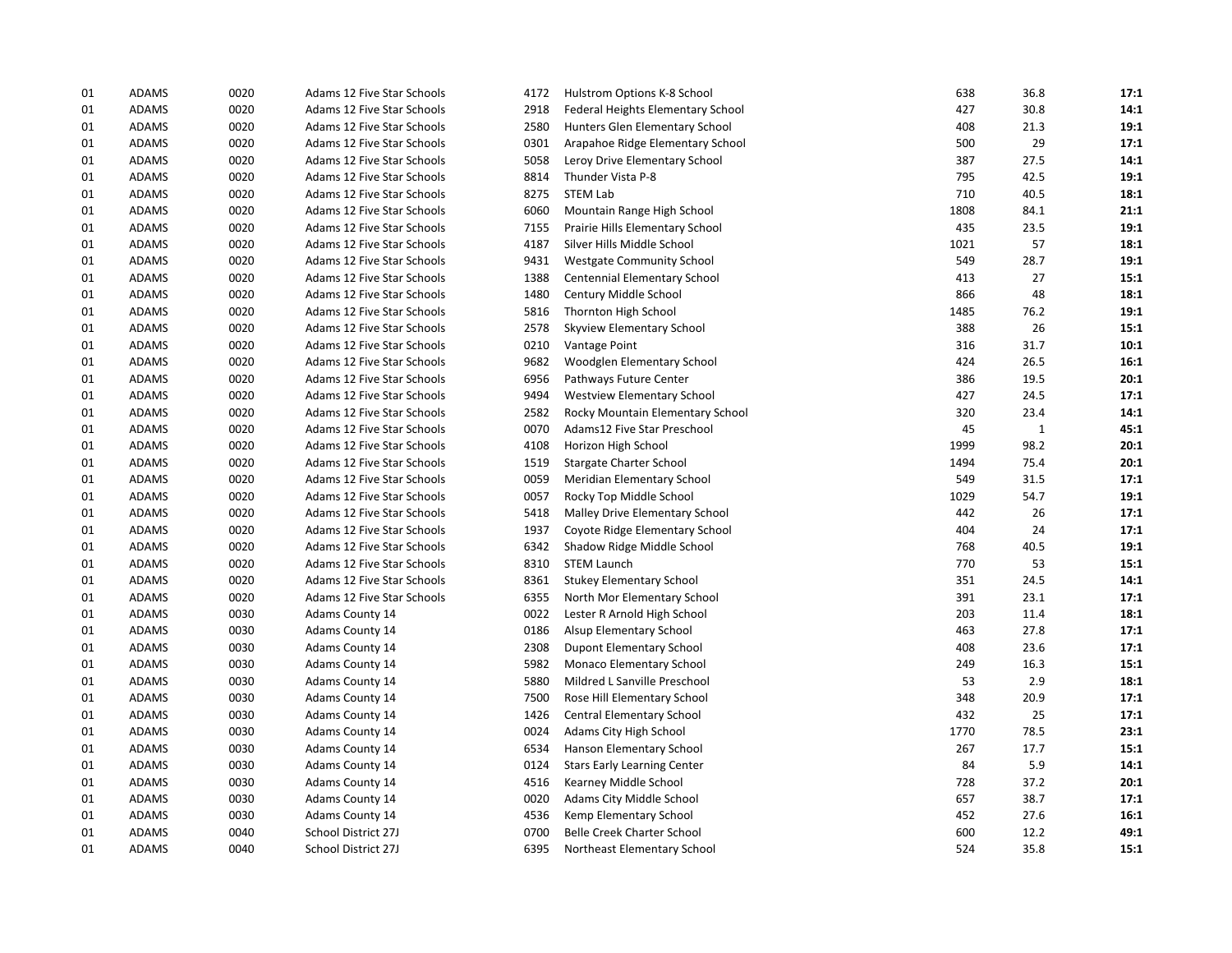| 01 | <b>ADAMS</b> | 0040 | School District 27J        | 2945 | <b>Foundations Academy</b>            | 753  | 19.7         | 38:1 |
|----|--------------|------|----------------------------|------|---------------------------------------|------|--------------|------|
| 01 | <b>ADAMS</b> | 0040 | School District 27J        | 7318 | Reunion Elementary School             | 790  | 34.8         | 23:1 |
| 01 | ADAMS        | 0040 | School District 27J        | 8820 | <b>Turnberry Elementary</b>           | 732  | 45.4         | 16:1 |
| 01 | ADAMS        | 0040 | School District 27J        | 4950 | Landmark Academy at Reunion           | 761  | 20.3         | 37:1 |
| 01 | ADAMS        | 0040 | School District 27J        | 6687 | 27J Online Academy                    | 390  | 4            | 98:1 |
| 01 | <b>ADAMS</b> | 0040 | School District 27J        | 6638 | Overland Trail Middle School          | 546  | 35           | 16:1 |
| 01 | ADAMS        | 0040 | School District 27J        | 5615 | Mary E Pennock Elementary School      | 642  | 34           | 19:1 |
| 01 | ADAMS        | 0040 | School District 27J        | 0251 | Elaine S. Padilla                     | 386  | 5            | 77:1 |
| 01 | <b>ADAMS</b> | 0040 | School District 27J        | 9426 | West Ridge Elementary                 | 783  | 39           | 20:1 |
| 01 | ADAMS        | 0040 | School District 27J        | 1052 | <b>Bromley East Charter School</b>    | 1175 | 45.5         | 26:1 |
| 01 | <b>ADAMS</b> | 0040 | School District 27J        | 6400 | The STEAD School                      | 156  | 15.2         | 10:1 |
| 01 | <b>ADAMS</b> | 0040 | School District 27J        | 8130 | Southeast Elementary School           | 513  | 30           | 17:1 |
| 01 | ADAMS        | 0040 | School District 27J        | 1022 | Brighton High School                  | 1881 | 84.8         | 22:1 |
| 01 | <b>ADAMS</b> | 0040 | School District 27J        | 2399 | Eagle Ridge Academy                   | 526  | 21.2         | 25:1 |
| 01 | <b>ADAMS</b> | 0040 | School District 27J        | 3900 | Henderson Elementary School           | 357  | 20           | 18:1 |
| 01 | ADAMS        | 0040 | School District 27J        | 7129 | Prairie View High School              | 1724 | 73.6         | 23:1 |
| 01 | <b>ADAMS</b> | 0040 | School District 27J        | 7725 | SD 27J Preschool at the Brighton LRC  | 97   | 8            | 12:1 |
| 01 | ADAMS        | 0040 | School District 27J        | 6702 | Otho E Stuart Middle School           | 741  | 42.4         | 17:1 |
| 01 | ADAMS        | 0040 | School District 27J        | 7714 | Second Creek Elementary School        | 869  | 49.5         | 18:1 |
| 01 | ADAMS        | 0040 | School District 27J        | 7131 | Prairie View Middle School            | 654  | 27.2         | 24:1 |
| 01 | ADAMS        | 0040 | School District 27J        | 7351 | Rodger Quist Middle School            | 916  | 43.7         | 21:1 |
| 01 | ADAMS        | 0040 | School District 27J        | 7340 | Riverdale Ridge High School           | 1332 | 55.5         | 24:1 |
| 01 | ADAMS        | 0040 | School District 27J        | 1021 | Innovations & Options                 | 199  | 16.5         | 12:1 |
| 01 | ADAMS        | 0040 | School District 27J        | 9230 | Vikan Middle School                   | 653  | 40.3         | 16:1 |
| 01 | <b>ADAMS</b> | 0040 | School District 27J        | 8060 | South Elementary School               | 387  | 24           | 16:1 |
| 01 | ADAMS        | 0040 | School District 27J        | 1013 | <b>Brantner Elementary School</b>     | 698  | 34.9         | 20:1 |
| 01 | <b>ADAMS</b> | 0040 | School District 27J        | 8032 | John W Thimmig Elementary School      | 553  | 31           | 18:1 |
| 01 | ADAMS        | 0050 | Bennett 29J                | 0763 | <b>Bennett Preschool</b>              | 51   | $\mathbf{1}$ | 51:1 |
| 01 | ADAMS        | 0050 | Bennett 29J                | 0562 | Bennett Intermediate School           | 239  | 16.5         | 14:1 |
| 01 | ADAMS        | 0050 | Bennett 29J                | 0770 | <b>Bennett Elementary School</b>      | 256  | 17.1         | 15:1 |
| 01 | ADAMS        | 0050 | Bennett 29J                | 0774 | Bennett Middle School                 | 300  | 13.3         | 23:1 |
| 01 | ADAMS        | 0050 | Bennett 29J                | 0775 | Bennett High School                   | 403  | 16.7         | 24:1 |
| 01 | <b>ADAMS</b> | 0060 | Strasburg 31J              | 8332 | Hemphill Middle School                | 281  | 16.6         | 17:1 |
| 01 | <b>ADAMS</b> | 0060 | Strasburg 31J              | 8334 | <b>Strasburg High School</b>          | 338  | 17.7         | 19:1 |
| 01 | <b>ADAMS</b> | 0060 | Strasburg 31J              | 8328 | <b>Strasburg Elementary School</b>    | 536  | 32.7         | 16:1 |
| 01 | <b>ADAMS</b> | 0060 | Strasburg 31J              | 7133 | Prairie Creek High School             | 16   | 1.2          | 13:1 |
| 01 | ADAMS        | 0070 | Westminster Public Schools | 3649 | Early Learning Center at Gregory Hill | 219  | 3            | 73:1 |
| 01 | ADAMS        | 0070 | Westminster Public Schools | 8406 | Sunset Ridge Elementary School        | 289  | 17.5         | 17:1 |
| 01 | <b>ADAMS</b> | 0070 | Westminster Public Schools | 4465 | Josephine Hodgkins Leadership Academy | 636  | 41.7         | 15:1 |
| 01 | <b>ADAMS</b> | 0070 | Westminster Public Schools | 4334 | Colorado STEM Academy                 | 405  | 23.1         | 18:1 |
| 01 | ADAMS        | 0070 | Westminster Public Schools | 8798 | Tennyson Knolls Preparatory School    | 378  | 23.1         | 16:1 |
| 01 | <b>ADAMS</b> | 0070 | Westminster Public Schools | 2876 | <b>Fairview Elementary School</b>     | 299  | 21           | 14:1 |
| 01 | ADAMS        | 0070 | Westminster Public Schools | 5388 | Colorado Sports Leadership Academy    | 384  | 28.1         | 14:1 |
| 01 | ADAMS        | 0070 | Westminster Public Schools | 5834 | Mesa Elementary School                | 297  | 18.6         | 16:1 |
| 01 | ADAMS        | 0070 | Westminster Public Schools | 9466 | Westminster High School               | 2082 | 103.8        | 20:1 |
| 01 | <b>ADAMS</b> | 0070 | Westminster Public Schools | 7812 | Shaw Heights Middle School            | 442  | 27.1         | 16:1 |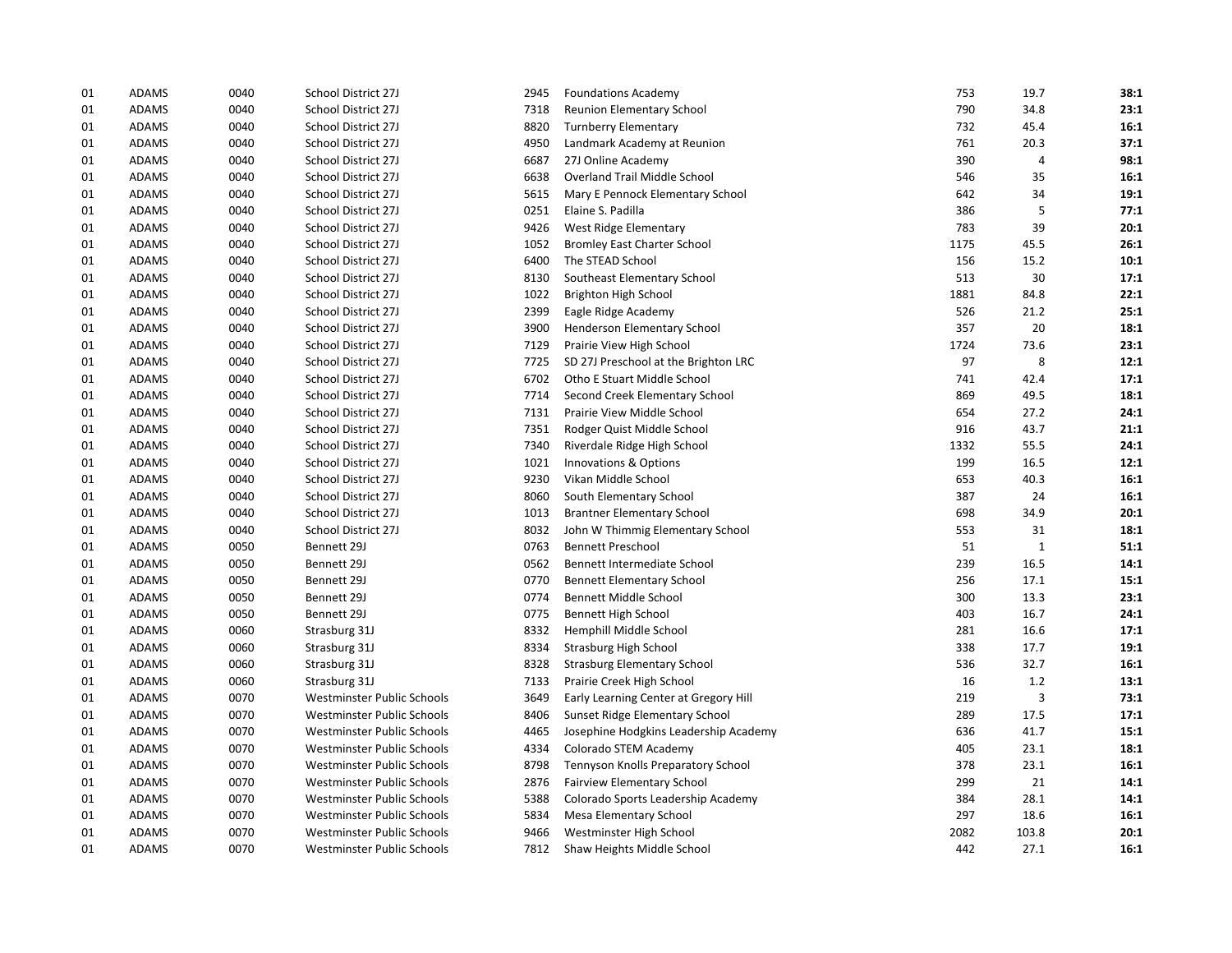| 01 | <b>ADAMS</b>   | 0070 | Westminster Public Schools | 3792 | Harris Park Elementary School                        | 244  | 14.6  | 17:1  |
|----|----------------|------|----------------------------|------|------------------------------------------------------|------|-------|-------|
| 01 | <b>ADAMS</b>   | 0070 | Westminster Public Schools | 3931 | Hidden Lake High School                              | 489  | 18.9  | 26:1  |
| 01 | <b>ADAMS</b>   | 0070 | Westminster Public Schools | 7952 | Orchard Park Academy                                 | 529  | 30.1  | 18:1  |
| 01 | <b>ADAMS</b>   | 0070 | Westminster Public Schools | 9236 | Westminster Academy for International Studies        | 304  | 19.5  | 16:1  |
| 01 | <b>ADAMS</b>   | 0070 | Westminster Public Schools | 7305 | Iver C. Ranum Middle School                          | 376  | 26.5  | 14:1  |
| 01 | <b>ADAMS</b>   | 0070 | Westminster Public Schools | 1622 | Metropolitan Arts Academy                            | 344  | 23.1  | 15:1  |
| 01 | <b>ADAMS</b>   | 0070 | Westminster Public Schools | 7860 | Sherrelwood Elementary School                        | 237  | 15.1  | 16:1  |
| 01 | <b>ADAMS</b>   | 0070 | Westminster Public Schools | 7810 | John E. Flynn A Marzano Academy                      | 326  | 20.7  | 16:1  |
| 02 | <b>ALAMOSA</b> | 0100 | Alamosa RE-11J             | 0118 | Alamosa High School                                  | 597  | 33.6  | 18:1  |
| 02 | ALAMOSA        | 0100 | Alamosa RE-11J             | 0114 | Ortega Middle School                                 | 537  | 34.7  | 15:1  |
| 02 | <b>ALAMOSA</b> | 0100 | Alamosa RE-11J             | 0115 | Alamosa Elementary School 3-5                        | 498  | 31    | 16:1  |
| 02 | <b>ALAMOSA</b> | 0100 | Alamosa RE-11J             | 1107 | Alamosa Elementary School K-2                        | 464  | 29.5  | 16:1  |
| 02 | ALAMOSA        | 0100 | Alamosa RE-11J             | 0270 | Alamosa Online                                       | 92   | 3.5   | 26:1  |
| 02 | <b>ALAMOSA</b> | 0110 | Sangre De Cristo Re-22J    | 7626 | Sangre de Cristo Elementary School                   | 123  | 11.4  | 11:1  |
| 02 | <b>ALAMOSA</b> | 0110 | Sangre De Cristo Re-22J    | 7630 | Sangre de Cristo Undivided High School               | 123  | 14.3  | 9:1   |
| 03 | ARAPAHOE       | 0120 | Englewood 1                | 1514 | Charles Hay World School                             | 338  | 22.6  | 15:1  |
| 03 | ARAPAHOE       | 0120 | Englewood 1                | 5318 | Englewood Early Childhood Education Center at Maddox | 217  | 2.8   | 78:1  |
| 03 | ARAPAHOE       | 0120 | Englewood 1                | 1556 | Cherrelyn Elementary School                          | 228  | 19    | 12:1  |
| 03 | ARAPAHOE       | 0120 | Englewood 1                | 2750 | Englewood Leadership Academy                         | 93   | 5.6   | 17:1  |
| 03 | ARAPAHOE       | 0120 | Englewood 1                | 1652 | Clayton Elementary School                            | 365  | 31.2  | 12:1  |
| 03 | ARAPAHOE       | 0120 | Englewood 1                | 9620 | Wm E Bishop Elementary School                        | 203  | 19    | 11:1  |
| 03 | ARAPAHOE       | 0120 | Englewood 1                | 0206 | Colorado's Finest High School of Choice              | 234  | 21.3  | 11:1  |
| 03 | ARAPAHOE       | 0120 | Englewood 1                | 2752 | Englewood Middle School                              | 214  | 22.8  | 9:1   |
| 03 | ARAPAHOE       | 0120 | Englewood 1                | 2746 | Englewood High School                                | 548  | 36.1  | 15:1  |
| 03 | ARAPAHOE       | 0123 | Sheridan 2                 | 3054 | Alice Terry Elementary School                        | 204  | 13    | 16:1  |
| 03 | ARAPAHOE       | 0123 | Sheridan 2                 | 7843 | Early Childhood Education Center                     | 106  | 9.4   | 11:1  |
| 03 | ARAPAHOE       | 0123 | Sheridan 2                 | 8123 | <b>SOAR Academy</b>                                  | 90   | 5.5   | 16:1  |
| 03 | ARAPAHOE       | 0123 | Sheridan 2                 | 7842 | Sheridan High School                                 | 320  | 23    | 14:1  |
| 03 | ARAPAHOE       | 0123 | Sheridan 2                 | 7837 | Fort Logan Northgate                                 | 457  | 32.4  | 14:1  |
| 03 | ARAPAHOE       | 0130 | Cherry Creek 5             | 8887 | <b>Trails West Elementary School</b>                 | 446  | 28.8  | 15:1  |
| 03 | ARAPAHOE       | 0130 | Cherry Creek 5             | 7158 | Prairie Middle School                                | 1479 | 89.2  | 17:1  |
| 03 | ARAPAHOE       | 0130 | Cherry Creek 5             | 3988 | Highline Community Elementary School                 | 412  | 34.7  | 12:1  |
| 03 | ARAPAHOE       | 0130 | Cherry Creek 5             | 8380 | <b>Summit Elementary School</b>                      | 348  | 24.9  | 14:1  |
| 03 | ARAPAHOE       | 0130 | Cherry Creek 5             | 0714 | <b>Belleview Elementary School</b>                   | 481  | 33.8  | 14:1  |
| 03 | ARAPAHOE       | 0130 | Cherry Creek 5             | 4100 | Horizon Middle School                                | 859  | 54.2  | 16:1  |
| 03 | ARAPAHOE       | 0130 | Cherry Creek 5             | 4276 | Independence Elementary School                       | 401  | 31.1  | 13:1  |
| 03 | ARAPAHOE       | 0130 | Cherry Creek 5             | 0188 | Colorado Skies Academy                               | 214  | 10.2  | 21:1  |
| 03 | ARAPAHOE       | 0130 | Cherry Creek 5             | 6367 | <b>Options School</b>                                | 535  | 2.2   | 243:1 |
| 03 | ARAPAHOE       | 0130 | Cherry Creek 5             | 1570 | Cherry Creek High School                             | 3809 | 190.1 | 20:1  |
| 03 | ARAPAHOE       | 0130 | Cherry Creek 5             | 1916 | Cottonwood Creek Elementary School                   | 577  | 38.6  | 15:1  |
| 03 | ARAPAHOE       | 0130 | Cherry Creek 5             | 0442 | Aspen Crossing Elementary School                     | 607  | 34    | 18:1  |
| 03 | ARAPAHOE       | 0130 | Cherry Creek 5             | 6225 | Mountain Vista Elementary School                     | 661  | 41.2  | 16:1  |
| 03 | ARAPAHOE       | 0130 | Cherry Creek 5             | 1614 | Cimarron Elementary School                           | 398  | 30.4  | 13:1  |
| 03 | ARAPAHOE       | 0130 | Cherry Creek 5             | 1572 | High Plains Elementary School                        | 514  | 31.6  | 16:1  |
| 03 | ARAPAHOE       | 0130 | Cherry Creek 5             | 6820 | Peakview Elementary School                           | 542  | 33.5  | 16:1  |
| 03 | ARAPAHOE       | 0130 | Cherry Creek 5             | 2653 | Endeavor Academy                                     | 240  | 23.9  | 10:1  |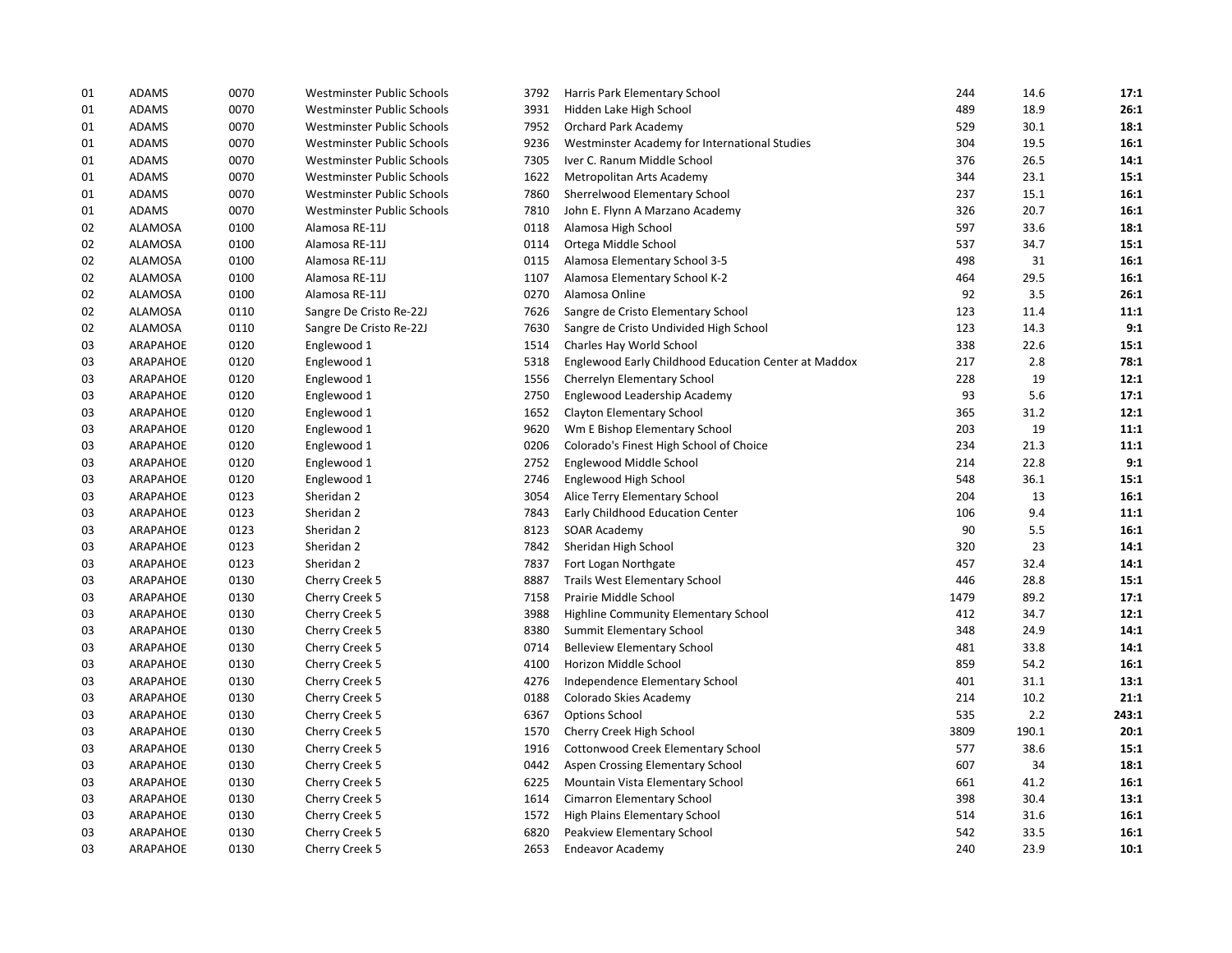| 03 | ARAPAHOE | 0130 | Cherry Creek 5 | 5744 | Meadow Point Elementary School              | 422  | 28.1  | 15:1 |
|----|----------|------|----------------|------|---------------------------------------------|------|-------|------|
| 03 | ARAPAHOE | 0130 | Cherry Creek 5 | 8848 | Thunder Ridge Middle School                 | 1116 | 65.8  | 17:1 |
| 03 | ARAPAHOE | 0130 | Cherry Creek 5 | 4412 | The Journey Preschool                       | 114  | 2     | 57:1 |
| 03 | ARAPAHOE | 0130 | Cherry Creek 5 | 0018 | Liberty Middle School                       | 892  | 55.9  | 16:1 |
| 03 | ARAPAHOE | 0130 | Cherry Creek 5 | 9108 | Village East Community Elementary School    | 689  | 47.8  | 14:1 |
| 03 | ARAPAHOE | 0130 | Cherry Creek 5 | 0016 | Fox Hollow Elementary School                | 572  | 37.8  | 15:1 |
| 03 | ARAPAHOE | 0130 | Cherry Creek 5 | 8020 | Smoky Hill High School                      | 2133 | 112.7 | 19:1 |
| 03 | ARAPAHOE | 0130 | Cherry Creek 5 | 4448 | <b>Black Forest Hills Elementary School</b> | 627  | 35.2  | 18:1 |
| 03 | ARAPAHOE | 0130 | Cherry Creek 5 | 8394 | Sunrise Elementary School                   | 487  | 31.9  | 15:1 |
| 03 | ARAPAHOE | 0130 | Cherry Creek 5 | 7514 | Infinity Middle School                      | 787  | 46.2  | 17:1 |
| 03 | ARAPAHOE | 0130 | Cherry Creek 5 | 7559 | Sagebrush Elementary School                 | 424  | 29    | 15:1 |
| 03 | ARAPAHOE | 0130 | Cherry Creek 5 | 1566 | Campus Middle School                        | 1355 | 76.6  | 18:1 |
| 03 | ARAPAHOE | 0130 | Cherry Creek 5 | 3030 | Fox Ridge Middle School                     | 1125 | 57.6  | 20:1 |
| 03 | ARAPAHOE | 0130 | Cherry Creek 5 | 7277 | Red Hawk Ridge Elementary School            | 540  | 35    | 15:1 |
| 03 | ARAPAHOE | 0130 | Cherry Creek 5 | 2897 | Falcon Creek Middle School                  | 736  | 41.8  | 18:1 |
| 03 | ARAPAHOE | 0130 | Cherry Creek 5 | 7476 | Rolling Hills Elementary School             | 565  | 35.7  | 16:1 |
| 03 | ARAPAHOE | 0130 | Cherry Creek 5 | 1970 | Creekside Elementary School                 | 590  | 33.8  | 17:1 |
| 03 | ARAPAHOE | 0130 | Cherry Creek 5 | 0243 | Coyote Hills Elementary School              | 543  | 32.6  | 17:1 |
| 03 | ARAPAHOE | 0130 | Cherry Creek 5 | 3589 | <b>Grandview High School</b>                | 2851 | 145.2 | 20:1 |
| 03 | ARAPAHOE | 0130 | Cherry Creek 5 | 7116 | Ponderosa Elementary School                 | 517  | 38.3  | 13:1 |
| 03 | ARAPAHOE | 0130 | Cherry Creek 5 | 1568 | West Middle School                          | 1077 | 62.8  | 17:1 |
| 03 | ARAPAHOE | 0130 | Cherry Creek 5 | 6955 | Pine Ridge Elementary School                | 754  | 46.4  | 16:1 |
| 03 | ARAPAHOE | 0130 | Cherry Creek 5 | 5934 | Mission Viejo Elementary School             | 552  | 30.7  | 18:1 |
| 03 | ARAPAHOE | 0130 | Cherry Creek 5 | 1429 | Cherry Creek Elevation                      | 655  | 48.4  | 14:1 |
| 03 | ARAPAHOE | 0130 | Cherry Creek 5 | 2292 | Dry Creek Elementary School                 | 341  | 20.9  | 16:1 |
| 03 | ARAPAHOE | 0130 | Cherry Creek 5 | 4062 | Holly Hills Elementary School               | 490  | 37.5  | 13:1 |
| 03 | ARAPAHOE | 0130 | Cherry Creek 5 | 8850 | Timberline Elementary School                | 566  | 35.1  | 16:1 |
| 03 | ARAPAHOE | 0130 | Cherry Creek 5 | 9624 | Willow Creek Elementary School              | 509  | 32.6  | 16:1 |
| 03 | ARAPAHOE | 0130 | Cherry Creek 5 | 1273 | Canyon Creek Elementary School              | 463  | 33.8  | 14:1 |
| 03 | ARAPAHOE | 0130 | Cherry Creek 5 | 4280 | Indian Ridge Elementary School              | 474  | 26.9  | 18:1 |
| 03 | ARAPAHOE | 0130 | Cherry Creek 5 | 1574 | Cherry Hills Village Elementary School      | 507  | 32.8  | 15:1 |
| 03 | ARAPAHOE | 0130 | Cherry Creek 5 | 2428 | Eastridge Community Elementary School       | 780  | 42.1  | 19:1 |
| 03 | ARAPAHOE | 0130 | Cherry Creek 5 | 3926 | Heritage Elementary School                  | 297  | 20.8  | 14:1 |
| 03 | ARAPAHOE | 0130 | Cherry Creek 5 | 4078 | Homestead Elementary School                 | 385  | 25.7  | 15:1 |
| 03 | ARAPAHOE | 0130 | Cherry Creek 5 | 6625 | Overland High School                        | 2159 | 122.9 | 18:1 |
| 03 | ARAPAHOE | 0130 | Cherry Creek 5 | 4975 | Laredo Middle School                        | 974  | 58    | 17:1 |
| 03 | ARAPAHOE | 0130 | Cherry Creek 5 | 0141 | Sky Vista Middle School                     | 920  | 51.9  | 18:1 |
| 03 | ARAPAHOE | 0130 | Cherry Creek 5 | 4896 | The Cottage at Holly Ridge                  | 113  | 1.4   | 81:1 |
| 03 | ARAPAHOE | 0130 | Cherry Creek 5 | 2094 | Dakota Valley Elementary School             | 522  | 33.9  | 15:1 |
| 03 | ARAPAHOE | 0130 | Cherry Creek 5 | 1551 | Cherokee Trail High School                  | 2833 | 146.7 | 19:1 |
| 03 | ARAPAHOE | 0130 | Cherry Creek 5 | 9200 | Walnut Hills Community Elementary School    | 358  | 20.7  | 17:1 |
| 03 | ARAPAHOE | 0130 | Cherry Creek 5 | 0102 | Altitude Elementary School                  | 1007 | 53.7  | 19:1 |
| 03 | ARAPAHOE | 0130 | Cherry Creek 5 | 1571 | Cherry Creek Charter Academy                | 571  | 31    | 18:1 |
| 03 | ARAPAHOE | 0130 | Cherry Creek 5 | 3648 | Greenwood Elementary School                 | 372  | 26.6  | 14:1 |
| 03 | ARAPAHOE | 0130 | Cherry Creek 5 | 2357 | Eaglecrest High School                      | 3134 | 157.6 | 20:1 |
| 03 | ARAPAHOE | 0130 | Cherry Creek 5 | 0348 | Arrowhead Elementary School                 | 500  | 29.3  | 17:1 |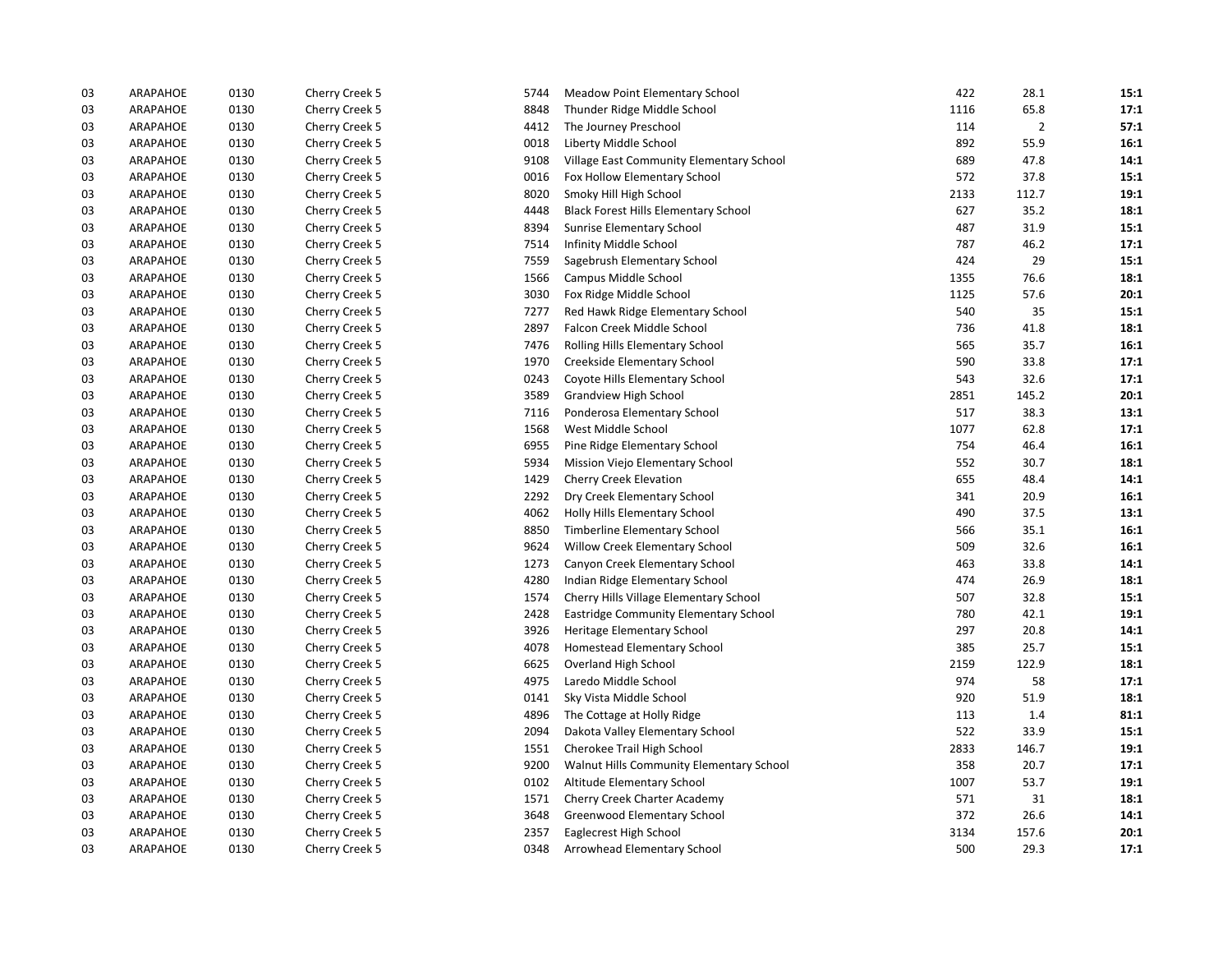| 03 | ARAPAHOE | 0130 | Cherry Creek 5     | 0242 | Antelope Ridge Elementary School                  | 588  | 37.4         | 16:1 |
|----|----------|------|--------------------|------|---------------------------------------------------|------|--------------|------|
| 03 | ARAPAHOE | 0130 | Cherry Creek 5     | 7102 | Polton Community Elementary School                | 463  | 36.6         | 13:1 |
| 03 | ARAPAHOE | 0130 | Cherry Creek 5     | 1155 | <b>Buffalo Trail Elementary School</b>            | 570  | 36.6         | 16:1 |
| 03 | ARAPAHOE | 0130 | Cherry Creek 5     | 1510 | Challenge School                                  | 534  | 30.7         | 17:1 |
| 03 | ARAPAHOE | 0130 | Cherry Creek 5     | 4189 | Heritage Heights Academy                          | 393  | 24.8         | 16:1 |
| 03 | ARAPAHOE | 0130 | Cherry Creek 5     | 6475 | <b>Outback Preschool</b>                          | 89   | $\mathbf{1}$ | 89:1 |
| 03 | ARAPAHOE | 0140 | Littleton 6        | 2926 | <b>Field Elementary School</b>                    | 283  | 26.1         | 11:1 |
| 03 | ARAPAHOE | 0140 | Littleton 6        | 6814 | Peabody Elementary School                         | 156  | 13           | 12:1 |
| 03 | ARAPAHOE | 0140 | Littleton 6        | 1145 | Village at Highland                               | 144  | 2.6          | 55:1 |
| 03 | ARAPAHOE | 0140 | Littleton 6        | 2219 | Ford Elementary                                   | 653  | 32.5         | 20:1 |
| 03 | ARAPAHOE | 0140 | Littleton 6        | 7606 | Sandburg Elementary School                        | 468  | 23.6         | 20:1 |
| 03 | ARAPAHOE | 0140 | Littleton 6        | 3950 | <b>Highland Elementary School</b>                 | 322  | 22.1         | 15:1 |
| 03 | ARAPAHOE | 0140 | Littleton 6        | 3472 | Goddard Middle School                             | 589  | 40.8         | 14:1 |
| 03 | ARAPAHOE | 0140 | Littleton 6        | 5229 | Littleton Academy                                 | 455  | 39           | 12:1 |
| 03 | ARAPAHOE | 0140 | Littleton 6        | 8064 | Moody Elementary School                           | 291  | 19.5         | 15:1 |
| 03 | ARAPAHOE | 0140 | Littleton 6        | 5236 | Lois Lenski Elementary School                     | 409  | 24.6         | 17:1 |
| 03 | ARAPAHOE | 0140 | Littleton 6        | 5574 | Twain Elementary School                           | 226  | 16.9         | 13:1 |
| 03 | ARAPAHOE | 0140 | Littleton 6        | 1382 | Centennial Academy of Fine Arts Education         | 373  | 28.5         | 13:1 |
| 03 | ARAPAHOE | 0140 | Littleton 6        | 2804 | Euclid Middle School                              | 764  | 40.6         | 19:1 |
| 03 | ARAPAHOE | 0140 | Littleton 6        | 4316 | Newton Middle School                              | 738  | 43.8         | 17:1 |
| 03 | ARAPAHOE | 0140 | Littleton 6        | 7518 | Runyon Elementary School                          | 450  | 25.7         | 18:1 |
| 03 | ARAPAHOE | 0140 | Littleton 6        | 0298 | Arapahoe High School                              | 1884 | 87.6         | 22:1 |
| 03 | ARAPAHOE | 0140 | Littleton 6        | 5572 | <b>Hopkins Elementary School</b>                  | 339  | 21           | 16:1 |
| 03 | ARAPAHOE | 0140 | Littleton 6        | 5224 | Littleton High School                             | 1293 | 74           | 17:1 |
| 03 | ARAPAHOE | 0140 | Littleton 6        | 3930 | Heritage High School                              | 1724 | 82.4         | 21:1 |
| 03 | ARAPAHOE | 0140 | Littleton 6        | 2382 | <b>East Elementary School</b>                     | 202  | 22.5         | 9:1  |
| 03 | ARAPAHOE | 0140 | Littleton 6        | 6292 | Village at North                                  | 151  | 3            | 50:1 |
| 03 | ARAPAHOE | 0140 | Littleton 6        | 9600 | Wilder Elementary School                          | 631  | 31.5         | 20:1 |
| 03 | ARAPAHOE | 0140 | Littleton 6        | 5233 | Littleton Prep Charter School                     | 542  | 35.8         | 15:1 |
| 03 | ARAPAHOE | 0140 | Littleton 6        | 4447 | John Wesley Powell Middle School                  | 611  | 33.6         | 18:1 |
| 03 | ARAPAHOE | 0170 | Deer Trail 26J     | 2136 | Deer Trail Elementary School                      | 173  | 8.1          | 21:1 |
| 03 | ARAPAHOE | 0170 | Deer Trail 26J     | 2140 | Deer Trail Junior-Senior High School              | 122  | 9.5          | 13:1 |
| 03 | ARAPAHOE | 0180 | Adams-Arapahoe 28J | 5751 | Meadowood Child Development Center                | 213  | 2.8          | 76:1 |
| 03 | ARAPAHOE | 0180 | Adams-Arapahoe 28J | 0914 | Boston K-8 School                                 | 414  | 26.5         | 16:1 |
| 03 | ARAPAHOE | 0180 | Adams-Arapahoe 28J | 6546 | <b>Options School</b>                             | 796  | 60.2         | 13:1 |
| 03 | ARAPAHOE | 0180 | Adams-Arapahoe 28J | 9189 | Vanguard Classical School - East                  | 773  | 51.1         | 15:1 |
| 03 | ARAPAHOE | 0180 | Adams-Arapahoe 28J | 0310 | Arkansas Elementary School                        | 429  | 28           | 15:1 |
| 03 | ARAPAHOE | 0180 | Adams-Arapahoe 28J | 6869 | Peoria Elementary School                          | 365  | 27.6         | 13:1 |
| 03 | ARAPAHOE | 0180 | Adams-Arapahoe 28J | 6068 | Montview Math & Health Sciences Elementary School | 304  | 20.4         | 15:1 |
| 03 | ARAPAHOE | 0180 | Adams-Arapahoe 28J | 0214 | Altura Elementary School                          | 466  | 29.5         | 16:1 |
| 03 | ARAPAHOE | 0180 | Adams-Arapahoe 28J | 9060 | Vaughn Elementary School                          | 345  | 22.7         | 15:1 |
| 03 | ARAPAHOE | 0180 | Adams-Arapahoe 28J | 1948 | Crawford Elementary School                        | 405  | 32.4         | 13:1 |
| 03 | ARAPAHOE | 0180 | Adams-Arapahoe 28J | 2951 | Laredo Child Development Center                   | 232  | 3.9          | 59:1 |
| 03 | ARAPAHOE | 0180 | Adams-Arapahoe 28J | 6758 | Park Lane Elementary School                       | 255  | 19           | 13:1 |
| 03 | ARAPAHOE | 0180 | Adams-Arapahoe 28J | 2114 | Dartmouth Elementary School                       | 407  | 28.7         | 14:1 |
| 03 | ARAPAHOE | 0180 | Adams-Arapahoe 28J | 7250 | Rangeview High School                             | 2107 | 111.7        | 19:1 |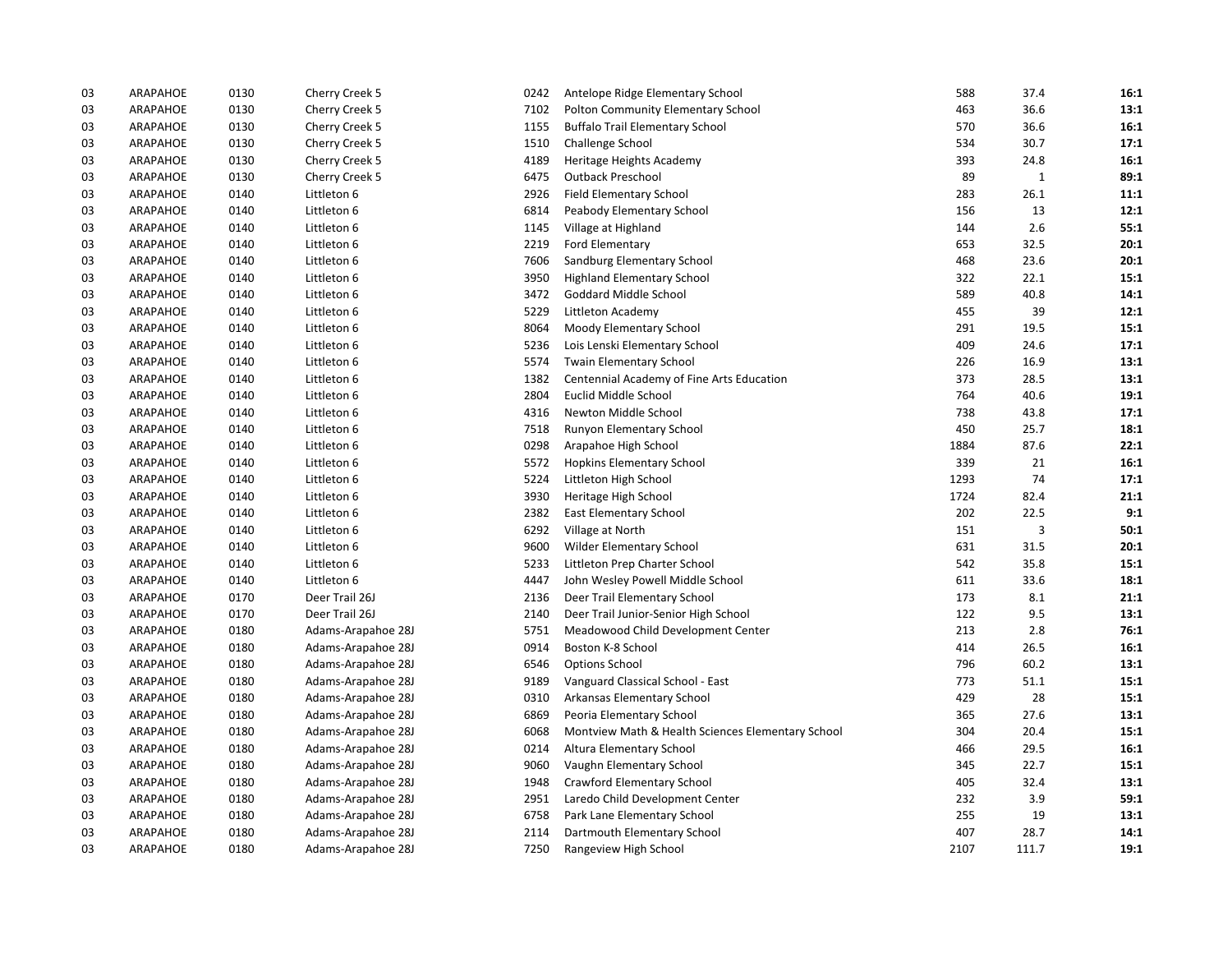| 03 | ARAPAHOE | 0180 | Adams-Arapahoe 28J | 6310 | North Middle School Health Sciences and Technology Campus | 633  | 35.8  | 18:1 |
|----|----------|------|--------------------|------|-----------------------------------------------------------|------|-------|------|
| 03 | ARAPAHOE | 0180 | Adams-Arapahoe 28J | 1851 | Harmony Ridge P-8                                         | 729  | 43    | 17:1 |
| 03 | ARAPAHOE | 0180 | Adams-Arapahoe 28J | 4970 | Lansing Elementary Community School                       | 342  | 28.7  | 12:1 |
| 03 | ARAPAHOE | 0180 | Adams-Arapahoe 28J | 2095 | Dalton Elementary School                                  | 417  | 22.8  | 18:1 |
| 03 | ARAPAHOE | 0180 | Adams-Arapahoe 28J | 2673 | Edna and John W. Mosley P-8                               | 940  | 54    | 17:1 |
| 03 | ARAPAHOE | 0180 | Adams-Arapahoe 28J | 3272 | Fulton Academy of Excellence                              | 369  | 24.7  | 15:1 |
| 03 | ARAPAHOE | 0180 | Adams-Arapahoe 28J | 0465 | Aurora Frontier K-8                                       | 772  | 46.2  | 17:1 |
| 03 | ARAPAHOE | 0180 | Adams-Arapahoe 28J | 4385 | Jamaica Child Development Center                          | 151  | 2.8   | 54:1 |
| 03 | ARAPAHOE | 0180 | Adams-Arapahoe 28J | 1800 | Columbia Middle School                                    | 683  | 37.2  | 18:1 |
| 03 | ARAPAHOE | 0180 | Adams-Arapahoe 28J | 9125 | Vista Peak 9-12 Preparatory                               | 1654 | 85.8  | 19:1 |
| 03 | ARAPAHOE | 0180 | Adams-Arapahoe 28J | 0458 | Aurora Academy Charter School                             | 506  | 43.6  | 12:1 |
| 03 | ARAPAHOE | 0180 | Adams-Arapahoe 28J | 0213 | <b>AXL Academy</b>                                        | 358  | 31.9  | 11:1 |
| 03 | ARAPAHOE | 0180 | Adams-Arapahoe 28J | 7932 | Sixth Avenue Elementary School                            | 581  | 38.5  | 15:1 |
| 03 | ARAPAHOE | 0180 | Adams-Arapahoe 28J | 7233 | Rocky Mountain Prep: Fletcher                             | 545  | 42.7  | 13:1 |
| 03 | ARAPAHOE | 0180 | Adams-Arapahoe 28J | 4270 | Iowa Elementary School                                    | 457  | 26.7  | 17:1 |
| 03 | ARAPAHOE | 0180 | Adams-Arapahoe 28J | 6160 | Mrachek Middle School                                     | 904  | 51.2  | 18:1 |
| 03 | ARAPAHOE | 0180 | Adams-Arapahoe 28J | 7558 | Sable Elementary School                                   | 402  | 27.5  | 15:1 |
| 03 | ARAPAHOE | 0180 | Adams-Arapahoe 28J | 8858 | Tollgate Elementary School of Expeditionary Learning      | 484  | 35    | 14:1 |
| 03 | ARAPAHOE | 0180 | Adams-Arapahoe 28J | 8078 | South Middle School                                       | 357  | 25.4  | 14:1 |
| 03 | ARAPAHOE | 0180 | Adams-Arapahoe 28J | 4973 | Laredo Elementary School                                  | 396  | 22.9  | 17:1 |
| 03 | ARAPAHOE | 0180 | Adams-Arapahoe 28J | 4024 | Hinkley High School                                       | 1948 | 107.8 | 18:1 |
| 03 | ARAPAHOE | 0180 | Adams-Arapahoe 28J | 7232 | Aurora Quest K-8                                          | 586  | 28.9  | 20:1 |
| 03 | ARAPAHOE | 0180 | Adams-Arapahoe 28J | 2618 | <b>Elkhart Elementary School</b>                          | 489  | 32.5  | 15:1 |
| 03 | ARAPAHOE | 0180 | Adams-Arapahoe 28J | 2654 | <b>Empower Community High School</b>                      | 171  | 17.6  | 10:1 |
| 03 | ARAPAHOE | 0180 | Adams-Arapahoe 28J | 2384 | East Middle School                                        | 861  | 48.4  | 18:1 |
| 03 | ARAPAHOE | 0180 | Adams-Arapahoe 28J | 0126 | Academy of Advanced Learning                              | 872  | 50.2  | 17:1 |
| 03 | ARAPAHOE | 0180 | Adams-Arapahoe 28J | 9083 | Vista Peak P-8 Exploratory                                | 961  | 44.6  | 22:1 |
| 03 | ARAPAHOE | 0180 | Adams-Arapahoe 28J | 9056 | Vanguard Classical School - West                          | 341  | 25.2  | 14:1 |
| 03 | ARAPAHOE | 0180 | Adams-Arapahoe 28J | 0464 | Aurora Hills Middle School                                | 842  | 47.7  | 18:1 |
| 03 | ARAPAHOE | 0180 | Adams-Arapahoe 28J | 9053 | Vega Collegiate Academy                                   | 506  | 27.7  | 18:1 |
| 03 | ARAPAHOE | 0180 | Adams-Arapahoe 28J | 3471 | Global Village Academy Aurora                             | 855  | 77.3  | 11:1 |
| 03 | ARAPAHOE | 0180 | Adams-Arapahoe 28J | 7865 | Side Creek Elementary School                              | 488  | 26.5  | 18:1 |
| 03 | ARAPAHOE | 0180 | Adams-Arapahoe 28J | 9396 | Aurora West College Preparatory Academy                   | 1106 | 52.3  | 21:1 |
| 03 | ARAPAHOE | 0180 | Adams-Arapahoe 28J | 1720 | Clyde Miller K-8                                          | 474  | 28    | 17:1 |
| 03 | ARAPAHOE | 0180 | Adams-Arapahoe 28J | 9140 | Virginia Court Elementary School                          | 381  | 25.5  | 15:1 |
| 03 | ARAPAHOE | 0180 | Adams-Arapahoe 28J | 4646 | Kenton Elementary School                                  | 417  | 29.6  | 14:1 |
| 03 | ARAPAHOE | 0180 | Adams-Arapahoe 28J | 9059 | Vassar Elementary School                                  | 457  | 28.3  | 16:1 |
| 03 | ARAPAHOE | 0180 | Adams-Arapahoe 28J | 9514 | Wheeling Elementary School                                | 453  | 28.7  | 16:1 |
| 03 | ARAPAHOE | 0180 | Adams-Arapahoe 28J | 6728 | Paris Elementary School                                   | 288  | 18.7  | 15:1 |
| 03 | ARAPAHOE | 0180 | Adams-Arapahoe 28J | 4426 | Jewell Elementary School                                  | 523  | 31.9  | 16:1 |
| 03 | ARAPAHOE | 0180 | Adams-Arapahoe 28J | 0136 | APS Early Beginnings - A Zoom Site                        | 38   | 0.8   | 48:1 |
| 03 | ARAPAHOE | 0180 | Adams-Arapahoe 28J | 0127 | Aurora Science & Tech Middle School                       | 444  | 36    | 12:1 |
| 03 | ARAPAHOE | 0180 | Adams-Arapahoe 28J | 3354 | Gateway High School                                       | 1433 | 81.8  | 18:1 |
| 03 | ARAPAHOE | 0180 | Adams-Arapahoe 28J | 8356 | William Smith High School                                 | 375  | 19.9  | 19:1 |
| 03 | ARAPAHOE | 0180 | Adams-Arapahoe 28J | 1458 | Aurora Central High School                                | 1830 | 116.2 | 16:1 |
| 03 | ARAPAHOE | 0180 | Adams-Arapahoe 28J | 5298 | Lotus School for Excellence                               | 956  | 66.1  | 14:1 |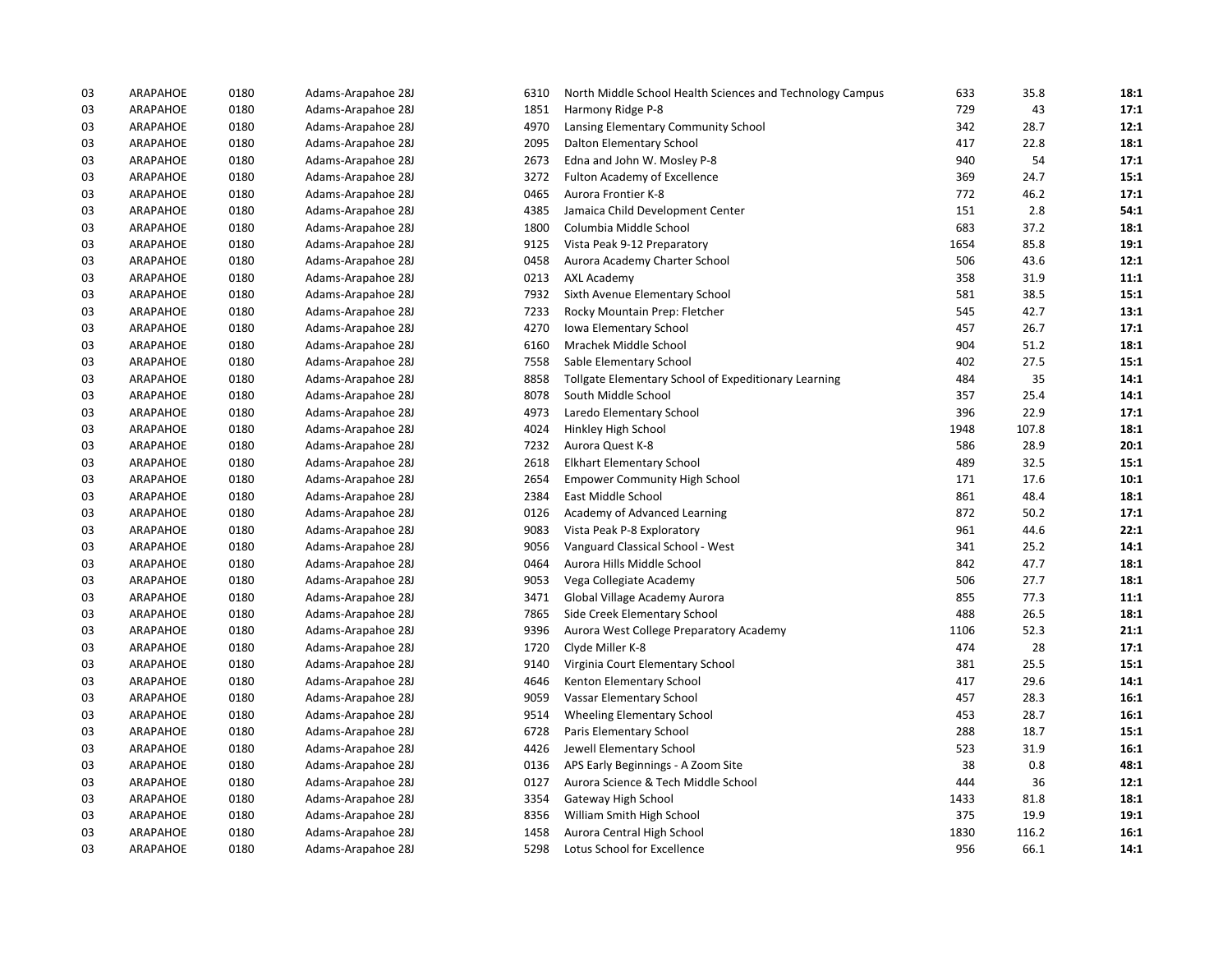| 03 | ARAPAHOE         | 0180 | Adams-Arapahoe 28J     | 6189 | Murphy Creek K-8 School                  | 671  | 37.6 | 18:1 |
|----|------------------|------|------------------------|------|------------------------------------------|------|------|------|
| 03 | ARAPAHOE         | 0180 | Adams-Arapahoe 28J     | 9756 | Yale Elementary School                   | 482  | 30.5 | 16:1 |
| 03 | ARAPAHOE         | 0190 | Byers 32J              | 2793 | Colorado Online Middle School            | 420  | 4.3  | 98:1 |
| 03 | ARAPAHOE         | 0190 | Byers 32J              | 6263 | Colorado Virtual Academy Middle School   | 125  | 2.2  | 57:1 |
| 03 | ARAPAHOE         | 0190 | Byers 32J              | 9033 | Astravo Online Academy Middle School     | 714  | 13   | 55:1 |
| 03 | ARAPAHOE         | 0190 | Byers 32J              | 6241 | Colorado Virtual Academy                 | 454  | 8.5  | 53:1 |
| 03 | ARAPAHOE         | 0190 | Byers 32J              | 3362 | Astravo Online Academy High School       | 1564 | 29.5 | 53:1 |
| 03 | ARAPAHOE         | 0190 | Byers 32J              | 1752 | Colorado Virtual Academy High School     | 369  | 7.2  | 51:1 |
| 03 | ARAPAHOE         | 0190 | Byers 32J              | 1176 | Byers Junior-Senior High School          | 249  | 17.9 | 14:1 |
| 03 | ARAPAHOE         | 0190 | Byers 32J              | 8994 | Astravo Online Academy Elementary School | 679  | 15.4 | 44:1 |
| 03 | ARAPAHOE         | 0190 | Byers 32J              | 1168 | <b>Byers Elementary School</b>           | 265  | 18.3 | 14:1 |
| 03 | ARAPAHOE         | 0190 | Byers 32J              | 2356 | Colorado Online High School              | 513  | 6.3  | 81:1 |
| 04 | ARCHULETA        | 0220 | Archuleta County 50 Jt | 2269 | San Juan Mountain School                 | 54   | 3.5  | 15:1 |
| 04 | ARCHULETA        | 0220 | Archuleta County 50 Jt | 6652 | Pagosa Springs Elementary School         | 541  | 40   | 14:1 |
| 04 | ARCHULETA        | 0220 | Archuleta County 50 Jt | 6657 | Pagosa Springs Middle School             | 525  | 29.2 | 18:1 |
| 04 | ARCHULETA        | 0220 | Archuleta County 50 Jt | 6679 | Pagosa Peak Open School                  | 122  | 8.8  | 14:1 |
| 04 | <b>ARCHULETA</b> | 0220 | Archuleta County 50 Jt | 6658 | Pagosa Springs High School               | 470  | 27.3 | 17:1 |
| 05 | <b>BACA</b>      | 0230 | Walsh RE-1             | 9226 | Walsh High School                        | 57   | 8.6  | 7:1  |
| 05 | <b>BACA</b>      | 0230 | Walsh RE-1             | 9222 | Walsh Elementary School                  | 104  | 10.8 | 10:1 |
| 05 | <b>BACA</b>      | 0240 | Pritchett RE-3         | 7180 | Pritchett High School                    | 19   | 2.4  | 8:1  |
| 05 | <b>BACA</b>      | 0240 | Pritchett RE-3         | 7176 | Pritchett Middle School                  | 12   | 1.7  | 7:1  |
| 05 | <b>BACA</b>      | 0240 | Pritchett RE-3         | 7174 | <b>Pritchett Elementary School</b>       | 35   | 4    | 9:1  |
| 05 | <b>BACA</b>      | 0250 | Springfield RE-4       | 8160 | Springfield Elementary School            | 155  | 15.7 | 10:1 |
| 05 | <b>BACA</b>      | 0250 | Springfield RE-4       | 8168 | Springfield Junior/Senior High School    | 123  | 13.6 | 9:1  |
| 05 | <b>BACA</b>      | 0260 | Vilas RE-5             | 9100 | Vilas Undivided High School              | 71   | 5.8  | 12:1 |
| 05 | <b>BACA</b>      | 0260 | Vilas RE-5             | 9090 | Vilas Elementary School                  | 151  | 3.3  | 46:1 |
| 05 | <b>BACA</b>      | 0270 | Campo RE-6             | 1252 | Campo Undivided High School              | 20   | 3.7  | 5:1  |
| 05 | <b>BACA</b>      | 0270 | Campo RE-6             | 1248 | Campo Elementary School                  | 31   | 3.5  | 9:1  |
| 06 | <b>BENT</b>      | 0290 | Las Animas RE-1        | 4990 | Las Animas High School                   | 115  | 11.9 | 10:1 |
| 06 | <b>BENT</b>      | 0290 | Las Animas RE-1        | 0443 | Academy of Las Animas Online School      | 351  | 11.3 | 31:1 |
| 06 | <b>BENT</b>      | 0290 | Las Animas RE-1        | 1812 | Las Animas Elementary School             | 245  | 16.3 | 15:1 |
| 06 | <b>BENT</b>      | 0290 | Las Animas RE-1        | 4986 | Las Animas Junior High School            | 72   | 4.3  | 17:1 |
| 06 | <b>BENT</b>      | 0310 | McClave Re-2           | 5670 | McClave Undivided High School            | 113  | 9.6  | 12:1 |
| 06 | <b>BENT</b>      | 0310 | McClave Re-2           | 5666 | McClave Elementary School                | 124  | 9.8  | 13:1 |
| 07 | <b>BOULDER</b>   | 0470 | St Vrain Valley RE1J   | 6010 | Timberline PK-8                          | 831  | 58.9 | 14:1 |
| 07 | <b>BOULDER</b>   | 0470 | St Vrain Valley RE1J   | 5364 | Lyons Elementary School                  | 285  | 18.2 | 16:1 |
| 07 | <b>BOULDER</b>   | 0470 | St Vrain Valley RE1J   | 6421 | Highlands Elementary School              | 249  | 18.7 | 13:1 |
| 07 | <b>BOULDER</b>   | 0470 | St Vrain Valley RE1J   | 7789 | Silver Creek High School                 | 1274 | 56.6 | 23:1 |
| 07 | <b>BOULDER</b>   | 0470 | St Vrain Valley RE1J   | 0061 | Alpine Elementary School                 | 391  | 24.7 | 16:1 |
| 07 | <b>BOULDER</b>   | 0470 | St Vrain Valley RE1J   | 0878 | <b>Blue Mountain Elementary</b>          | 538  | 30   | 18:1 |
| 07 | <b>BOULDER</b>   | 0470 | St Vrain Valley RE1J   | 8055 | Soaring Heights PK-8                     | 1198 | 63   | 19:1 |
| 07 | <b>BOULDER</b>   | 0470 | St Vrain Valley RE1J   | 1434 | Central Elementary School                | 345  | 20.6 | 17:1 |
| 07 | <b>BOULDER</b>   | 0470 | St Vrain Valley RE1J   | 1284 | Carbon Valley Academy                    | 211  | 11.4 | 19:1 |
| 07 | <b>BOULDER</b>   | 0470 | St Vrain Valley RE1J   | 5730 | Mead Middle School                       | 533  | 28.9 | 18:1 |
| 07 | <b>BOULDER</b>   | 0470 | St Vrain Valley RE1J   | 2964 | <b>Flagstaff Charter Academy</b>         | 774  | 60   | 13:1 |
| 07 | <b>BOULDER</b>   | 0470 | St Vrain Valley RE1J   | 5722 | Mead High School                         | 1083 | 50.6 | 21:1 |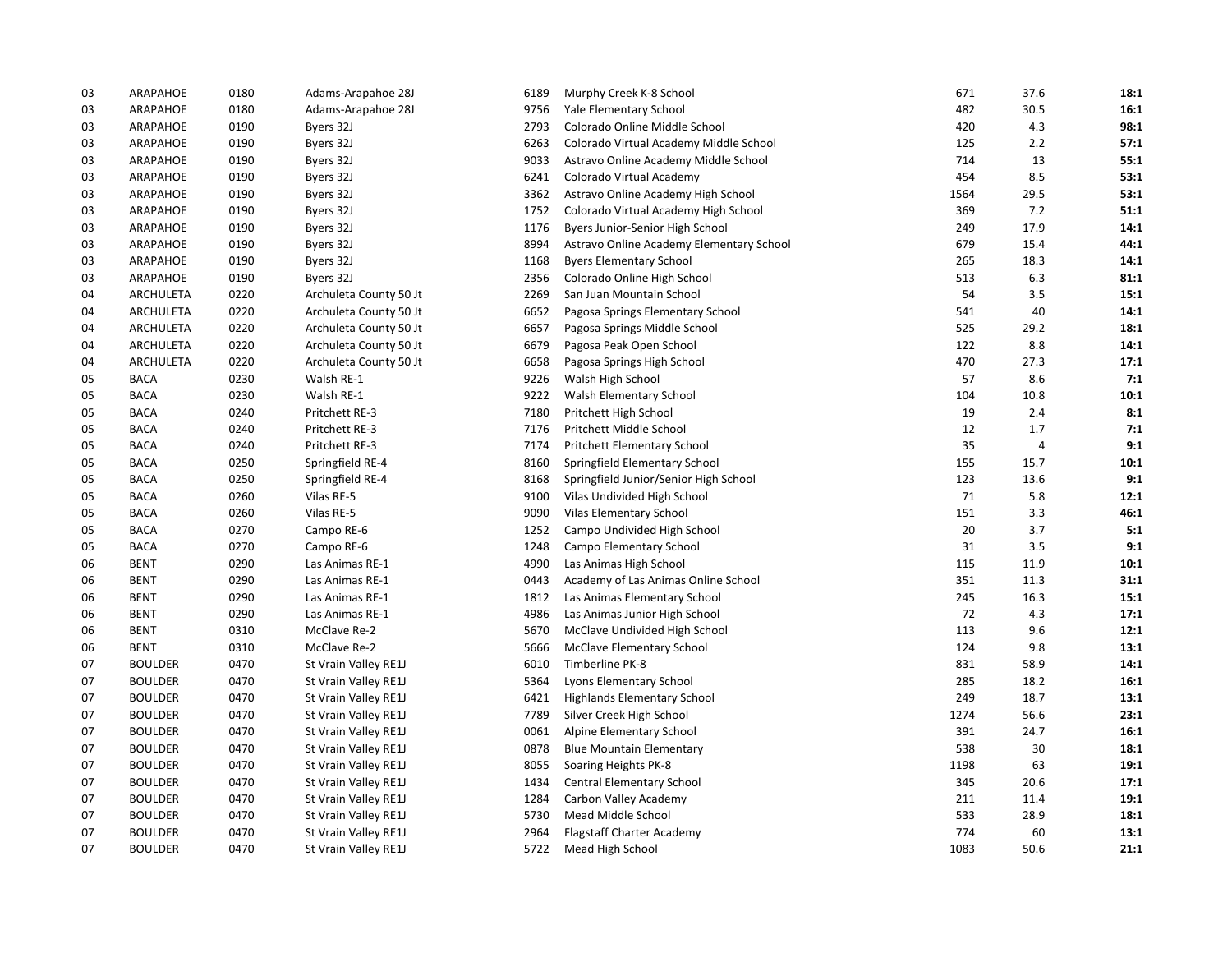| 07 | <b>BOULDER</b> | 0470 | St Vrain Valley RE1J | 2912 | Fall River Elementary School          | 482  | 26.6 | 18:1  |
|----|----------------|------|----------------------|------|---------------------------------------|------|------|-------|
| 07 | <b>BOULDER</b> | 0470 | St Vrain Valley RE1J | 7464 | Rocky Mountain Elementary School      | 353  | 25.4 | 14:1  |
| 07 | <b>BOULDER</b> | 0470 | St Vrain Valley RE1J | 7561 | Spark! Discovery Preschool            | 250  | 10   | 25:1  |
| 07 | <b>BOULDER</b> | 0470 | St Vrain Valley RE1J | 1148 | <b>Burlington Elementary School</b>   | 342  | 22.2 | 15:1  |
| 07 | <b>BOULDER</b> | 0470 | St Vrain Valley RE1J | 6420 | St. Vrain LaunchED Virtual Academy    | 585  | 26.6 | 22:1  |
| 07 | <b>BOULDER</b> | 0470 | St Vrain Valley RE1J | 0071 | Aspen Ridge Preparatory School        | 503  | 30.1 | 17:1  |
| 07 | <b>BOULDER</b> | 0470 | St Vrain Valley RE1J | 6498 | New Meridian High School              | 98   | 11.2 | 9:1   |
| 07 | <b>BOULDER</b> | 0470 | St Vrain Valley RE1J | 0226 | Altona Middle School                  | 795  | 39.3 | 20:1  |
| 07 | <b>BOULDER</b> | 0470 | St Vrain Valley RE1J | 6276 | Niwot High School                     | 1287 | 55.3 | 23:1  |
| 07 | <b>BOULDER</b> | 0470 | St Vrain Valley RE1J | 2761 | Erie High School                      | 1713 | 71.1 | 24:1  |
| 07 | <b>BOULDER</b> | 0470 | St Vrain Valley RE1J | 4278 | Indian Peaks Elementary School        | 252  | 22.8 | 11:1  |
| 07 | <b>BOULDER</b> | 0470 | St Vrain Valley RE1J | 7839 | St. Vrain Virtual High School         | 61   | 21.5 | 3:1   |
| 07 | <b>BOULDER</b> | 0470 | St Vrain Valley RE1J | 5282 | Longmont High School                  | 1275 | 61   | 21:1  |
| 07 | <b>BOULDER</b> | 0470 | St Vrain Valley RE1J | 2343 | Eagle Crest Elementary School         | 426  | 27.6 | 15:1  |
| 07 | <b>BOULDER</b> | 0470 | St Vrain Valley RE1J | 0875 | <b>Black Rock Elementary</b>          | 577  | 30.2 | 19:1  |
| 07 | <b>BOULDER</b> | 0470 | St Vrain Valley RE1J | 3473 | <b>Grand View Elementary</b>          | 438  | 23.4 | 19:1  |
| 07 | <b>BOULDER</b> | 0470 | St Vrain Valley RE1J | 0060 | Legacy Elementary School              | 446  | 24.5 | 18:1  |
| 07 | <b>BOULDER</b> | 0470 | St Vrain Valley RE1J | 2758 | Erie Elementary School                | 357  | 23.4 | 15:1  |
| 07 | <b>BOULDER</b> | 0470 | St Vrain Valley RE1J | 8927 | Twin Peaks Charter Academy            | 830  | 50.3 | 17:1  |
| 07 | <b>BOULDER</b> | 0470 | St Vrain Valley RE1J | 6274 | Niwot Elementary School               | 420  | 26.8 | 16:1  |
| 07 | <b>BOULDER</b> | 0470 | St Vrain Valley RE1J | 7565 | St. Vrain Community Montessori School | 258  | 21.8 | 12:1  |
| 07 | <b>BOULDER</b> | 0470 | St Vrain Valley RE1J | 7954 | Skyline High School                   | 1487 | 69.6 | 21:1  |
| 07 | <b>BOULDER</b> | 0470 | St Vrain Valley RE1J | 7584 | Sanborn Elementary School             | 265  | 19.4 | 14:1  |
| 07 | <b>BOULDER</b> | 0470 | St Vrain Valley RE1J | 4202 | Hygiene Elementary School             | 326  | 19.4 | 17:1  |
| 07 | <b>BOULDER</b> | 0470 | St Vrain Valley RE1J | 7157 | Prairie Ridge Elementary School       | 430  | 26.2 | 16:1  |
| 07 | <b>BOULDER</b> | 0470 | St Vrain Valley RE1J | 3194 | Coal Ridge Middle School              | 819  | 40.8 | 20:1  |
| 07 | <b>BOULDER</b> | 0470 | St Vrain Valley RE1J | 1245 | <b>Centennial Elementary</b>          | 485  | 28.6 | 17:1  |
| 07 | <b>BOULDER</b> | 0470 | St Vrain Valley RE1J | 6404 | Northridge Elementary School          | 313  | 24   | 13:1  |
| 07 | <b>BOULDER</b> | 0470 | St Vrain Valley RE1J | 5368 | Lyons Middle/Senior High School       | 366  | 24.6 | 15:1  |
| 07 | <b>BOULDER</b> | 0470 | St Vrain Valley RE1J | 5288 | Longs Peak Middle School              | 391  | 30   | 13:1  |
| 07 | <b>BOULDER</b> | 0470 | St Vrain Valley RE1J | 8903 | Trail Ridge Middle School             | 549  | 33.1 | 17:1  |
| 07 | <b>BOULDER</b> | 0470 | St Vrain Valley RE1J | 1844 | Columbine Elementary School           | 248  | 20.1 | 12:1  |
| 07 | <b>BOULDER</b> | 0470 | St Vrain Valley RE1J | 5286 | Sunset Middle School                  | 395  | 28.5 | 14:1  |
| 07 | <b>BOULDER</b> | 0470 | St Vrain Valley RE1J | 3192 | Thunder Valley PK-8                   | 825  | 51.8 | 16:1  |
| 07 | <b>BOULDER</b> | 0470 | St Vrain Valley RE1J | 5726 | <b>Mead Elementary School</b>         | 717  | 33.8 | 21:1  |
| 07 | <b>BOULDER</b> | 0470 | St Vrain Valley RE1J | 5181 | Red Hawk Elementary                   | 614  | 30.8 | 20:1  |
| 07 | <b>BOULDER</b> | 0470 | St Vrain Valley RE1J | 0120 | Apex Home School Enrichment Program   | 717  | 6.1  | 118:1 |
| 07 | <b>BOULDER</b> | 0470 | St Vrain Valley RE1J | 5284 | Longmont Estates Elementary School    | 309  | 21.8 | 14:1  |
| 07 | <b>BOULDER</b> | 0470 | St Vrain Valley RE1J | 9430 | Westview Middle School                | 648  | 35.5 | 18:1  |
| 07 | <b>BOULDER</b> | 0470 | St Vrain Valley RE1J | 4333 | Firestone Charter Academy             | 626  | 46.4 | 13:1  |
| 07 | <b>BOULDER</b> | 0470 | St Vrain Valley RE1J | 2760 | Erie Middle School                    | 782  | 37   | 21:1  |
| 07 | <b>BOULDER</b> | 0470 | St Vrain Valley RE1J | 6156 | Mountain View Elementary School       | 303  | 24.3 | 12:1  |
| 07 | <b>BOULDER</b> | 0470 | St Vrain Valley RE1J | 3196 | Frederick Senior High School          | 1331 | 59.4 | 22:1  |
| 07 | <b>BOULDER</b> | 0480 | Boulder Valley Re 2  | 5617 | Mapleton Early Childhood Center       | 92   | 4    | 23:1  |
| 07 | <b>BOULDER</b> | 0480 | Boulder Valley Re 2  | 2892 | Fairview High School                  | 1977 | 92   | 21:1  |
| 07 | <b>BOULDER</b> | 0480 | Boulder Valley Re 2  | 6195 | New Vista High School                 | 286  | 17   | 17:1  |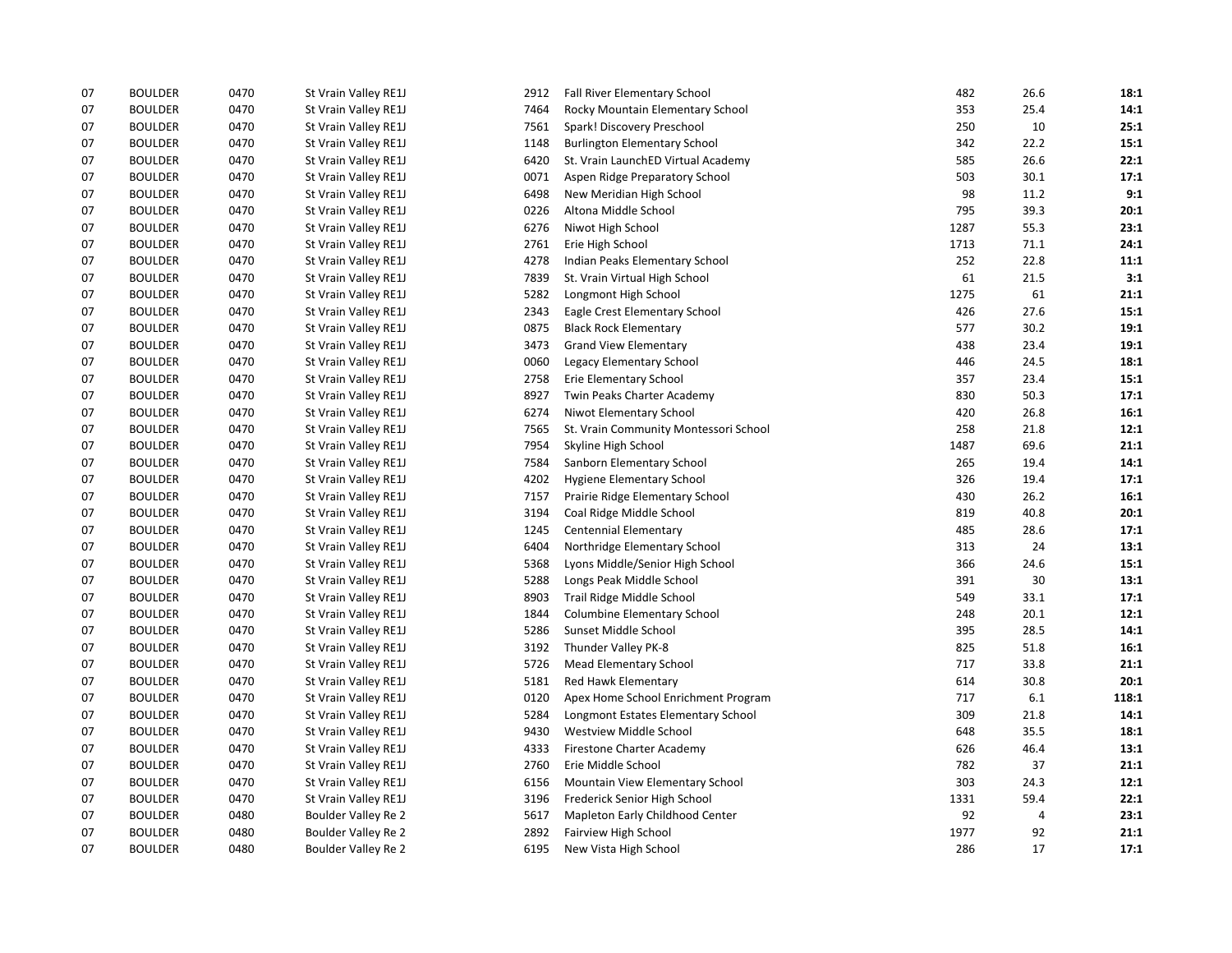| 07 | <b>BOULDER</b> | 0480 | Boulder Valley Re 2 | 8978 | University Hill Elementary School                  | 431  | 32.9  | 13:1 |
|----|----------------|------|---------------------|------|----------------------------------------------------|------|-------|------|
| 07 | <b>BOULDER</b> | 0480 | Boulder Valley Re 2 | 6642 | Horizons K-8 School                                | 348  | 24.7  | 14:1 |
| 07 | <b>BOULDER</b> | 0480 | Boulder Valley Re 2 | 0125 | Arapahoe Ridge High School                         | 134  | 22.4  | 6:1  |
| 07 | <b>BOULDER</b> | 0480 | Boulder Valley Re 2 | 2940 | Fireside Elementary School                         | 463  | 28.5  | 16:1 |
| 07 | <b>BOULDER</b> | 0480 | Boulder Valley Re 2 | 2702 | <b>Emerald Elementary School</b>                   | 383  | 29.7  | 13:1 |
| 07 | <b>BOULDER</b> | 0480 | Boulder Valley Re 2 | 6962 | Pioneer Bilingual Elementary School                | 481  | 33.1  | 15:1 |
| 07 | <b>BOULDER</b> | 0480 | Boulder Valley Re 2 | 3022 | <b>Foothill Elementary School</b>                  | 434  | 25.5  | 17:1 |
| 07 | <b>BOULDER</b> | 0480 | Boulder Valley Re 2 | 6208 | Nederland Elementary School                        | 202  | 17    | 12:1 |
| 07 | <b>BOULDER</b> | 0480 | Boulder Valley Re 2 | 3940 | High Peaks Elementary School                       | 259  | 17.1  | 15:1 |
| 07 | <b>BOULDER</b> | 0480 | Boulder Valley Re 2 | 5606 | Creekside Elementary School at Martin Park         | 343  | 24.1  | 14:1 |
| 07 | <b>BOULDER</b> | 0480 | Boulder Valley Re 2 | 8387 | Summit Middle Charter School                       | 356  | 20.6  | 17:1 |
| 07 | <b>BOULDER</b> | 0480 | Boulder Valley Re 2 | 5302 | Louisville Elementary School                       | 454  | 25.8  | 18:1 |
| 07 | <b>BOULDER</b> | 0480 | Boulder Valley Re 2 | 1380 | Centaurus High School                              | 1594 | 84.1  | 19:1 |
| 07 | <b>BOULDER</b> | 0480 | Boulder Valley Re 2 | 2552 | Eisenhower Elementary School                       | 353  | 23    | 15:1 |
| 07 | <b>BOULDER</b> | 0480 | Boulder Valley Re 2 | 9544 | Whittier Elementary School                         | 325  | 23.2  | 14:1 |
| 07 | <b>BOULDER</b> | 0480 | Boulder Valley Re 2 | 6212 | Nederland Middle-Senior High School                | 253  | 20.6  | 12:1 |
| 07 | <b>BOULDER</b> | 0480 | Boulder Valley Re 2 | 1725 | Coal Creek Elementary School                       | 371  | 21.1  | 18:1 |
| 07 | <b>BOULDER</b> | 0480 | Boulder Valley Re 2 | 5999 | Monarch High School                                | 1515 | 75    | 20:1 |
| 07 | <b>BOULDER</b> | 0480 | Boulder Valley Re 2 | 5838 | Mesa Elementary School                             | 247  | 17.4  | 14:1 |
| 07 | <b>BOULDER</b> | 0480 | Boulder Valley Re 2 | 1066 | Broomfield Heights Middle School                   | 516  | 32.8  | 16:1 |
| 07 | <b>BOULDER</b> | 0480 | Boulder Valley Re 2 | 8418 | <b>Superior Elementary School</b>                  | 453  | 26.7  | 17:1 |
| 07 | <b>BOULDER</b> | 0480 | Boulder Valley Re 2 | 2639 | Meadowlark School                                  | 668  | 38.7  | 17:1 |
| 07 | <b>BOULDER</b> | 0480 | Boulder Valley Re 2 | 0441 | Aspen Creek K-8 School                             | 733  | 45.1  | 16:1 |
| 07 | <b>BOULDER</b> | 0480 | Boulder Valley Re 2 | 3488 | Gold Hill Elementary School                        | 17   | 2.7   | 6:1  |
| 07 | <b>BOULDER</b> | 0480 | Boulder Valley Re 2 | 4386 | Jamestown Elementary School                        | 20   | 2.3   | 9:1  |
| 07 | <b>BOULDER</b> | 0480 | Boulder Valley Re 2 | 2589 | Eldorado K-8 School                                | 663  | 40.5  | 16:1 |
| 07 | <b>BOULDER</b> | 0480 | Boulder Valley Re 2 | 7528 | Ryan Elementary School                             | 485  | 30.2  | 16:1 |
| 07 | <b>BOULDER</b> | 0480 | Boulder Valley Re 2 | 0924 | Boulder High School                                | 2139 | 107.9 | 20:1 |
| 07 | <b>BOULDER</b> | 0480 | Boulder Valley Re 2 | 1136 | Manhattan Middle School of the Arts and Academics  | 430  | 25.5  | 17:1 |
| 07 | <b>BOULDER</b> | 0480 | Boulder Valley Re 2 | 4792 | Kohl Elementary School                             | 319  | 20.8  | 15:1 |
| 07 | <b>BOULDER</b> | 0480 | Boulder Valley Re 2 | 1842 | <b>Columbine Elementary School</b>                 | 412  | 33.6  | 12:1 |
| 07 | <b>BOULDER</b> | 0480 | Boulder Valley Re 2 | 5306 | Louisville Middle School                           | 590  | 32.5  | 18:1 |
| 07 | <b>BOULDER</b> | 0480 | Boulder Valley Re 2 | 2970 | <b>Flatirons Elementary School</b>                 | 182  | 11.2  | 16:1 |
| 07 | <b>BOULDER</b> | 0480 | Boulder Valley Re 2 | 8135 | Southern Hills Middle School                       | 482  | 25.6  | 19:1 |
| 07 | <b>BOULDER</b> | 0480 | Boulder Valley Re 2 | 2240 | Douglass Elementary School                         | 313  | 21    | 15:1 |
| 07 | <b>BOULDER</b> | 0480 | Boulder Valley Re 2 | 1390 | Centennial Middle School                           | 596  | 34.1  | 17:1 |
| 07 | <b>BOULDER</b> | 0480 | Boulder Valley Re 2 | 6224 | Nevin Platt Middle School                          | 454  | 28.2  | 16:1 |
| 07 | <b>BOULDER</b> | 0480 | Boulder Valley Re 2 | 0872 | <b>Birch Elementary School</b>                     | 341  | 22.8  | 15:1 |
| 07 | <b>BOULDER</b> | 0480 | Boulder Valley Re 2 | 0652 | Bear Creek Elementary School                       | 346  | 20    | 17:1 |
| 07 | <b>BOULDER</b> | 0480 | Boulder Valley Re 2 | 4878 | Angevine Middle School                             | 659  | 40.7  | 16:1 |
| 07 | <b>BOULDER</b> | 0480 | Boulder Valley Re 2 | 3882 | <b>Heatherwood Elementary School</b>               | 263  | 18.5  | 14:1 |
| 07 | <b>BOULDER</b> | 0480 | Boulder Valley Re 2 | 1883 | Community Montessori School                        | 260  | 17.4  | 15:1 |
| 07 | <b>BOULDER</b> | 0480 | Boulder Valley Re 2 | 0919 | <b>Boulder Community School/Integrated Studies</b> | 286  | 17.9  | 16:1 |
| 07 | <b>BOULDER</b> | 0480 | Boulder Valley Re 2 | 1070 | Broomfield High School                             | 1607 | 76.6  | 21:1 |
| 07 | <b>BOULDER</b> | 0480 | Boulder Valley Re 2 | 6000 | Monarch K-8 School                                 | 697  | 43.1  | 16:1 |
| 07 | <b>BOULDER</b> | 0480 | Boulder Valley Re 2 | 1996 | <b>Crest View Elementary School</b>                | 448  | 30.9  | 14:1 |
|    |                |      |                     |      |                                                    |      |       |      |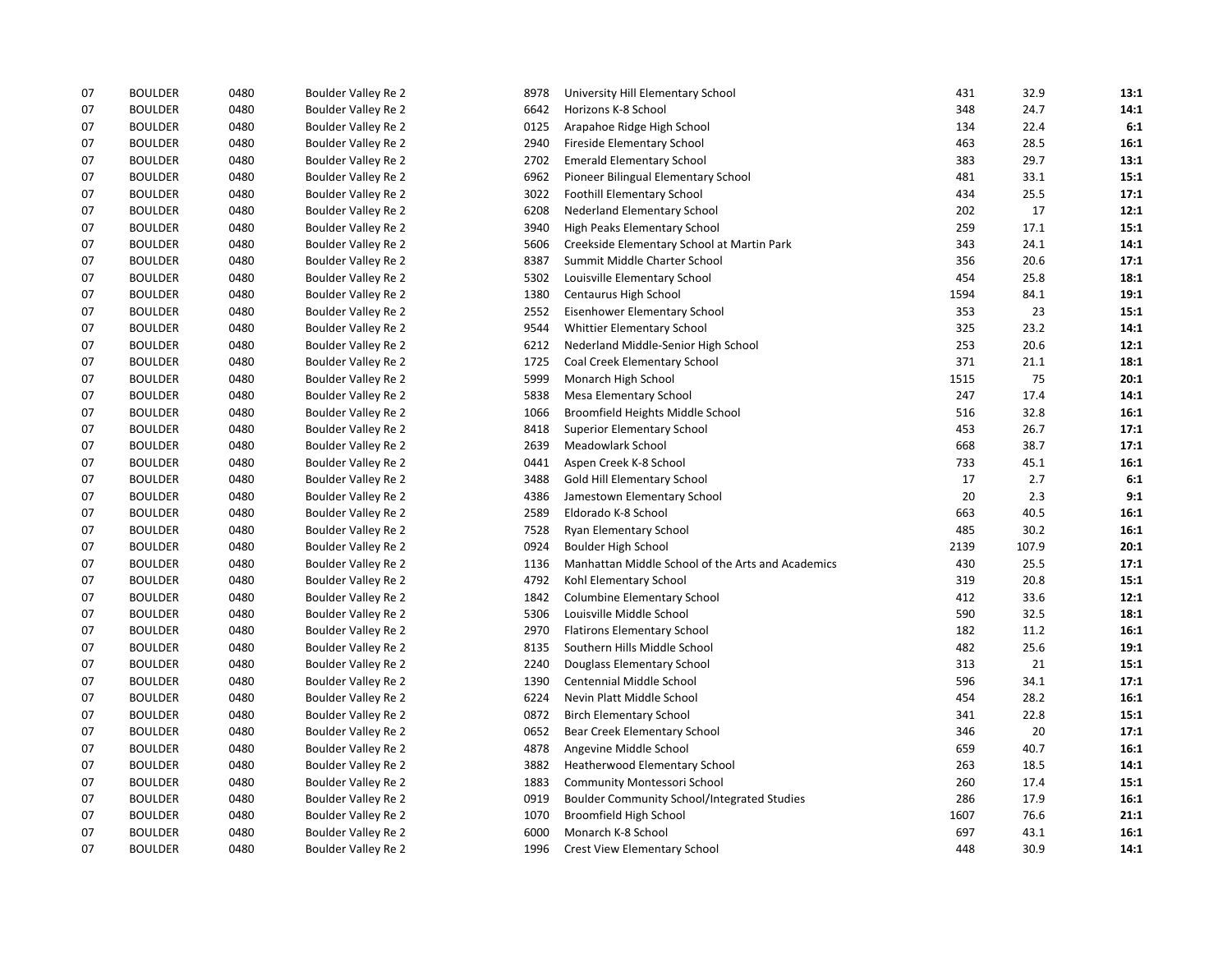| 07 | <b>BOULDER</b>     | 0480 | Boulder Valley Re 2               | 1352 | Casey Middle School                          | 499  | 38.9 | 13:1  |
|----|--------------------|------|-----------------------------------|------|----------------------------------------------|------|------|-------|
| 07 | <b>BOULDER</b>     | 0480 | Boulder Valley Re 2               | 4874 | Lafayette Elementary School                  | 477  | 27.1 | 18:1  |
| 07 | <b>BOULDER</b>     | 0480 | <b>Boulder Valley Re 2</b>        | 4496 | Justice High Charter School                  | 82   | 5.3  | 15:1  |
| 07 | <b>BOULDER</b>     | 0480 | Boulder Valley Re 2               | 0930 | <b>Boulder Universal</b>                     | 382  | 29.5 | 13:1  |
| 07 | <b>BOULDER</b>     | 0480 | Boulder Valley Re 2               | 7592 | Alicia Sanchez International School          | 335  | 30.3 | 11:1  |
| 07 | <b>BOULDER</b>     | 0480 | Boulder Valley Re 2               | 6816 | Peak to Peak Charter School                  | 1448 | 69.8 | 21:1  |
| 07 | <b>BOULDER</b>     | 0480 | <b>Boulder Valley Re 2</b>        | 0934 | Boulder Prep Charter High School             | 107  | 12.8 | 8:1   |
| 08 | <b>CHAFFEE</b>     | 0490 | Buena Vista R-31                  | 0137 | The Grove, BVSD's Early Learning Program     | 88   | 0.3  | 293:1 |
| 08 | <b>CHAFFEE</b>     | 0490 | Buena Vista R-31                  | 4306 | Avery/Parsons Elementary School              | 439  | 30.1 | 15:1  |
| 08 | CHAFFEE            | 0490 | Buena Vista R-31                  | 1130 | Buena Vista High School                      | 274  | 22.1 | 12:1  |
| 08 | CHAFFEE            | 0490 | Buena Vista R-31                  | 1508 | Chaffee County High School                   | 25   | 4.2  | 6:1   |
| 08 | <b>CHAFFEE</b>     | 0490 | Buena Vista R-31                  | 1132 | Buena Vista Middle School                    | 226  | 18.1 | 12:1  |
| 08 | CHAFFEE            | 0500 | Salida R-32                       | 4680 | Salida Middle School                         | 351  | 25.5 | 14:1  |
| 08 | CHAFFEE            | 0500 | Salida R-32                       | 4085 | Horizons Exploratory Academy                 | 29   | 3.2  | 9:1   |
| 08 | <b>CHAFFEE</b>     | 0500 | Salida R-32                       | 7643 | Salida Early Childhood Center                | 66   | 6    | 11:1  |
| 08 | CHAFFEE            | 0500 | Salida R-32                       | 5268 | Longfellow Elementary School                 | 430  | 30   | 14:1  |
| 08 | CHAFFEE            | 0500 | Salida R-32                       | 1554 | Crest Academy                                | 46   | 4.4  | 10:1  |
| 08 | <b>CHAFFEE</b>     | 0500 | Salida R-32                       | 7568 | Salida High School                           | 391  | 27.1 | 14:1  |
| 09 | <b>CHEYENNE</b>    | 0510 | Kit Carson R-1                    | 4742 | Kit Carson Junior-Senior High School         | 57   | 7.8  | 7:1   |
| 09 | CHEYENNE           | 0510 | Kit Carson R-1                    | 4738 | Kit Carson Elementary School                 | 43   | 8.3  | 5:1   |
| 09 | CHEYENNE           | 0520 | Cheyenne County Re-5              | 1612 | Cheyenne Wells Junior/High School            | 72   | 6.8  | 11:1  |
| 09 | <b>CHEYENNE</b>    | 0520 | Cheyenne County Re-5              | 1608 | Cheyenne Wells Elementary School             | 116  | 9.8  | 12:1  |
| 10 | <b>CLEAR CREEK</b> | 0540 | Clear Creek RE-1                  | 1660 | Clear Creek Middle School                    | 92   | 7.6  | 12:1  |
| 10 | <b>CLEAR CREEK</b> | 0540 | Clear Creek RE-1                  | 4216 | Clear Creek High School                      | 237  | 13.1 | 18:1  |
| 10 | <b>CLEAR CREEK</b> | 0540 | Clear Creek RE-1                  | 3385 | Georgetown Community School                  | 105  | 9.8  | 11:1  |
| 10 | <b>CLEAR CREEK</b> | 0540 | Clear Creek RE-1                  | 4700 | King-Murphy Elementary School                | 124  | 10.5 | 12:1  |
| 10 | <b>CLEAR CREEK</b> | 0540 | Clear Creek RE-1                  | 4212 | Carlson Elementary School                    | 138  | 11   | 13:1  |
| 11 | CONEJOS            | 0550 | North Conejos RE-1J               | 5422 | Manassa Elementary School                    | 203  | 15.5 | 13:1  |
| 11 | <b>CONEJOS</b>     | 0550 | North Conejos RE-1J               | 1276 | Centauri Middle School                       | 242  | 16.5 | 15:1  |
| 11 | CONEJOS            | 0550 | North Conejos RE-1J               | 1378 | Centauri High School                         | 325  | 22.6 | 14:1  |
| 11 | CONEJOS            | 0550 | North Conejos RE-1J               | 6339 | North Conejos Alternative Program            | 26   | 2.4  | 11:1  |
| 11 | CONEJOS            | 0550 | North Conejos RE-1J               | 4836 | La Jara Elementary School                    | 209  | 15.5 | 13:1  |
| 11 | CONEJOS            | 0560 | Sanford 6J                        | 7616 | Sanford Junior/Senior High School            | 148  | 10.8 | 14:1  |
| 11 | CONEJOS            | 0560 | Sanford 6J                        | 7612 | Sanford Elementary School                    | 221  | 13.3 | 17:1  |
| 11 | <b>CONEJOS</b>     | 0580 | South Conejos RE-10               | 0252 | Antonito High School                         | 38   | 5.6  | 7:1   |
| 11 | CONEJOS            | 0580 | South Conejos RE-10               | 0250 | Antonito Middle School                       | 26   | 2.9  | 9:1   |
| 11 | CONEJOS            | 0580 | South Conejos RE-10               | 0248 | <b>Guadalupe Elementary School</b>           | 85   | 9.2  | 9:1   |
| 12 | <b>COSTILLA</b>    | 0640 | Centennial R-1                    | 1398 | Centennial School                            | 203  | 16.8 | 12:1  |
| 12 | <b>COSTILLA</b>    | 0740 | Sierra Grande R-30                | 7880 | Sierra Grande K-12 School                    | 259  | 18.4 | 14:1  |
| 13 | CROWLEY            | 0770 | Crowley County RE-1-J             | 2058 | Crowley County Junior and Senior High School | 202  | 12.2 | 17:1  |
| 13 | <b>CROWLEY</b>     | 0770 | Crowley County RE-1-J             | 2054 | Crowley County Elementary K-6                | 203  | 12.8 | 16:1  |
| 14 | <b>CUSTER</b>      | 0860 | Custer County School District C-1 | 2088 | <b>Custer County Elementary School</b>       | 171  | 13.8 | 12:1  |
| 14 | <b>CUSTER</b>      | 0860 | Custer County School District C-1 | 2091 | Custer Middle School                         | 88   | 5.9  | 15:1  |
| 14 | <b>CUSTER</b>      | 0860 | Custer County School District C-1 | 2092 | Custer County High School                    | 102  | 8.8  | 12:1  |
| 15 | <b>DELTA</b>       | 0870 | Delta County 50(J)                | 2160 | Delta Middle School                          | 511  | 27.5 | 19:1  |
| 15 | <b>DELTA</b>       | 0870 | Delta County 50(J)                | 2152 | Delta Academy of Applied Learning            | 23   | 2.1  | 11:1  |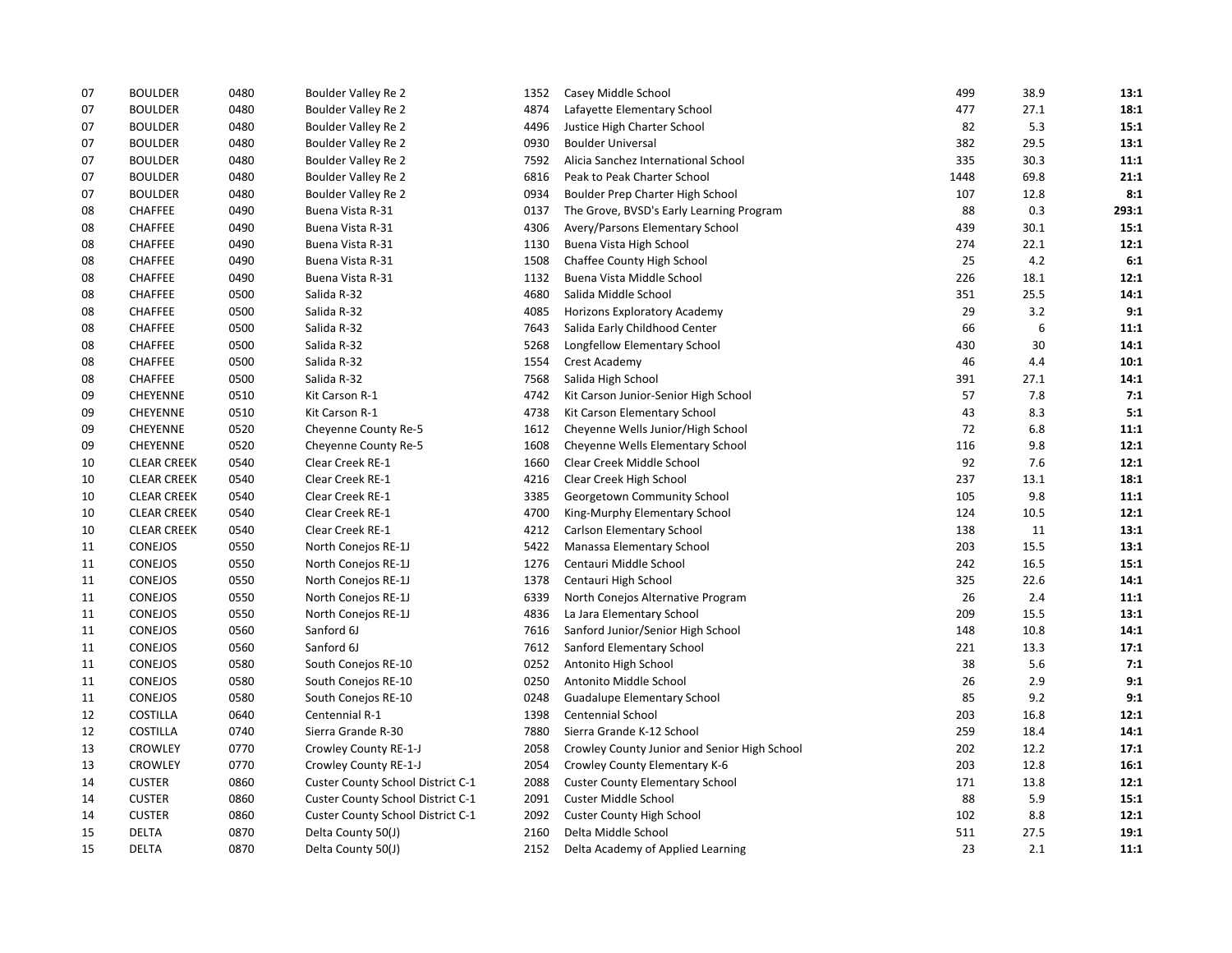| 15 | <b>DELTA</b>  | 0870 | Delta County 50(J) | 2166 | Vision Charter Academy                             | 398  | 17.7           | 22:1  |
|----|---------------|------|--------------------|------|----------------------------------------------------|------|----------------|-------|
| 15 | <b>DELTA</b>  | 0870 | Delta County 50(J) | 1372 | Cedaredge High School                              | 271  | 16.4           | 17:1  |
| 15 | <b>DELTA</b>  | 0870 | Delta County 50(J) | 2155 | Grand Mesa Choice Academy                          | 85   | 2.9            | 29:1  |
| 15 | <b>DELTA</b>  | 0870 | Delta County 50(J) | 4124 | <b>Hotchkiss Elementary School</b>                 | 300  | 19.5           | 15:1  |
| 15 | <b>DELTA</b>  | 0870 | Delta County 50(J) | 4128 | North Fork High School                             | 300  | 18.3           | 16:1  |
| 15 | <b>DELTA</b>  | 0870 | Delta County 50(J) | 5154 | Lincoln Elementary School                          | 475  | 32.4           | 15:1  |
| 15 | <b>DELTA</b>  | 0870 | Delta County 50(J) | 6700 | Paonia Elementary School                           | 253  | 17.9           | 14:1  |
| 15 | <b>DELTA</b>  | 0870 | Delta County 50(J) | 2164 | Delta High School                                  | 622  | 37             | 17:1  |
| 15 | <b>DELTA</b>  | 0870 | Delta County 50(J) | 1952 | North Fork Montessori @ Crawford                   | 130  | 9.3            | 14:1  |
| 15 | <b>DELTA</b>  | 0870 | Delta County 50(J) | 1375 | Cedaredge Middle School                            | 192  | 11.5           | 17:1  |
| 15 | <b>DELTA</b>  | 0870 | Delta County 50(J) | 6295 | North Fork School of Integrated Studies            | 118  | 6.4            | 18:1  |
| 15 | <b>DELTA</b>  | 0870 | Delta County 50(J) | 4182 | Cedaredge Elementary School                        | 332  | 21             | 16:1  |
| 15 | <b>DELTA</b>  | 0870 | Delta County 50(J) | 0489 | <b>Backpack Early Learning Academy</b>             | 198  | 1.5            | 132:1 |
| 15 | <b>DELTA</b>  | 0870 | Delta County 50(J) | 7515 | Delta Online Learning Academy                      | 40   | $\overline{2}$ | 20:1  |
| 15 | <b>DELTA</b>  | 0870 | Delta County 50(J) | 3330 | Garnet Mesa Elementary School                      | 490  | 29.8           | 16:1  |
| 16 | <b>DENVER</b> | 0880 | Denver County 1    | 8242 | Steele Elementary School                           | 450  | 25.8           | 17:1  |
| 16 | <b>DENVER</b> | 0880 | Denver County 1    | 2241 | Denver School of Innovation and Sustainable Design | 132  | 11             | 12:1  |
| 16 | <b>DENVER</b> | 0880 | Denver County 1    | 4498 | Kaiser Elementary School                           | 227  | 21.7           | 10:1  |
| 16 | <b>DENVER</b> | 0880 | Denver County 1    | 2183 | Denver Center for International Studies            | 516  | 34.6           | 15:1  |
| 16 | <b>DENVER</b> | 0880 | Denver County 1    | 3378 | George Washington High School                      | 1262 | 67.9           | 19:1  |
| 16 | <b>DENVER</b> | 0880 | Denver County 1    | 2205 | DCIS at Ford                                       | 483  | 29.3           | 16:1  |
| 16 | <b>DENVER</b> | 0880 | Denver County 1    | 7192 | Pascual Ledoux Academy                             | 205  | 17.6           | 12:1  |
| 16 | <b>DENVER</b> | 0880 | Denver County 1    | 2652 | Ellis Elementary School                            | 375  | 29.5           | 13:1  |
| 16 | <b>DENVER</b> | 0880 | Denver County 1    | 2228 | DSST: Byers High School                            | 557  | 36.2           | 15:1  |
| 16 | <b>DENVER</b> | 0880 | Denver County 1    | 2880 | <b>Fairview Elementary School</b>                  | 174  | 18.3           | 10:1  |
| 16 | <b>DENVER</b> | 0880 | Denver County 1    | 2398 | East High School                                   | 2589 | 125.6          | 21:1  |
| 16 | <b>DENVER</b> | 0880 | Denver County 1    | 5342 | Lowry Elementary School                            | 463  | 34.3           | 13:1  |
| 16 | <b>DENVER</b> | 0880 | Denver County 1    | 2115 | DSST: Montview Middle School                       | 475  | 36.4           | 13:1  |
| 16 | <b>DENVER</b> | 0880 | Denver County 1    | 8453 | Swigert International School                       | 571  | 35.8           | 16:1  |
| 16 | <b>DENVER</b> | 0880 | Denver County 1    | 8776 | <b>Teller Elementary School</b>                    | 503  | 30.3           | 17:1  |
| 16 | <b>DENVER</b> | 0880 | Denver County 1    | 5973 | McAuliffe Manual Middle School                     | 260  | 21.2           | 12:1  |
| 16 | <b>DENVER</b> | 0880 | Denver County 1    | 2726 | Emily Griffith High School                         | 258  | 18.2           | 14:1  |
| 16 | <b>DENVER</b> | 0880 | Denver County 1    | 5448 | Manual High School                                 | 313  | 22.1           | 14:1  |
| 16 | <b>DENVER</b> | 0880 | Denver County 1    | 2184 | Denver School of the Arts                          | 1090 | 51.4           | 21:1  |
| 16 | <b>DENVER</b> | 0880 | Denver County 1    | 1995 | French American School of Denver                   | 97   | 7.1            | 14:1  |
| 16 | <b>DENVER</b> | 0880 | Denver County 1    | 7045 | Place Bridge Academy                               | 660  | 53.9           | 12:1  |
| 16 | <b>DENVER</b> | 0880 | Denver County 1    | 3699 | Delta High School                                  | 109  | 7.9            | 14:1  |
| 16 | <b>DENVER</b> | 0880 | Denver County 1    | 8970 | University Park Elementary School                  | 388  | 25.9           | 15:1  |
| 16 | <b>DENVER</b> | 0880 | Denver County 1    | 4140 | Farrell B. Howell ECE-8 School                     | 588  | 42.4           | 14:1  |
| 16 | <b>DENVER</b> | 0880 | Denver County 1    | 3340 | Lena Archuleta Elementary School                   | 454  | 30.4           | 15:1  |
| 16 | <b>DENVER</b> | 0880 | Denver County 1    | 3032 | <b>Force Elementary School</b>                     | 325  | 23.2           | 14:1  |
| 16 | <b>DENVER</b> | 0880 | Denver County 1    | 5578 | Marrama Elementary School                          | 478  | 33.8           | 14:1  |
| 16 | <b>DENVER</b> | 0880 | Denver County 1    | 5826 | Merrill Middle School                              | 601  | 36.3           | 17:1  |
| 16 | <b>DENVER</b> | 0880 | Denver County 1    | 7698 | <b>Schmitt Elementary School</b>                   | 199  | 16.5           | 12:1  |
| 16 | <b>DENVER</b> | 0880 | Denver County 1    | 2025 | Robert F. Smith STEAM Academy                      | 78   | 8.9            | 9:1   |
| 16 | <b>DENVER</b> | 0880 | Denver County 1    | 3540 | Girls Athletic Leadership School High School       | 110  | 9.2            | 12:1  |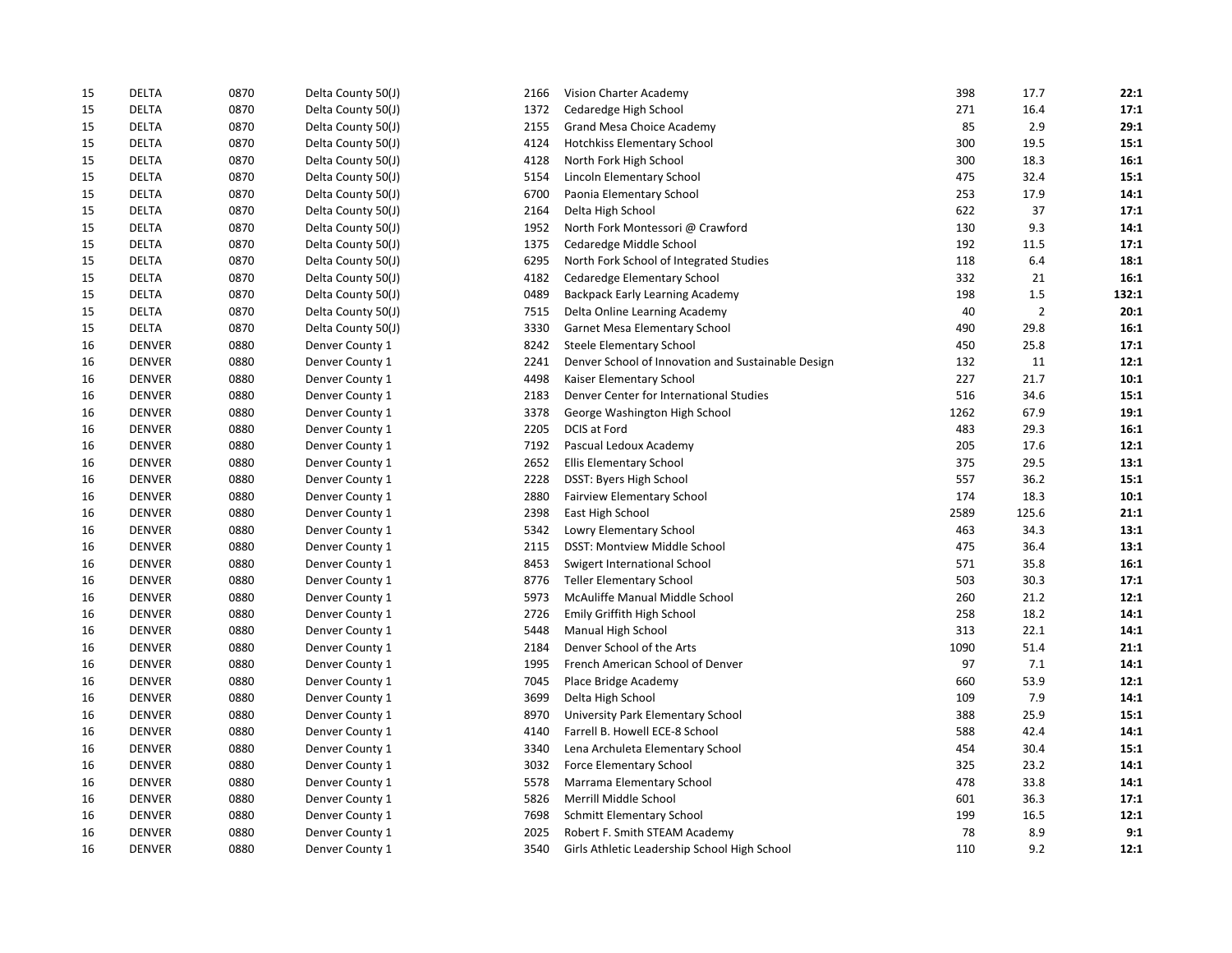| 16 | <b>DENVER</b> | 0880 | Denver County 1 | 1076 | <b>Brown International Academy</b>               | 576 | 38.4 | 15:1 |
|----|---------------|------|-----------------|------|--------------------------------------------------|-----|------|------|
| 16 | <b>DENVER</b> | 0880 | Denver County 1 | 1529 | DSST: Conservatory Green High School             | 576 | 42.2 | 14:1 |
| 16 | <b>DENVER</b> | 0880 | Denver County 1 | 6254 | Newlon Elementary School                         | 301 | 21   | 14:1 |
| 16 | <b>DENVER</b> | 0880 | Denver County 1 | 6350 | <b>Bruce Randolph School</b>                     | 731 | 51.4 | 14:1 |
| 16 | <b>DENVER</b> | 0880 | Denver County 1 | 0099 | Academy 360                                      | 213 | 16.3 | 13:1 |
| 16 | <b>DENVER</b> | 0880 | Denver County 1 | 2181 | DSST: Green Valley Ranch Middle School           | 479 | 32   | 15:1 |
| 16 | <b>DENVER</b> | 0880 | Denver County 1 | 2919 | Sandra Todd-Williams Academy                     | 130 | 11   | 12:1 |
| 16 | <b>DENVER</b> | 0880 | Denver County 1 | 8006 | Smith Elementary School                          | 412 | 31.8 | 13:1 |
| 16 | <b>DENVER</b> | 0880 | Denver County 1 | 7942 | Skinner Middle School                            | 644 | 40.3 | 16:1 |
| 16 | <b>DENVER</b> | 0880 | Denver County 1 | 1077 | Bear Valley International School                 | 498 | 33.6 | 15:1 |
| 16 | <b>DENVER</b> | 0880 | Denver County 1 | 4850 | KIPP Sunshine Peak Elementary                    | 155 | 11.8 | 13:1 |
| 16 | <b>DENVER</b> | 0880 | Denver County 1 | 2244 | DSST: College View High School                   | 581 | 42.7 | 14:1 |
| 16 | <b>DENVER</b> | 0880 | Denver County 1 | 7926 | STRIVE Prep - Kepner                             | 209 | 16   | 13:1 |
| 16 | <b>DENVER</b> | 0880 | Denver County 1 | 4513 | Kepner Beacon Middle School                      | 428 | 30.2 | 14:1 |
| 16 | <b>DENVER</b> | 0880 | Denver County 1 | 9050 | Valverde Elementary School                       | 274 | 22.2 | 12:1 |
| 16 | <b>DENVER</b> | 0880 | Denver County 1 | 3639 | Girls Athletic Leadership School Middle School   | 227 | 19.6 | 12:1 |
| 16 | <b>DENVER</b> | 0880 | Denver County 1 | 7188 | Montbello Career and Technical High School       | 95  | 7.7  | 12:1 |
| 16 | <b>DENVER</b> | 0880 | Denver County 1 | 8138 | Southmoor Elementary School                      | 403 | 24.6 | 16:1 |
| 16 | <b>DENVER</b> | 0880 | Denver County 1 | 7246 | <b>Respect Academy</b>                           | 93  | 6.7  | 14:1 |
| 16 | <b>DENVER</b> | 0880 | Denver County 1 | 5044 | Legacy Options High School                       | 132 | 14.2 | 9:1  |
| 16 | <b>DENVER</b> | 0880 | Denver County 1 | 1400 | Centennial A School for Expeditionary Learning   | 455 | 29.1 | 16:1 |
| 16 | <b>DENVER</b> | 0880 | Denver County 1 | 3647 | Marie L. Greenwood Academy                       | 527 | 32.7 | 16:1 |
| 16 | <b>DENVER</b> | 0880 | Denver County 1 | 1561 | Colorado High School Charter - GES               | 146 | 13.4 | 11:1 |
| 16 | <b>DENVER</b> | 0880 | Denver County 1 | 3746 | Hamilton Middle School                           | 701 | 43.5 | 16:1 |
| 16 | <b>DENVER</b> | 0880 | Denver County 1 | 4500 | <b>KIPP Northeast Elementary</b>                 | 500 | 32.4 | 15:1 |
| 16 | <b>DENVER</b> | 0880 | Denver County 1 | 3512 | <b>Goldrick Elementary School</b>                | 328 | 27.9 | 12:1 |
| 16 | <b>DENVER</b> | 0880 | Denver County 1 | 5685 | <b>McGlone Academy</b>                           | 885 | 61.2 | 14:1 |
| 16 | <b>DENVER</b> | 0880 | Denver County 1 | 2176 | Denver Green School Northfield                   | 530 | 30.1 | 18:1 |
| 16 | <b>DENVER</b> | 0880 | Denver County 1 | 9425 | <b>Westerly Creek Elementary</b>                 | 715 | 43.6 | 16:1 |
| 16 | <b>DENVER</b> | 0880 | Denver County 1 | 3991 | <b>Willow Elementary School</b>                  | 614 | 37   | 17:1 |
| 16 | <b>DENVER</b> | 0880 | Denver County 1 | 1489 | <b>Compassion Road Academy</b>                   | 69  | 9.6  | 7:1  |
| 16 | <b>DENVER</b> | 0880 | Denver County 1 | 5716 | McMeen Elementary School                         | 555 | 35.8 | 16:1 |
| 16 | <b>DENVER</b> | 0880 | Denver County 1 | 2207 | Downtown Denver Expeditionary School             | 274 | 20.6 | 13:1 |
| 16 | <b>DENVER</b> | 0880 | Denver County 1 | 5702 | McKinley-Thatcher Elementary School              | 228 | 17.2 | 13:1 |
| 16 | <b>DENVER</b> | 0880 | Denver County 1 | 4494 | Denver Justice High School                       | 131 | 7.8  | 17:1 |
| 16 | <b>DENVER</b> | 0880 | Denver County 1 | 9730 | STRIVE Prep - Green Valley Ranch                 | 367 | 29.9 | 12:1 |
| 16 | <b>DENVER</b> | 0880 | Denver County 1 | 7241 | Rocky Mountain Prep: Creekside                   | 581 | 45   | 13:1 |
| 16 | <b>DENVER</b> | 0880 | Denver County 1 | 6957 | University Prep - Steele St.                     | 315 | 29.2 | 11:1 |
| 16 | <b>DENVER</b> | 0880 | Denver County 1 | 4450 | Johnson Elementary School                        | 314 | 19.3 | 16:1 |
| 16 | <b>DENVER</b> | 0880 | Denver County 1 | 5844 | Contemporary Learning Academy                    | 94  | 15   | 6:1  |
| 16 | <b>DENVER</b> | 0880 | Denver County 1 | 4795 | Kunsmiller Creative Arts Academy                 | 873 | 49.7 | 18:1 |
| 16 | <b>DENVER</b> | 0880 | Denver County 1 | 2145 | DSST: Green Valley Ranch High School             | 565 | 44.4 | 13:1 |
| 16 | <b>DENVER</b> | 0880 | Denver County 1 | 4507 | KIPP Northeast Denver Middle School              | 459 | 25.8 | 18:1 |
| 16 | <b>DENVER</b> | 0880 | Denver County 1 | 8945 | University Prep - Arapahoe St.                   | 303 | 28.4 | 11:1 |
| 16 | <b>DENVER</b> | 0880 | Denver County 1 | 2188 | Denver Center for 21st-Century Learning at Wyman | 159 | 20.1 | 8:1  |
| 16 | <b>DENVER</b> | 0880 | Denver County 1 | 3478 | Godsman Elementary School                        | 320 | 22.5 | 14:1 |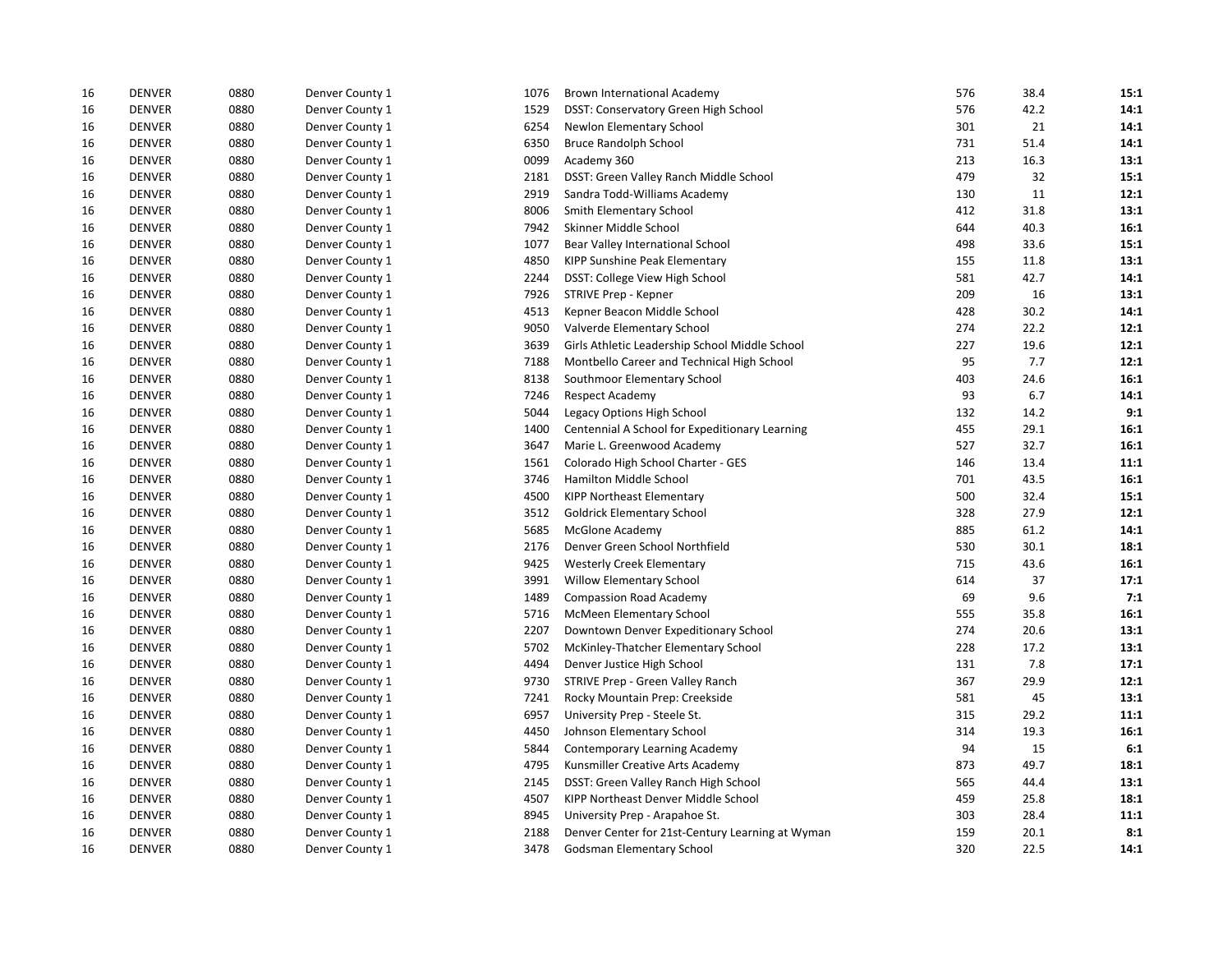| 16 | <b>DENVER</b> | 0880 | Denver County 1 | 5897 | McAuliffe International School                      | 1558 | 84.4 | 18:1 |
|----|---------------|------|-----------------|------|-----------------------------------------------------|------|------|------|
| 16 | <b>DENVER</b> | 0880 | Denver County 1 | 7361 | RiseUp Community School                             | 97   | 6    | 16:1 |
| 16 | <b>DENVER</b> | 0880 | Denver County 1 | 3778 | International Academy of Denver at Harrington       | 167  | 16.3 | 10:1 |
| 16 | <b>DENVER</b> | 0880 | Denver County 1 | 6188 | Munroe Elementary School                            | 375  | 26.4 | 14:1 |
| 16 | <b>DENVER</b> | 0880 | Denver County 1 | 2129 | Denver Center for International Studies at Fairmont | 354  | 28.2 | 13:1 |
| 16 | <b>DENVER</b> | 0880 | Denver County 1 | 5158 | Lincoln Elementary School                           | 293  | 18.4 | 16:1 |
| 16 | <b>DENVER</b> | 0880 | Denver County 1 | 2757 | Northeast Early College                             | 576  | 31.4 | 18:1 |
| 16 | <b>DENVER</b> | 0880 | Denver County 1 | 6308 | North High School Engagement Center                 | 96   | 8.5  | 11:1 |
| 16 | <b>DENVER</b> | 0880 | Denver County 1 | 4383 | Joe Shoemaker School                                | 438  | 31.9 | 14:1 |
| 16 | <b>DENVER</b> | 0880 | Denver County 1 | 3698 | <b>Creativity Challenge Community</b>               | 304  | 17.4 | 17:1 |
| 16 | <b>DENVER</b> | 0880 | Denver County 1 | 3296 | Garden Place Academy                                | 345  | 22   | 16:1 |
| 16 | <b>DENVER</b> | 0880 | Denver County 1 | 6397 | Academia Ana Marie Sandoval                         | 380  | 19.9 | 19:1 |
| 16 | <b>DENVER</b> | 0880 | Denver County 1 | 1345 | Rocky Mountain Prep: Berkeley                       | 323  | 28.9 | 11:1 |
| 16 | <b>DENVER</b> | 0880 | Denver County 1 | 4253 | Inspire Elementary                                  | 537  | 29.7 | 18:1 |
| 16 | <b>DENVER</b> | 0880 | Denver County 1 | 8149 | Stephen Knight Center for Early Education           | 283  | 21   | 13:1 |
| 16 | <b>DENVER</b> | 0880 | Denver County 1 | 5255 | Lake Middle School                                  | 547  | 33.5 | 16:1 |
| 16 | <b>DENVER</b> | 0880 | Denver County 1 | 0010 | Abraham Lincoln High School                         | 993  | 68.4 | 15:1 |
| 16 | <b>DENVER</b> | 0880 | Denver County 1 | 8053 | SOAR at Green Valley Ranch                          | 467  | 26.3 | 18:1 |
| 16 | <b>DENVER</b> | 0880 | Denver County 1 | 0408 | Valdez Elementary School                            | 412  | 26.8 | 15:1 |
| 16 | <b>DENVER</b> | 0880 | Denver County 1 | 1816 | Columbian Elementary School                         | 217  | 18.1 | 12:1 |
| 16 | <b>DENVER</b> | 0880 | Denver County 1 | 9389 | STRIVE Prep - Westwood                              | 311  | 39.4 | 8:1  |
| 16 | <b>DENVER</b> | 0880 | Denver County 1 | 3990 | Hill Campus of Arts and Sciences                    | 717  | 41   | 17:1 |
| 16 | <b>DENVER</b> | 0880 | Denver County 1 | 6509 | Denver Online                                       | 307  | 42.1 | 7:1  |
| 16 | <b>DENVER</b> | 0880 | Denver County 1 | 4732 | KIPP Sunshine Peak Academy                          | 385  | 36.1 | 11:1 |
| 16 | <b>DENVER</b> | 0880 | Denver County 1 | 8401 | STRIVE Prep - Ruby Hill                             | 439  | 46.8 | 9:1  |
| 16 | <b>DENVER</b> | 0880 | Denver County 1 | 0520 | Barnum Elementary School                            | 333  | 20.5 | 16:1 |
| 16 | <b>DENVER</b> | 0880 | Denver County 1 | 1939 | Compass Academy                                     | 284  | 22.6 | 13:1 |
| 16 | <b>DENVER</b> | 0880 | Denver County 1 | 9702 | West Middle School                                  | 314  | 18.3 | 17:1 |
| 16 | <b>DENVER</b> | 0880 | Denver County 1 | 8995 | Vista Academy                                       | 211  | 15.6 | 14:1 |
| 16 | <b>DENVER</b> | 0880 | Denver County 1 | 0067 | <b>AUL Denver</b>                                   | 157  | 11.9 | 13:1 |
| 16 | <b>DENVER</b> | 0880 | Denver County 1 | 1056 | <b>Bromwell Elementary School</b>                   | 321  | 21.7 | 15:1 |
| 16 | <b>DENVER</b> | 0880 | Denver County 1 | 8145 | Summit Academy                                      | 208  | 21.7 | 10:1 |
| 16 | <b>DENVER</b> | 0880 | Denver County 1 | 3600 | Grant Beacon Middle School                          | 429  | 24.6 | 17:1 |
| 16 | <b>DENVER</b> | 0880 | Denver County 1 | 2218 | DSST: Conservatory Green Middle School              | 447  | 34.7 | 13:1 |
| 16 | <b>DENVER</b> | 0880 | Denver County 1 | 8822 | Thomas Jefferson High School                        | 1374 | 70.9 | 19:1 |
| 16 | <b>DENVER</b> | 0880 | Denver County 1 | 1785 | Cole Arts and Science Academy                       | 276  | 22.8 | 12:1 |
| 16 | <b>DENVER</b> | 0880 | Denver County 1 | 0220 | John H. Amesse Elementary                           | 389  | 27.6 | 14:1 |
| 16 | <b>DENVER</b> | 0880 | Denver County 1 | 4782 | Hallett Academy                                     | 262  | 18.4 | 14:1 |
| 16 | <b>DENVER</b> | 0880 | Denver County 1 | 5644 | <b>Maxwell Elementary School</b>                    | 651  | 42   | 16:1 |
| 16 | <b>DENVER</b> | 0880 | Denver County 1 | 6754 | Park Hill School                                    | 684  | 38.3 | 18:1 |
| 16 | <b>DENVER</b> | 0880 | Denver County 1 | 6970 | Florida Pitt-Waller ECE-8 School                    | 812  | 46.8 | 17:1 |
| 16 | <b>DENVER</b> | 0880 | Denver County 1 | 2349 | Escalante-Biggs Academy                             | 322  | 24.1 | 13:1 |
| 16 | <b>DENVER</b> | 0880 | Denver County 1 | 6368 | Northfield High School                              | 1570 | 78.3 | 20:1 |
| 16 | <b>DENVER</b> | 0880 | Denver County 1 | 4509 | KIPP Northeast Denver Leadership Academy            | 565  | 38.8 | 15:1 |
| 16 | <b>DENVER</b> | 0880 | Denver County 1 | 6002 | Montclair School of Academics and Enrichment        | 352  | 26.9 | 13:1 |
| 16 | <b>DENVER</b> | 0880 | Denver County 1 | 3655 | Center for Talent Development at Greenlee           | 268  | 21.5 | 12:1 |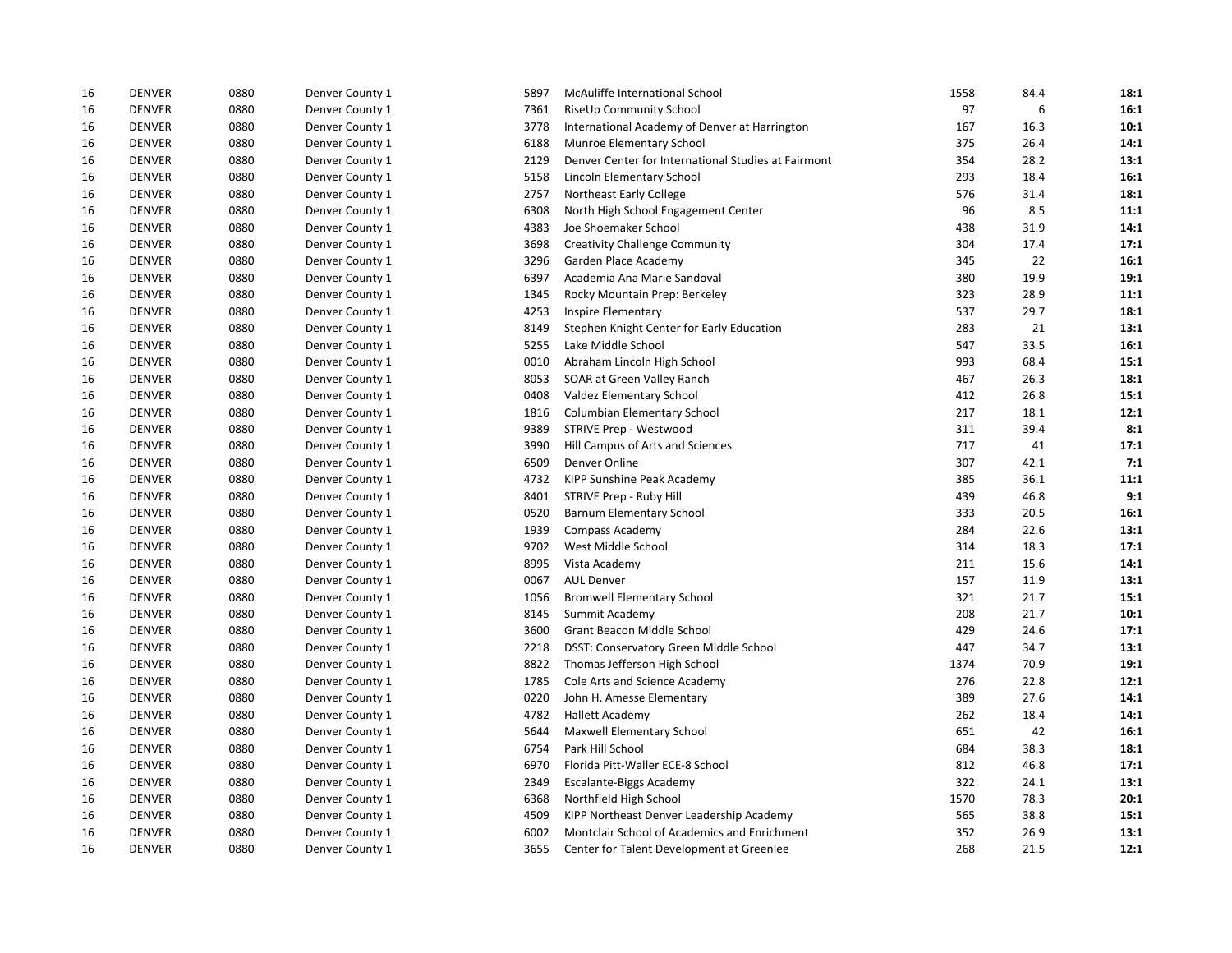| 16 | <b>DENVER</b> | 0880 | Denver County 1 | 1295 | <b>Collegiate Preparatory Academy</b>       | 287  | 18.6 | 15:1 |
|----|---------------|------|-----------------|------|---------------------------------------------|------|------|------|
| 16 | <b>DENVER</b> | 0880 | Denver County 1 | 1788 | College View Elementary School              | 314  | 25.6 | 12:1 |
| 16 | <b>DENVER</b> | 0880 | Denver County 1 | 9496 | Castro Elementary School                    | 288  | 23.8 | 12:1 |
| 16 | <b>DENVER</b> | 0880 | Denver County 1 | 2209 | <b>DCIS at Montbello</b>                    | 946  | 66.4 | 14:1 |
| 16 | <b>DENVER</b> | 0880 | Denver County 1 | 6088 | Dora Moore ECE-8 School                     | 360  | 20.3 | 18:1 |
| 16 | <b>DENVER</b> | 0880 | Denver County 1 | 8085 | STRIVE Prep - Federal                       | 360  | 34.1 | 11:1 |
| 16 | <b>DENVER</b> | 0880 | Denver County 1 | 8232 | Stedman Elementary School                   | 426  | 26.5 | 16:1 |
| 16 | <b>DENVER</b> | 0880 | Denver County 1 | 1846 | <b>Columbine Elementary School</b>          | 276  | 20.3 | 14:1 |
| 16 | <b>DENVER</b> | 0880 | Denver County 1 | 9548 | Whittier ECE-8 School                       | 223  | 16.2 | 14:1 |
| 16 | <b>DENVER</b> | 0880 | Denver County 1 | 2027 | Polaris Elementary School                   | 330  | 20   | 17:1 |
| 16 | <b>DENVER</b> | 0880 | Denver County 1 | 5621 | Monarch Montessori                          | 220  | 15.8 | 14:1 |
| 16 | <b>DENVER</b> | 0880 | Denver County 1 | 2127 | Denver Language School                      | 885  | 54.9 | 16:1 |
| 16 | <b>DENVER</b> | 0880 | Denver County 1 | 9336 | STRIVE Prep - Sunnyside                     | 190  | 25.1 | 8:1  |
| 16 | <b>DENVER</b> | 0880 | Denver County 1 | 7972 | Slavens K-8 School                          | 732  | 41.2 | 18:1 |
| 16 | <b>DENVER</b> | 0880 | Denver County 1 | 2125 | Denver Green School Southeast               | 494  | 35.8 | 14:1 |
| 16 | <b>DENVER</b> | 0880 | Denver County 1 | 9693 | West High School                            | 705  | 53.3 | 13:1 |
| 16 | <b>DENVER</b> | 0880 | Denver County 1 | 0964 | <b>Bradley International School</b>         | 565  | 33.5 | 17:1 |
| 16 | <b>DENVER</b> | 0880 | Denver County 1 | 7973 | <b>STRIVE Prep - Rise</b>                   | 537  | 49.1 | 11:1 |
| 16 | <b>DENVER</b> | 0880 | Denver County 1 | 2506 | <b>Edison Elementary School</b>             | 522  | 33.7 | 15:1 |
| 16 | <b>DENVER</b> | 0880 | Denver County 1 | 9623 | William (Bill) Roberts ECE-8 School         | 850  | 47.4 | 18:1 |
| 16 | <b>DENVER</b> | 0880 | Denver County 1 | 2223 | DSST: Cole Middle School                    | 262  | 22.3 | 12:1 |
| 16 | <b>DENVER</b> | 0880 | Denver County 1 | 1774 | <b>Colfax Elementary School</b>             | 255  | 22   | 12:1 |
| 16 | <b>DENVER</b> | 0880 | Denver County 1 | 6239 | Noel Community Arts School                  | 390  | 28.7 | 14:1 |
| 16 | <b>DENVER</b> | 0880 | Denver County 1 | 0418 | Ashley Elementary School                    | 272  | 20.5 | 13:1 |
| 16 | <b>DENVER</b> | 0880 | Denver County 1 | 2167 | Denver Montessori Junior/Senior High School | 225  | 14.8 | 15:1 |
| 16 | <b>DENVER</b> | 0880 | Denver County 1 | 6098 | Morey Middle School                         | 418  | 22.6 | 18:1 |
| 16 | <b>DENVER</b> | 0880 | Denver County 1 | 0388 | Asbury Elementary School                    | 310  | 22   | 14:1 |
| 16 | <b>DENVER</b> | 0880 | Denver County 1 | 6676 | Palmer Elementary School                    | 258  | 18.2 | 14:1 |
| 16 | <b>DENVER</b> | 0880 | Denver County 1 | 5608 | Mathematics and Science Leadership Academy  | 154  | 16.3 | 9:1  |
| 16 | <b>DENVER</b> | 0880 | Denver County 1 | 8222 | <b>Steck Elementary School</b>              | 321  | 17.9 | 18:1 |
| 16 | <b>DENVER</b> | 0880 | Denver County 1 | 4762 | Knapp Elementary School                     | 394  | 26.4 | 15:1 |
| 16 | <b>DENVER</b> | 0880 | Denver County 1 | 2190 | DSST Middle School @ Noel Campus            | 456  | 33.5 | 14:1 |
| 16 | <b>DENVER</b> | 0880 | Denver County 1 | 1928 | Cowell Elementary School                    | 283  | 23   | 12:1 |
| 16 | <b>DENVER</b> | 0880 | Denver County 1 | 0650 | Beach Court Elementary School               | 262  | 20.1 | 13:1 |
| 16 | <b>DENVER</b> | 0880 | Denver County 1 | 1908 | Cory Elementary School                      | 396  | 23.5 | 17:1 |
| 16 | <b>DENVER</b> | 0880 | Denver County 1 | 1106 | Bryant Webster Dual Language ECE-8 School   | 369  | 26.1 | 14:1 |
| 16 | <b>DENVER</b> | 0880 | Denver County 1 | 1324 | <b>Carson Elementary School</b>             | 391  | 28.1 | 14:1 |
| 16 | <b>DENVER</b> | 0880 | Denver County 1 | 3704 | <b>Gust Elementary School</b>               | 573  | 37.9 | 15:1 |
| 16 | <b>DENVER</b> | 0880 | Denver County 1 | 1748 | Colorado High School Charter                | 191  | 14.2 | 13:1 |
| 16 | <b>DENVER</b> | 0880 | Denver County 1 | 8086 | South High School                           | 1771 | 91.7 | 19:1 |
| 16 | <b>DENVER</b> | 0880 | Denver County 1 | 7471 | Rocky Mountain Prep: Southwest              | 413  | 39.7 | 10:1 |
| 16 | <b>DENVER</b> | 0880 | Denver County 1 | 4381 | DSST: College View Middle School            | 484  | 38.8 | 12:1 |
| 16 | <b>DENVER</b> | 0880 | Denver County 1 | 2258 | Doull Elementary School                     | 323  | 27.1 | 12:1 |
| 16 | <b>DENVER</b> | 0880 | Denver County 1 | 1528 | Cheltenham Elementary School                | 273  | 19.8 | 14:1 |
| 16 | <b>DENVER</b> | 0880 | Denver County 1 | 2186 | DSST: Byers Middle School                   | 476  | 35.6 | 13:1 |
| 16 | <b>DENVER</b> | 0880 | Denver County 1 | 2174 | Denison Montessori School                   | 363  | 23.3 | 16:1 |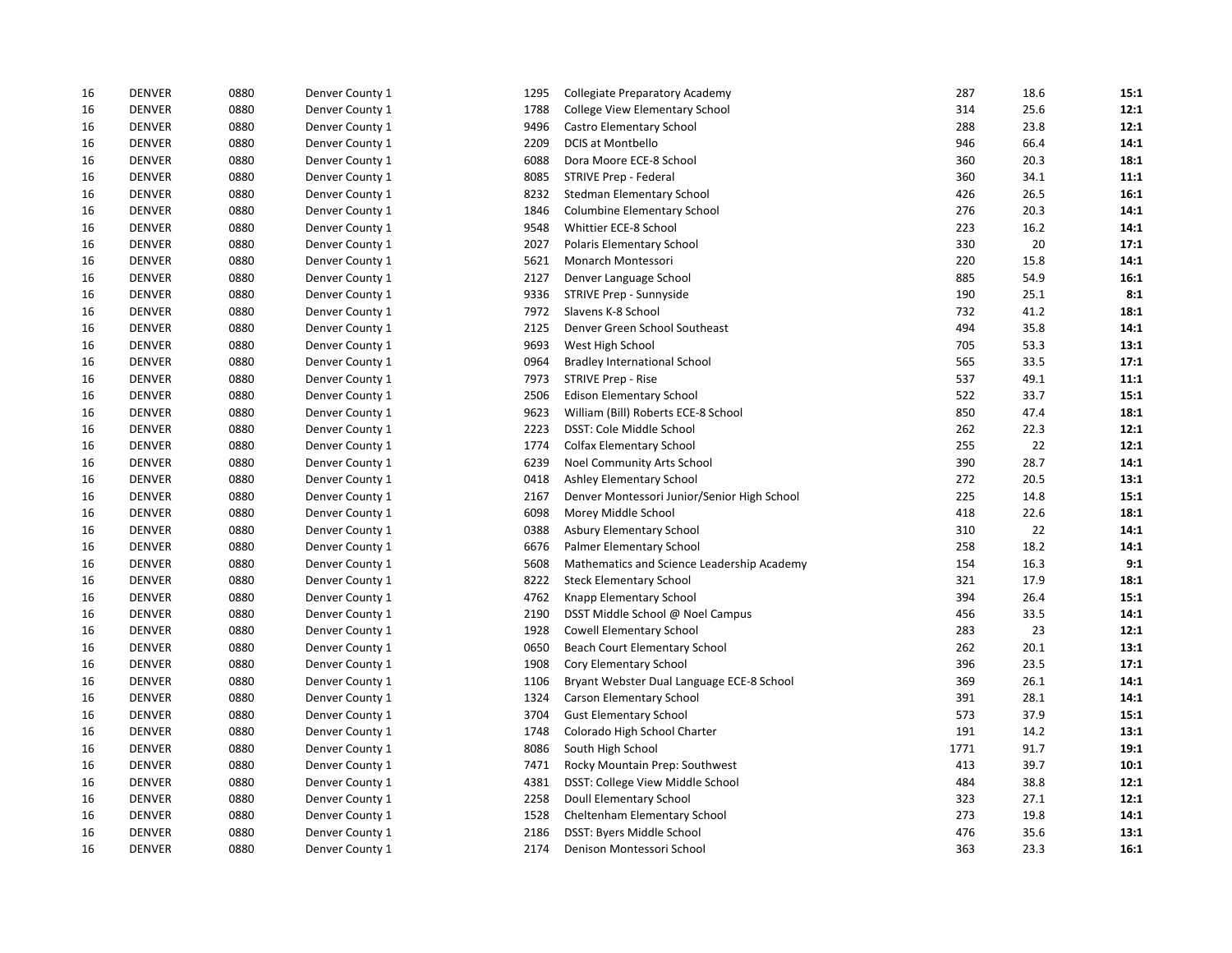| 16 | <b>DENVER</b>  | 0880 | Denver County 1        | 8888 | <b>Traylor Academy</b>                    | 377  | 22.9           | 16:1 |
|----|----------------|------|------------------------|------|-------------------------------------------|------|----------------|------|
| 16 | <b>DENVER</b>  | 0880 | Denver County 1        | 2175 | DSST: Cole High School                    | 357  | 27.6           | 13:1 |
| 16 | <b>DENVER</b>  | 0880 | Denver County 1        | 4213 | Isabella Bird Community School            | 454  | 28.3           | 16:1 |
| 16 | <b>DENVER</b>  | 0880 | Denver County 1        | 2994 | 5280 High School                          | 114  | $\overline{7}$ | 16:1 |
| 16 | <b>DENVER</b>  | 0880 | Denver County 1        | 4049 | <b>Highline Academy Northeast</b>         | 547  | 44.9           | 12:1 |
| 16 | <b>DENVER</b>  | 0880 | Denver County 1        | 7243 | Reach Charter School                      | 118  | 13.2           | 9:1  |
| 16 | <b>DENVER</b>  | 0880 | Denver County 1        | 4074 | Holm Elementary School                    | 458  | 30.4           | 15:1 |
| 16 | <b>DENVER</b>  | 0880 | Denver County 1        | 9390 | <b>STRIVE Prep - Lake</b>                 | 208  | 24.6           | 8:1  |
| 16 | <b>DENVER</b>  | 0880 | Denver County 1        | 7163 | Prep Academy                              | 43   | 18.3           | 2:1  |
| 16 | <b>DENVER</b>  | 0880 | Denver County 1        | 6508 | Omar D Blair Charter School               | 679  | 46.4           | 15:1 |
| 16 | <b>DENVER</b>  | 0880 | Denver County 1        | 5605 | Dr. Martin Luther King Jr. Early College  | 1144 | 65.8           | 17:1 |
| 16 | <b>DENVER</b>  | 0880 | Denver County 1        | 3605 | Grant Ranch ECE-8 School                  | 344  | 24             | 14:1 |
| 16 | <b>DENVER</b>  | 0880 | Denver County 1        | 1319 | Career Education Center Early College     | 490  | 41.2           | 12:1 |
| 16 | <b>DENVER</b>  | 0880 | Denver County 1        | 8422 | Swansea Elementary School                 | 416  | 31.1           | 13:1 |
| 16 | <b>DENVER</b>  | 0880 | Denver County 1        | 3641 | Green Valley Elementary School            | 636  | 45.4           | 14:1 |
| 16 | <b>DENVER</b>  | 0880 | Denver County 1        | 1010 | American Indian Academy of Denver         | 146  | 14.4           | 10:1 |
| 16 | <b>DENVER</b>  | 0880 | Denver County 1        | 2227 | Denver Discovery School                   | 113  | 13.3           | 8:1  |
| 16 | <b>DENVER</b>  | 0880 | Denver County 1        | 4730 | KIPP Denver Collegiate High School        | 488  | 36.2           | 13:1 |
| 16 | <b>DENVER</b>  | 0880 | Denver County 1        | 3987 | <b>Highline Academy Southeast</b>         | 528  | 40.5           | 13:1 |
| 16 | <b>DENVER</b>  | 0880 | Denver County 1        | 7578 | Samuels Elementary School                 | 456  | 32             | 14:1 |
| 16 | <b>DENVER</b>  | 0880 | Denver County 1        | 8909 | Trevista at Horace Mann                   | 386  | 27.3           | 14:1 |
| 16 | <b>DENVER</b>  | 0880 | Denver County 1        | 2641 | <b>Excel Academy</b>                      | 257  | 13.5           | 19:1 |
| 16 | <b>DENVER</b>  | 0880 | Denver County 1        | 3000 | Florence Crittenton High School           | 92   | 14.2           | 6:1  |
| 16 | <b>DENVER</b>  | 0880 | Denver County 1        | 9739 | Wyatt Academy                             | 179  | 12.1           | 15:1 |
| 16 | <b>DENVER</b>  | 0880 | Denver County 1        | 2026 | DSST: Elevate Northeast High School       | 160  | 11.5           | 14:1 |
| 16 | <b>DENVER</b>  | 0880 | Denver County 1        | 6479 | Odyssey School of Denver                  | 278  | 22.8           | 12:1 |
| 16 | <b>DENVER</b>  | 0880 | Denver County 1        | 2364 | Eagleton Elementary School                | 258  | 21             | 12:1 |
| 16 | <b>DENVER</b>  | 0880 | Denver County 1        | 4444 | John F Kennedy High School                | 908  | 60.2           | 15:1 |
| 16 | <b>DENVER</b>  | 0880 | Denver County 1        | 9639 | <b>STRIVE Prep - Smart Academy</b>        | 510  | 59.2           | 9:1  |
| 16 | <b>DENVER</b>  | 0880 | Denver County 1        | 6314 | North High School                         | 1711 | 102.6          | 17:1 |
| 16 | <b>DENVER</b>  | 0880 | Denver County 1        | 8131 | Oakland Elementary                        | 277  | 21.9           | 13:1 |
| 16 | <b>DENVER</b>  | 0880 | Denver County 1        | 7694 | Charles M. Schenck (CMS) Community School | 305  | 23.8           | 13:1 |
| 16 | <b>DENVER</b>  | 0880 | Denver County 1        | 9735 | STRIVE Prep - Montbello                   | 171  | 22.4           | 8:1  |
| 16 | <b>DENVER</b>  | 0880 | Denver County 1        | 7554 | Sabin World School                        | 613  | 40.9           | 15:1 |
| 16 | <b>DENVER</b>  | 0880 | Denver County 1        | 2185 | DSST: Montview High School                | 570  | 42.3           | 13:1 |
| 17 | <b>DOLORES</b> | 0890 | Dolores County RE No.2 | 2216 | Dove Creek High School                    | 138  | 12.6           | 11:1 |
| 17 | <b>DOLORES</b> | 0890 | Dolores County RE No.2 | 7764 | Seventh Street Elementary School          | 115  | 9              | 13:1 |
| 18 | <b>DOUGLAS</b> | 0900 | Douglas County Re 1    | 1131 | <b>Buffalo Ridge Elementary School</b>    | 462  | 25             | 18:1 |
| 18 | <b>DOUGLAS</b> | 0900 | Douglas County Re 1    | 6365 | Skyview Academy                           | 1257 | 83             | 15:1 |
| 18 | <b>DOUGLAS</b> | 0900 | Douglas County Re 1    | 0011 | Academy Charter School                    | 739  | 37.2           | 20:1 |
| 18 | <b>DOUGLAS</b> | 0900 | Douglas County Re 1    | 6164 | Mountain Ridge Middle School              | 925  | 49             | 19:1 |
| 18 | <b>DOUGLAS</b> | 0900 | Douglas County Re 1    | 1579 | North Star Academy                        | 673  | 34.3           | 20:1 |
| 18 | <b>DOUGLAS</b> | 0900 | Douglas County Re 1    | 2226 | Castle Rock Middle School                 | 741  | 44.4           | 17:1 |
| 18 | <b>DOUGLAS</b> | 0900 | Douglas County Re 1    | 2953 | <b>Stone Mountain Elementary</b>          | 571  | 33             | 17:1 |
| 18 | <b>DOUGLAS</b> | 0900 | Douglas County Re 1    | 3928 | Heritage Elementary School                | 372  | 24.4           | 15:1 |
| 18 | <b>DOUGLAS</b> | 0900 | Douglas County Re 1    | 0265 | Clear Sky Elementary                      | 682  | 38             | 18:1 |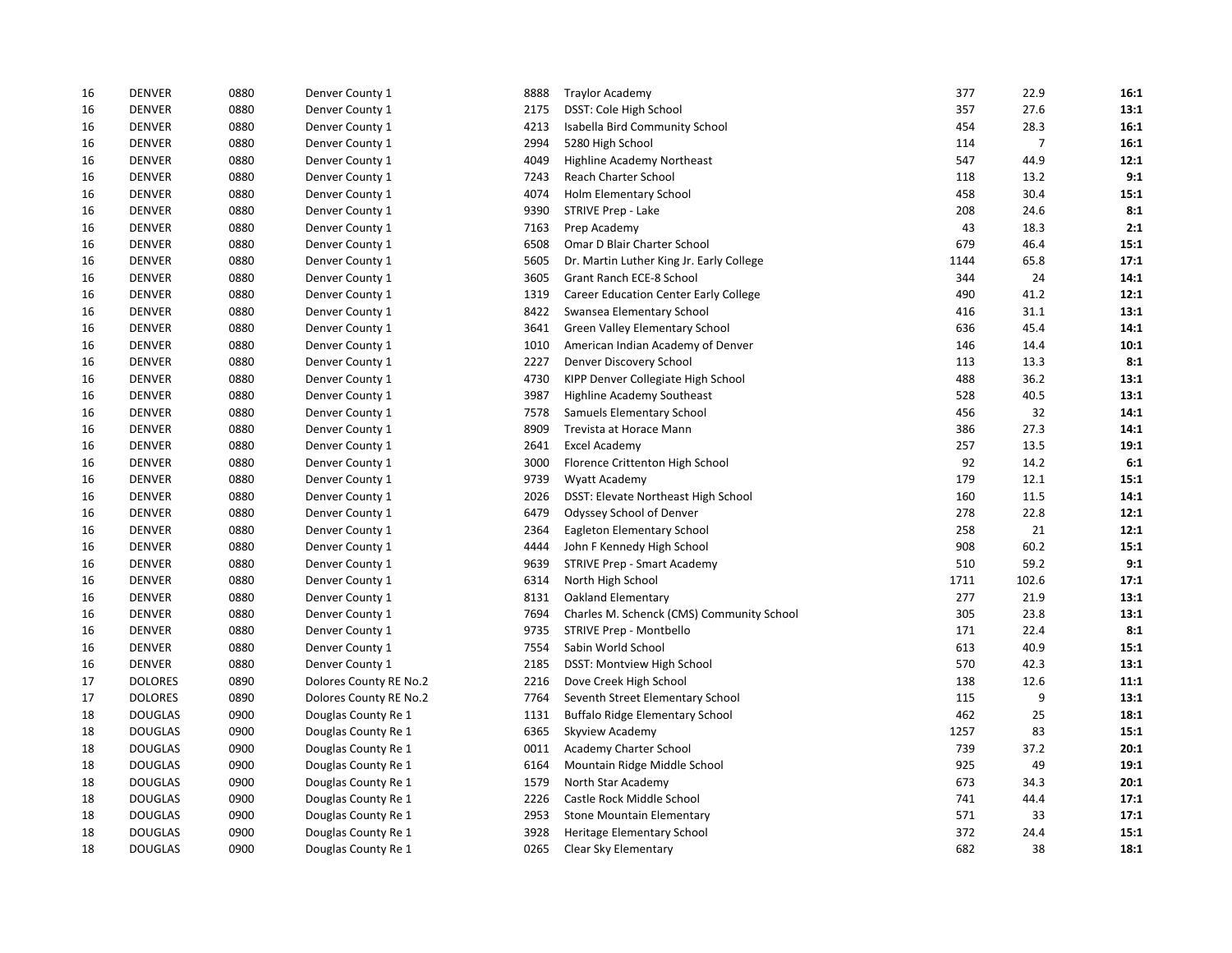| 18 | <b>DOUGLAS</b> | 0900 | Douglas County Re 1 | 7319 | Renaissance Expedition Learn Outward Bound School | 389  | 21.5  | 18:1 |
|----|----------------|------|---------------------|------|---------------------------------------------------|------|-------|------|
| 18 | <b>DOUGLAS</b> | 0900 | Douglas County Re 1 | 5405 | eDCSD                                             | 34   | 6.5   | 5:1  |
| 18 | <b>DOUGLAS</b> | 0900 | Douglas County Re 1 | 8897 | <b>Trailblazer Elementary School</b>              | 310  | 22.5  | 14:1 |
| 18 | <b>DOUGLAS</b> | 0900 | Douglas County Re 1 | 8106 | Soaring Hawk Elementary School                    | 467  | 26    | 18:1 |
| 18 | <b>DOUGLAS</b> | 0900 | Douglas County Re 1 | 1578 | Cherry Valley Elementary School                   | 40   | 3.4   | 12:1 |
| 18 | <b>DOUGLAS</b> | 0900 | Douglas County Re 1 | 7610 | Sand Creek Elementary School                      | 382  | 26.8  | 14:1 |
| 18 | <b>DOUGLAS</b> | 0900 | Douglas County Re 1 | 8847 | Thunderridge High School                          | 1880 | 94.5  | 20:1 |
| 18 | <b>DOUGLAS</b> | 0900 | Douglas County Re 1 | 6940 | Pine Lane Elementary                              | 774  | 46    | 17:1 |
| 18 | <b>DOUGLAS</b> | 0900 | Douglas County Re 1 | 7245 | Ranch View Middle School                          | 820  | 46.5  | 18:1 |
| 18 | <b>DOUGLAS</b> | 0900 | Douglas County Re 1 | 1512 | Challenge to Excellence Charter School            | 536  | 31    | 17:1 |
| 18 | <b>DOUGLAS</b> | 0900 | Douglas County Re 1 | 6773 | Sierra Middle School                              | 761  | 41.6  | 18:1 |
| 18 | <b>DOUGLAS</b> | 0900 | Douglas County Re 1 | 3995 | HOPE Online Learning Academy High School          | 1600 | 43.9  | 36:1 |
| 18 | <b>DOUGLAS</b> | 0900 | Douglas County Re 1 | 6938 | Pine Grove Elementary School                      | 510  | 32    | 16:1 |
| 18 | <b>DOUGLAS</b> | 0900 | Douglas County Re 1 | 0354 | Arrowwood Elementary School                       | 367  | 22.5  | 16:1 |
| 18 | <b>DOUGLAS</b> | 0900 | Douglas County Re 1 | 1899 | Copper Mesa Elementary School                     | 353  | 21.9  | 16:1 |
| 18 | <b>DOUGLAS</b> | 0900 | Douglas County Re 1 | 6719 | Parker Performing Arts                            | 657  | 35.9  | 18:1 |
| 18 | <b>DOUGLAS</b> | 0900 | Douglas County Re 1 | 7134 | Prairie Crossing Elementary School                | 699  | 38.5  | 18:1 |
| 18 | <b>DOUGLAS</b> | 0900 | Douglas County Re 1 | 5843 | Lone Tree Elementary                              | 377  | 20.4  | 18:1 |
| 18 | <b>DOUGLAS</b> | 0900 | Douglas County Re 1 | 1367 | Castle View High School                           | 2136 | 100.7 | 21:1 |
| 18 | <b>DOUGLAS</b> | 0900 | Douglas County Re 1 | 5745 | Meadow View Elementary School                     | 514  | 28.8  | 18:1 |
| 18 | <b>DOUGLAS</b> | 0900 | Douglas County Re 1 | 7435 | Rock Canyon High School                           | 2376 | 110.3 | 22:1 |
| 18 | <b>DOUGLAS</b> | 0900 | Douglas County Re 1 | 4980 | Larkspur Elementary School                        | 216  | 14.8  | 15:1 |
| 18 | <b>DOUGLAS</b> | 0900 | Douglas County Re 1 | 8382 | Summit View Elementary School                     | 450  | 28.5  | 16:1 |
| 18 | <b>DOUGLAS</b> | 0900 | Douglas County Re 1 | 0266 | <b>Gold Rush Elementary</b>                       | 663  | 34.3  | 19:1 |
| 18 | <b>DOUGLAS</b> | 0900 | Douglas County Re 1 | 1503 | Chaparral High School                             | 2076 | 110   | 19:1 |
| 18 | <b>DOUGLAS</b> | 0900 | Douglas County Re 1 | 5607 | Sage Canyon Elementary                            | 584  | 32.5  | 18:1 |
| 18 | <b>DOUGLAS</b> | 0900 | Douglas County Re 1 | 6152 | Mountain View Elementary School                   | 330  | 18.6  | 18:1 |
| 18 | <b>DOUGLAS</b> | 0900 | Douglas County Re 1 | 3241 | Frontier Valley Elementary School                 | 414  | 27    | 15:1 |
| 18 | <b>DOUGLAS</b> | 0900 | Douglas County Re 1 | 6961 | Pioneer Elementary School                         | 438  | 29.5  | 15:1 |
| 18 | <b>DOUGLAS</b> | 0900 | Douglas County Re 1 | 3847 | HOPE Online Learning Academy Middle School        | 414  | 19.3  | 21:1 |
| 18 | <b>DOUGLAS</b> | 0900 | Douglas County Re 1 | 6165 | Mountain Vista High School                        | 2365 | 116.1 | 20:1 |
| 18 | <b>DOUGLAS</b> | 0900 | Douglas County Re 1 | 7096 | Roxborough Elementary School                      | 371  | 18    | 21:1 |
| 18 | <b>DOUGLAS</b> | 0900 | Douglas County Re 1 | 5045 | Legacy Point Elementary School                    | 353  | 19    | 19:1 |
| 18 | <b>DOUGLAS</b> | 0900 | Douglas County Re 1 | 0215 | American Academy                                  | 2556 | 158   | 16:1 |
| 18 | <b>DOUGLAS</b> | 0900 | Douglas County Re 1 | 2234 | Eagle Ridge Elementary School                     | 597  | 33.5  | 18:1 |
| 18 | <b>DOUGLAS</b> | 0900 | Douglas County Re 1 | 0135 | Ben Franklin Academy                              | 905  | 44    | 21:1 |
| 18 | <b>DOUGLAS</b> | 0900 | Douglas County Re 1 | 5225 | Leman Classical Academy                           | 1038 | 50.9  | 20:1 |
| 18 | <b>DOUGLAS</b> | 0900 | Douglas County Re 1 | 6406 | Northridge Elementary School                      | 594  | 35    | 17:1 |
| 18 | <b>DOUGLAS</b> | 0900 | Douglas County Re 1 | 6019 | Aspen View Academy                                | 930  | 52.1  | 18:1 |
| 18 | <b>DOUGLAS</b> | 0900 | Douglas County Re 1 | 2965 | Flagstone Elementary School                       | 432  | 27.5  | 16:1 |
| 18 | <b>DOUGLAS</b> | 0900 | Douglas County Re 1 | 2233 | Cherokee Trail Elementary School                  | 579  | 35.5  | 16:1 |
| 18 | <b>DOUGLAS</b> | 0900 | Douglas County Re 1 | 3138 | Fox Creek Elementary School                       | 474  | 30.3  | 16:1 |
| 18 | <b>DOUGLAS</b> | 0900 | Douglas County Re 1 | 1555 | Cloverleaf Home Education                         | 201  | 5.8   | 35:1 |
| 18 | <b>DOUGLAS</b> | 0900 | Douglas County Re 1 | 0012 | Acres Green Elementary School                     | 380  | 26.5  | 14:1 |
| 18 | <b>DOUGLAS</b> | 0900 | Douglas County Re 1 | 7448 | Rocky Heights Middle School                       | 1225 | 61.4  | 20:1 |
| 18 | <b>DOUGLAS</b> | 0900 | Douglas County Re 1 | 1362 | Castle Rock Elementary School                     | 400  | 24    | 17:1 |
|    |                |      |                     |      |                                                   |      |       |      |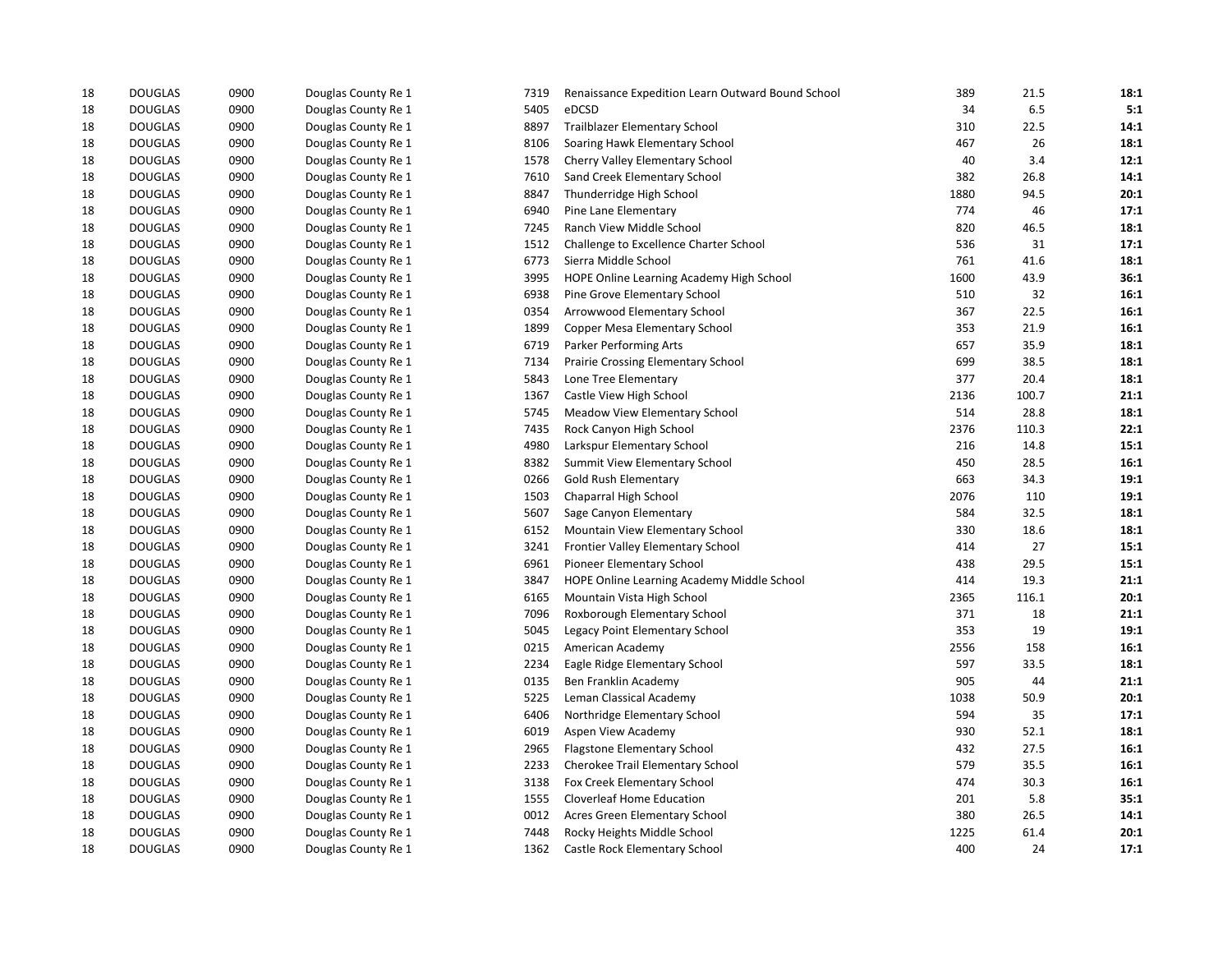| 18 | <b>DOUGLAS</b> | 0900 | Douglas County Re 1 | 2232 | Rock Ridge Elementary School              | 469  | 31.5  | 15:1 |
|----|----------------|------|---------------------|------|-------------------------------------------|------|-------|------|
| 18 | <b>DOUGLAS</b> | 0900 | Douglas County Re 1 | 7118 | Ponderosa High School                     | 1464 | 78.2  | 19:1 |
| 18 | <b>DOUGLAS</b> | 0900 | Douglas County Re 1 | 0201 | Daniel C Oakes High School--Castle Rock   | 137  | 13.5  | 10:1 |
| 18 | <b>DOUGLAS</b> | 0900 | Douglas County Re 1 | 2338 | Eagle Academy                             | 126  | 12.7  | 10:1 |
| 18 | <b>DOUGLAS</b> | 0900 | Douglas County Re 1 | 7562 | Saddle Ranch Elementary School            | 341  | 21.4  | 16:1 |
| 18 | <b>DOUGLAS</b> | 0900 | Douglas County Re 1 | 3172 | Franktown Elementary School               | 363  | 22.2  | 16:1 |
| 18 | <b>DOUGLAS</b> | 0900 | Douglas County Re 1 | 6396 | Northeast Elementary School               | 289  | 17.8  | 16:1 |
| 18 | <b>DOUGLAS</b> | 0900 | Douglas County Re 1 | 1270 | Early Childhood Center                    | 95   | 3.2   | 30:1 |
| 18 | <b>DOUGLAS</b> | 0900 | Douglas County Re 1 | 4271 | Legend High School                        | 2250 | 108.4 | 21:1 |
| 18 | <b>DOUGLAS</b> | 0900 | Douglas County Re 1 | 2230 | Douglas County High School                | 1820 | 98.4  | 18:1 |
| 18 | <b>DOUGLAS</b> | 0900 | Douglas County Re 1 | 2012 | Cresthill Middle School                   | 738  | 48.3  | 15:1 |
| 18 | <b>DOUGLAS</b> | 0900 | Douglas County Re 1 | 9592 | Wildcat Mountain Elementary School        | 462  | 30.3  | 15:1 |
| 18 | <b>DOUGLAS</b> | 0900 | Douglas County Re 1 | 0264 | Cimarron Middle                           | 1172 | 62.9  | 19:1 |
| 18 | <b>DOUGLAS</b> | 0900 | Douglas County Re 1 | 1873 | Parker Core Knowledge Charter School      | 703  | 46.6  | 15:1 |
| 18 | <b>DOUGLAS</b> | 0900 | Douglas County Re 1 | 4292 | Iron Horse Elementary School              | 457  | 25.5  | 18:1 |
| 18 | <b>DOUGLAS</b> | 0900 | Douglas County Re 1 | 1925 | Cougar Run Elementary School              | 364  | 20.5  | 18:1 |
| 18 | <b>DOUGLAS</b> | 0900 | Douglas County Re 1 | 1934 | Coyote Creek Elementary School            | 403  | 22.1  | 18:1 |
| 18 | <b>DOUGLAS</b> | 0900 | Douglas County Re 1 | 3327 | Global Village Academy - Douglas County   | 383  | 24.1  | 16:1 |
| 18 | <b>DOUGLAS</b> | 0900 | Douglas County Re 1 | 2952 | Mammoth Heights Elementary                | 677  | 39.5  | 17:1 |
| 18 | <b>DOUGLAS</b> | 0900 | Douglas County Re 1 | 7718 | Sedalia Elementary School                 | 205  | 16.1  | 13:1 |
| 18 | <b>DOUGLAS</b> | 0900 | Douglas County Re 1 | 5997 | DC Montessori Charter School              | 498  | 27    | 18:1 |
| 18 | <b>DOUGLAS</b> | 0900 | Douglas County Re 1 | 3980 | Highlands Ranch High School               | 1581 | 85.9  | 18:1 |
| 18 | <b>DOUGLAS</b> | 0900 | Douglas County Re 1 | 2954 | Roxborough Intermediate                   | 406  | 22.5  | 18:1 |
| 18 | <b>DOUGLAS</b> | 0900 | Douglas County Re 1 | 0267 | Mesa Middle School                        | 998  | 58.8  | 17:1 |
| 18 | <b>DOUGLAS</b> | 0900 | Douglas County Re 1 | 7297 | Redstone Elementary School                | 417  | 25.8  | 16:1 |
| 18 | <b>DOUGLAS</b> | 0900 | Douglas County Re 1 | 2656 | Eldorado Elementary School                | 420  | 27.9  | 15:1 |
| 18 | <b>DOUGLAS</b> | 0900 | Douglas County Re 1 | 7244 | Renaissance Secondary School              | 330  | 21.5  | 15:1 |
| 18 | <b>DOUGLAS</b> | 0900 | Douglas County Re 1 | 8126 | South Ridge Elementary An IB World School | 440  | 29.6  | 15:1 |
| 18 | <b>DOUGLAS</b> | 0900 | Douglas County Re 1 | 7047 | Platte River Charter Academy              | 543  | 27.7  | 20:1 |
| 18 | <b>DOUGLAS</b> | 0900 | Douglas County Re 1 | 1509 | Cantril                                   | 15   | 1     | 15:1 |
| 18 | <b>DOUGLAS</b> | 0900 | Douglas County Re 1 | 0651 | Bear Canyon Elementary School             | 411  | 24.7  | 17:1 |
| 18 | <b>DOUGLAS</b> | 0900 | Douglas County Re 1 | 6772 | Sagewood Middle School                    | 805  | 47.3  | 17:1 |
| 18 | <b>DOUGLAS</b> | 0900 | Douglas County Re 1 | 9397 | <b>World Compass Academy</b>              | 679  | 47.5  | 14:1 |
| 18 | <b>DOUGLAS</b> | 0900 | Douglas County Re 1 | 8853 | <b>Timber Trail Elementary School</b>     | 356  | 19    | 19:1 |
| 18 | <b>DOUGLAS</b> | 0900 | Douglas County Re 1 | 5259 | <b>STEM School Highlands Ranch</b>        | 1670 | 83.2  | 20:1 |
| 19 | <b>EAGLE</b>   | 0910 | Eagle County RE 50  | 2346 | Eagle Valley Elementary School            | 382  | 35.2  | 11:1 |
| 19 | <b>EAGLE</b>   | 0910 | Eagle County RE 50  | 0604 | Battle Mountain High School               | 945  | 56.7  | 17:1 |
| 19 | EAGLE          | 0910 | Eagle County RE 50  | 0205 | Red Canyon High School                    | 160  | 18.4  | 9:1  |
| 19 | <b>EAGLE</b>   | 0910 | Eagle County RE 50  | 7296 | Red Sandstone Elementary School           | 257  | 21.1  | 12:1 |
| 19 | <b>EAGLE</b>   | 0910 | Eagle County RE 50  | 0471 | Avon Elementary School                    | 290  | 31.5  | 9:1  |
| 19 | EAGLE          | 0910 | Eagle County RE 50  | 0793 | Berry Creek Middle School                 | 225  | 26.9  | 8:1  |
| 19 | <b>EAGLE</b>   | 0910 | Eagle County RE 50  | 0037 | Red Hill Elementary School                | 355  | 32.4  | 11:1 |
| 19 | <b>EAGLE</b>   | 0910 | Eagle County RE 50  | 0039 | Gypsum Creek Middle School                | 345  | 26.1  | 13:1 |
| 19 | EAGLE          | 0910 | Eagle County RE 50  | 2355 | Eagle Valley Middle School                | 350  | 28    | 13:1 |
| 19 | <b>EAGLE</b>   | 0910 | Eagle County RE 50  | 3710 | <b>Gypsum Elementary School</b>           | 351  | 27.7  | 13:1 |
| 19 | <b>EAGLE</b>   | 0910 | Eagle County RE 50  | 9061 | Vail Ski and Snowboard Academy (VSSA)     | 228  | 16.9  | 13:1 |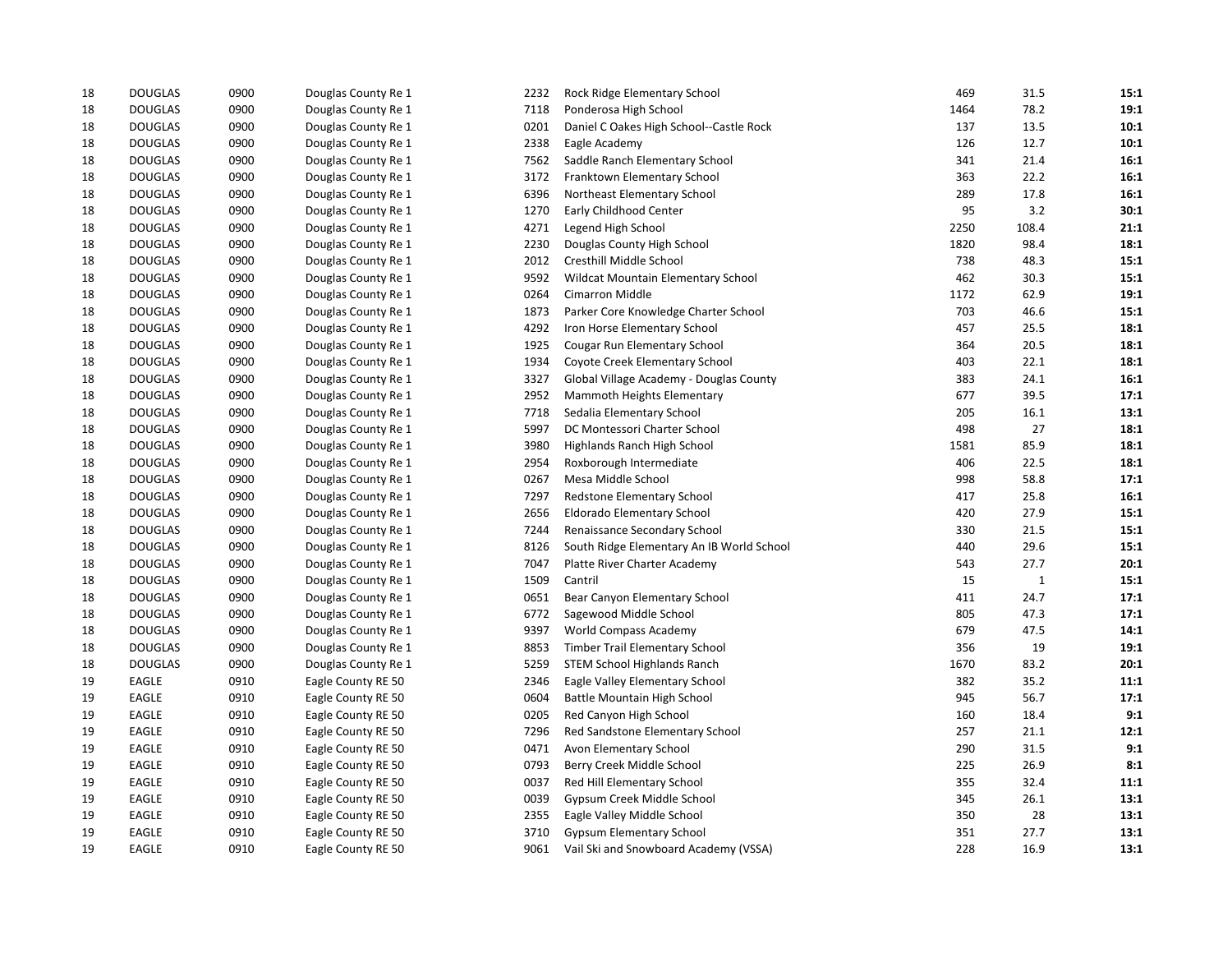| 19 | EAGLE          | 0910 | Eagle County RE 50        | 2340 | Eagle County Charter Academy              | 360  | 23.4         | 15:1 |
|----|----------------|------|---------------------------|------|-------------------------------------------|------|--------------|------|
| 19 | EAGLE          | 0910 | Eagle County RE 50        | 2643 | Eagle Valley Early College High School    | 3    | $\mathbf 1$  | 3:1  |
| 19 | EAGLE          | 0910 | Eagle County RE 50        | 2530 | <b>Edwards Elementary School</b>          | 299  | 31.8         | 9:1  |
| 19 | EAGLE          | 0910 | Eagle County RE 50        | 9701 | World Academy                             | 56   | 1.7          | 33:1 |
| 19 | EAGLE          | 0910 | Eagle County RE 50        | 0861 | Battle Mountain Early College High School | 5    | $\mathbf 1$  | 5:1  |
| 19 | EAGLE          | 0910 | Eagle County RE 50        | 2350 | Eagle Valley High School                  | 1072 | 60.4         | 18:1 |
| 19 | EAGLE          | 0910 | Eagle County RE 50        | 0038 | Brush Creek Elementary School             | 387  | 27.9         | 14:1 |
| 19 | EAGLE          | 0910 | Eagle County RE 50        | 5742 | Homestake Peak School                     | 521  | 45.9         | 11:1 |
| 19 | EAGLE          | 0910 | Eagle County RE 50        | 0479 | <b>Edwards Early Learning Center</b>      | 98   | 5.5          | 18:1 |
| 20 | <b>ELBERT</b>  | 0920 | Elizabeth School District | 2608 | Elizabeth High School                     | 663  | 45.1         | 15:1 |
| 20 | <b>ELBERT</b>  | 0920 | Elizabeth School District | 7300 | Elizabeth Running Creek Preschool         | 72   | 1            | 72:1 |
| 20 | <b>ELBERT</b>  | 0920 | Elizabeth School District | 2604 | Elizabeth Middle School                   | 428  | 25.3         | 17:1 |
| 20 | <b>ELBERT</b>  | 0920 | Elizabeth School District | 2572 | Legacy Academy                            | 499  | 24.9         | 20:1 |
| 20 | <b>ELBERT</b>  | 0920 | Elizabeth School District | 7517 | Running Creek Elementary School           | 305  | 26.3         | 12:1 |
| 20 | <b>ELBERT</b>  | 0920 | Elizabeth School District | 7925 | Singing Hills Elementary School           | 374  | 26           | 14:1 |
| 20 | <b>ELBERT</b>  | 0920 | Elizabeth School District | 7924 | Singing Hills Preschool                   | 71   | $\mathbf{1}$ | 71:1 |
| 20 | <b>ELBERT</b>  | 0930 | Kiowa C-2                 | 4726 | Kiowa Middle School                       | 55   | 6.1          | 9:1  |
| 20 | <b>ELBERT</b>  | 0930 | Kiowa C-2                 | 4728 | Kiowa High School                         | 74   | 5.4          | 14:1 |
| 20 | <b>ELBERT</b>  | 0930 | Kiowa C-2                 | 4724 | Kiowa Elementary School                   | 147  | 7.6          | 19:1 |
| 20 | <b>ELBERT</b>  | 0940 | Big Sandy 100J            | 7922 | Simla High School                         | 97   | 8.3          | 12:1 |
| 20 | <b>ELBERT</b>  | 0940 | Big Sandy 100J            | 7914 | Simla Elementary School                   | 142  | 12.2         | 12:1 |
| 20 | <b>ELBERT</b>  | 0940 | Big Sandy 100J            | 7918 | Simla Junior High School                  | 86   | 7.3          | 12:1 |
| 20 | <b>ELBERT</b>  | 0950 | Elbert 200                | 2570 | <b>Elbert Elementary School</b>           | 127  | 9.7          | 13:1 |
| 20 | <b>ELBERT</b>  | 0950 | Elbert 200                | 2574 | Elbert Junior-Senior High School          | 154  | 12.7         | 12:1 |
| 20 | <b>ELBERT</b>  | 0960 | Agate 300                 | 0044 | Agate Elementary School                   | 48   | 5.4          | 9:1  |
| 20 | <b>ELBERT</b>  | 0960 | Agate 300                 | 0048 | Agate Junior Senior High School           | 36   | 5.1          | 7:1  |
| 21 | <b>EL PASO</b> | 0970 | Calhan RJ-1               | 1210 | Calhan Elementary School                  | 210  | 12.5         | 17:1 |
| 21 | EL PASO        | 0970 | Calhan RJ-1               | 1218 | Calhan Secondary School                   | 236  | 20.3         | 12:1 |
| 21 | <b>EL PASO</b> | 0980 | Harrison 2                | 6578 | <b>Otero Elementary School</b>            | 283  | 17.1         | 17:1 |
| 21 | EL PASO        | 0980 | Harrison 2                | 6162 | Mountain Vista Community School           | 576  | 38.1         | 15:1 |
| 21 | <b>EL PASO</b> | 0980 | Harrison 2                | 6018 | Monterey Elementary School                | 248  | 16.9         | 15:1 |
| 21 | <b>EL PASO</b> | 0980 | Harrison 2                | 1582 | The Vanguard School (Elementary)          | 1099 | 65.8         | 17:1 |
| 21 | <b>EL PASO</b> | 0980 | Harrison 2                | 8034 | Soaring Eagles Elementary School          | 538  | 29           | 19:1 |
| 21 | <b>EL PASO</b> | 0980 | Harrison 2                | 8923 | <b>Turman Elementary School</b>           | 196  | 17           | 12:1 |
| 21 | EL PASO        | 0980 | Harrison 2                | 5898 | Atlas Preparatory Elementary School       | 206  | 12.3         | 17:1 |
| 21 | EL PASO        | 0980 | Harrison 2                | 6683 | Aspire Online Academy                     | 139  | 15           | 9:1  |
| 21 | <b>EL PASO</b> | 0980 | Harrison 2                | 3522 | Fox Meadow Middle School                  | 499  | 34           | 15:1 |
| 21 | <b>EL PASO</b> | 0980 | Harrison 2                | 8350 | <b>Stratton Meadows Elementary School</b> | 355  | 22.5         | 16:1 |
| 21 | EL PASO        | 0980 | Harrison 2                | 6936 | Pikes Peak Elementary School              | 307  | 22.5         | 14:1 |
| 21 | <b>EL PASO</b> | 0980 | Harrison 2                | 3392 | Giberson Elementary School                | 325  | 25           | 13:1 |
| 21 | <b>EL PASO</b> | 0980 | Harrison 2                | 8337 | <b>Stratmoor Hills Elementary School</b>  | 213  | 17.2         | 12:1 |
| 21 | <b>EL PASO</b> | 0980 | Harrison 2                | 1000 | <b>Bricker Elementary School</b>          | 267  | 18           | 15:1 |
| 21 | EL PASO        | 0980 | Harrison 2                | 9051 | The Vanguard School (Middle)              | 232  | 18.3         | 13:1 |
| 21 | <b>EL PASO</b> | 0980 | Harrison 2                | 4379 | James Irwin Charter Middle School         | 459  | 31.5         | 15:1 |
| 21 | EL PASO        | 0980 | Harrison 2                | 5763 | Mountain Vista Homeschool Academy         | 324  | 7.1          | 46:1 |
| 21 | <b>EL PASO</b> | 0980 | Harrison 2                | 3870 | Career Readiness Academy                  | 42   | 3            | 14:1 |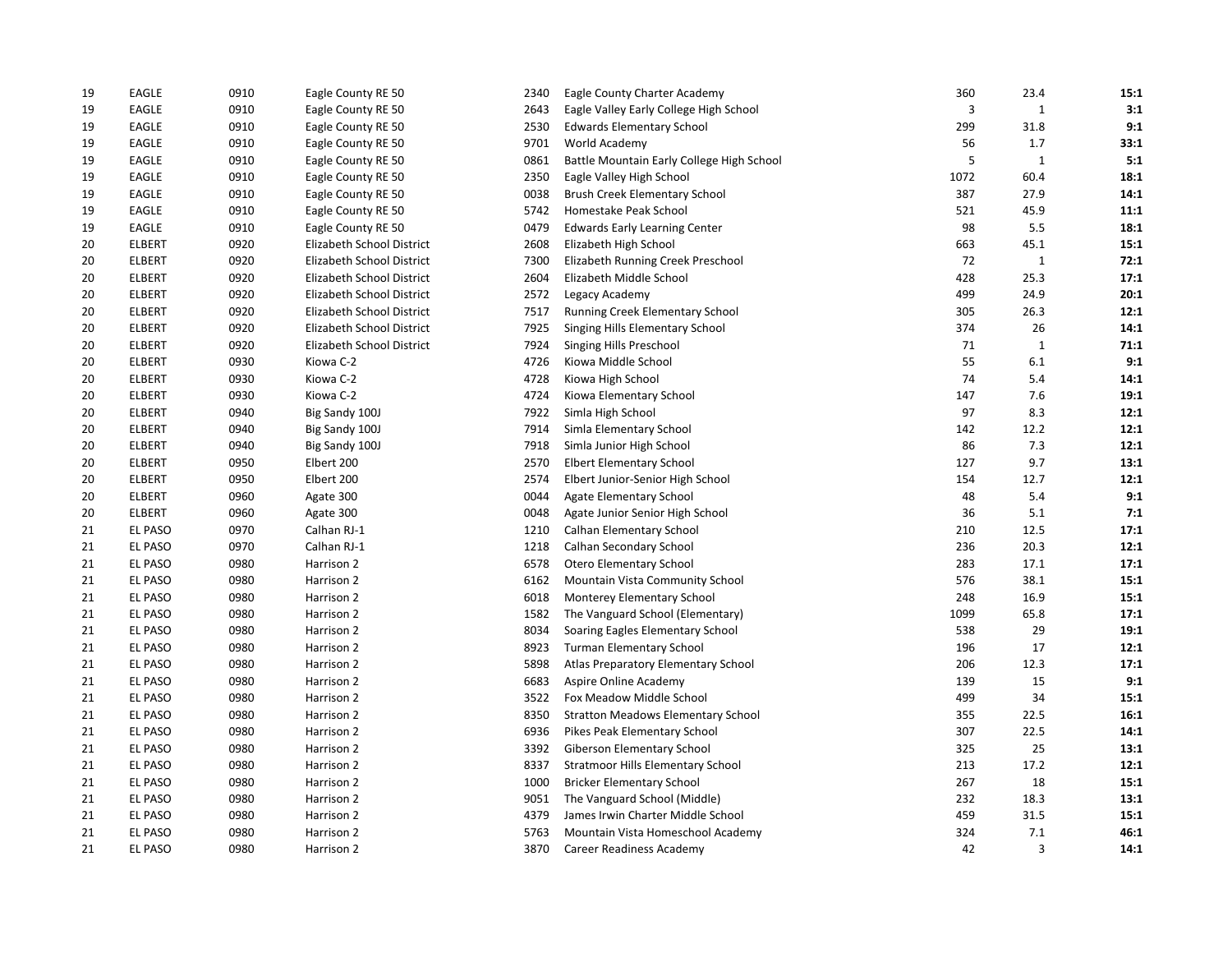| 21 | <b>EL PASO</b> | 0980 | Harrison 2          | 7882 | Sierra High School                       | 945  | 60    | 16:1 |
|----|----------------|------|---------------------|------|------------------------------------------|------|-------|------|
| 21 | EL PASO        | 0980 | Harrison 2          | 9057 | The Vanguard School (High)               | 311  | 30.8  | 10:1 |
| 21 | EL PASO        | 0980 | Harrison 2          | 4378 | James Irwin Charter High School          | 416  | 26.2  | 16:1 |
| 21 | <b>EL PASO</b> | 0980 | Harrison 2          | 9602 | Wildflower Elementary School             | 411  | 26.6  | 15:1 |
| 21 | <b>EL PASO</b> | 0980 | Harrison 2          | 0469 | Atlas Preparatory High School            | 512  | 27.9  | 18:1 |
| 21 | EL PASO        | 0980 | Harrison 2          | 6460 | Oak Creek Elementary School              | 190  | 17.1  | 11:1 |
| 21 | <b>EL PASO</b> | 0980 | Harrison 2          | 6686 | Panorama Middle School                   | 469  | 36    | 13:1 |
| 21 | EL PASO        | 0980 | Harrison 2          | 1306 | <b>Carmel Community School</b>           | 331  | 18.5  | 18:1 |
| 21 | EL PASO        | 0980 | Harrison 2          | 4380 | James Irwin Charter Elementary School    | 531  | 24.3  | 22:1 |
| 21 | EL PASO        | 0980 | Harrison 2          | 7611 | Sand Creek International School          | 590  | 41.5  | 14:1 |
| 21 | EL PASO        | 0980 | Harrison 2          | 1383 | Centennial Elementary School             | 343  | 25    | 14:1 |
| 21 | <b>EL PASO</b> | 0980 | Harrison 2          | 3806 | Harrison High School                     | 1129 | 63.1  | 18:1 |
| 21 | EL PASO        | 0980 | Harrison 2          | 0369 | Atlas Preparatory Middle School          | 516  | 28.4  | 18:1 |
| 21 | EL PASO        | 0990 | Widefield 3         | 3234 | <b>French Elementary School</b>          | 549  | 32.3  | 17:1 |
| 21 | <b>EL PASO</b> | 0990 | Widefield 3         | 1249 | D3 My Way Virtual School                 | 343  | 15.4  | 22:1 |
| 21 | EL PASO        | 0990 | Widefield 3         | 4346 | <b>Talbott STEAM Innovation School</b>   | 353  | 25.5  | 14:1 |
| 21 | EL PASO        | 0990 | Widefield 3         | 9562 | Widefield Elementary School of the Arts  | 351  | 29.3  | 12:1 |
| 21 | EL PASO        | 0990 | Widefield 3         | 5602 | Martin Luther King Jr Elementary School  | 471  | 30.5  | 15:1 |
| 21 | <b>EL PASO</b> | 0990 | Widefield 3         | 9334 | <b>Webster Elementary School</b>         | 492  | 25.9  | 19:1 |
| 21 | EL PASO        | 0990 | Widefield 3         | 6952 | Pinello Elementary School                | 286  | 23    | 12:1 |
| 21 | EL PASO        | 0990 | Widefield 3         | 8392 | Sunrise Elementary School                | 512  | 34    | 15:1 |
| 21 | <b>EL PASO</b> | 0990 | Widefield 3         | 4394 | Janitell Junior High School              | 626  | 41.5  | 15:1 |
| 21 | <b>EL PASO</b> | 0990 | Widefield 3         | 3692 | <b>Grand Mountain School</b>             | 1027 | 61.5  | 17:1 |
| 21 | EL PASO        | 0990 | Widefield 3         | 5841 | Mesa Ridge High School                   | 1234 | 66.7  | 19:1 |
| 21 | <b>EL PASO</b> | 0990 | Widefield 3         | 8122 | Venetucci Elementary School              | 287  | 22    | 13:1 |
| 21 | EL PASO        | 0990 | Widefield 3         | 9560 | Discovery High School                    | 54   | 6     | 9:1  |
| 21 | <b>EL PASO</b> | 0990 | Widefield 3         | 8178 | Sproul Junior High School                | 552  | 35    | 16:1 |
| 21 | EL PASO        | 0990 | Widefield 3         | 9294 | Watson Junior High School                | 539  | 36.5  | 15:1 |
| 21 | <b>EL PASO</b> | 0990 | Widefield 3         | 5033 | James Madison Charter Academy School     | 96   | 7.1   | 14:1 |
| 21 | EL PASO        | 0990 | Widefield 3         | 9656 | Widefield District 3 Preschool           | 438  | 19.5  | 22:1 |
| 21 | <b>EL PASO</b> | 0990 | Widefield 3         | 9566 | Widefield High School                    | 1160 | 66.8  | 17:1 |
| 21 | EL PASO        | 1000 | Fountain 8          | 4474 | Jordahl Elementary School                | 554  | 33.7  | 16:1 |
| 21 | EL PASO        | 1000 | Fountain 8          | 1332 | Carson Middle School                     | 652  | 42.8  | 15:1 |
| 21 | <b>EL PASO</b> | 1000 | Fountain 8          | 9610 | Weikel Elementary School                 | 773  | 44.3  | 17:1 |
| 21 | EL PASO        | 1000 | Fountain 8          | 3102 | Aragon Elementary School                 | 366  | 28    | 13:1 |
| 21 | <b>EL PASO</b> | 1000 | Fountain 8          | 0203 | <b>Welte Education Center</b>            | 115  | 13.7  | 8:1  |
| 21 | EL PASO        | 1000 | Fountain 8          | 1941 | Conrad Early Learning Center             | 240  | 8     | 30:1 |
| 21 | <b>EL PASO</b> | 1000 | Fountain 8          | 6138 | Mountainside Elementary School           | 426  | 29    | 15:1 |
| 21 | EL PASO        | 1000 | Fountain 8          | 3110 | Fountain-Fort Carson High School         | 1969 | 114.3 | 17:1 |
| 21 | <b>EL PASO</b> | 1000 | Fountain 8          | 3106 | Fountain Middle School                   | 1087 | 67    | 16:1 |
| 21 | <b>EL PASO</b> | 1000 | Fountain 8          | 3108 | <b>Mesa Elementary School</b>            | 539  | 33.9  | 16:1 |
| 21 | <b>EL PASO</b> | 1000 | Fountain 8          | 3027 | Eagleside Elementary School              | 525  | 32.8  | 16:1 |
| 21 | EL PASO        | 1000 | Fountain 8          | 1334 | Abrams Elementary School                 | 480  | 30    | 16:1 |
| 21 | EL PASO        | 1000 | Fountain 8          | 6338 | Patriot Elementary School                | 576  | 40.6  | 14:1 |
| 21 | EL PASO        | 1010 | Colorado Springs 11 | 6680 | Palmer High School                       | 1553 | 75.4  | 21:1 |
| 21 | <b>EL PASO</b> | 1010 | Colorado Springs 11 | 5146 | Eastlake High School of Colorado Springs | 96   | 5     | 19:1 |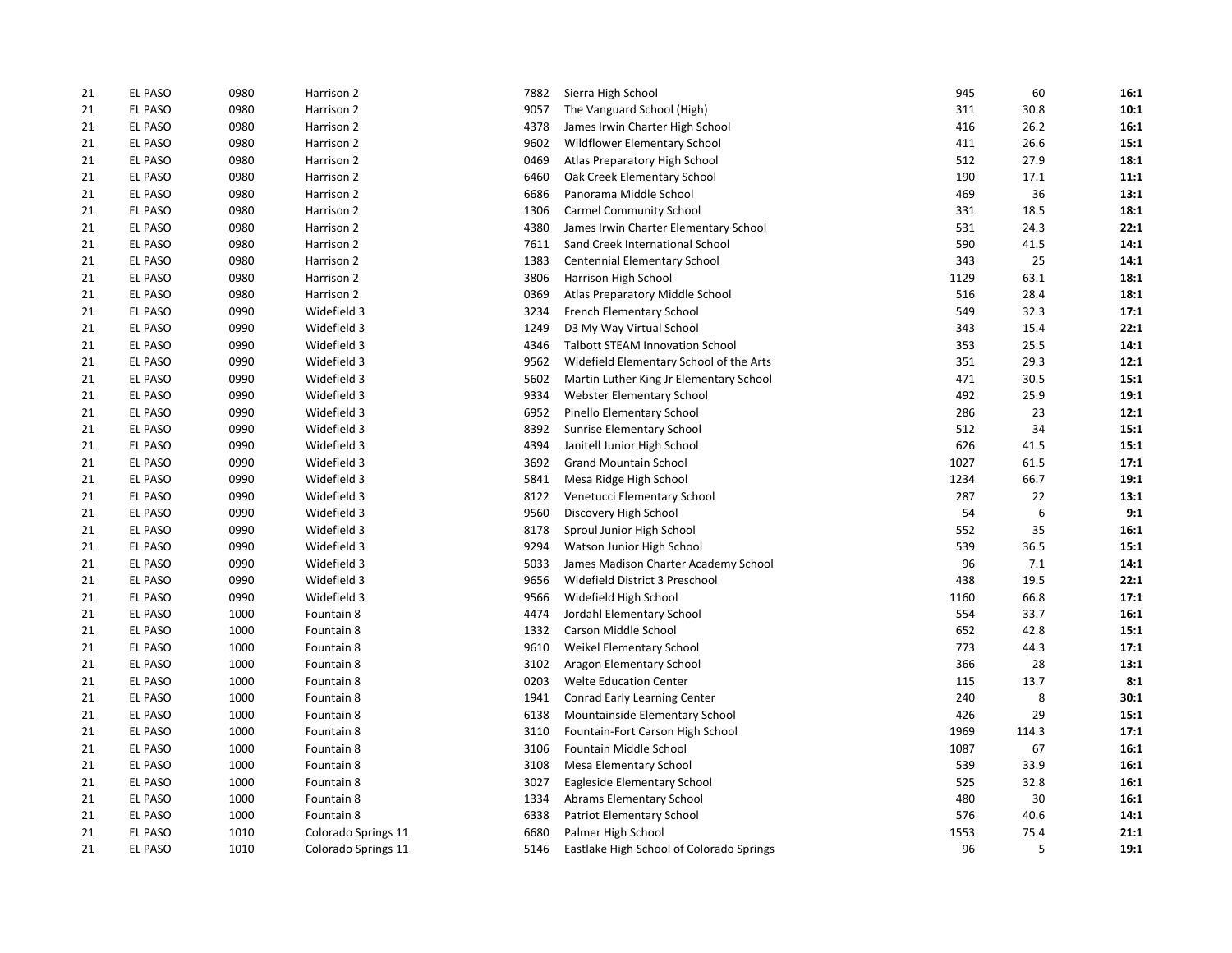| 21 | EL PASO        | 1010 | Colorado Springs 11 | 9618 | Rogers Elementary School                   | 294  | 22   | 13:1 |
|----|----------------|------|---------------------|------|--------------------------------------------|------|------|------|
| 21 | <b>EL PASO</b> | 1010 | Colorado Springs 11 | 7531 | Spark Online Academy                       | 295  | 23.5 | 13:1 |
| 21 | EL PASO        | 1010 | Colorado Springs 11 | 9445 | West Elementary School                     | 181  | 14.9 | 12:1 |
| 21 | <b>EL PASO</b> | 1010 | Colorado Springs 11 | 1798 | Columbia Elementary School                 | 285  | 17.2 | 17:1 |
| 21 | EL PASO        | 1010 | Colorado Springs 11 | 3470 | Globe Charter School                       | 95   | 9.6  | 10:1 |
| 21 | EL PASO        | 1010 | Colorado Springs 11 | 1032 | <b>Bristol Elementary School</b>           | 251  | 15.2 | 17:1 |
| 21 | <b>EL PASO</b> | 1010 | Colorado Springs 11 | 6306 | North Middle School                        | 550  | 35.4 | 16:1 |
| 21 | <b>EL PASO</b> | 1010 | Colorado Springs 11 | 3360 | Galileo School of Math and Science         | 435  | 29   | 15:1 |
| 21 | EL PASO        | 1010 | Colorado Springs 11 | 2510 | <b>Edison Elementary School</b>            | 273  | 19.7 | 14:1 |
| 21 | <b>EL PASO</b> | 1010 | Colorado Springs 11 | 8246 | <b>Steele Elementary School</b>            | 245  | 16.1 | 15:1 |
| 21 | EL PASO        | 1010 | Colorado Springs 11 | 2400 | Odyssey Early College and Career Options   | 304  | 16.5 | 18:1 |
| 21 | <b>EL PASO</b> | 1010 | Colorado Springs 11 | 0871 | The Bijou School                           | 128  | 7.3  | 18:1 |
| 21 | EL PASO        | 1010 | Colorado Springs 11 | 3592 | <b>Grant Elementary School</b>             | 361  | 23.8 | 15:1 |
| 21 | EL PASO        | 1010 | Colorado Springs 11 | 5948 | Mitchell High School                       | 1040 | 56   | 19:1 |
| 21 | <b>EL PASO</b> | 1010 | Colorado Springs 11 | 1613 | Chipeta Elementary School                  | 423  | 25.4 | 17:1 |
| 21 | <b>EL PASO</b> | 1010 | Colorado Springs 11 | 8457 | Jack Swigert Aerospace Academy             | 518  | 35   | 15:1 |
| 21 | <b>EL PASO</b> | 1010 | Colorado Springs 11 | 5604 | King Elementary School                     | 306  | 16.2 | 19:1 |
| 21 | EL PASO        | 1010 | Colorado Springs 11 | 0452 | Audubon Elementary School                  | 286  | 17.4 | 16:1 |
| 21 | EL PASO        | 1010 | Colorado Springs 11 | 4090 | Mann Middle School                         | 397  | 25.2 | 16:1 |
| 21 | <b>EL PASO</b> | 1010 | Colorado Springs 11 | 1870 | Coronado High School                       | 1325 | 69.4 | 19:1 |
| 21 | <b>EL PASO</b> | 1010 | Colorado Springs 11 | 9660 | Wilson Elementary School                   | 346  | 27   | 13:1 |
| 21 | EL PASO        | 1010 | Colorado Springs 11 | 6856 | Penrose Elementary School                  | 349  | 23.9 | 15:1 |
| 21 | EL PASO        | 1010 | Colorado Springs 11 | 3890 | <b>Adams Elementary School</b>             | 350  | 29.1 | 12:1 |
| 21 | EL PASO        | 1010 | Colorado Springs 11 | 5610 | Martinez Elementary School                 | 384  | 23.8 | 16:1 |
| 21 | EL PASO        | 1010 | Colorado Springs 11 | 5404 | <b>Madison Elementary School</b>           | 303  | 20.6 | 15:1 |
| 21 | EL PASO        | 1010 | Colorado Springs 11 | 1616 | <b>CIVA Charter Academy</b>                | 186  | 18.6 | 10:1 |
| 21 | <b>EL PASO</b> | 1010 | Colorado Springs 11 | 0517 | Academy for Advanced and Creative Learning | 285  | 22.2 | 13:1 |
| 21 | EL PASO        | 1010 | Colorado Springs 11 | 3920 | Henry Elementary School                    | 367  | 20.6 | 18:1 |
| 21 | EL PASO        | 1010 | Colorado Springs 11 | 3218 | Fremont Elementary School                  | 394  | 29.2 | 13:1 |
| 21 | EL PASO        | 1010 | Colorado Springs 11 | 4358 | Jackson Elementary School                  | 352  | 22   | 16:1 |
| 21 | <b>EL PASO</b> | 1010 | Colorado Springs 11 | 7556 | Sabin Middle School                        | 659  | 44.3 | 15:1 |
| 21 | EL PASO        | 1010 | Colorado Springs 11 | 9404 | West Middle School                         | 191  | 16.6 | 12:1 |
| 21 | EL PASO        | 1010 | Colorado Springs 11 | 4424 | Jenkins Middle School                      | 763  | 43.7 | 17:1 |
| 21 | EL PASO        | 1010 | Colorado Springs 11 | 2202 | Doherty High School                        | 1916 | 82.4 | 23:1 |
| 21 | <b>EL PASO</b> | 1010 | Colorado Springs 11 | 1126 | Buena Vista Elementary School              | 198  | 13.2 | 15:1 |
| 21 | EL PASO        | 1010 | Colorado Springs 11 | 7705 | Scott Elementary School                    | 490  | 27.8 | 18:1 |
| 21 | <b>EL PASO</b> | 1010 | Colorado Springs 11 | 7228 | Queen Palmer Elementary School             | 172  | 13.7 | 13:1 |
| 21 | EL PASO        | 1010 | Colorado Springs 11 | 7482 | Roosevelt Charter Academy                  | 444  | 44   | 10:1 |
| 21 | <b>EL PASO</b> | 1010 | Colorado Springs 11 | 7513 | Rudy Elementary School                     | 349  | 19.7 | 18:1 |
| 21 | EL PASO        | 1010 | Colorado Springs 11 | 4070 | Holmes Middle School                       | 536  | 31.9 | 17:1 |
| 21 | <b>EL PASO</b> | 1010 | Colorado Springs 11 | 4138 | <b>Howbert Elementary School</b>           | 251  | 16   | 16:1 |
| 21 | EL PASO        | 1010 | Colorado Springs 11 | 8902 | Trailblazer Elementary School              | 249  | 18.6 | 13:1 |
| 21 | EL PASO        | 1010 | Colorado Springs 11 | 3175 | Freedom Elementary School                  | 384  | 22.7 | 17:1 |
| 21 | EL PASO        | 1010 | Colorado Springs 11 | 1625 | <b>McAuliffe Elementary</b>                | 485  | 27.9 | 17:1 |
| 21 | <b>EL PASO</b> | 1010 | Colorado Springs 11 | 2528 | Nikola Tesla Education Opportunity Center  | 263  | 20   | 13:1 |
| 21 | <b>EL PASO</b> | 1010 | Colorado Springs 11 | 8466 | <b>Taylor Elementary School</b>            | 176  | 13   | 14:1 |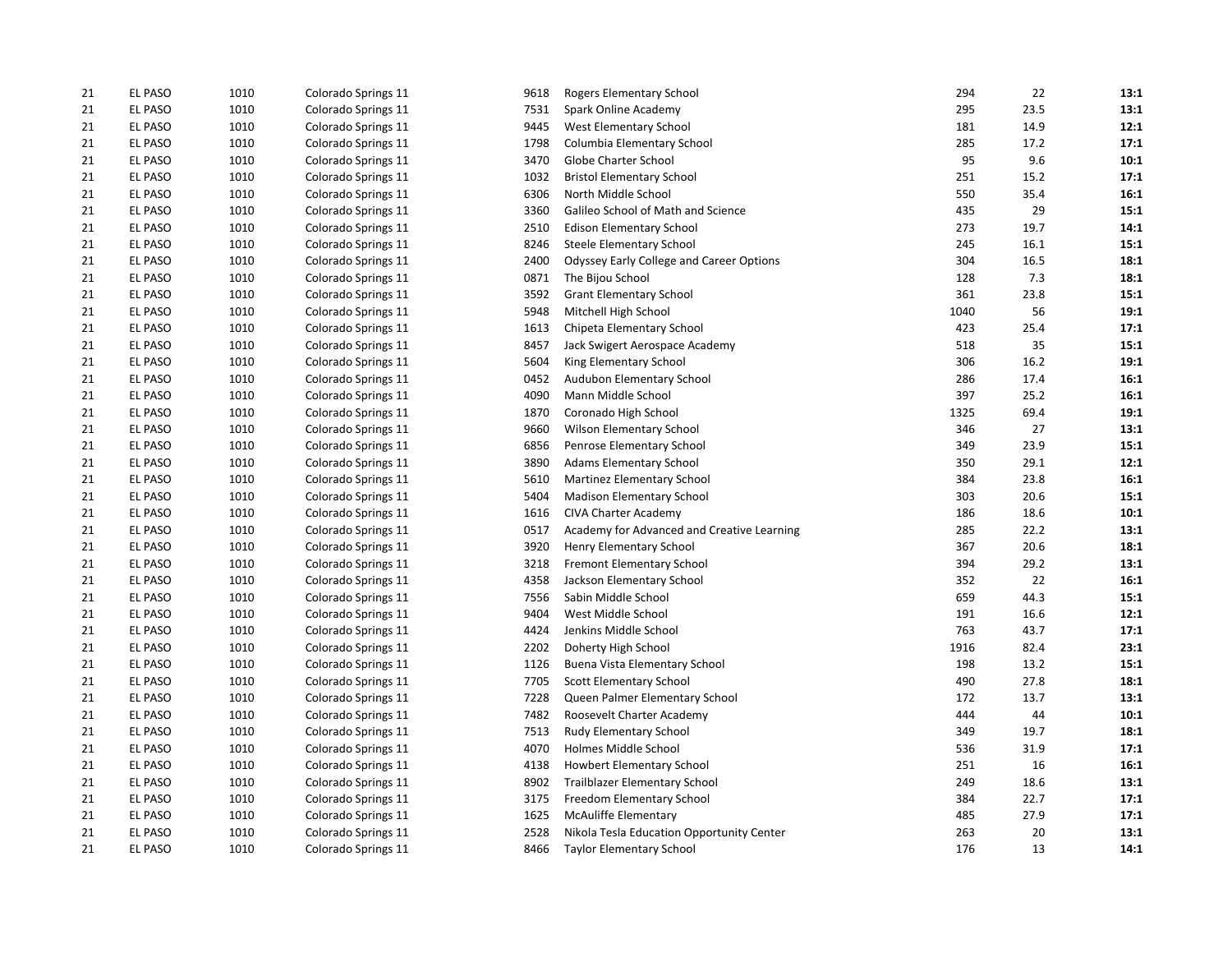| 21 | EL PASO        | 1010 | Colorado Springs 11       | 0269 | Achieve Online                            | 332  | 16   | 21:1 |
|----|----------------|------|---------------------------|------|-------------------------------------------|------|------|------|
| 21 | <b>EL PASO</b> | 1010 | Colorado Springs 11       | 1885 | Community Prep Charter School             | 253  | 12.4 | 20:1 |
| 21 | EL PASO        | 1010 | Colorado Springs 11       | 4530 | Keller Elementary School                  | 380  | 24.5 | 16:1 |
| 21 | <b>EL PASO</b> | 1010 | Colorado Springs 11       | 5878 | Midland Elementary School                 | 128  | 11   | 12:1 |
| 21 | EL PASO        | 1010 | Colorado Springs 11       | 5576 | Twain Elementary School                   | 360  | 24.4 | 15:1 |
| 21 | EL PASO        | 1010 | Colorado Springs 11       | 1340 | Carver Elementary School                  | 213  | 17.2 | 12:1 |
| 21 | <b>EL PASO</b> | 1010 | Colorado Springs 11       | 7523 | Russell Middle School                     | 563  | 36.3 | 16:1 |
| 21 | <b>EL PASO</b> | 1010 | Colorado Springs 11       | 8346 | <b>Stratton Elementary School</b>         | 290  | 18.5 | 16:1 |
| 21 | EL PASO        | 1010 | Colorado Springs 11       | 5988 | Monroe Elementary School                  | 364  | 25   | 15:1 |
| 21 | <b>EL PASO</b> | 1020 | Cheyenne Mountain 12      | 1590 | Cheyenne Mountain High School             | 1263 | 75.2 | 17:1 |
| 21 | EL PASO        | 1020 | Cheyenne Mountain 12      | 3482 | Gold Camp Elementary School               | 479  | 29.1 | 16:1 |
| 21 | <b>EL PASO</b> | 1020 | Cheyenne Mountain 12      | 1596 | Canon Elementary School                   | 117  | 6.1  | 19:1 |
| 21 | EL PASO        | 1020 | Cheyenne Mountain 12      | 1604 | Skyway Park Elementary School             | 284  | 22.6 | 13:1 |
| 21 | EL PASO        | 1020 | Cheyenne Mountain 12      | 6953 | Pinon Valley Elementary School            | 297  | 21.6 | 14:1 |
| 21 | <b>EL PASO</b> | 1020 | Cheyenne Mountain 12      | 1592 | <b>Broadmoor Elementary School</b>        | 323  | 20.6 | 16:1 |
| 21 | <b>EL PASO</b> | 1020 | Cheyenne Mountain 12      | 1586 | Cheyenne Mountain Elementary School       | 321  | 20.3 | 16:1 |
| 21 | <b>EL PASO</b> | 1020 | Cheyenne Mountain 12      | 1588 | Cheyenne Mountain Junior High School      | 557  | 38.5 | 14:1 |
| 21 | EL PASO        | 1030 | <b>Manitou Springs 14</b> | 5464 | Manitou Springs Middle School             | 282  | 25   | 11:1 |
| 21 | <b>EL PASO</b> | 1030 | <b>Manitou Springs 14</b> | 9010 | Ute Pass Elementary School                | 177  | 15.5 | 11:1 |
| 21 | <b>EL PASO</b> | 1030 | <b>Manitou Springs 14</b> | 5468 | Manitou Springs High School               | 465  | 33.6 | 14:1 |
| 21 | <b>EL PASO</b> | 1030 | <b>Manitou Springs 14</b> | 5460 | Manitou Springs Elementary School         | 405  | 30.5 | 13:1 |
| 21 | EL PASO        | 1040 | Academy 20                | 0076 | Air Academy High School                   | 1351 | 79.4 | 17:1 |
| 21 | EL PASO        | 1040 | Academy 20                | 6937 | Pine Creek High School                    | 1808 | 91   | 20:1 |
| 21 | <b>EL PASO</b> | 1040 | Academy 20                | 1629 | The Classical Academy Middle School       | 392  | 30.3 | 13:1 |
| 21 | EL PASO        | 1040 | Academy 20                | 2358 | Eagleview Middle School                   | 954  | 56.9 | 17:1 |
| 21 | EL PASO        | 1040 | Academy 20                | 6242 | New Summit Charter Academy                | 601  | 36.8 | 16:1 |
| 21 | <b>EL PASO</b> | 1040 | Academy 20                | 3985 | High Plains Elementary School             | 255  | 25.1 | 10:1 |
| 21 | <b>EL PASO</b> | 1040 | Academy 20                | 0017 | Academy Endeavour Elementary School       | 321  | 25.4 | 13:1 |
| 21 | EL PASO        | 1040 | Academy 20                | 1921 | Discovery Canyon Campus Middle School     | 761  | 44.6 | 17:1 |
| 21 | EL PASO        | 1040 | Academy 20                | 7460 | Rockrimmon Elementary School              | 354  | 23.9 | 15:1 |
| 21 | <b>EL PASO</b> | 1040 | Academy 20                | 1033 | <b>Briargate Preschool</b>                | 96   | 6    | 16:1 |
| 21 | EL PASO        | 1040 | Academy 20                | 2800 | <b>Explorer Elementary School</b>         | 494  | 28.8 | 17:1 |
| 21 | EL PASO        | 1040 | Academy 20                | 6158 | Mountain View Elementary School           | 558  | 33.7 | 17:1 |
| 21 | EL PASO        | 1040 | Academy 20                | 1901 | Journey K8                                | 303  | 13.2 | 23:1 |
| 21 | <b>EL PASO</b> | 1040 | Academy 20                | 9714 | Woodmen-Roberts Elementary School         | 432  | 26.9 | 16:1 |
| 21 | EL PASO        | 1040 | Academy 20                | 3238 | <b>Frontier Elementary School</b>         | 266  | 22.7 | 12:1 |
| 21 | <b>EL PASO</b> | 1040 | Academy 20                | 0249 | Antelope Trails Elementary School         | 321  | 22.5 | 14:1 |
| 21 | EL PASO        | 1040 | Academy 20                | 1229 | Encompass Heights Elementary School       | 399  | 31.8 | 13:1 |
| 21 | <b>EL PASO</b> | 1040 | Academy 20                | 1630 | The Classical Academy High School         | 552  | 48.2 | 11:1 |
| 21 | EL PASO        | 1040 | Academy 20                | 8779 | <b>TCA College Pathways</b>               | 520  | 21.6 | 24:1 |
| 21 | <b>EL PASO</b> | 1040 | Academy 20                | 2248 | Douglass Valley Elementary School         | 310  | 22.3 | 14:1 |
| 21 | EL PASO        | 1040 | Academy 20                | 1929 | Discovery Canyon Campus Elementary School | 522  | 30.6 | 17:1 |
| 21 | EL PASO        | 1040 | Academy 20                | 0110 | Village High School                       | 408  | 21.7 | 19:1 |
| 21 | EL PASO        | 1040 | Academy 20                | 0019 | Academy International Elementary School   | 414  | 28.2 | 15:1 |
| 21 | <b>EL PASO</b> | 1040 | Academy 20                | 1511 | Home School Academy                       | 563  | 9.1  | 62:1 |
| 21 | EL PASO        | 1040 | Academy 20                | 8813 | The Da Vinci Academy School               | 437  | 30.6 | 14:1 |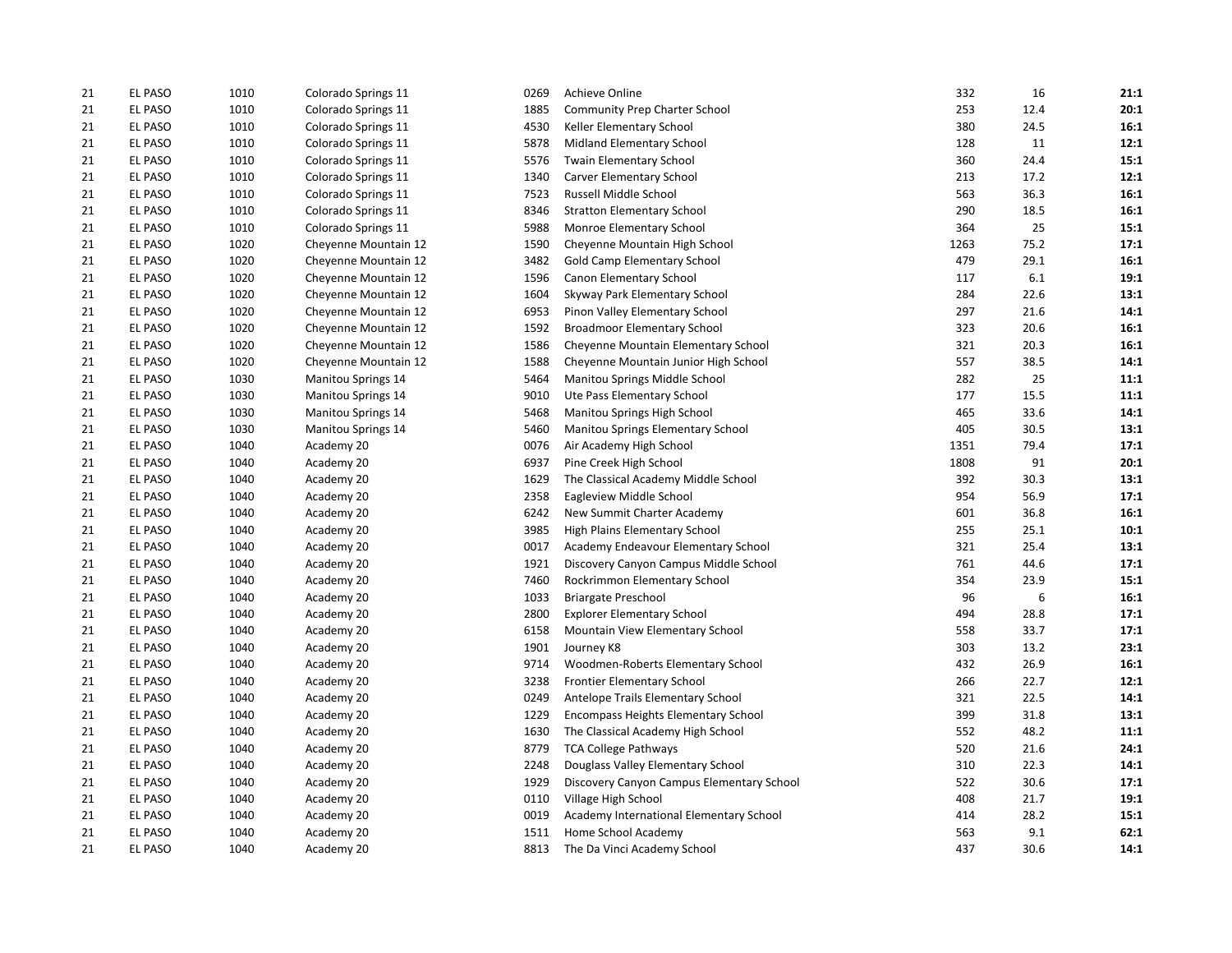| 21 | <b>EL PASO</b> | 1040 | Academy 20      | 0209 | <b>Aspen Valley Campus</b>                  | 117  | 15.8  | 7:1  |
|----|----------------|------|-----------------|------|---------------------------------------------|------|-------|------|
| 21 | EL PASO        | 1040 | Academy 20      | 2524 | Edith Wolford Elementary School             | 335  | 24.3  | 14:1 |
| 21 | EL PASO        | 1040 | Academy 20      | 6960 | Pioneer Elementary School                   | 334  | 28.6  | 12:1 |
| 21 | <b>EL PASO</b> | 1040 | Academy 20      | 1421 | Chinook Trail Middle School                 | 1013 | 56.1  | 18:1 |
| 21 | <b>EL PASO</b> | 1040 | Academy 20      | 7159 | Prairie Hills Elementary School             | 398  | 30.6  | 13:1 |
| 21 | <b>EL PASO</b> | 1040 | Academy 20      | 8851 | Timberview Middle School                    | 860  | 51.9  | 17:1 |
| 21 | <b>EL PASO</b> | 1040 | Academy 20      | 6247 | Legacy Peak Elementary School               | 621  | 34.1  | 18:1 |
| 21 | EL PASO        | 1040 | Academy 20      | 3104 | <b>Foothills Elementary School</b>          | 398  | 28.6  | 14:1 |
| 21 | EL PASO        | 1040 | Academy 20      | 5126 | Liberty High School                         | 1665 | 96.6  | 17:1 |
| 21 | <b>EL PASO</b> | 1040 | Academy 20      | 2195 | Discovery Canyon Campus High School         | 1123 | 61.5  | 18:1 |
| 21 | EL PASO        | 1040 | Academy 20      | 1627 | The Classical Academy Charter               | 2144 | 123   | 17:1 |
| 21 | EL PASO        | 1040 | Academy 20      | 6140 | Mountain Ridge Middle School                | 766  | 49.7  | 15:1 |
| 21 | EL PASO        | 1040 | Academy 20      | 7247 | Ranch Creek Elementary                      | 550  | 33.1  | 17:1 |
| 21 | <b>EL PASO</b> | 1040 | Academy 20      | 7240 | Rampart High School                         | 1455 | 84.3  | 17:1 |
| 21 | <b>EL PASO</b> | 1040 | Academy 20      | 0074 | Challenger Middle School                    | 607  | 37.1  | 16:1 |
| 21 | EL PASO        | 1040 | Academy 20      | 1615 | Chinook Trail Elementary School             | 622  | 36.3  | 17:1 |
| 21 | <b>EL PASO</b> | 1050 | Ellicott 22     | 2642 | <b>Ellicott Senior High School</b>          | 276  | 14.7  | 19:1 |
| 21 | EL PASO        | 1050 | Ellicott 22     | 2640 | Ellicott Middle School                      | 202  | 10.6  | 19:1 |
| 21 | <b>EL PASO</b> | 1050 | Ellicott 22     | 2638 | <b>Ellicott Elementary School</b>           | 524  | 23.7  | 22:1 |
| 21 | EL PASO        | 1060 | Peyton 23 Jt    | 6902 | Peyton Senior High School                   | 210  | 19.2  | 11:1 |
| 21 | EL PASO        | 1060 | Peyton 23 Jt    | 6900 | Peyton Junior High School                   | 95   | 8.3   | 11:1 |
| 21 | <b>EL PASO</b> | 1060 | Peyton 23 Jt    | 6811 | Peyton College Academy                      | 28   | 1.1   | 25:1 |
| 21 | <b>EL PASO</b> | 1060 | Peyton 23 Jt    | 6626 | Peyton Online Academy                       | 29   | 1.8   | 16:1 |
| 21 | EL PASO        | 1060 | Peyton 23 Jt    | 6898 | Peyton Elementary School                    | 252  | 17    | 15:1 |
| 21 | <b>EL PASO</b> | 1070 | Hanover 28      | 6701 | Prairie Heights Elementary School           | 128  | 7.4   | 17:1 |
| 21 | EL PASO        | 1070 | Hanover 28      | 3758 | Hanover Junior-Senior High School           | 155  | 12.8  | 12:1 |
| 21 | <b>EL PASO</b> | 1080 | Lewis-Palmer 38 | 6678 | Palmer Ridge High School                    | 1210 | 55.8  | 22:1 |
| 21 | EL PASO        | 1080 | Lewis-Palmer 38 | 3539 | Bear Creek Elementary School                | 892  | 54.2  | 16:1 |
| 21 | <b>EL PASO</b> | 1080 | Lewis-Palmer 38 | 5093 | Monument Charter Academy Secondary School   | 475  | 28.2  | 17:1 |
| 21 | EL PASO        | 1080 | Lewis-Palmer 38 | 5096 | Lewis-Palmer Elementary School              | 403  | 25.4  | 16:1 |
| 21 | <b>EL PASO</b> | 1080 | Lewis-Palmer 38 | 5098 | Lewis-Palmer Middle School                  | 797  | 38.6  | 21:1 |
| 21 | <b>EL PASO</b> | 1080 | Lewis-Palmer 38 | 7165 | Prairie Winds Elementary School             | 335  | 26.1  | 13:1 |
| 21 | <b>EL PASO</b> | 1080 | Lewis-Palmer 38 | 2295 | Monument Charter Academy                    | 693  | 34.6  | 20:1 |
| 21 | <b>EL PASO</b> | 1080 | Lewis-Palmer 38 | 6682 | Palmer Lake Elementary School               | 303  | 26.8  | 11:1 |
| 21 | EL PASO        | 1080 | Lewis-Palmer 38 | 4686 | Ray E Kilmer Elementary School              | 377  | 24.1  | 16:1 |
| 21 | <b>EL PASO</b> | 1080 | Lewis-Palmer 38 | 5100 | Lewis-Palmer High School                    | 1152 | 51.2  | 23:1 |
| 21 | <b>EL PASO</b> | 1110 | District 49     | 0101 | <b>ALLIES</b>                               | 120  | 13.5  | 9:1  |
| 21 | <b>EL PASO</b> | 1110 | District 49     | 0431 | Falcon Homeschool Program                   | 531  | 5.8   | 92:1 |
| 21 | EL PASO        | 1110 | District 49     | 4251 | <b>Grand Peak Academy</b>                   | 618  | 33.2  | 19:1 |
| 21 | <b>EL PASO</b> | 1110 | District 49     | 7613 | Sand Creek High School                      | 1146 | 59.6  | 19:1 |
| 21 | <b>EL PASO</b> | 1110 | District 49     | 5779 | Meridian Ranch Elementary School            | 663  | 41.9  | 16:1 |
| 21 | <b>EL PASO</b> | 1110 | District 49     | 7317 | Remington Elementary School                 | 628  | 37.7  | 17:1 |
| 21 | EL PASO        | 1110 | District 49     | 4272 | Inspiration View Elementary School          | 537  | 29.5  | 18:1 |
| 21 | <b>EL PASO</b> | 1110 | District 49     | 0555 | Banning Lewis Ranch Academy                 | 1676 | 67.9  | 25:1 |
| 21 | EL PASO        | 1110 | District 49     | 3475 | <b>GOAL Academy</b>                         | 5328 | 139.4 | 38:1 |
| 21 | <b>EL PASO</b> | 1110 | District 49     | 0448 | Rocky Mountain Classical Academy Homeschool | 479  | 12.5  | 38:1 |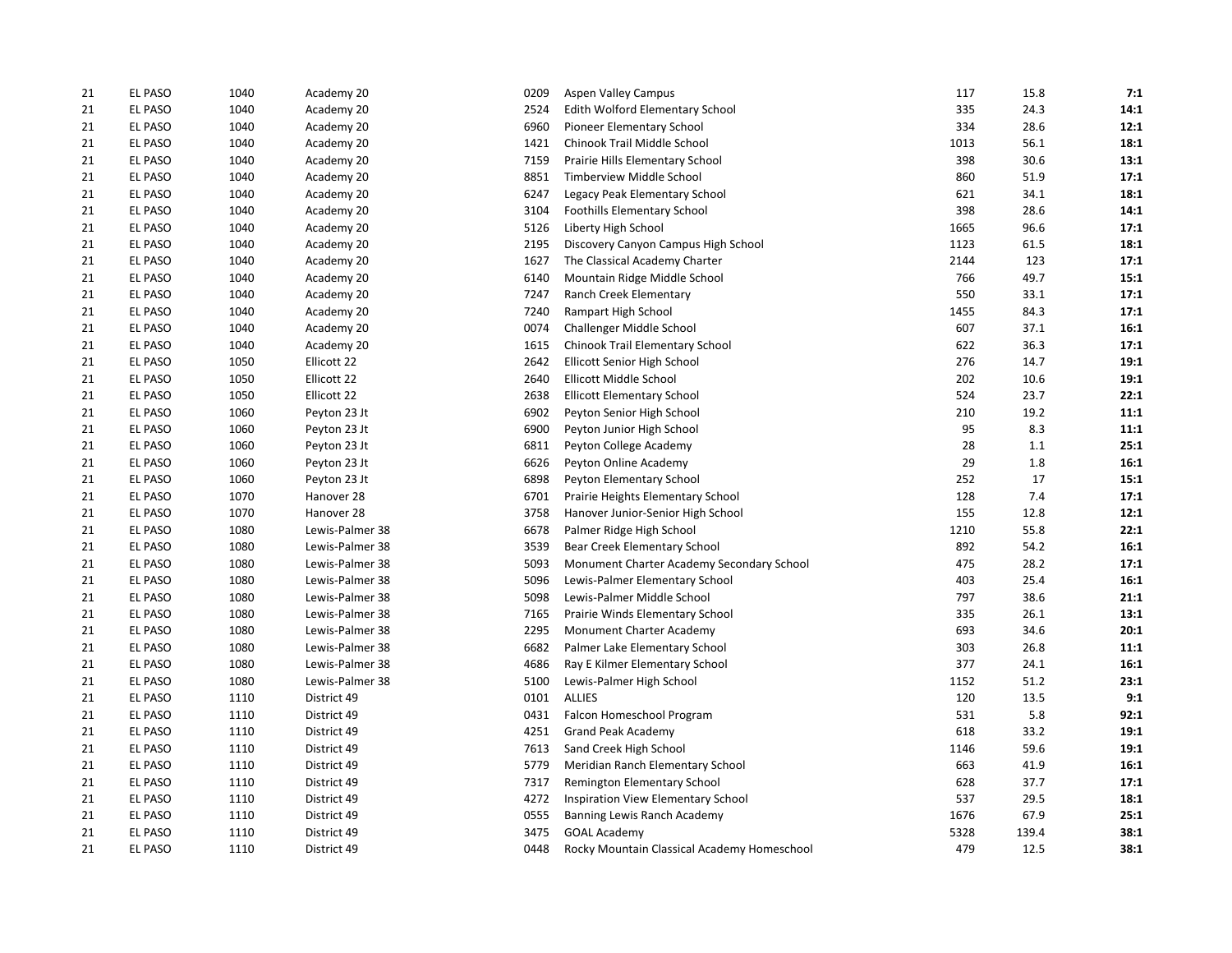| 21 | <b>EL PASO</b>  | 1110 | District 49       | 2877 | Springs Studio for Academic Excellence   | 424  | 16.5 | 26:1 |
|----|-----------------|------|-------------------|------|------------------------------------------|------|------|------|
| 21 | EL PASO         | 1110 | District 49       | 6821 | Pikes Peak Early College                 | 134  | 4.5  | 30:1 |
| 21 | EL PASO         | 1110 | District 49       | 5191 | Liberty Tree Academy                     | 648  | 41.3 | 16:1 |
| 21 | <b>EL PASO</b>  | 1110 | District 49       | 2908 | Falcon High School                       | 1279 | 59.5 | 21:1 |
| 21 | <b>EL PASO</b>  | 1110 | District 49       | 1275 | Pioneer Technology and Arts Academy      | 220  | 20.6 | 11:1 |
| 21 | <b>EL PASO</b>  | 1110 | District 49       | 6810 | Patriot High School                      | 78   | 9.8  | 8:1  |
| 21 | <b>EL PASO</b>  | 1110 | District 49       | 0696 | Bennett Ranch Elementary School          | 383  | 21.5 | 18:1 |
| 21 | EL PASO         | 1110 | District 49       | 6935 | Pikes Peak School Expeditionary Learning | 392  | 22.7 | 17:1 |
| 21 | <b>EL PASO</b>  | 1110 | District 49       | 4102 | Horizon Middle School                    | 709  | 49.5 | 14:1 |
| 21 | EL PASO         | 1110 | District 49       | 6653 | Power Technical Early College            | 340  | 24.8 | 14:1 |
| 21 | <b>EL PASO</b>  | 1110 | District 49       | 2906 | Falcon Middle School                     | 924  | 51.5 | 18:1 |
| 21 | EL PASO         | 1110 | District 49       | 7339 | Ridgeview Elementary School              | 572  | 36.5 | 16:1 |
| 21 | EL PASO         | 1110 | District 49       | 9706 | Woodmen Hills Elementary School          | 611  | 39.1 | 16:1 |
| 21 | EL PASO         | 1110 | District 49       | 8010 | Springs Ranch Elementary School          | 600  | 36.1 | 17:1 |
| 21 | <b>EL PASO</b>  | 1110 | District 49       | 7960 | Skyview Middle School                    | 1005 | 55.6 | 18:1 |
| 21 | EL PASO         | 1110 | District 49       | 2902 | Falcon Elementary School of Technology   | 259  | 22.2 | 12:1 |
| 21 | <b>EL PASO</b>  | 1110 | District 49       | 0467 | Mountain View Academy                    | 354  | 16   | 22:1 |
| 21 | EL PASO         | 1110 | District 49       | 8266 | <b>Stetson Elementary School</b>         | 471  | 29.4 | 16:1 |
| 21 | EL PASO         | 1110 | District 49       | 7463 | Rocky Mountain Classical Academy         | 1096 | 58.5 | 19:1 |
| 21 | <b>EL PASO</b>  | 1110 | District 49       | 1618 | <b>Evans Elementary School</b>           | 500  | 32   | 16:1 |
| 21 | <b>EL PASO</b>  | 1110 | District 49       | 6483 | <b>Odyssey Elementary School</b>         | 397  | 23.8 | 17:1 |
| 21 | <b>EL PASO</b>  | 1110 | District 49       | 8791 | Vista Ridge High School                  | 1644 | 79.6 | 21:1 |
| 21 | <b>EL PASO</b>  | 1120 | Edison 54 JT      | 2523 | <b>Edison Prep</b>                       | 54   | 1.4  | 39:1 |
| 21 | EL PASO         | 1120 | Edison 54 JT      | 2526 | Edison Junior-Senior High School         | 38   | 5.8  | 7:1  |
| 21 | <b>EL PASO</b>  | 1120 | Edison 54 JT      | 2514 | <b>Edison Elementary School</b>          | 45   | 5.1  | 9:1  |
| 21 | <b>EL PASO</b>  | 1130 | Miami/Yoder 60 JT | 5850 | Miami/Yoder Elementary School            | 147  | 8.8  | 17:1 |
| 21 | <b>EL PASO</b>  | 1130 | Miami/Yoder 60 JT | 5854 | Miami-Yoder Middle/High School           | 166  | 13.5 | 12:1 |
| 22 | <b>FREMONT</b>  | 1140 | Canon City RE-1   | 9248 | Washington Elementary School             | 314  | 23.4 | 13:1 |
| 22 | <b>FREMONT</b>  | 1140 | Canon City RE-1   | 3802 | Harrison School                          | 603  | 43.4 | 14:1 |
| 22 | <b>FREMONT</b>  | 1140 | Canon City RE-1   | 6752 | Mount View Core Knowledge Charter School | 252  | 11.7 | 22:1 |
| 22 | <b>FREMONT</b>  | 1140 | Canon City RE-1   | 5704 | McKinley Elementary School               | 223  | 19.4 | 11:1 |
| 22 | <b>FREMONT</b>  | 1140 | Canon City RE-1   | 5166 | Lincoln School of Science and Technology | 259  | 19.9 | 13:1 |
| 22 | <b>FREMONT</b>  | 1140 | Canon City RE-1   | 1262 | Canon City Middle School                 | 370  | 19.3 | 19:1 |
| 22 | <b>FREMONT</b>  | 1140 | Canon City RE-1   | 1266 | Canon City High School                   | 964  | 60.2 | 16:1 |
| 22 | <b>FREMONT</b>  | 1140 | Canon City RE-1   | 7950 | Canon Exploratory School                 | 340  | 18.9 | 18:1 |
| 22 | <b>FREMONT</b>  | 1150 | Fremont RE-2      | 3002 | Florence Jr./Sr. High School             | 598  | 33.9 | 18:1 |
| 22 | <b>FREMONT</b>  | 1150 | Fremont RE-2      | 6858 | Penrose Elementary School                | 326  | 18.5 | 18:1 |
| 22 | <b>FREMONT</b>  | 1150 | Fremont RE-2      | 3224 | <b>Fremont Elementary School</b>         | 502  | 25.6 | 20:1 |
| 22 | <b>FREMONT</b>  | 1160 | Cotopaxi RE-3     | 3228 | Cotopaxi Junior-Senior High School       | 115  | 10.7 | 11:1 |
| 22 | <b>FREMONT</b>  | 1160 | Cotopaxi RE-3     | 3220 | Cotopaxi Elementary School               | 93   | 8.8  | 11:1 |
| 23 | GARFIELD        | 1180 | Roaring Fork RE-1 | 1006 | <b>Bridges</b>                           | 86   | 6.5  | 13:1 |
| 23 | GARFIELD        | 1180 | Roaring Fork RE-1 | 1296 | Carbondale Middle School                 | 348  | 22.6 | 15:1 |
| 23 | GARFIELD        | 1180 | Roaring Fork RE-1 | 0570 | <b>Basalt High School</b>                | 451  | 25.9 | 17:1 |
| 23 | <b>GARFIELD</b> | 1180 | Roaring Fork RE-1 | 7422 | Roaring Fork High School                 | 385  | 19.5 | 20:1 |
| 23 | GARFIELD        | 1180 | Roaring Fork RE-1 | 0561 | <b>Basalt Middle School</b>              | 416  | 26.3 | 16:1 |
| 23 | <b>GARFIELD</b> | 1180 | Roaring Fork RE-1 | 0429 | Carbondale Community Charter School      | 135  | 9.1  | 15:1 |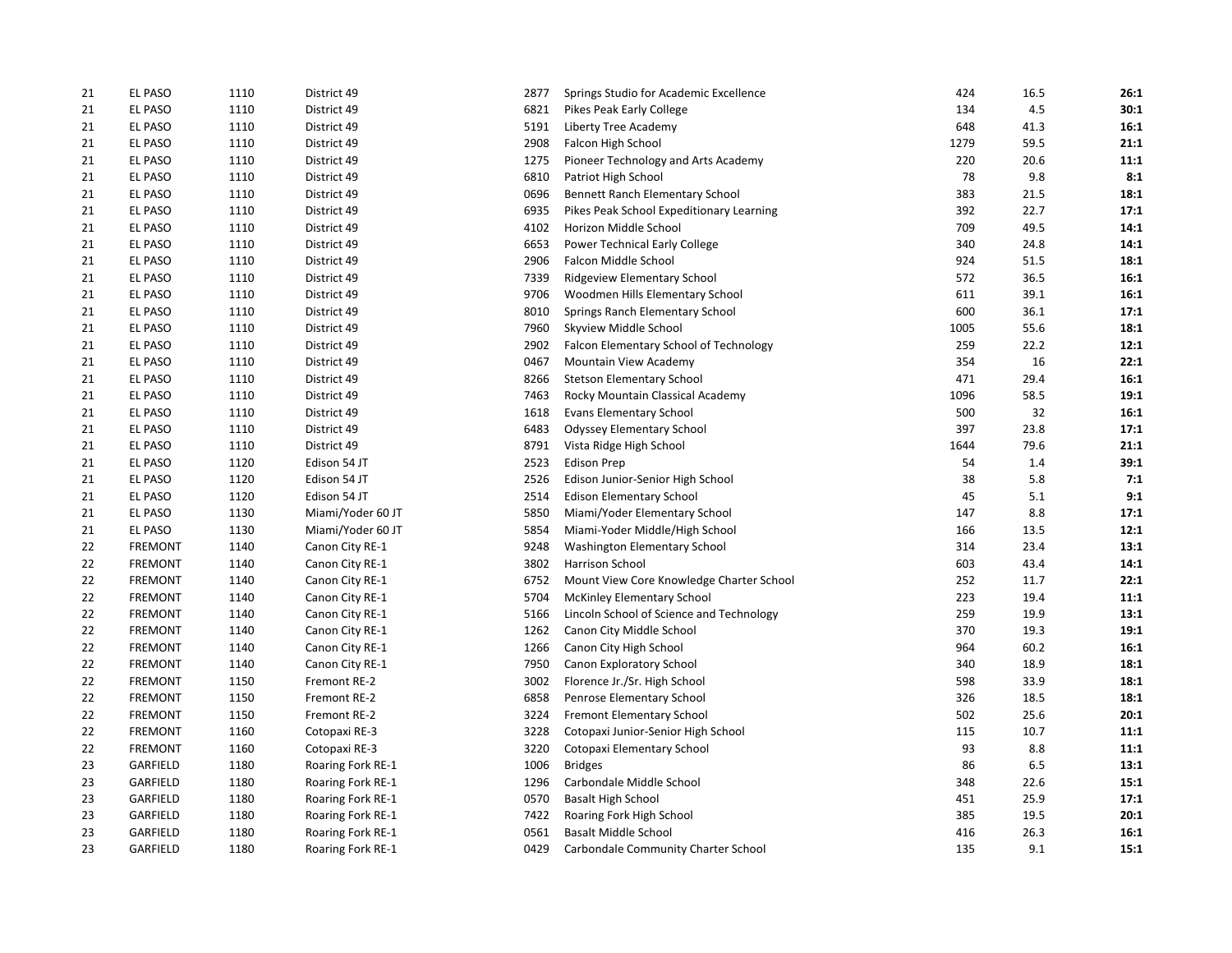| 23 | GARFIELD         | 1180 | Roaring Fork RE-1              | 3464 | Glenwood Springs Middle School          | 422  | 28.4         | 15:1  |
|----|------------------|------|--------------------------------|------|-----------------------------------------|------|--------------|-------|
| 23 | GARFIELD         | 1180 | Roaring Fork RE-1              | 3460 | Glenwood Springs Elementary School      | 457  | 36.4         | 13:1  |
| 23 | GARFIELD         | 1180 | Roaring Fork RE-1              | 0560 | <b>Basalt Elementary School</b>         | 508  | 38.7         | 13:1  |
| 23 | GARFIELD         | 1180 | Roaring Fork RE-1              | 7298 | Riverview School                        | 364  | 27           | 13:1  |
| 23 | GARFIELD         | 1180 | Roaring Fork RE-1              | 3468 | Glenwood Springs High School            | 1015 | 51.3         | 20:1  |
| 23 | GARFIELD         | 1180 | Roaring Fork RE-1              | 2063 | Crystal River Elementary School         | 374  | 30.5         | 12:1  |
| 23 | GARFIELD         | 1180 | Roaring Fork RE-1              | 8038 | Sopris Elementary School                | 345  | 24           | 14:1  |
| 23 | GARFIELD         | 1195 | Garfield Re-2                  | 9231 | Wamsley Elementary School               | 378  | 25.2         | 15:1  |
| 23 | GARFIELD         | 1195 | Garfield Re-2                  | 4510 | Kathryn Senor Elementary School         | 288  | 19.9         | 14:1  |
| 23 | GARFIELD         | 1195 | Garfield Re-2                  | 3967 | <b>Highland Elementary School</b>       | 463  | 29.8         | 16:1  |
| 23 | GARFIELD         | 1195 | Garfield Re-2                  | 7356 | Rifle Middle School                     | 633  | 38.8         | 16:1  |
| 23 | <b>GARFIELD</b>  | 1195 | Garfield Re-2                  | 0065 | Coal Ridge High School                  | 498  | 28.8         | 17:1  |
| 23 | GARFIELD         | 1195 | Garfield Re-2                  | 7890 | <b>Cactus Valley Elementary School</b>  | 432  | 29.1         | 15:1  |
| 23 | GARFIELD         | 1195 | Garfield Re-2                  | 7360 | Rifle High School                       | 779  | 46.5         | 17:1  |
| 23 | GARFIELD         | 1195 | Garfield Re-2                  | 7388 | Riverside School                        | 474  | 34           | 14:1  |
| 23 | GARFIELD         | 1195 | Garfield Re-2                  | 2573 | Elk Creek Elementary                    | 250  | 20           | 13:1  |
| 23 | GARFIELD         | 1195 | Garfield Re-2                  | 3281 | Graham Mesa Elementary School           | 419  | 25.3         | 17:1  |
| 23 | GARFIELD         | 1220 | Garfield 16                    | 3586 | Grand Valley High School                | 326  | 21           | 16:1  |
| 23 | GARFIELD         | 1220 | Garfield 16                    | 3585 | Grand Valley Center for Family Learning | 223  | 13           | 17:1  |
| 23 | GARFIELD         | 1220 | Garfield 16                    | 8274 | <b>Grand Valley Middle School</b>       | 267  | 16.5         | 16:1  |
| 23 | GARFIELD         | 1220 | Garfield 16                    | 3578 | Bea Underwood Elementary School         | 355  | 21.5         | 17:1  |
| 24 | <b>GILPIN</b>    | 1330 | Gilpin County RE-1             | 1632 | <b>Gilpin County Elementary School</b>  | 203  | 16.1         | 13:1  |
| 24 | <b>GILPIN</b>    | 1330 | Gilpin County RE-1             | 1634 | Gilpin County Undivided High School     | 234  | 16.6         | 14:1  |
| 25 | GRAND            | 1340 | West Grand 1-JT                | 9420 | West Grand High School                  | 117  | 12.9         | 9:1   |
| 25 | GRAND            | 1340 | West Grand 1-JT                | 9422 | West Grand Elementary and Middle School | 276  | 22.8         | 12:1  |
| 25 | GRAND            | 1350 | East Grand 2                   | 2376 | East Grand Middle School                | 302  | 23           | 13:1  |
| 25 | GRAND            | 1350 | East Grand 2                   | 5864 | Middle Park High School                 | 412  | 29.6         | 14:1  |
| 25 | GRAND            | 1350 | East Grand 2                   | 3182 | Fraser Valley Elementary School         | 241  | 21.9         | 11:1  |
| 25 | GRAND            | 1350 | East Grand 2                   | 3556 | <b>Granby Elementary School</b>         | 331  | 28.6         | 12:1  |
| 26 | <b>GUNNISON</b>  | 1360 | <b>Gunnison Watershed RE1J</b> | 3694 | Gunnison High School                    | 393  | 28.2         | 14:1  |
| 26 | <b>GUNNISON</b>  | 1360 | <b>Gunnison Watershed RE1J</b> | 1447 | <b>Crested Butte Elementary School</b>  | 334  | 22.7         | 15:1  |
| 26 | <b>GUNNISON</b>  | 1360 | <b>Gunnison Watershed RE1J</b> | 3690 | <b>Gunnison Elementary School</b>       | 533  | 41.7         | 13:1  |
| 26 | <b>GUNNISON</b>  | 1360 | <b>Gunnison Watershed RE1J</b> | 2006 | Crested Butte Secondary School          | 421  | 26.9         | 16:1  |
| 26 | <b>GUNNISON</b>  | 1360 | <b>Gunnison Watershed RE1J</b> | 3697 | Gunnison Middle School                  | 285  | 23.4         | 12:1  |
| 26 | <b>GUNNISON</b>  | 1360 | <b>Gunnison Watershed RE1J</b> | 3702 | Lake Preschool                          | 73   | 0.5          | 146:1 |
| 26 | <b>GUNNISON</b>  | 1360 | <b>Gunnison Watershed RE1J</b> | 5577 | Marble Charter School                   | 42   | $\mathbf{1}$ | 42:1  |
| 27 | HINSDALE         | 1380 | Hinsdale County RE 1           | 4899 | Lake City Community School              | 77   | 11.1         | 7:1   |
| 28 | <b>HUERFANO</b>  | 1390 | Huerfano Re-1                  | 9212 | John Mall High School                   | 123  | 5.6          | 22:1  |
| 28 | <b>HUERFANO</b>  | 1390 | Huerfano Re-1                  | 0063 | Peakview School                         | 307  | 12.8         | 24:1  |
| 28 | HUERFANO         | 1390 | Huerfano Re-1                  | 3306 | Gardner Valley School                   | 82   | 4.7          | 17:1  |
| 28 | <b>HUERFANO</b>  | 1400 | La Veta Re-2                   | 4860 | La Veta Elementary School               | 88   | 10.9         | 8:1   |
| 28 | <b>HUERFANO</b>  | 1400 | La Veta Re-2                   | 4864 | La Veta Junior-Senior High School       | 119  | 11.1         | 11:1  |
| 29 | <b>JACKSON</b>   | 1410 | North Park R-1                 | 6358 | North Park School                       | 173  | 16.5         | 10:1  |
| 30 | <b>JEFFERSON</b> | 1420 | Jefferson County R-1           | 0378 | Arvada West High School                 | 1765 | 87.2         | 20:1  |
| 30 | <b>JEFFERSON</b> | 1420 | Jefferson County R-1           | 7529 | <b>Ryan Elementary School</b>           | 349  | 22.7         | 15:1  |
| 30 | <b>JEFFERSON</b> | 1420 | Jefferson County R-1           | 4549 | Kendallvue Elementary School            | 314  | 23.5         | 13:1  |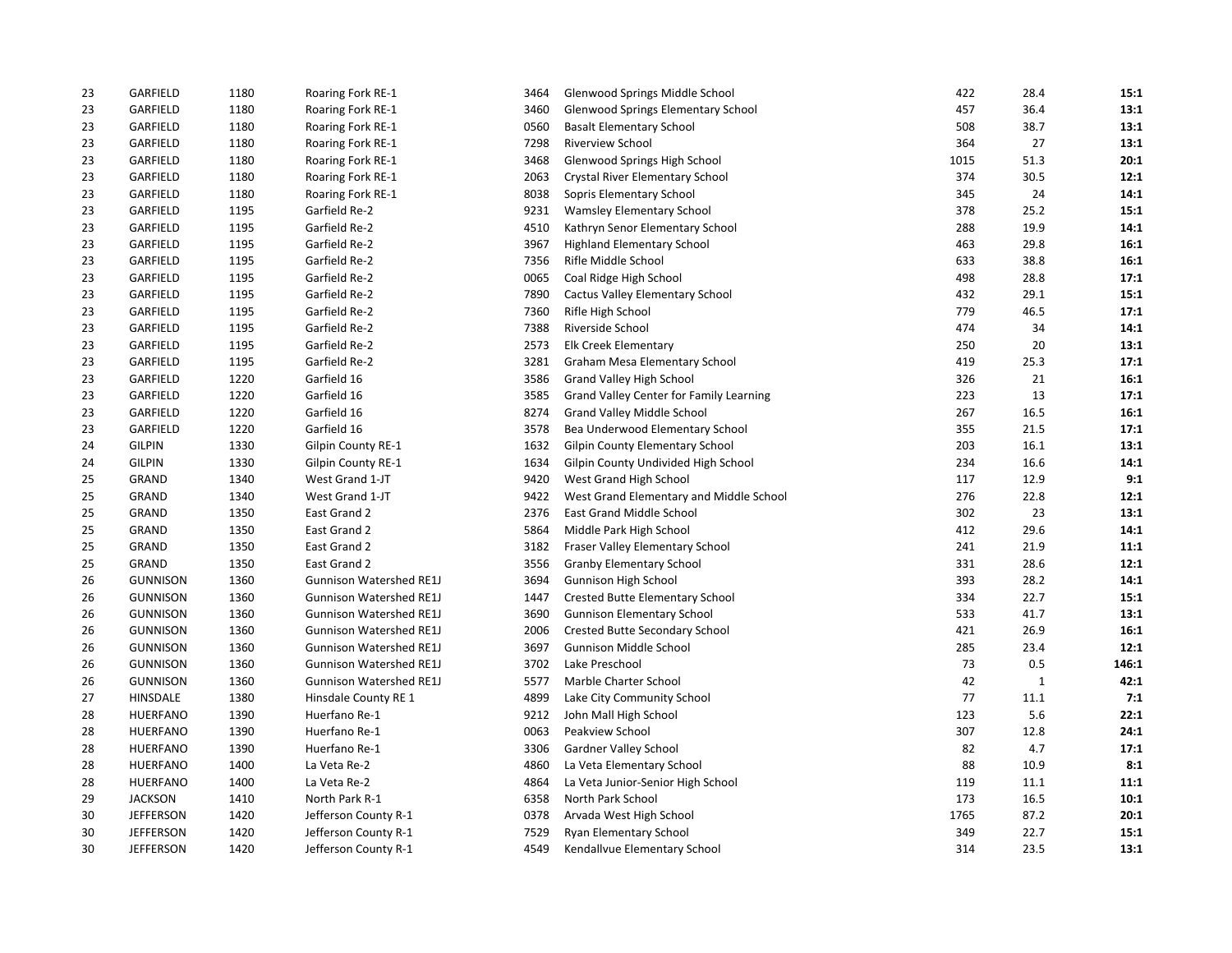| 30 | <b>JEFFERSON</b> | 1420 | Jefferson County R-1 | 5454 | Mandalay Middle School                                  | 486  | 30.5 | 16:1 |
|----|------------------|------|----------------------|------|---------------------------------------------------------|------|------|------|
| 30 | <b>JEFFERSON</b> | 1420 | Jefferson County R-1 | 3025 | <b>Foothills Elementary School</b>                      | 254  | 19.6 | 13:1 |
| 30 | <b>JEFFERSON</b> | 1420 | Jefferson County R-1 | 4830 | Kyffin Elementary School                                | 472  | 26.4 | 18:1 |
| 30 | <b>JEFFERSON</b> | 1420 | Jefferson County R-1 | 4410 | Jefferson Academy High School                           | 427  | 17.9 | 24:1 |
| 30 | <b>JEFFERSON</b> | 1420 | Jefferson County R-1 | 1238 | Campbell Elementary School                              | 194  | 15.6 | 12:1 |
| 30 | <b>JEFFERSON</b> | 1420 | Jefferson County R-1 | 2550 | Eiber Elementary School                                 | 281  | 22.1 | 13:1 |
| 30 | <b>JEFFERSON</b> | 1420 | Jefferson County R-1 | 8036 | Sobesky Academy                                         | 124  | 19.8 | 6:1  |
| 30 | <b>JEFFERSON</b> | 1420 | Jefferson County R-1 | 5758 | Meiklejohn Elementary                                   | 469  | 29.5 | 16:1 |
| 30 | <b>JEFFERSON</b> | 1420 | Jefferson County R-1 | 3450 | <b>Glennon Heights Elementary School</b>                | 156  | 12.3 | 13:1 |
| 30 | <b>JEFFERSON</b> | 1420 | Jefferson County R-1 | 2130 | Deer Creek Middle School                                | 603  | 33.9 | 18:1 |
| 30 | <b>JEFFERSON</b> | 1420 | Jefferson County R-1 | 5972 | Molholm Elementary School                               | 254  | 20.1 | 13:1 |
| 30 | <b>JEFFERSON</b> | 1420 | Jefferson County R-1 | 9427 | Woodrow Wilson Charter Academy                          | 771  | 32.8 | 24:1 |
| 30 | <b>JEFFERSON</b> | 1420 | Jefferson County R-1 | 9424 | West Jefferson Elementary School                        | 261  | 19.3 | 14:1 |
| 30 | <b>JEFFERSON</b> | 1420 | Jefferson County R-1 | 7870 | Sierra Elementary School                                | 445  | 25.6 | 17:1 |
| 30 | <b>JEFFERSON</b> | 1420 | Jefferson County R-1 | 7238 | Ralston Elementary School                               | 252  | 15.2 | 17:1 |
| 30 | <b>JEFFERSON</b> | 1420 | Jefferson County R-1 | 8090 | Deane Elementary School                                 | 305  | 27.2 | 11:1 |
| 30 | <b>JEFFERSON</b> | 1420 | Jefferson County R-1 | 3691 | Great Work Montessori                                   | 237  | 11.9 | 20:1 |
| 30 | <b>JEFFERSON</b> | 1420 | Jefferson County R-1 | 5623 | Longview High School                                    | 16   | 4.3  | 4:1  |
| 30 | <b>JEFFERSON</b> | 1420 | Jefferson County R-1 | 8856 | Three Creeks K-8                                        | 964  | 52.7 | 18:1 |
| 30 | <b>JEFFERSON</b> | 1420 | Jefferson County R-1 | 4802 | Kullerstrand Elementary School                          | 189  | 18   | 11:1 |
| 30 | <b>JEFFERSON</b> | 1420 | Jefferson County R-1 | 8834 | Thomson Elementary School                               | 194  | 16   | 12:1 |
| 30 | <b>JEFFERSON</b> | 1420 | Jefferson County R-1 | 4422 | Jefferson Junior/Senior High School                     | 627  | 42   | 15:1 |
| 30 | <b>JEFFERSON</b> | 1420 | Jefferson County R-1 | 6804 | Parmalee Elementary School                              | 261  | 17.5 | 15:1 |
| 30 | <b>JEFFERSON</b> | 1420 | Jefferson County R-1 | 7708 | Secrest Elementary School                               | 261  | 16.2 | 16:1 |
| 30 | <b>JEFFERSON</b> | 1420 | Jefferson County R-1 | 7462 | Rocky Mountain Academy of Evergreen                     | 376  | 24.9 | 15:1 |
| 30 | <b>JEFFERSON</b> | 1420 | Jefferson County R-1 | 6237 | New America School                                      | 113  | 7.1  | 16:1 |
| 30 | <b>JEFFERSON</b> | 1420 | Jefferson County R-1 | 3201 | Free Horizon Montessori                                 | 440  | 23.1 | 19:1 |
| 30 | <b>JEFFERSON</b> | 1420 | Jefferson County R-1 | 3088 | Foster Dual Language PK-8                               | 358  | 25   | 14:1 |
| 30 | <b>JEFFERSON</b> | 1420 | Jefferson County R-1 | 6135 | Mount Carbon Elementary School                          | 398  | 21.7 | 18:1 |
| 30 | <b>JEFFERSON</b> | 1420 | Jefferson County R-1 | 8280 | Stony Creek Elementary School                           | 372  | 24   | 16:1 |
| 30 | <b>JEFFERSON</b> | 1420 | Jefferson County R-1 | 0664 | Bear Creek High School                                  | 1495 | 79.1 | 19:1 |
| 30 | <b>JEFFERSON</b> | 1420 | Jefferson County R-1 | 2836 | Evergreen High School                                   | 975  | 52   | 19:1 |
| 30 | <b>JEFFERSON</b> | 1420 | Jefferson County R-1 | 5994 | Montessori Peaks Charter Academy                        | 425  | 26.8 | 16:1 |
| 30 | <b>JEFFERSON</b> | 1420 | Jefferson County R-1 | 5472 | <b>Manning Options School</b>                           | 678  | 32.9 | 21:1 |
| 30 | <b>JEFFERSON</b> | 1420 | Jefferson County R-1 | 8381 | Summit Ridge Middle School                              | 1006 | 51.4 | 20:1 |
| 30 | <b>JEFFERSON</b> | 1420 | Jefferson County R-1 | 8432 | Swanson Elementary School                               | 227  | 18.3 | 12:1 |
| 30 | <b>JEFFERSON</b> | 1420 | Jefferson County R-1 | 1869 | Compass Montessori - Wheat Ridge Charter School         | 288  | 10.5 | 27:1 |
| 30 | <b>JEFFERSON</b> | 1420 | Jefferson County R-1 | 5580 | Marshdale Elementary School                             | 307  | 20   | 15:1 |
| 30 | <b>JEFFERSON</b> | 1420 | Jefferson County R-1 | 3536 | Governor's Ranch Elementary School                      | 331  | 22.4 | 15:1 |
| 30 | <b>JEFFERSON</b> | 1420 | Jefferson County R-1 | 6844 | Peiffer Elementary School                               | 234  | 15.8 | 15:1 |
| 30 | <b>JEFFERSON</b> | 1420 | Jefferson County R-1 | 4798 | Connections Learning Center on the Earle Johnson Campus | 18   | 8    | 2:1  |
| 30 | <b>JEFFERSON</b> | 1420 | Jefferson County R-1 | 1876 | Coronado Elementary School                              | 419  | 24.6 | 17:1 |
| 30 | <b>JEFFERSON</b> | 1420 | Jefferson County R-1 | 6848 | Peak Expeditionary - Pennington                         | 228  | 15   | 15:1 |
| 30 | <b>JEFFERSON</b> | 1420 | Jefferson County R-1 | 9412 | Westgate Elementary School                              | 365  | 24.3 | 15:1 |
| 30 | <b>JEFFERSON</b> | 1420 | Jefferson County R-1 | 9052 | Van Arsdale Elementary School                           | 414  | 24.9 | 17:1 |
| 30 | <b>JEFFERSON</b> | 1420 | Jefferson County R-1 | 1864 | Columbine High School                                   | 1707 | 86.8 | 20:1 |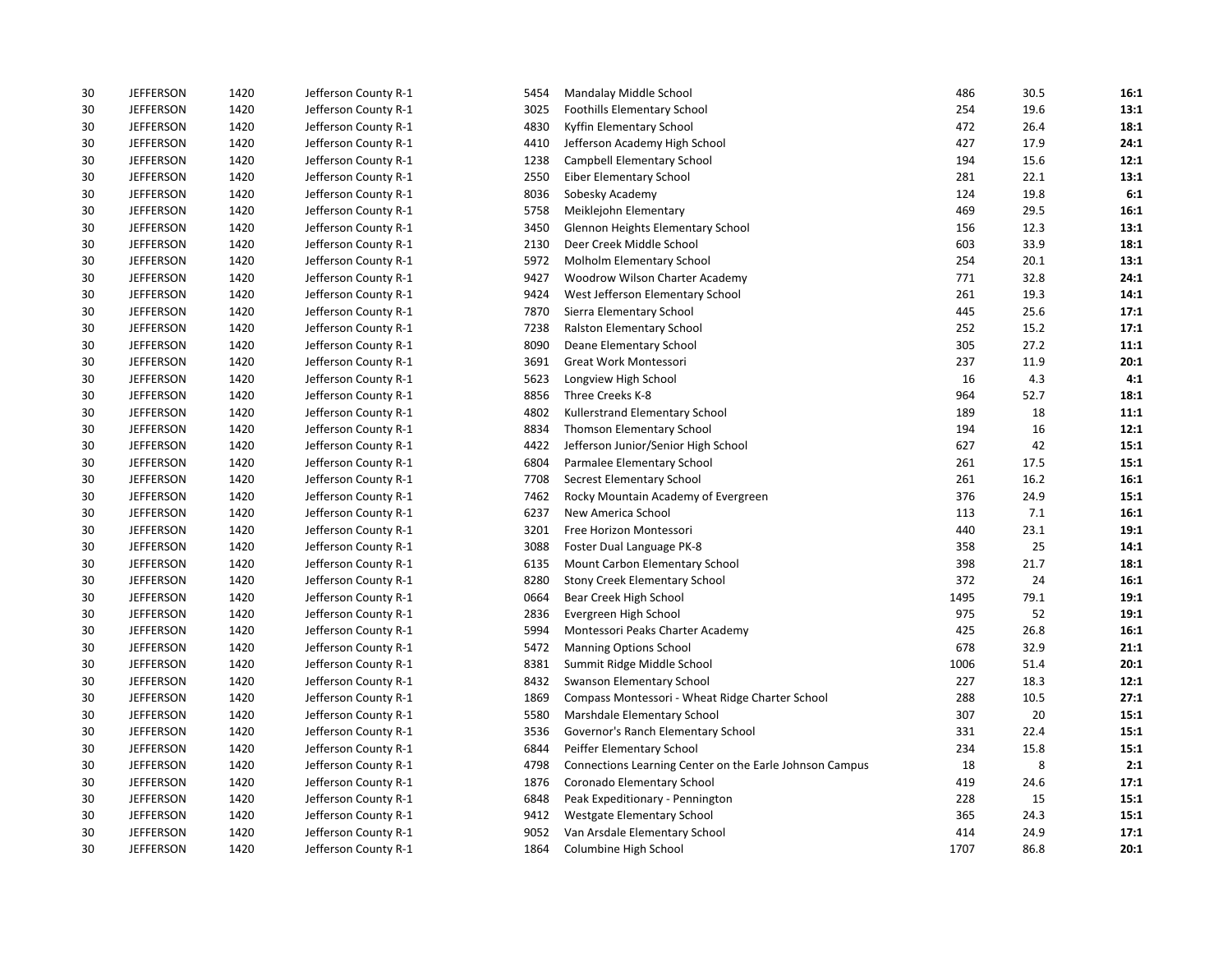| 30 | <b>JEFFERSON</b> | 1420 | Jefferson County R-1 | 6541 | Jefferson County Open Secondary                 | 315  | 20.5           | 15:1 |
|----|------------------|------|----------------------|------|-------------------------------------------------|------|----------------|------|
| 30 | <b>JEFFERSON</b> | 1420 | Jefferson County R-1 | 0779 | Bergen Valley Intermediate School               | 226  | 13.3           | 17:1 |
| 30 | <b>JEFFERSON</b> | 1420 | Jefferson County R-1 | 9234 | Warren Tech Central                             | 28   | 26.9           | 1:1  |
| 30 | <b>JEFFERSON</b> | 1420 | Jefferson County R-1 | 0724 | Belmar School of Integrated Arts                | 211  | 17.3           | 12:1 |
| 30 | <b>JEFFERSON</b> | 1420 | Jefferson County R-1 | 3624 | Green Mountain Elementary School                | 209  | 15.3           | 14:1 |
| 30 | <b>JEFFERSON</b> | 1420 | Jefferson County R-1 | 7483 | Rooney Ranch Elementary School                  | 469  | 27.1           | 17:1 |
| 30 | <b>JEFFERSON</b> | 1420 | Jefferson County R-1 | 7239 | Ralston Valley Senior High School               | 1813 | 88.9           | 20:1 |
| 30 | <b>JEFFERSON</b> | 1420 | Jefferson County R-1 | 2189 | Doral Academy of Colorado                       | 168  | 12.9           | 13:1 |
| 30 | <b>JEFFERSON</b> | 1420 | Jefferson County R-1 | 1861 | Columbine Hills Elementary School               | 309  | 17.5           | 18:1 |
| 30 | <b>JEFFERSON</b> | 1420 | Jefferson County R-1 | 0952 | Bradford K8 North                               | 315  | 17.6           | 18:1 |
| 30 | <b>JEFFERSON</b> | 1420 | Jefferson County R-1 | 2093 | Dakota Ridge Senior High School                 | 1344 | 71.4           | 19:1 |
| 30 | <b>JEFFERSON</b> | 1420 | Jefferson County R-1 | 1880 | Compass Montessori - Golden Charter School      | 420  | 14.2           | 30:1 |
| 30 | <b>JEFFERSON</b> | 1420 | Jefferson County R-1 | 1318 | Carmody Middle School                           | 640  | 39.7           | 16:1 |
| 30 | <b>JEFFERSON</b> | 1420 | Jefferson County R-1 | 2300 | Dunstan Middle School                           | 830  | 44.6           | 19:1 |
| 30 | <b>JEFFERSON</b> | 1420 | Jefferson County R-1 | 5004 | Lasley Elementary School                        | 293  | 22.2           | 13:1 |
| 30 | <b>JEFFERSON</b> | 1420 | Jefferson County R-1 | 2946 | <b>Fitzmorris Elementary School</b>             | 155  | 11.5           | 13:1 |
| 30 | <b>JEFFERSON</b> | 1420 | Jefferson County R-1 | 7962 | <b>Slater Elementary School</b>                 | 230  | 17.4           | 13:1 |
| 30 | <b>JEFFERSON</b> | 1420 | Jefferson County R-1 | 8223 | <b>Stevens Elementary School</b>                | 328  | 21.8           | 15:1 |
| 30 | <b>JEFFERSON</b> | 1420 | Jefferson County R-1 | 1790 | <b>Colorow Elementary School</b>                | 189  | 14.7           | 13:1 |
| 30 | <b>JEFFERSON</b> | 1420 | Jefferson County R-1 | 1730 | Coal Creek Canyon K-8 Elementary School         | 118  | 10.8           | 11:1 |
| 30 | <b>JEFFERSON</b> | 1420 | Jefferson County R-1 | 2288 | Drake Junior High School                        | 935  | 46.9           | 20:1 |
| 30 | <b>JEFFERSON</b> | 1420 | Jefferson County R-1 | 6539 | Jefferson County Open Elementary School         | 228  | 14.8           | 15:1 |
| 30 | <b>JEFFERSON</b> | 1420 | Jefferson County R-1 | 9490 | Westridge Elementary School                     | 411  | 23.6           | 17:1 |
| 30 | <b>JEFFERSON</b> | 1420 | Jefferson County R-1 | 4478 | Sheridan Green Elementary School                | 269  | 18.8           | 14:1 |
| 30 | <b>JEFFERSON</b> | 1420 | Jefferson County R-1 | 7833 | Shelton Elementary School                       | 405  | 25.3           | 16:1 |
| 30 | <b>JEFFERSON</b> | 1420 | Jefferson County R-1 | 4404 | Jefferson Academy                               | 1155 | 31.8           | 36:1 |
| 30 | <b>JEFFERSON</b> | 1420 | Jefferson County R-1 | 6806 | Parr Elementary School                          | 245  | 19.8           | 12:1 |
| 30 | <b>JEFFERSON</b> | 1420 | Jefferson County R-1 | 0108 | Alameda International Junior/Senior High School | 1080 | 72.7           | 15:1 |
| 30 | <b>JEFFERSON</b> | 1420 | Jefferson County R-1 | 1451 | Addenbrooke Classical Academy                   | 184  | 15.9           | 12:1 |
| 30 | <b>JEFFERSON</b> | 1420 | Jefferson County R-1 | 3726 | Hackberry Hill Elementary School                | 367  | 22.2           | 17:1 |
| 30 | <b>JEFFERSON</b> | 1420 | Jefferson County R-1 | 0491 | Addenbrooke Classical Grammar School            | 635  | 41.3           | 15:1 |
| 30 | <b>JEFFERSON</b> | 1420 | Jefferson County R-1 | 5892 | <b>Miller Special Education</b>                 | 100  | 17.7           | 6:1  |
| 30 | <b>JEFFERSON</b> | 1420 | Jefferson County R-1 | 6139 | Mountain Phoenix Community School               | 620  | 35             | 18:1 |
| 30 | <b>JEFFERSON</b> | 1420 | Jefferson County R-1 | 4307 | Irwin Preschool                                 | 20   | $\overline{2}$ | 10:1 |
| 30 | <b>JEFFERSON</b> | 1420 | Jefferson County R-1 | 5354 | Lumberg Elementary School                       | 316  | 21.7           | 15:1 |
| 30 | <b>JEFFERSON</b> | 1420 | Jefferson County R-1 | 5222 | Little Elementary School                        | 246  | 17.2           | 14:1 |
| 30 | <b>JEFFERSON</b> | 1420 | Jefferson County R-1 | 2616 | Elk Creek Elementary School                     | 358  | 21             | 17:1 |
| 30 | <b>JEFFERSON</b> | 1420 | Jefferson County R-1 | 7114 | Pomona High School                              | 1185 | 62.2           | 19:1 |
| 30 | <b>JEFFERSON</b> | 1420 | Jefferson County R-1 | 0951 | <b>Blue Heron Elementary School</b>             | 383  | 24.7           | 16:1 |
| 30 | <b>JEFFERSON</b> | 1420 | Jefferson County R-1 | 9432 | Dennison Elementary School                      | 609  | 30.2           | 20:1 |
| 30 | <b>JEFFERSON</b> | 1420 | Jefferson County R-1 | 8793 | Two Roads Charter School                        | 605  | 36.9           | 16:1 |
| 30 | <b>JEFFERSON</b> | 1420 | Jefferson County R-1 | 6808 | Patterson International School                  | 357  | 21.2           | 17:1 |
| 30 | <b>JEFFERSON</b> | 1420 | Jefferson County R-1 | 1976 | Creighton Middle School                         | 780  | 48             | 16:1 |
| 30 | <b>JEFFERSON</b> | 1420 | Jefferson County R-1 | 9428 | West Jefferson Middle School                    | 496  | 27.2           | 18:1 |
| 30 | <b>JEFFERSON</b> | 1420 | Jefferson County R-1 | 0776 | Bergen Meadow Primary School                    | 281  | 13.7           | 21:1 |
| 30 | <b>JEFFERSON</b> | 1420 | Jefferson County R-1 | 4550 | Kendrick Lakes Elementary School                | 369  | 22.5           | 16:1 |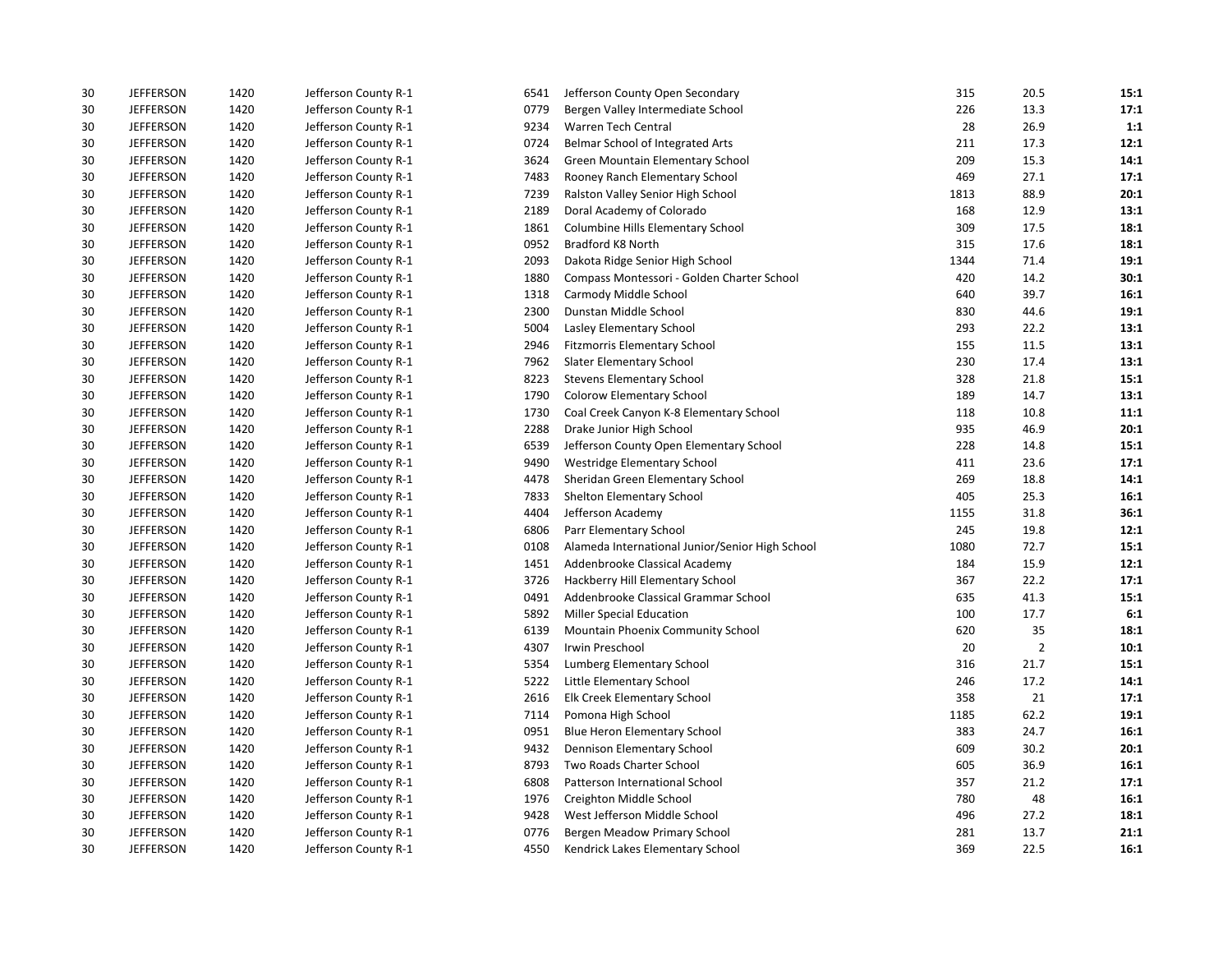| 30 | <b>JEFFERSON</b> | 1420 | Jefferson County R-1 | 8248 | <b>Emory Elementary School</b>      | 386  | 28.2  | 14:1 |
|----|------------------|------|----------------------|------|-------------------------------------|------|-------|------|
| 30 | <b>JEFFERSON</b> | 1420 | Jefferson County R-1 | 8300 | <b>Stott Elementary School</b>      | 290  | 14.9  | 19:1 |
| 30 | <b>JEFFERSON</b> | 1420 | Jefferson County R-1 | 5350 | Lukas Elementary School             | 247  | 17.1  | 14:1 |
| 30 | <b>JEFFERSON</b> | 1420 | Jefferson County R-1 | 5415 | Rocky Mountain Deaf School          | 72   | 17.2  | 4:1  |
| 30 | <b>JEFFERSON</b> | 1420 | Jefferson County R-1 | 0965 | <b>Brady Exploration School</b>     | 212  | 18.2  | 12:1 |
| 30 | <b>JEFFERSON</b> | 1420 | Jefferson County R-1 | 7701 | Collegiate Academy of Colorado      | 415  | 34.2  | 12:1 |
| 30 | <b>JEFFERSON</b> | 1420 | Jefferson County R-1 | 7753 | Semper Elementary School            | 303  | 20.4  | 15:1 |
| 30 | <b>JEFFERSON</b> | 1420 | Jefferson County R-1 | 8276 | Stober Elementary School            | 239  | 16    | 15:1 |
| 30 | <b>JEFFERSON</b> | 1420 | Jefferson County R-1 | 0694 | Bell Middle School                  | 778  | 43.6  | 18:1 |
| 30 | <b>JEFFERSON</b> | 1420 | Jefferson County R-1 | 2120 | D'Evelyn Junior/Senior High School  | 1119 | 55    | 20:1 |
| 30 | <b>JEFFERSON</b> | 1420 | Jefferson County R-1 | 9678 | Witt Elementary School              | 257  | 16.4  | 16:1 |
| 30 | <b>JEFFERSON</b> | 1420 | Jefferson County R-1 | 5524 | Maple Grove Elementary School       | 326  | 20    | 16:1 |
| 30 | <b>JEFFERSON</b> | 1420 | Jefferson County R-1 | 2963 | Falcon Bluffs Middle School         | 620  | 35.7  | 17:1 |
| 30 | <b>JEFFERSON</b> | 1420 | Jefferson County R-1 | 9058 | Vanderhoof Elementary School        | 370  | 23.1  | 16:1 |
| 30 | <b>JEFFERSON</b> | 1420 | Jefferson County R-1 | 2194 | Devinny Elementary School           | 466  | 24.7  | 19:1 |
| 30 | <b>JEFFERSON</b> | 1420 | Jefferson County R-1 | 6330 | North Arvada Middle School          | 479  | 31.5  | 15:1 |
| 30 | <b>JEFFERSON</b> | 1420 | Jefferson County R-1 | 9154 | New Classical Academy at Vivian     | 144  | 14    | 10:1 |
| 30 | <b>JEFFERSON</b> | 1420 | Jefferson County R-1 | 0033 | <b>McLain Community High School</b> | 397  | 33    | 12:1 |
| 30 | <b>JEFFERSON</b> | 1420 | Jefferson County R-1 | 4190 | Hutchinson Elementary School        | 277  | 18.6  | 15:1 |
| 30 | <b>JEFFERSON</b> | 1420 | Jefferson County R-1 | 5944 | Mitchell Elementary School          | 531  | 30.5  | 17:1 |
| 30 | <b>JEFFERSON</b> | 1420 | Jefferson County R-1 | 9648 | Wilmot Elementary School            | 289  | 19.2  | 15:1 |
| 30 | <b>JEFFERSON</b> | 1420 | Jefferson County R-1 | 0370 | Arvada High School                  | 759  | 45.4  | 17:1 |
| 30 | <b>JEFFERSON</b> | 1420 | Jefferson County R-1 | 7468 | Rose Stein International Elementary | 273  | 20.5  | 13:1 |
| 30 | <b>JEFFERSON</b> | 1420 | Jefferson County R-1 | 0030 | <b>Adams Elementary School</b>      | 329  | 21.5  | 15:1 |
| 30 | <b>JEFFERSON</b> | 1420 | Jefferson County R-1 | 0499 | Jeffco Transition Services School   | 129  | 12    | 11:1 |
| 30 | <b>JEFFERSON</b> | 1420 | Jefferson County R-1 | 4942 | Lakewood High School                | 1991 | 105.6 | 19:1 |
| 30 | <b>JEFFERSON</b> | 1420 | Jefferson County R-1 | 2832 | Evergreen Middle School             | 588  | 35.3  | 17:1 |
| 30 | <b>JEFFERSON</b> | 1420 | Jefferson County R-1 | 3628 | Green Mountain High School          | 1081 | 54.9  | 20:1 |
| 30 | <b>JEFFERSON</b> | 1420 | Jefferson County R-1 | 2799 | <b>Excel Academy Charter School</b> | 506  | 30.5  | 17:1 |
| 30 | <b>JEFFERSON</b> | 1420 | Jefferson County R-1 | 3216 | Fremont Elementary School           | 234  | 17.1  | 14:1 |
| 30 | <b>JEFFERSON</b> | 1420 | Jefferson County R-1 | 9299 | Wayne Carle Middle School           | 528  | 31.3  | 17:1 |
| 30 | <b>JEFFERSON</b> | 1420 | Jefferson County R-1 | 2820 | Everitt Middle School               | 521  | 35.9  | 15:1 |
| 30 | <b>JEFFERSON</b> | 1420 | Jefferson County R-1 | 9510 | Wheat Ridge High School             | 1084 | 62.5  | 17:1 |
| 30 | <b>JEFFERSON</b> | 1420 | Jefferson County R-1 | 7282 | Red Rocks Elementary School         | 265  | 14.2  | 19:1 |
| 30 | <b>JEFFERSON</b> | 1420 | Jefferson County R-1 | 1522 | Chatfield High School               | 1791 | 88.5  | 20:1 |
| 30 | <b>JEFFERSON</b> | 1420 | Jefferson County R-1 | 7128 | Powderhorn Elementary School        | 448  | 26.8  | 17:1 |
| 30 | <b>JEFFERSON</b> | 1420 | Jefferson County R-1 | 4548 | Ken Caryl Middle School             | 785  | 43    | 18:1 |
| 30 | <b>JEFFERSON</b> | 1420 | Jefferson County R-1 | 9638 | Wilmore Davis Elementary School     | 243  | 18.8  | 13:1 |
| 30 | <b>JEFFERSON</b> | 1420 | Jefferson County R-1 | 9008 | Ute Meadows Elementary School       | 389  | 23.5  | 17:1 |
| 30 | <b>JEFFERSON</b> | 1420 | Jefferson County R-1 | 7780 | Shaffer Elementary School           | 514  | 27.3  | 19:1 |
| 30 | <b>JEFFERSON</b> | 1420 | Jefferson County R-1 | 3622 | Green Gables Elementary School      | 259  | 15.7  | 16:1 |
| 30 | <b>JEFFERSON</b> | 1420 | Jefferson County R-1 | 2496 | <b>Edgewater Elementary School</b>  | 285  | 19.5  | 15:1 |
| 30 | <b>JEFFERSON</b> | 1420 | Jefferson County R-1 | 5036 | Leawood Elementary School           | 337  | 20    | 17:1 |
| 30 | <b>JEFFERSON</b> | 1420 | Jefferson County R-1 | 9342 | Welchester Elementary School        | 262  | 20.1  | 13:1 |
| 30 | <b>JEFFERSON</b> | 1420 | Jefferson County R-1 | 2866 | <b>Fairmount Elementary School</b>  | 592  | 33    | 18:1 |
| 30 | <b>JEFFERSON</b> | 1420 | Jefferson County R-1 | 4402 | Jefferson Academy Elementary        | 764  | 45.7  | 17:1 |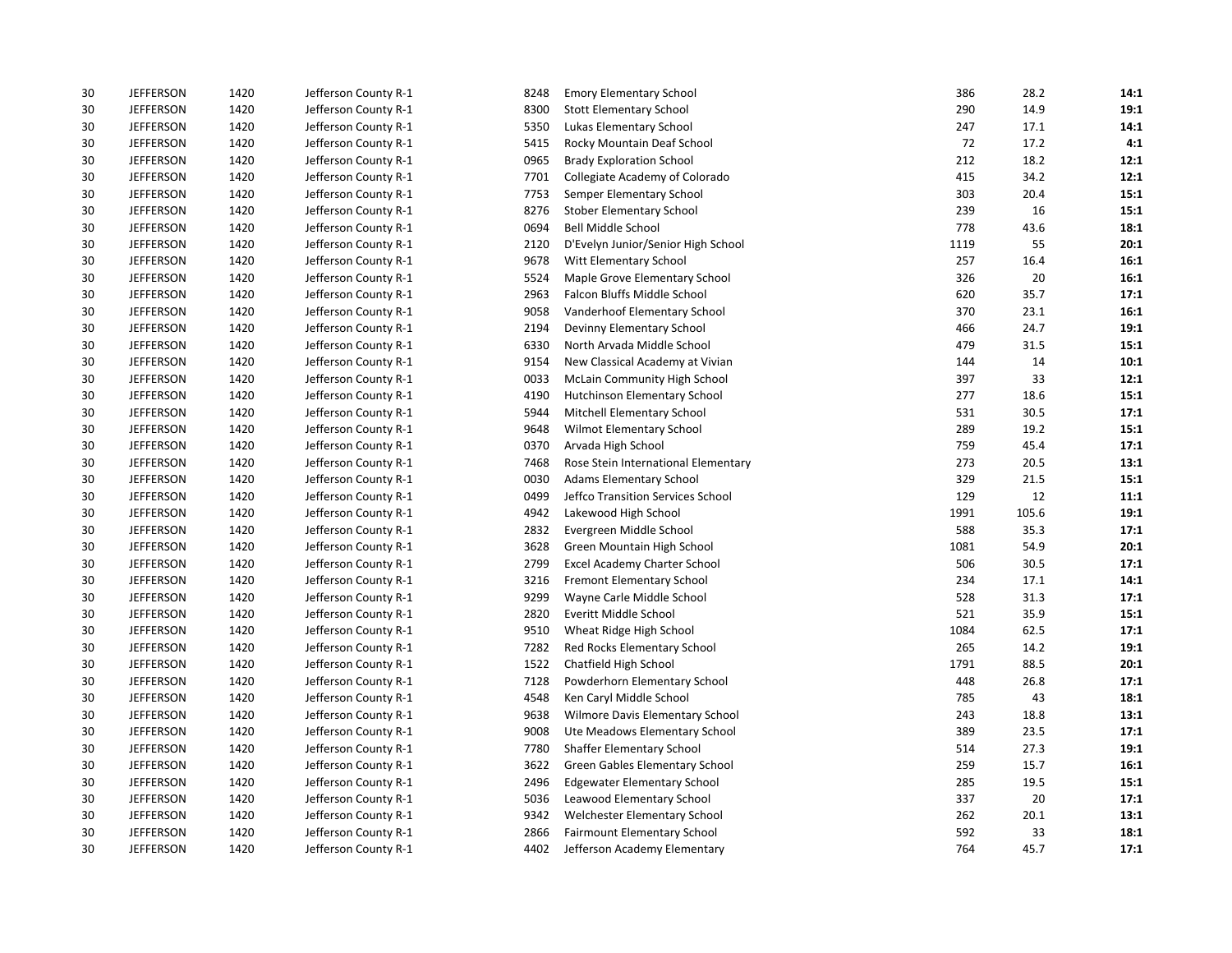| 30 | <b>JEFFERSON</b>  | 1420 | Jefferson County R-1    | 7190 | Prospect Valley Elementary School   | 414  | 22.6         | 18:1  |
|----|-------------------|------|-------------------------|------|-------------------------------------|------|--------------|-------|
| 30 | <b>JEFFERSON</b>  | 1420 | Jefferson County R-1    | 4408 | Jeffco Virtual Academy              | 1446 | 88.8         | 16:1  |
| 30 | <b>JEFFERSON</b>  | 1420 | Jefferson County R-1    | 9429 | West Woods Elementary School        | 540  | 29.1         | 19:1  |
| 30 | <b>JEFFERSON</b>  | 1420 | Jefferson County R-1    | 6133 | Mortensen Elementary School         | 317  | 24.3         | 13:1  |
| 30 | <b>JEFFERSON</b>  | 1420 | Jefferson County R-1    | 3502 | Golden High School                  | 1363 | 66.9         | 20:1  |
| 30 | <b>JEFFERSON</b>  | 1420 | Jefferson County R-1    | 0950 | Bradford K8 South                   | 402  | 21           | 19:1  |
| 30 | <b>JEFFERSON</b>  | 1420 | Jefferson County R-1    | 8102 | South Lakewood Elementary School    | 324  | 23.2         | 14:1  |
| 30 | <b>JEFFERSON</b>  | 1420 | Jefferson County R-1    | 5024 | Lawrence Elementary School          | 261  | 17.7         | 15:1  |
| 30 | <b>JEFFERSON</b>  | 1420 | Jefferson County R-1    | 6286 | Normandy Elementary School          | 305  | 20           | 15:1  |
| 30 | <b>JEFFERSON</b>  | 1420 | Jefferson County R-1    | 6470 | Oberon Middle School                | 674  | 36.4         | 19:1  |
| 30 | <b>JEFFERSON</b>  | 1420 | Jefferson County R-1    | 6090 | Moore Middle School                 | 492  | 28.7         | 17:1  |
| 30 | <b>JEFFERSON</b>  | 1420 | Jefferson County R-1    | 1001 | Warren Tech South                   | 6    | 5.4          | 1:1   |
| 30 | <b>JEFFERSON</b>  | 1420 | Jefferson County R-1    | 9245 | Warren Tech North                   | 9    | 8.4          | 1:1   |
| 30 | <b>JEFFERSON</b>  | 1420 | Jefferson County R-1    | 5145 | Lincoln Charter Academy             | 779  | 48           | 16:1  |
| 30 | <b>JEFFERSON</b>  | 1420 | Jefferson County R-1    | 2322 | Dutch Creek Elementary School       | 276  | 16.9         | 16:1  |
| 30 | <b>JEFFERSON</b>  | 1420 | Jefferson County R-1    | 6828 | Peck Elementary School              | 166  | 13.1         | 13:1  |
| 30 | <b>JEFFERSON</b>  | 1420 | Jefferson County R-1    | 9232 | Warder Elementary School            | 372  | 22.9         | 16:1  |
| 30 | <b>JEFFERSON</b>  | 1420 | Jefferson County R-1    | 8209 | Standley Lake High School           | 1221 | 65.9         | 19:1  |
| 30 | <b>JEFFERSON</b>  | 1420 | Jefferson County R-1    | 9328 | Weber Elementary School             | 253  | 17.2         | 15:1  |
| 30 | <b>JEFFERSON</b>  | 1420 | Jefferson County R-1    | 0660 | Bear Creek K-8 School               | 956  | 56.8         | 17:1  |
| 30 | <b>JEFFERSON</b>  | 1420 | Jefferson County R-1    | 1886 | Conifer Senior High School          | 815  | 42.6         | 19:1  |
| 30 | <b>JEFFERSON</b>  | 1420 | Jefferson County R-1    | 0109 | Arvada K-8                          | 554  | 41.7         | 13:1  |
| 31 | <b>KIOWA</b>      | 1430 | Eads RE-1               | 2328 | Eads Elementary School              | 132  | 7.5          | 18:1  |
| 31 | KIOWA             | 1430 | Eads RE-1               | 2332 | Eads Middle School                  | 43   | 3.6          | 12:1  |
| 31 | <b>KIOWA</b>      | 1430 | Eads RE-1               | 2336 | Eads High School                    | 44   | 6.3          | 7:1   |
| 31 | KIOWA             | 1440 | Plainview RE-2          | 6992 | Plainview Elementary School         | 97   | 2.6          | 37:1  |
| 31 | <b>KIOWA</b>      | 1440 | Plainview RE-2          | 7009 | Plainview Junior-Senior High School | 40   | 4.1          | 10:1  |
| 32 | <b>KIT CARSON</b> | 1450 | Arriba-Flagler C-20     | 2960 | Flagler Public School               | 139  | 17.3         | 8:1   |
| 32 | <b>KIT CARSON</b> | 1460 | Hi-Plains R-23          | 7746 | Hi-Plains School District R-23      | 153  | 18.1         | 8:1   |
| 32 | <b>KIT CARSON</b> | 1480 | Stratton R-4            | 8351 | <b>Stratton Middle School</b>       | 43   | 4            | 11:1  |
| 32 | <b>KIT CARSON</b> | 1480 | Stratton R-4            | 8354 | <b>Stratton Senior High School</b>  | 62   | 5.3          | 12:1  |
| 32 | <b>KIT CARSON</b> | 1480 | Stratton R-4            | 8342 | <b>Stratton Elementary School</b>   | 126  | 5.4          | 23:1  |
| 32 | <b>KIT CARSON</b> | 1490 | Bethune R-5             | 0842 | <b>Bethune Public Schools</b>       | 108  | 13.6         | 8:1   |
| 32 | <b>KIT CARSON</b> | 1500 | <b>Burlington RE-6J</b> | 1150 | <b>Burlington Middle School</b>     | 223  | 13.9         | 16:1  |
| 32 | <b>KIT CARSON</b> | 1500 | <b>Burlington RE-6J</b> | 1152 | <b>Burlington High School</b>       | 201  | 14.7         | 14:1  |
| 32 | <b>KIT CARSON</b> | 1500 | <b>Burlington RE-6J</b> | 1144 | <b>Burlington Elementary School</b> | 325  | 21.2         | 15:1  |
| 33 | LAKE              | 1510 | Lake County R-1         | 4904 | Lake County High School             | 419  | 22.9         | 18:1  |
| 33 | LAKE              | 1510 | Lake County R-1         | 4901 | Lake County Intermediate School     | 258  | 16           | 16:1  |
| 33 | LAKE              | 1510 | Lake County R-1         | 9486 | Lake County Elementary School       | 297  | 13.6         | 22:1  |
| 33 | LAKE              | 1510 | Lake County R-1         | 1700 | Cloud City High School              | 36   | 2.3          | 16:1  |
| 34 | LA PLATA          | 1520 | Durango 9-R             | 2318 | Durango High School                 | 1350 | 75.3         | 18:1  |
| 34 | <b>LA PLATA</b>   | 1520 | Durango 9-R             | 2097 | District 9-R Shared School          | 156  | $\mathbf{1}$ | 156:1 |
| 34 | LA PLATA          | 1520 | Durango 9-R             | 3571 | Durango Big Picture High School     | 84   | 5.4          | 16:1  |
| 34 | LA PLATA          | 1520 | Durango 9-R             | 3050 | Fort Lewis Mesa Elementary School   | 93   | 8.3          | 11:1  |
| 34 | LA PLATA          | 1520 | Durango 9-R             | 5888 | Miller Middle School                | 470  | 33.5         | 14:1  |
| 34 | <b>LA PLATA</b>   | 1520 | Durango 9-R             | 6738 | Park Elementary School              | 411  | 28.8         | 14:1  |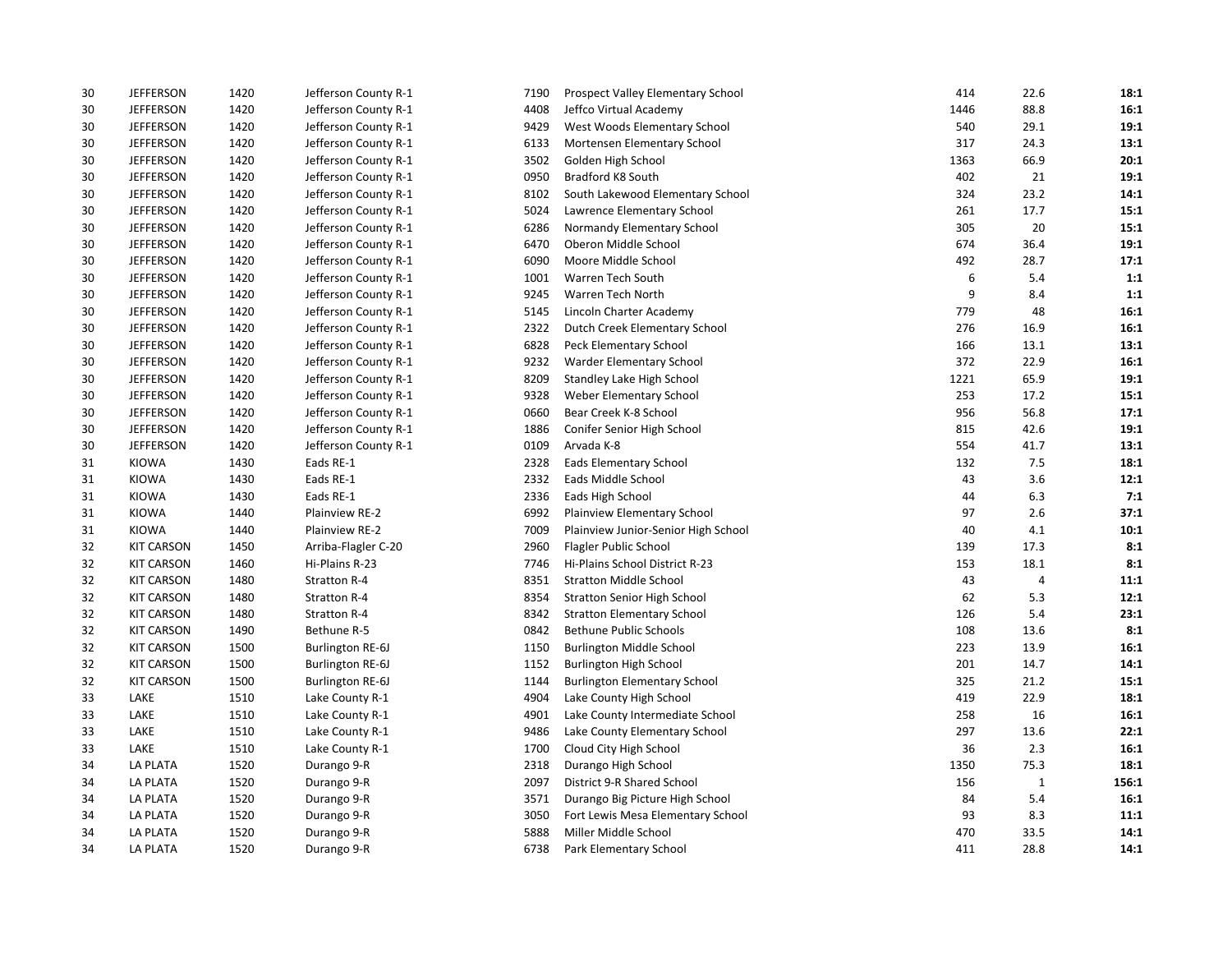| 34 | LA PLATA        | 1520 | Durango 9-R      | 0225 | Animas Valley Elementary School               | 181  | 15.3  | 12:1 |
|----|-----------------|------|------------------|------|-----------------------------------------------|------|-------|------|
| 34 | LA PLATA        | 1520 | Durango 9-R      | 3012 | Florida Mesa Elementary School                | 257  | 22.7  | 11:1 |
| 34 | LA PLATA        | 1520 | Durango 9-R      | 4384 | The Juniper School                            | 143  | 10.1  | 14:1 |
| 34 | <b>LA PLATA</b> | 1520 | Durango 9-R      | 1526 | Colorado Connections Academy @ Durango        | 1157 | 68.6  | 17:1 |
| 34 | LA PLATA        | 1520 | Durango 9-R      | 6222 | Needham Elementary School                     | 410  | 25.5  | 16:1 |
| 34 | <b>LA PLATA</b> | 1520 | Durango 9-R      | 7402 | Riverview Elementary School                   | 444  | 32.2  | 14:1 |
| 34 | LA PLATA        | 1520 | Durango 9-R      | 7994 | <b>Escalante Middle School</b>                | 522  | 37.1  | 14:1 |
| 34 | <b>LA PLATA</b> | 1520 | Durango 9-R      | 8388 | Sunnyside Elementary School                   | 119  | 8.9   | 13:1 |
| 34 | <b>LA PLATA</b> | 1530 | Bayfield 10 Jt-R | 0636 | Bayfield Middle School                        | 326  | 21.9  | 15:1 |
| 34 | LA PLATA        | 1530 | Bayfield 10 Jt-R | 0640 | Bayfield High School                          | 398  | 30.3  | 13:1 |
| 34 | LA PLATA        | 1530 | Bayfield 10 Jt-R | 0642 | <b>Bayfield Primary School</b>                | 285  | 23.6  | 12:1 |
| 34 | <b>LA PLATA</b> | 1530 | Bayfield 10 Jt-R | 0632 | Bayfield Intermediate School                  | 302  | 24.3  | 12:1 |
| 34 | LA PLATA        | 1540 | Ignacio 11 JT    | 4258 | Ignacio High School                           | 215  | 22    | 10:1 |
| 34 | <b>LA PLATA</b> | 1540 | Ignacio 11 JT    | 4254 | Ignacio Middle School                         | 160  | 16.3  | 10:1 |
| 34 | LA PLATA        | 1540 | Ignacio 11 JT    | 4252 | Ignacio Elementary School                     | 265  | 28    | 9:1  |
| 35 | LARIMER         | 1550 | Poudre R-1       | 4282 | <b>Irish Elementary School</b>                | 379  | 29.9  | 13:1 |
| 35 | LARIMER         | 1550 | Poudre R-1       | 7834 | Shepardson Elementary School                  | 432  | 27.2  | 16:1 |
| 35 | LARIMER         | 1550 | Poudre R-1       | 3242 | Fort Collins Montessori School                | 219  | 9.5   | 23:1 |
| 35 | LARIMER         | 1550 | Poudre R-1       | 7198 | PSD Global Academy                            | 496  | 39    | 13:1 |
| 35 | LARIMER         | 1550 | Poudre R-1       | 0146 | <b>Ridgeview Classical Schools</b>            | 706  | 44.9  | 16:1 |
| 35 | LARIMER         | 1550 | Poudre R-1       | 7124 | Poudre High School                            | 1961 | 103.5 | 19:1 |
| 35 | LARIMER         | 1550 | Poudre R-1       | 7161 | Preston Middle School                         | 982  | 51.3  | 19:1 |
| 35 | LARIMER         | 1550 | Poudre R-1       | 0678 | <b>Beattie Elementary School</b>              | 320  | 19.7  | 16:1 |
| 35 | LARIMER         | 1550 | Poudre R-1       | 0477 | Zach Elementary School                        | 493  | 29.5  | 17:1 |
| 35 | LARIMER         | 1550 | Poudre R-1       | 3760 | Centennial High School                        | 125  | 10.8  | 12:1 |
| 35 | LARIMER         | 1550 | Poudre R-1       | 0490 | <b>Bacon Elementary School</b>                | 443  | 31.8  | 14:1 |
| 35 | LARIMER         | 1550 | Poudre R-1       | 9251 | <b>Traut Core Elementary School</b>           | 490  | 25    | 20:1 |
| 35 | LARIMER         | 1550 | Poudre R-1       | 7043 | <b>PSD Options School</b>                     | 61   | 1.9   | 32:1 |
| 35 | LARIMER         | 1550 | Poudre R-1       | 7218 | Putnam Elementary School                      | 316  | 29.1  | 11:1 |
| 35 | LARIMER         | 1550 | Poudre R-1       | 4698 | Kinard Core Knowledge Middle School           | 830  | 43.7  | 19:1 |
| 35 | LARIMER         | 1550 | Poudre R-1       | 7127 | Poudre Community Academy                      | 274  | 12.9  | 21:1 |
| 35 | LARIMER         | 1550 | Poudre R-1       | 4793 | Kruse Elementary School                       | 454  | 29.5  | 15:1 |
| 35 | LARIMER         | 1550 | Poudre R-1       | 5196 | Linton Elementary School                      | 375  | 28.3  | 13:1 |
| 35 | LARIMER         | 1550 | Poudre R-1       | 7325 | Rice Elementary School                        | 521  | 31.9  | 16:1 |
| 35 | LARIMER         | 1550 | Poudre R-1       | 5068 | Lesher Middle School                          | 778  | 41.4  | 19:1 |
| 35 | LARIMER         | 1550 | Poudre R-1       | 1917 | <b>Compass Community Collaborative School</b> | 173  | 12.6  | 14:1 |
| 35 | LARIMER         | 1550 | Poudre R-1       | 4359 | <b>Bamford Elementary School</b>              | 263  | 15.2  | 17:1 |
| 35 | LARIMER         | 1550 | Poudre R-1       | 8852 | Timnath Elementary School                     | 417  | 25.5  | 16:1 |
| 35 | LARIMER         | 1550 | Poudre R-1       | 0473 | <b>PSD Mountain Schools</b>                   | 109  | 11    | 10:1 |
| 35 | LARIMER         | 1550 | Poudre R-1       | 3046 | Fort Collins High School                      | 1991 | 113.3 | 18:1 |
| 35 | LARIMER         | 1550 | Poudre R-1       | 5168 | Lincoln Middle School                         | 539  | 42    | 13:1 |
| 35 | LARIMER         | 1550 | Poudre R-1       | 1186 | Cache La Poudre Elementary School             | 301  | 18.7  | 16:1 |
| 35 | LARIMER         | 1550 | Poudre R-1       | 0498 | Bethke Elementary School                      | 532  | 33    | 16:1 |
| 35 | LARIMER         | 1550 | Poudre R-1       | 9380 | Werner Elementary School                      | 393  | 25.9  | 15:1 |
| 35 | LARIMER         | 1550 | Poudre R-1       | 1190 | Cache La Poudre Middle School                 | 330  | 20.8  | 16:1 |
| 35 | LARIMER         | 1550 | Poudre R-1       | 6476 | O'Dea Elementary School                       | 442  | 28.4  | 16:1 |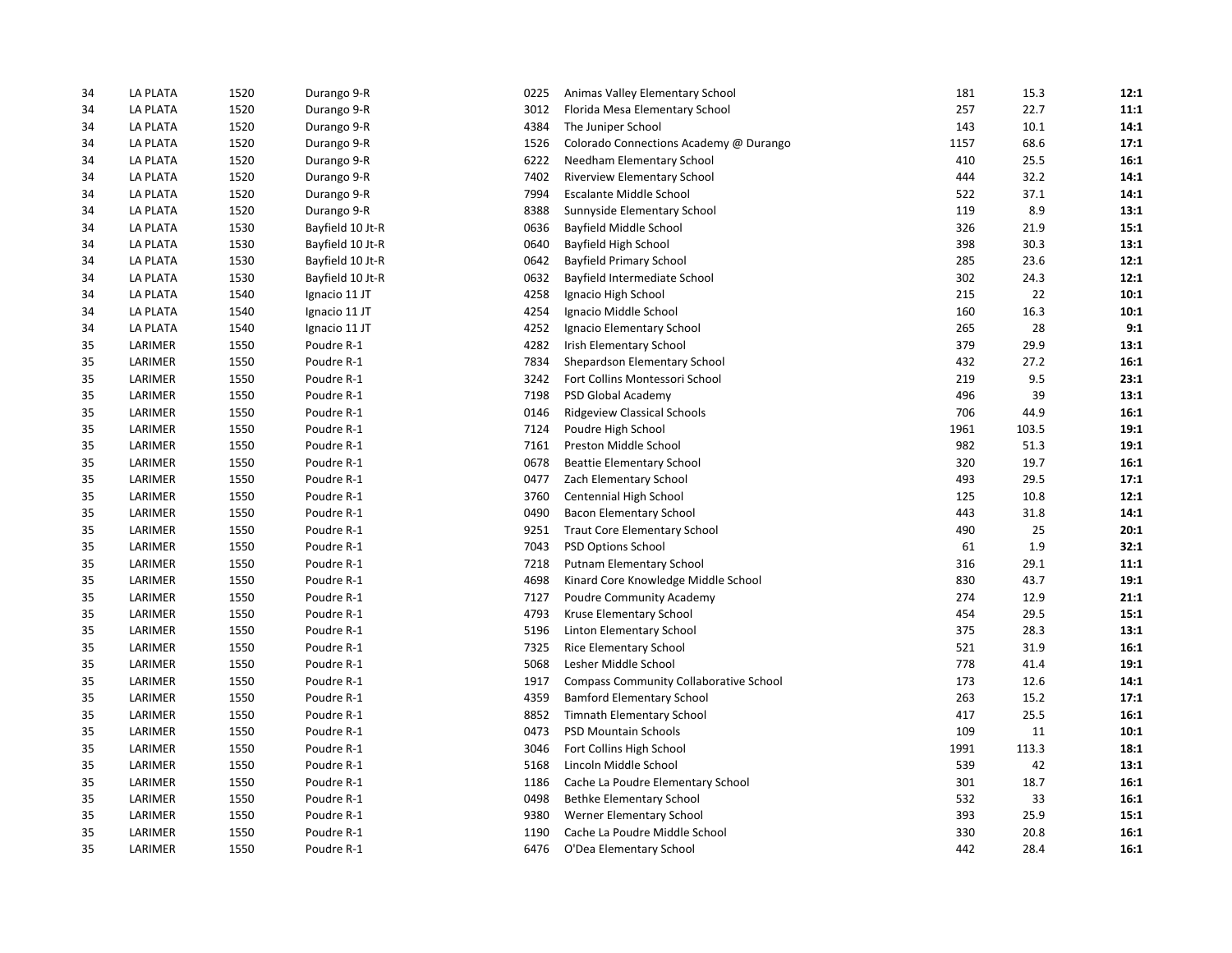| 35 | LARIMER | 1550 | Poudre R-1    | 7470 | Rocky Mountain High School            | 2087 | 104.2 | 20:1 |
|----|---------|------|---------------|------|---------------------------------------|------|-------|------|
| 35 | LARIMER | 1550 | Poudre R-1    | 5292 | Lopez Elementary School               | 362  | 23.7  | 15:1 |
| 35 | LARIMER | 1550 | Poudre R-1    | 0892 | <b>Blevins Middle School</b>          | 546  | 33.6  | 16:1 |
| 35 | LARIMER | 1550 | Poudre R-1    | 3105 | Fossil Ridge High School              | 2263 | 110.1 | 21:1 |
| 35 | LARIMER | 1550 | Poudre R-1    | 2298 | Dunn Elementary School                | 383  | 25.9  | 15:1 |
| 35 | LARIMER | 1550 | Poudre R-1    | 6482 | <b>Olander Elementary School</b>      | 363  | 27.1  | 13:1 |
| 35 | LARIMER | 1550 | Poudre R-1    | 5688 | <b>McGraw Elementary School</b>       | 400  | 26    | 15:1 |
| 35 | LARIMER | 1550 | Poudre R-1    | 9370 | <b>Eyestone Elementary School</b>     | 609  | 36.1  | 17:1 |
| 35 | LARIMER | 1550 | Poudre R-1    | 5014 | Laurel Elementary School              | 434  | 29.5  | 15:1 |
| 35 | LARIMER | 1550 | Poudre R-1    | 7350 | Riffenburgh Elementary School         | 458  | 26.8  | 17:1 |
| 35 | LARIMER | 1550 | Poudre R-1    | 5917 | Mountain Sage Community School        | 287  | 23.6  | 12:1 |
| 35 | LARIMER | 1550 | Poudre R-1    | 9330 | Webber Middle School                  | 739  | 43.5  | 17:1 |
| 35 | LARIMER | 1550 | Poudre R-1    | 8460 | <b>Tavelli Elementary School</b>      | 572  | 30    | 19:1 |
| 35 | LARIMER | 1550 | Poudre R-1    | 0898 | <b>Boltz Middle School</b>            | 623  | 40.8  | 15:1 |
| 35 | LARIMER | 1550 | Poudre R-1    | 0612 | <b>Bauder Elementary School</b>       | 531  | 38.4  | 14:1 |
| 35 | LARIMER | 1550 | Poudre R-1    | 9374 | Wellington Middle School              | 517  | 31.1  | 17:1 |
| 35 | LARIMER | 1550 | Poudre R-1    | 0766 | <b>Bennett Elementary School</b>      | 395  | 26    | 15:1 |
| 35 | LARIMER | 1550 | Poudre R-1    | 4456 | Johnson Elementary School             | 374  | 23.6  | 16:1 |
| 35 | LARIMER | 1550 | Poudre R-1    | 5120 | Liberty Common Charter School         | 1150 | 58.6  | 20:1 |
| 35 | LARIMER | 1550 | Poudre R-1    | 3787 | Harris Bilingual Elementary School    | 314  | 20.5  | 15:1 |
| 35 | LARIMER | 1550 | Poudre R-1    | 7104 | Polaris Expeditionary Learning School | 389  | 26.4  | 15:1 |
| 35 | LARIMER | 1560 | Thompson R2-J | 9674 | Winona Elementary School              | 262  | 17.3  | 15:1 |
| 35 | LARIMER | 1560 | Thompson R2-J | 5121 | <b>LEAP School</b>                    | 112  | 1.4   | 80:1 |
| 35 | LARIMER | 1560 | Thompson R2-J | 8925 | Turner Middle School                  | 476  | 24.3  | 20:1 |
| 35 | LARIMER | 1560 | Thompson R2-J | 5335 | Lucile Erwin Middle School            | 816  | 50    | 16:1 |
| 35 | LARIMER | 1560 | Thompson R2-J | 6194 | Namaqua Elementary School             | 243  | 15.5  | 16:1 |
| 35 | LARIMER | 1560 | Thompson R2-J | 0812 | Berthoud High School                  | 685  | 35.3  | 19:1 |
| 35 | LARIMER | 1560 | Thompson R2-J | 1385 | Centennial Elementary School          | 372  | 22.3  | 17:1 |
| 35 | LARIMER | 1560 | Thompson R2-J | 0890 | Mary Blair Elementary School          | 188  | 15.9  | 12:1 |
| 35 | LARIMER | 1560 | Thompson R2-J | 4332 | Ivy Stockwell Elementary School       | 389  | 21.7  | 18:1 |
| 35 | LARIMER | 1560 | Thompson R2-J | 2089 | Coyote Ridge Elementary School        | 283  | 20.1  | 14:1 |
| 35 | LARIMER | 1560 | Thompson R2-J | 7113 | Ponderosa Elementary                  | 390  | 22.8  | 17:1 |
| 35 | LARIMER | 1560 | Thompson R2-J | 9260 | Harold Ferguson High School           | 114  | 15    | 8:1  |
| 35 | LARIMER | 1560 | Thompson R2-J | 7640 | Sarah Milner Elementary School        | 280  | 18.4  | 15:1 |
| 35 | LARIMER | 1560 | Thompson R2-J | 5312 | <b>Bill Reed Middle School</b>        | 542  | 34.9  | 16:1 |
| 35 | LARIMER | 1560 | Thompson R2-J | 5393 | Thompson Integrated Early Childhood   | 68   | 27    | 3:1  |
| 35 | LARIMER | 1560 | Thompson R2-J | 1920 | Cottonwood Plains Elementary School   | 394  | 26.2  | 15:1 |
| 35 | LARIMER | 1560 | Thompson R2-J | 0870 | Big Thompson Elementary School        | 195  | 12.5  | 16:1 |
| 35 | LARIMER | 1560 | Thompson R2-J | 6163 | Mountain View High School             | 1196 | 59.2  | 20:1 |
| 35 | LARIMER | 1560 | Thompson R2-J | 5235 | Loveland Classical School             | 949  | 52.1  | 18:1 |
| 35 | LARIMER | 1560 | Thompson R2-J | 0808 | <b>Berthoud Elementary School</b>     | 472  | 25.8  | 18:1 |
| 35 | LARIMER | 1560 | Thompson R2-J | 2212 | Berthoud Early Childhood              | 29   | 3     | 10:1 |
| 35 | LARIMER | 1560 | Thompson R2-J | 5170 | Lincoln Elementary School             | 226  | 14.2  | 16:1 |
| 35 | LARIMER | 1560 | Thompson R2-J | 1530 | <b>Riverview PK-8</b>                 | 490  | 21.8  | 22:1 |
| 35 | LARIMER | 1560 | Thompson R2-J | 5316 | Loveland High School                  | 1520 | 72.2  | 21:1 |
| 35 | LARIMER | 1560 | Thompson R2-J | 3945 | High Plains School                    | 450  | 23.9  | 19:1 |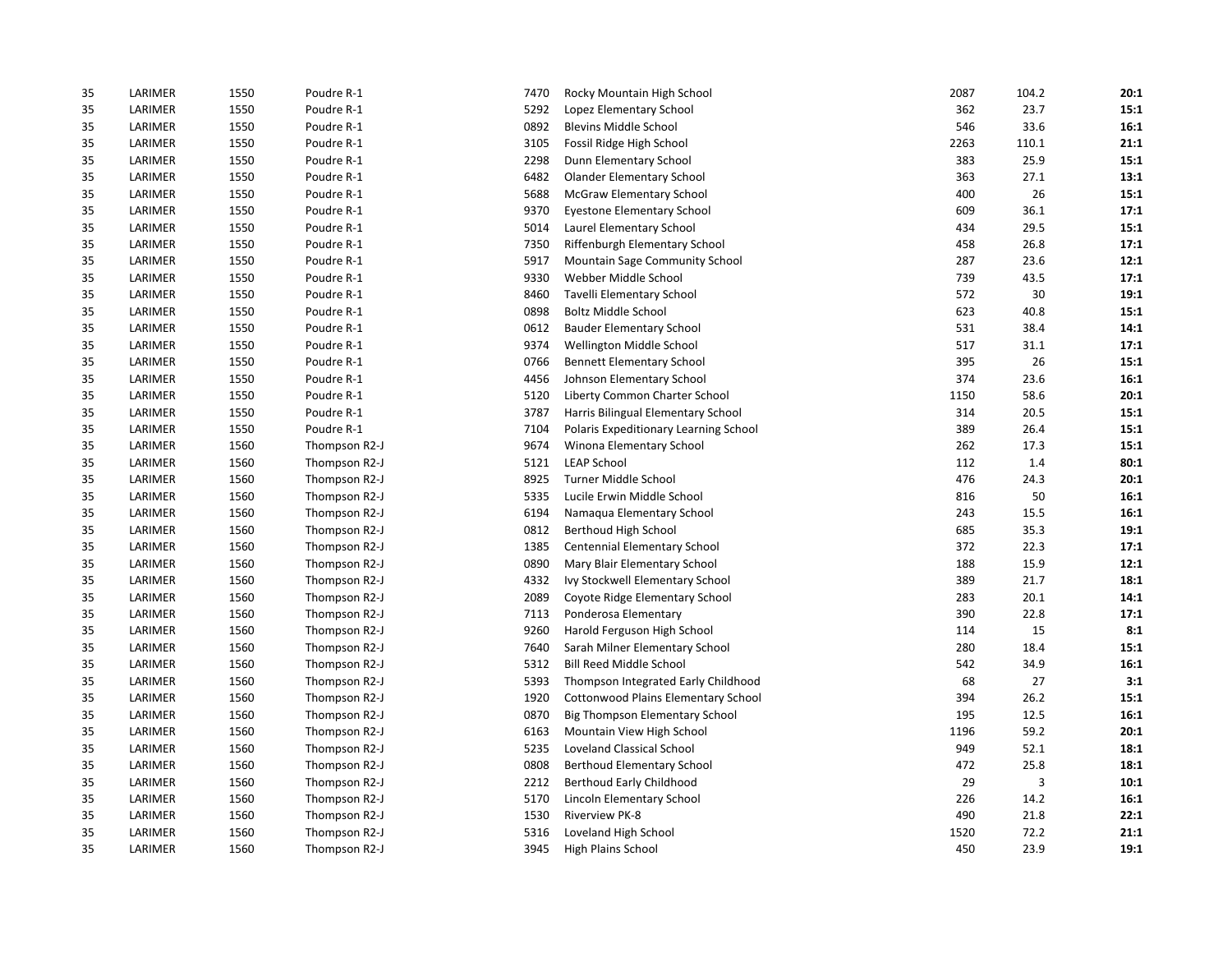| 35 | LARIMER           | 1560 | Thompson R2-J          | 6220 | New Vision Charter School            | 960  | 47   | 20:1  |
|----|-------------------|------|------------------------|------|--------------------------------------|------|------|-------|
| 35 | LARIMER           | 1560 | Thompson R2-J          | 5992 | Monroe Elementary School             | 287  | 16.4 | 18:1  |
| 35 | LARIMER           | 1560 | Thompson R2-J          | 0865 | <b>B F Kitchen Elementary School</b> | 193  | 15   | 13:1  |
| 35 | LARIMER           | 1560 | Thompson R2-J          | 5018 | Laurene Edmondson Elementary School  | 252  | 14.7 | 17:1  |
| 35 | LARIMER           | 1560 | Thompson R2-J          | 8824 | Thompson Valley High School          | 1060 | 53.5 | 20:1  |
| 35 | LARIMER           | 1560 | Thompson R2-J          | 0510 | Conrad Ball Middle School            | 333  | 22.9 | 15:1  |
| 35 | LARIMER           | 1560 | Thompson R2-J          | 8918 | <b>Truscott Elementary School</b>    | 224  | 18.2 | 12:1  |
| 35 | LARIMER           | 1560 | Thompson R2-J          | 1323 | Carrie Martin Elementary School      | 268  | 15.8 | 17:1  |
| 35 | LARIMER           | 1560 | Thompson R2-J          | 3320 | Garfield Elementary School           | 211  | 14.7 | 14:1  |
| 35 | LARIMER           | 1560 | Thompson R2-J          | 9228 | Walt Clark Middle School             | 362  | 22.2 | 16:1  |
| 35 | LARIMER           | 1570 | Estes Park R-3         | 2794 | Estes Park High School               | 375  | 27.6 | 14:1  |
| 35 | LARIMER           | 1570 | Estes Park R-3         | 2790 | Estes Park K-5 School                | 424  | 36   | 12:1  |
| 35 | LARIMER           | 1570 | Estes Park R-3         | 2792 | Estes Park Middle School             | 227  | 18.1 | 13:1  |
| 35 | LARIMER           | 1570 | Estes Park R-3         | 2788 | <b>Estes Park Options School</b>     | 32   | 0.6  | 53:1  |
| 36 | <b>LAS ANIMAS</b> | 1580 | Trinidad 1             | 2944 | Fisher's Peak Elementary School      | 374  | 21.9 | 17:1  |
| 36 | <b>LAS ANIMAS</b> | 1580 | Trinidad 1             | 8906 | <b>Trinidad High School</b>          | 215  | 12.7 | 17:1  |
| 36 | <b>LAS ANIMAS</b> | 1580 | Trinidad 1             | 1386 | Trinidad Middle School               | 200  | 10   | 20:1  |
| 36 | <b>LAS ANIMAS</b> | 1590 | Primero Reorganized 2  | 7160 | Primero Elementary School            | 116  | 7.3  | 16:1  |
| 36 | <b>LAS ANIMAS</b> | 1590 | Primero Reorganized 2  | 7164 | Primero Junior-Senior High School    | 112  | 10.7 | 10:1  |
| 36 | <b>LAS ANIMAS</b> | 1600 | Hoehne Reorganized 3   | 4048 | Hoehne Schools                       | 314  | 17.5 | 18:1  |
| 36 | <b>LAS ANIMAS</b> | 1620 | Aguilar Reorganized 6  | 0058 | Aguilar Elementary School            | 63   | 5.5  | 11:1  |
| 36 | <b>LAS ANIMAS</b> | 1620 | Aguilar Reorganized 6  | 0066 | Aguilar Junior-Senior High School    | 51   | 4    | 13:1  |
| 36 | LAS ANIMAS        | 1750 | Branson Reorganized 82 | 0978 | <b>Branson School</b>                | 83   | 11.2 | 7:1   |
| 36 | <b>LAS ANIMAS</b> | 1750 | Branson Reorganized 82 | 0948 | <b>Branson School Online</b>         | 419  | 23   | 18:1  |
| 36 | <b>LAS ANIMAS</b> | 1760 | Kim Reorganized 88     | 4694 | Kim Undivided High School            | 21   | 4.7  | 4:1   |
| 36 | <b>LAS ANIMAS</b> | 1760 | Kim Reorganized 88     | 4690 | Kim Elementary School                | 11   | 2.7  | 4:1   |
| 37 | LINCOLN           | 1780 | Genoa-Hugo C113        | 4162 | Genoa-Hugo School                    | 213  | 19   | 11:1  |
| 37 | LINCOLN           | 1790 | Limon RE-4J            | 5132 | Limon Elementary School              | 199  | 17.4 | 11:1  |
| 37 | LINCOLN           | 1790 | Limon RE-4J            | 5136 | Limon Junior-Senior High School      | 249  | 17.1 | 15:1  |
| 37 | LINCOLN           | 1810 | Karval RE-23           | 4502 | Karval Elementary School             | 23   | 5.1  | 5:1   |
| 37 | LINCOLN           | 1810 | Karval RE-23           | 4506 | Karval Junior-Senior High School     | 20   | 3.2  | 6:1   |
| 38 | LOGAN             | 1828 | Valley RE-1            | 8260 | Sterling High School                 | 448  | 24.5 | 18:1  |
| 38 | LOGAN             | 1828 | Valley RE-1            | 1224 | Caliche Junior-Senior High School    | 117  | 8.9  | 13:1  |
| 38 | LOGAN             | 1828 | Valley RE-1            | 8256 | Sterling Middle School               | 406  | 22.6 | 18:1  |
| 38 | LOGAN             | 1828 | Valley RE-1            | 1220 | Caliche Elementary School            | 141  | 7.8  | 18:1  |
| 38 | LOGAN             | 1828 | Valley RE-1            | 1321 | Campbell Elementary School           | 407  | 19   | 21:1  |
| 38 | LOGAN             | 1828 | Valley RE-1            | 3729 | <b>Hagen Early Education Center</b>  | 108  | 0.3  | 360:1 |
| 38 | LOGAN             | 1828 | Valley RE-1            | 0515 | Ayres Elementary School              | 369  | 19.5 | 19:1  |
| 38 | LOGAN             | 1850 | Frenchman RE-3         | 2988 | Fleming High School                  | 82   | 9.6  | 9:1   |
| 38 | LOGAN             | 1850 | Frenchman RE-3         | 2980 | <b>Fleming Elementary School</b>     | 135  | 10.7 | 13:1  |
| 38 | LOGAN             | 1860 | <b>Buffalo RE-4J</b>   | 5806 | Merino Junior Senior High School     | 146  | 11.9 | 12:1  |
| 38 | LOGAN             | 1860 | <b>Buffalo RE-4J</b>   | 5802 | Merino Elementary School             | 159  | 10.8 | 15:1  |
| 38 | LOGAN             | 1870 | Plateau RE-5           | 6834 | Peetz Elementary School              | 109  | 10.4 | 10:1  |
| 38 | LOGAN             | 1870 | Plateau RE-5           | 6838 | Peetz Junior-Senior High School      | 51   | 6.8  | 8:1   |
| 39 | <b>MESA</b>       | 1980 | De Beque 49JT          | 2126 | De Beque PK-12 School District 49JT  | 172  | 9.4  | 18:1  |
| 39 | <b>MESA</b>       | 1990 | Plateau Valley 50      | 7028 | Plateau Valley Junior High School    | 35   | 3.2  | 11:1  |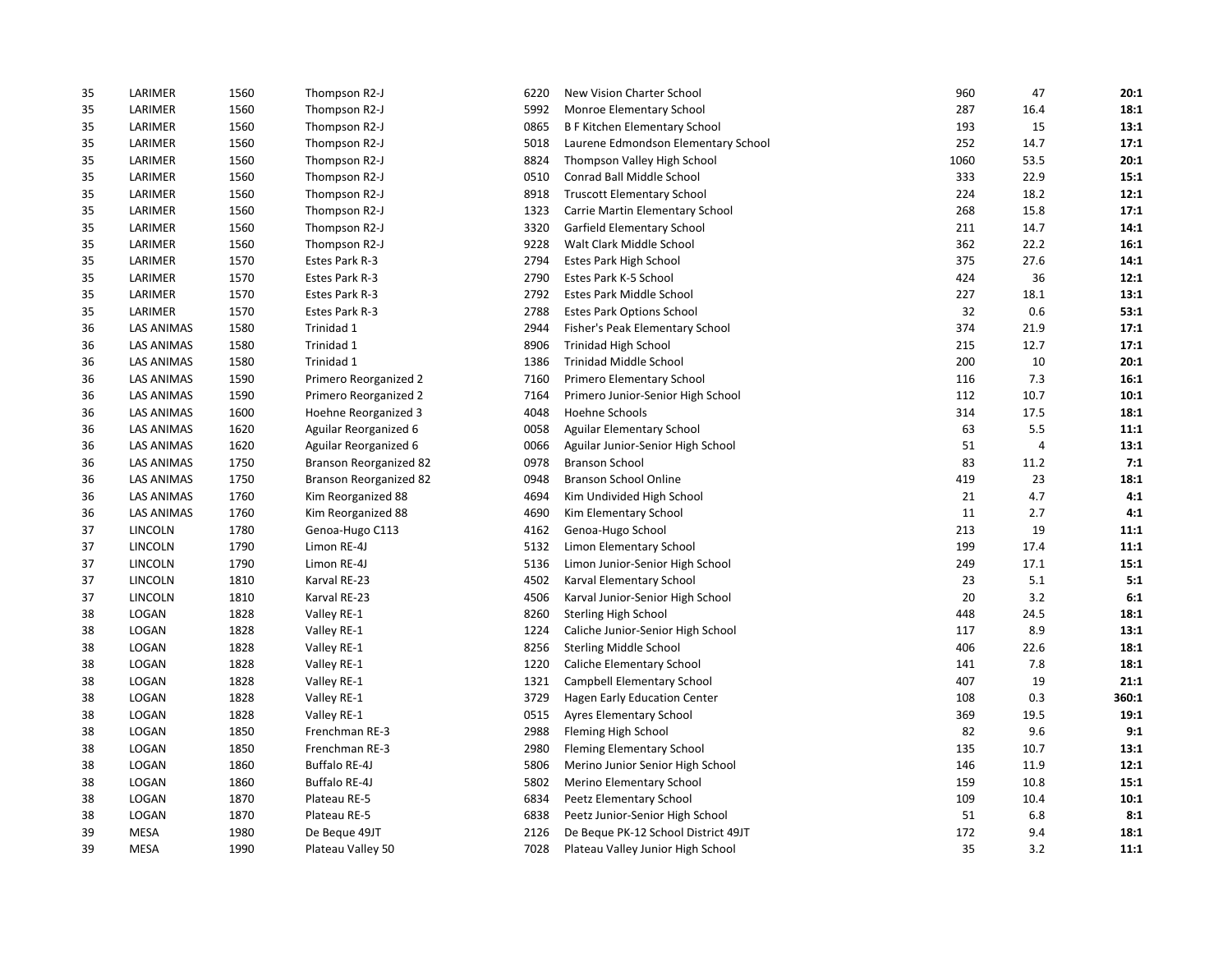| 39 | <b>MESA</b> | 1990 | Plateau Valley 50     | 7024 | Plateau Valley Elementary School       | 145  | 9.8  | 15:1  |
|----|-------------|------|-----------------------|------|----------------------------------------|------|------|-------|
| 39 | <b>MESA</b> | 1990 | Plateau Valley 50     | 3582 | Grand Mesa High School                 | 13   | 4    | 3:1   |
| 39 | <b>MESA</b> | 1990 | Plateau Valley 50     | 7032 | Plateau Valley High School             | 112  | 9.4  | 12:1  |
| 39 | <b>MESA</b> | 2000 | Mesa County Valley 51 | 0361 | Fruita 8/9 School                      | 740  | 39.4 | 19:1  |
| 39 | <b>MESA</b> | 2000 | Mesa County Valley 51 | 8462 | <b>Taylor Elementary School</b>        | 346  | 20.9 | 17:1  |
| 39 | <b>MESA</b> | 2000 | Mesa County Valley 51 | 2224 | Dos Rios Elementary School             | 300  | 20   | 15:1  |
| 39 | <b>MESA</b> | 2000 | Mesa County Valley 51 | 0363 | Pear Park Elementary School            | 453  | 30.5 | 15:1  |
| 39 | <b>MESA</b> | 2000 | Mesa County Valley 51 | 9673 | Wingate Elementary School              | 405  | 24.3 | 17:1  |
| 39 | <b>MESA</b> | 2000 | Mesa County Valley 51 | 5244 | Loma Elementary School                 | 237  | 13.3 | 18:1  |
| 39 | <b>MESA</b> | 2000 | Mesa County Valley 51 | 1520 | Chatfield Elementary School            | 415  | 21.8 | 19:1  |
| 39 | <b>MESA</b> | 2000 | Mesa County Valley 51 | 7281 | Redlands Middle School                 | 535  | 35.5 | 15:1  |
| 39 | <b>MESA</b> | 2000 | Mesa County Valley 51 | 6666 | Palisade High School                   | 1108 | 56.4 | 20:1  |
| 39 | <b>MESA</b> | 2000 | Mesa County Valley 51 | 5210 | Lincoln Orchard Mesa Elementary School | 365  | 22.9 | 16:1  |
| 39 | <b>MESA</b> | 2000 | Mesa County Valley 51 | 8876 | <b>Tope Elementary School</b>          | 316  | 18.7 | 17:1  |
| 39 | <b>MESA</b> | 2000 | Mesa County Valley 51 | 1046 | Broadway Elementary School             | 281  | 17.4 | 16:1  |
| 39 | <b>MESA</b> | 2000 | Mesa County Valley 51 | 6055 | Career Center Preschool                | 125  | 0.3  | 417:1 |
| 39 | <b>MESA</b> | 2000 | Mesa County Valley 51 | 2392 | East Middle School                     | 406  | 26.8 | 15:1  |
| 39 | <b>MESA</b> | 2000 | Mesa County Valley 51 | 7467 | Rocky Mountain Elementary School       | 443  | 28.8 | 15:1  |
| 39 | <b>MESA</b> | 2000 | Mesa County Valley 51 | 7832 | Shelledy Elementary School             | 382  | 23.3 | 16:1  |
| 39 | <b>MESA</b> | 2000 | Mesa County Valley 51 | 6070 | Fruita Monument High School            | 1382 | 68.7 | 20:1  |
| 39 | <b>MESA</b> | 2000 | Mesa County Valley 51 | 6562 | Orchard Mesa Middle School             | 467  | 30.8 | 15:1  |
| 39 | <b>MESA</b> | 2000 | Mesa County Valley 51 | 6554 | Orchard Avenue Elementary School       | 361  | 24.1 | 15:1  |
| 39 | <b>MESA</b> | 2000 | Mesa County Valley 51 | 3604 | <b>Grand River Academy</b>             | 513  | 33.4 | 15:1  |
| 39 | <b>MESA</b> | 2000 | Mesa County Valley 51 | 1686 | <b>Clifton Elementary School</b>       | 383  | 25.9 | 15:1  |
| 39 | <b>MESA</b> | 2000 | Mesa County Valley 51 | 1619 | Chipeta Elementary School              | 395  | 27.6 | 14:1  |
| 39 | <b>MESA</b> | 2000 | Mesa County Valley 51 | 6264 | <b>Nisley Elementary School</b>        | 345  | 27.3 | 13:1  |
| 39 | <b>MESA</b> | 2000 | Mesa County Valley 51 | 3350 | Gateway School                         | 14   | 4    | 4:1   |
| 39 | <b>MESA</b> | 2000 | Mesa County Valley 51 | 3570 | Grand Junction High School             | 1479 | 77.4 | 19:1  |
| 39 | <b>MESA</b> | 2000 | Mesa County Valley 51 | 2297 | Dual Immersion Academy School          | 283  | 16.7 | 17:1  |
| 39 | <b>MESA</b> | 2000 | Mesa County Valley 51 | 8846 | Thunder Mountain Elementary School     | 447  | 28.9 | 15:1  |
| 39 | <b>MESA</b> | 2000 | Mesa County Valley 51 | 9434 | Scenic Elementary School               | 246  | 14.9 | 17:1  |
| 39 | <b>MESA</b> | 2000 | Mesa County Valley 51 | 1297 | Monument Ridge Elementary School       | 328  | 20.3 | 16:1  |
| 39 | <b>MESA</b> | 2000 | Mesa County Valley 51 | 3244 | Fruita Middle School                   | 530  | 35.8 | 15:1  |
| 39 | <b>MESA</b> | 2000 | Mesa County Valley 51 | 5842 | Mesa View Elementary School            | 359  | 22.6 | 16:1  |
| 39 | <b>MESA</b> | 2000 | Mesa County Valley 51 | 4084 | Lincoln Park Preschool                 | 21   | 0.3  | 70:1  |
| 39 | <b>MESA</b> | 2000 | Mesa County Valley 51 | 3262 | Fruitvale Elementary School            | 399  | 29.7 | 13:1  |
| 39 | <b>MESA</b> | 2000 | Mesa County Valley 51 | 0900 | <b>Bookcliff Middle School</b>         | 545  | 37.3 | 15:1  |
| 39 | <b>MESA</b> | 2000 | Mesa County Valley 51 | 6166 | Mount Garfield Middle School           | 565  | 35.2 | 16:1  |
| 39 | <b>MESA</b> | 2000 | Mesa County Valley 51 | 2128 | Independence Academy                   | 470  | 29.4 | 16:1  |
| 39 | <b>MESA</b> | 2000 | Mesa County Valley 51 | 0362 | Rim Rock Elementary School             | 327  | 21.6 | 15:1  |
| 39 | <b>MESA</b> | 2000 | Mesa County Valley 51 | 2724 | New Emerson School at Columbus         | 141  | 8.9  | 16:1  |
| 39 | <b>MESA</b> | 2000 | Mesa County Valley 51 | 7236 | R-5 High School                        | 274  | 18.8 | 15:1  |
| 39 | <b>MESA</b> | 2000 | Mesa County Valley 51 | 7110 | Pomona Elementary School               | 351  | 24.5 | 14:1  |
| 39 | <b>MESA</b> | 2000 | Mesa County Valley 51 | 0262 | Appleton Elementary School             | 444  | 24.5 | 18:1  |
| 39 | <b>MESA</b> | 2000 | Mesa County Valley 51 | 1450 | Central High School                    | 1630 | 82.7 | 20:1  |
| 39 | <b>MESA</b> | 2000 | Mesa County Valley 51 | 5828 | <b>Mesa Valley Community School</b>    | 400  | 9.8  | 41:1  |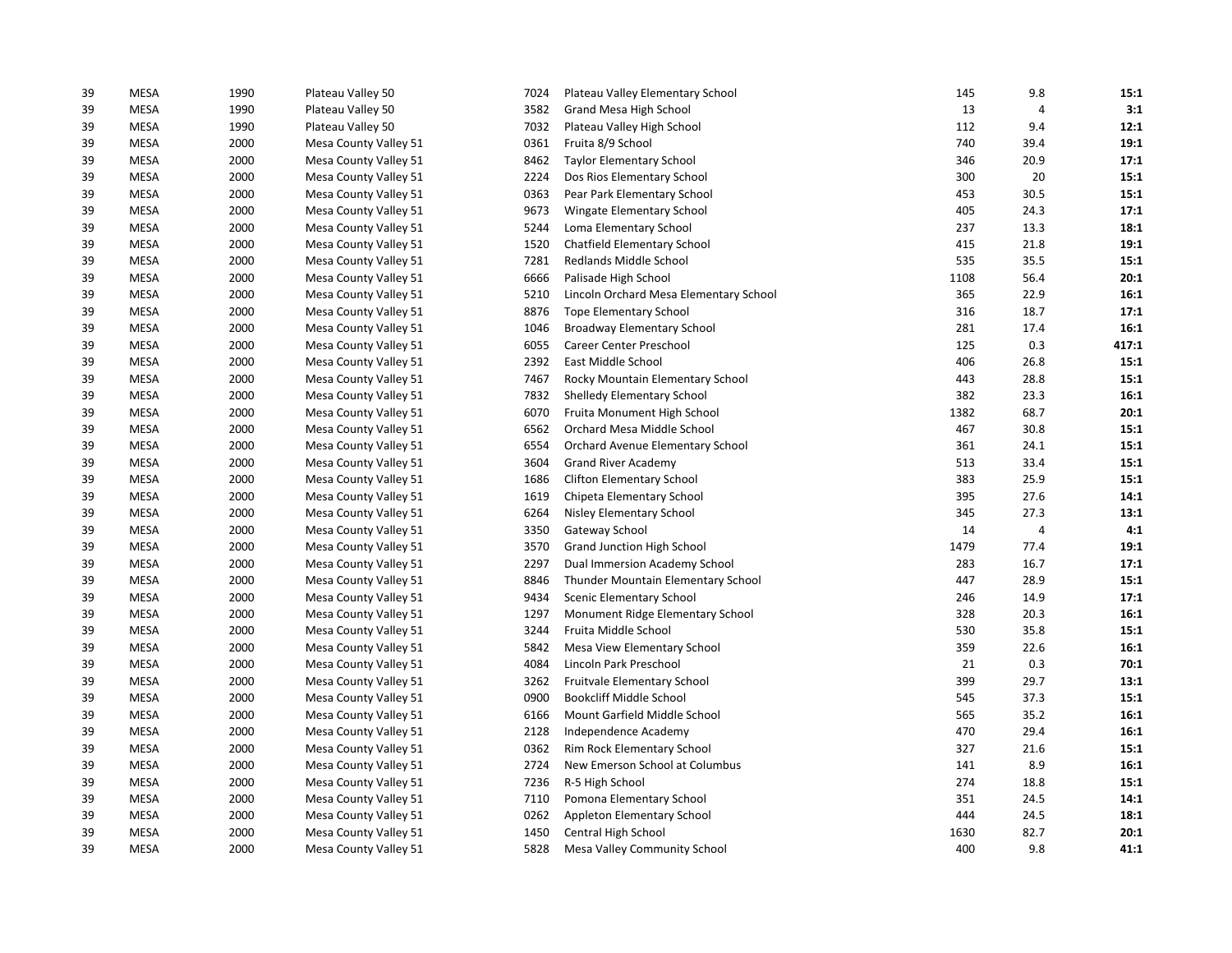| 39 | MESA             | 2000 | Mesa County Valley 51  | 4439 | Juniper Ridge Community School    | 414  | 27.4 | 15:1  |
|----|------------------|------|------------------------|------|-----------------------------------|------|------|-------|
| 39 | <b>MESA</b>      | 2000 | Mesa County Valley 51  | 3584 | Grand Mesa Middle School          | 604  | 34.7 | 17:1  |
| 39 | MESA             | 2000 | Mesa County Valley 51  | 9406 | West Middle School                | 341  | 21.7 | 16:1  |
| 40 | <b>MINERAL</b>   | 2010 | Creede School District | 1966 | Creede School                     | 78   | 14.3 | 5:1   |
| 41 | <b>MOFFAT</b>    | 2020 | Moffat County RE: No 1 | 1938 | Craig Middle School               | 454  | 31.3 | 15:1  |
| 41 | <b>MOFFAT</b>    | 2020 | Moffat County RE: No 1 | 5962 | Moffat County High School         | 566  | 30.2 | 19:1  |
| 41 | <b>MOFFAT</b>    | 2020 | Moffat County RE: No 1 | 7338 | Ridgeview Elementary School       | 291  | 17.6 | 17:1  |
| 41 | <b>MOFFAT</b>    | 2020 | Moffat County RE: No 1 | 1936 | Sandrock Elementary               | 313  | 19   | 16:1  |
| 41 | <b>MOFFAT</b>    | 2020 | Moffat County RE: No 1 | 5656 | Maybell School                    | 19   | 1.9  | 10:1  |
| 41 | <b>MOFFAT</b>    | 2020 | Moffat County RE: No 1 | 2373 | Early Childhood Center            | 153  | 0.5  | 306:1 |
| 41 | <b>MOFFAT</b>    | 2020 | Moffat County RE: No 1 | 8398 | Sunset Elementary School          | 322  | 19.5 | 17:1  |
| 42 | MONTEZUMA        | 2035 | Montezuma-Cortez RE-1  | 4546 | Kemper Elementary School          | 333  | 20.4 | 16:1  |
| 42 | MONTEZUMA        | 2035 | Montezuma-Cortez RE-1  | 6026 | Montezuma-Cortez High School      | 634  | 35.2 | 18:1  |
| 42 | MONTEZUMA        | 2035 | Montezuma-Cortez RE-1  | 1888 | Montezuma-Cortez Middle School    | 539  | 31.5 | 17:1  |
| 42 | MONTEZUMA        | 2035 | Montezuma-Cortez RE-1  | 7082 | Pleasant View Elementary School   | 33   | 2.3  | 14:1  |
| 42 | MONTEZUMA        | 2035 | Montezuma-Cortez RE-1  | 2036 | Children's Kiva Montessori School | 139  | 11.9 | 12:1  |
| 42 | <b>MONTEZUMA</b> | 2035 | Montezuma-Cortez RE-1  | 8133 | Southwest Open Charter School     | 133  | 10.4 | 13:1  |
| 42 | MONTEZUMA        | 2035 | Montezuma-Cortez RE-1  | 5436 | Manaugh Elementary School         | 229  | 13   | 18:1  |
| 42 | MONTEZUMA        | 2035 | Montezuma-Cortez RE-1  | 5836 | <b>Mesa Elementary School</b>     | 288  | 19.5 | 15:1  |
| 42 | MONTEZUMA        | 2035 | Montezuma-Cortez RE-1  | 0609 | <b>Battle Rock Charter School</b> | 89   | 6.9  | 13:1  |
| 42 | MONTEZUMA        | 2035 | Montezuma-Cortez RE-1  | 5090 | Lewis-Arriola Elementary School   | 121  | 7.1  | 17:1  |
| 42 | MONTEZUMA        | 2055 | Dolores RE-4A          | 2208 | Dolores Secondary School          | 168  | 14.7 | 11:1  |
| 42 | <b>MONTEZUMA</b> | 2055 | Dolores RE-4A          | 8500 | Teddy Bear Preschool              | 65   | 3    | 22:1  |
| 42 | MONTEZUMA        | 2055 | Dolores RE-4A          | 2206 | Dolores Middle School             | 209  | 12.6 | 17:1  |
| 42 | MONTEZUMA        | 2055 | Dolores RE-4A          | 2204 | Dolores Elementary School         | 284  | 24   | 12:1  |
| 42 | MONTEZUMA        | 2070 | Mancos Re-6            | 5450 | <b>Mancos Middle School</b>       | 132  | 7.4  | 18:1  |
| 42 | MONTEZUMA        | 2070 | Mancos Re-6            | 5446 | <b>Mancos Elementary School</b>   | 179  | 19.5 | 9:1   |
| 42 | MONTEZUMA        | 2070 | Mancos Re-6            | 5452 | Mancos High School                | 142  | 7.9  | 18:1  |
| 43 | <b>MONTROSE</b>  | 2180 | Montrose County RE-1J  | 6486 | <b>Olathe Elementary School</b>   | 466  | 24.7 | 19:1  |
| 43 | <b>MONTROSE</b>  | 2180 | Montrose County RE-1J  | 7106 | Pomona Elementary School          | 334  | 22.3 | 15:1  |
| 43 | <b>MONTROSE</b>  | 2180 | Montrose County RE-1J  | 6494 | Olathe High School                | 272  | 17.9 | 15:1  |
| 43 | <b>MONTROSE</b>  | 2180 | Montrose County RE-1J  | 6058 | Montrose High School              | 1396 | 65.1 | 21:1  |
| 43 | <b>MONTROSE</b>  | 2180 | Montrose County RE-1J  | 6490 | Olathe Middle School              | 239  | 16.9 | 14:1  |
| 43 | <b>MONTROSE</b>  | 2180 | Montrose County RE-1J  | 2942 | Early Childhood Center            | 192  | 6.5  | 30:1  |
| 43 | <b>MONTROSE</b>  | 2180 | Montrose County RE-1J  | 6262 | Peak Virtual Academy              | 254  | 12.5 | 20:1  |
| 43 | <b>MONTROSE</b>  | 2180 | Montrose County RE-1J  | 9149 | Vista Charter School              | 156  | 5.3  | 29:1  |
| 43 | <b>MONTROSE</b>  | 2180 | Montrose County RE-1J  | 6366 | Northside Elementary School       | 337  | 24.3 | 14:1  |
| 43 | <b>MONTROSE</b>  | 2180 | Montrose County RE-1J  | 4458 | Johnson Elementary School         | 510  | 27.9 | 18:1  |
| 43 | <b>MONTROSE</b>  | 2180 | Montrose County RE-1J  | 6466 | Oak Grove Elementary School       | 390  | 25.5 | 15:1  |
| 43 | <b>MONTROSE</b>  | 2180 | Montrose County RE-1J  | 6054 | Columbine Middle School           | 504  | 28.7 | 18:1  |
| 43 | <b>MONTROSE</b>  | 2180 | Montrose County RE-1J  | 1915 | Cottonwood Elementary School      | 433  | 24.6 | 18:1  |
| 43 | <b>MONTROSE</b>  | 2180 | Montrose County RE-1J  | 1392 | Centennial Middle School          | 578  | 37.7 | 15:1  |
| 43 | <b>MONTROSE</b>  | 2190 | West End RE-2          | 6196 | Naturita Elementary School        | 138  | 8.3  | 17:1  |
| 43 | <b>MONTROSE</b>  | 2190 | West End RE-2          | 6436 | Nucla High School                 | 63   | 5.6  | 11:1  |
| 43 | <b>MONTROSE</b>  | 2190 | West End RE-2          | 6718 | Paradox Valley Charter School     | 44   | 2.4  | 18:1  |
| 43 | <b>MONTROSE</b>  | 2190 | West End RE-2          | 6307 | Nucla Middle School               | 27   | 2.4  | 11:1  |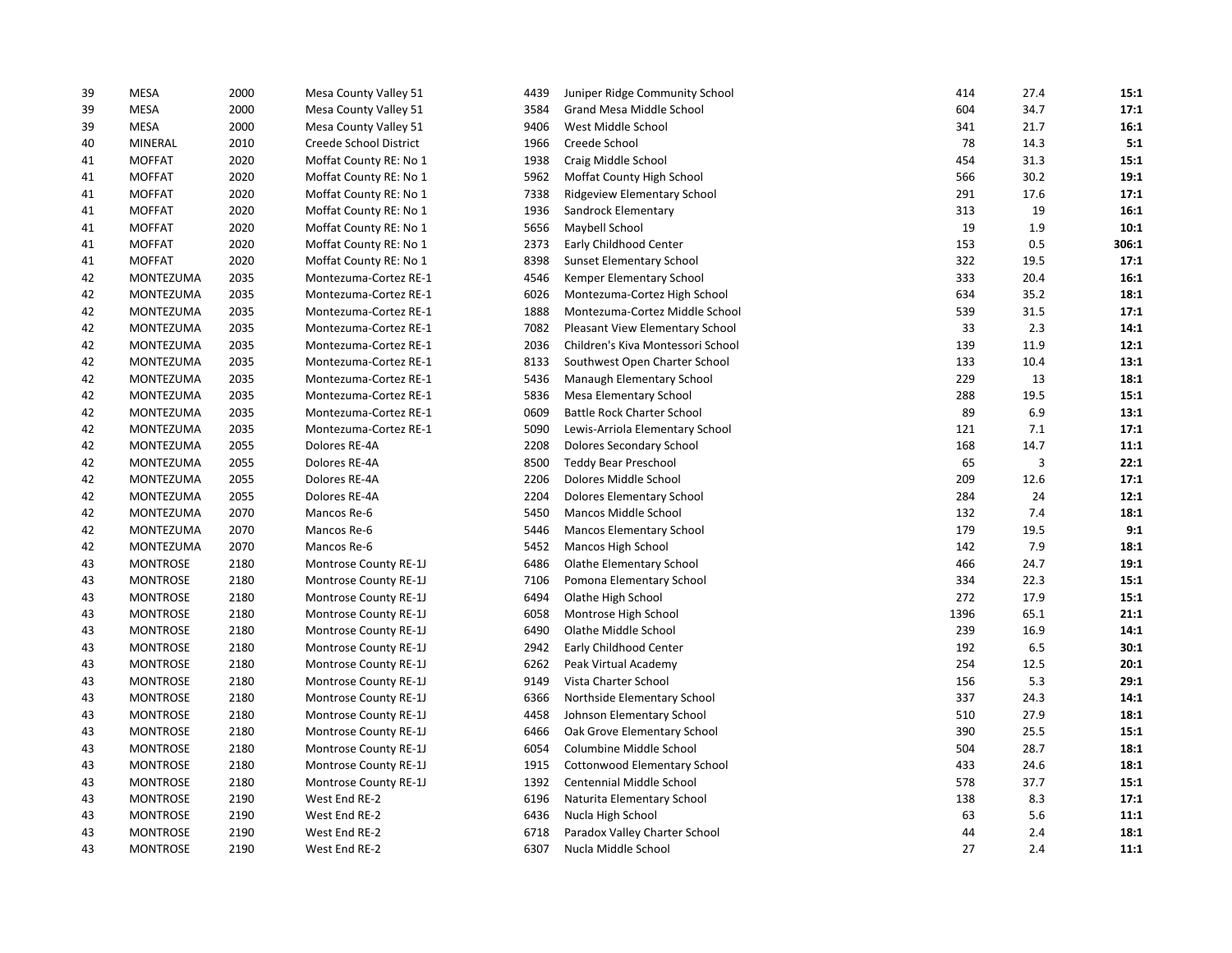| 44 | <b>MORGAN</b> | 2395 | Brush RE-2(J)          | 1094 | Brush Middle School                  | 315 | 23   | 14:1 |
|----|---------------|------|------------------------|------|--------------------------------------|-----|------|------|
| 44 | <b>MORGAN</b> | 2395 | Brush RE-2(J)          | 1096 | Brush High School                    | 373 | 25.3 | 15:1 |
| 44 | <b>MORGAN</b> | 2395 | Brush RE-2(J)          | 8832 | <b>Thomson Primary School</b>        | 382 | 24   | 16:1 |
| 44 | <b>MORGAN</b> | 2395 | Brush RE-2(J)          | 1438 | Beaver Valley Elementary School      | 324 | 24.5 | 13:1 |
| 44 | <b>MORGAN</b> | 2405 | Fort Morgan Re-3       | 6954 | Pioneer Elementary School            | 281 | 19.5 | 14:1 |
| 44 | <b>MORGAN</b> | 2405 | Fort Morgan Re-3       | 3074 | Fort Morgan Middle School            | 722 | 45.1 | 16:1 |
| 44 | <b>MORGAN</b> | 2405 | Fort Morgan Re-3       | 1009 | <b>Baker Elementary School</b>       | 293 | 19   | 15:1 |
| 44 | <b>MORGAN</b> | 2405 | Fort Morgan Re-3       | 5180 | Lincoln High School                  | 43  | 4.7  | 9:1  |
| 44 | <b>MORGAN</b> | 2405 | Fort Morgan Re-3       | 1850 | <b>Columbine Elementary School</b>   | 405 | 24.5 | 17:1 |
| 44 | <b>MORGAN</b> | 2405 | Fort Morgan Re-3       | 3620 | Green Acres Elementary School        | 294 | 20   | 15:1 |
| 44 | <b>MORGAN</b> | 2405 | Fort Morgan Re-3       | 7856 | Sherman Early Childhood Center       | 439 | 20.2 | 22:1 |
| 44 | <b>MORGAN</b> | 2405 | Fort Morgan Re-3       | 3078 | Fort Morgan High School              | 904 | 49.1 | 18:1 |
| 44 | <b>MORGAN</b> | 2505 | Weldon Valley RE-20(J) | 9352 | Weldon Valley Elementary School      | 138 | 10   | 14:1 |
| 44 | <b>MORGAN</b> | 2505 | Weldon Valley RE-20(J) | 9360 | Weldon Valley Jr/Sr High School      | 87  | 8.3  | 10:1 |
| 44 | <b>MORGAN</b> | 2515 | Wiggins RE-50(J)       | 9576 | Wiggins Elementary School            | 481 | 22.7 | 21:1 |
| 44 | <b>MORGAN</b> | 2515 | Wiggins RE-50(J)       | 9582 | Wiggins High School                  | 218 | 10.8 | 20:1 |
| 44 | <b>MORGAN</b> | 2515 | Wiggins RE-50(J)       | 9263 | Wiggins Middle School                | 120 | 6.7  | 18:1 |
| 45 | <b>OTERO</b>  | 2520 | East Otero R-1         | 4841 | La Junta Intermediate School         | 418 | 31.4 | 13:1 |
| 45 | <b>OTERO</b>  | 2520 | East Otero R-1         | 5015 | La Junta Jr/Sr High School           | 530 | 31.3 | 17:1 |
| 45 | <b>OTERO</b>  | 2520 | East Otero R-1         | 4843 | La Junta Primary School              | 296 | 28.2 | 10:1 |
| 45 | <b>OTERO</b>  | 2520 | East Otero R-1         | 5455 | <b>Tiger Trades Academy</b>          | 114 | 4.4  | 26:1 |
| 45 | <b>OTERO</b>  | 2530 | Rocky Ford R-2         | 9264 | <b>Washington Primary School</b>     | 152 | 13   | 12:1 |
| 45 | <b>OTERO</b>  | 2530 | Rocky Ford R-2         | 5114 | Jefferson Intermediate School        | 214 | 16   | 13:1 |
| 45 | <b>OTERO</b>  | 2530 | Rocky Ford R-2         | 7442 | Rocky Ford Junior/Senior High School | 310 | 23.4 | 13:1 |
| 45 | <b>OTERO</b>  | 2535 | Manzanola 3J           | 5506 | Manzanola Junior-Senior High School  | 101 | 7.8  | 13:1 |
| 45 | <b>OTERO</b>  | 2535 | Manzanola 3J           | 5498 | Manzanola Elementary School          | 50  | 6.7  | 7:1  |
| 45 | <b>OTERO</b>  | 2540 | Fowler R-4J            | 3130 | Fowler Junior High School            | 50  | 5.5  | 9:1  |
| 45 | <b>OTERO</b>  | 2540 | Fowler R-4J            | 0056 | Fowler Elementary School             | 200 | 18.1 | 11:1 |
| 45 | <b>OTERO</b>  | 2540 | Fowler R-4J            | 3134 | Fowler High School                   | 116 | 11.6 | 10:1 |
| 45 | <b>OTERO</b>  | 2560 | Cheraw 31              | 1546 | Cheraw School                        | 231 | 19.6 | 12:1 |
| 45 | <b>OTERO</b>  | 2570 | Swink 33               | 8456 | Swink Junior-Senior High School      | 135 | 14.3 | 9:1  |
| 45 | <b>OTERO</b>  | 2570 | Swink 33               | 8452 | Swink Elementary School              | 177 | 15.9 | 11:1 |
| 46 | <b>OURAY</b>  | 2580 | Ouray R-1              | 6598 | Ouray Middle School                  | 62  | 6.1  | 10:1 |
| 46 | <b>OURAY</b>  | 2580 | Ouray R-1              | 6600 | Ouray Senior High School             | 41  | 7.1  | 6:1  |
| 46 | <b>OURAY</b>  | 2580 | Ouray R-1              | 6596 | <b>Ouray Elementary School</b>       | 86  | 9.9  | 9:1  |
| 46 | <b>OURAY</b>  | 2590 | Ridgway R-2            | 7342 | Ridgway Elementary School            | 155 | 13.5 | 11:1 |
| 46 | <b>OURAY</b>  | 2590 | Ridgway R-2            | 7344 | Ridgway Middle School                | 73  | 7.5  | 10:1 |
| 46 | <b>OURAY</b>  | 2590 | Ridgway R-2            | 7346 | Ridgway High School                  | 107 | 11.7 | 9:1  |
| 47 | <b>PARK</b>   | 2600 | Platte Canyon 1        | 7048 | Fitzsimmons Middle School            | 169 | 15   | 11:1 |
| 47 | <b>PARK</b>   | 2600 | Platte Canyon 1        | 7042 | Deer Creek Elementary School         | 417 | 24.7 | 17:1 |
| 47 | <b>PARK</b>   | 2600 | Platte Canyon 1        | 7046 | Platte Canyon High School            | 251 | 15.4 | 16:1 |
| 47 | <b>PARK</b>   | 2610 | Park County RE-2       | 4908 | Lake George Charter School           | 137 | 9.5  | 14:1 |
| 47 | <b>PARK</b>   | 2610 | Park County RE-2       | 8118 | South Park High School               | 124 | 11.5 | 11:1 |
| 47 | <b>PARK</b>   | 2610 | Park County RE-2       | 7891 | South Park Middle School             | 99  | 8.2  | 12:1 |
| 47 | <b>PARK</b>   | 2610 | Park County RE-2       | 8114 | Edith Teter Elementary School        | 211 | 16.7 | 13:1 |
| 47 | <b>PARK</b>   | 2610 | Park County RE-2       | 3681 | <b>Guffey Charter School</b>         | 25  | 2.8  | 9:1  |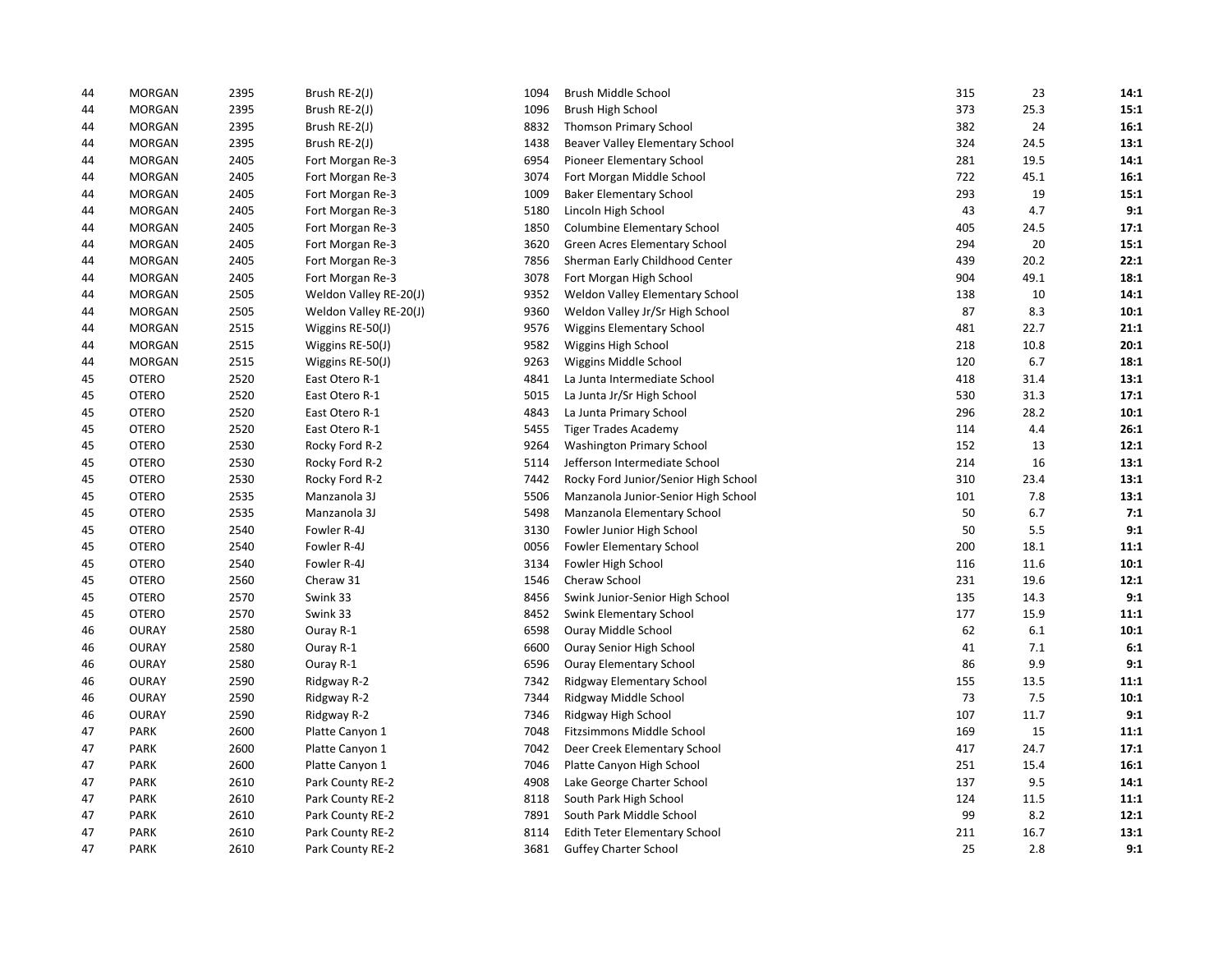| 48 | <b>PHILLIPS</b> | 2620 | Holyoke Re-1J  | 4076 | Holyoke Elementary School                           | 292  | 22             | 13:1 |
|----|-----------------|------|----------------|------|-----------------------------------------------------|------|----------------|------|
| 48 | PHILLIPS        | 2620 | Holyoke Re-1J  | 2686 | Holyoke Alternative School                          | 25   | $\overline{2}$ | 13:1 |
| 48 | <b>PHILLIPS</b> | 2620 | Holyoke Re-1J  | 4080 | Holyoke Senior High School                          | 261  | 19.8           | 13:1 |
| 48 | <b>PHILLIPS</b> | 2630 | Haxtun RE-2J   | 3850 | Haxtun High School                                  | 96   | 7.9            | 12:1 |
| 48 | <b>PHILLIPS</b> | 2630 | Haxtun RE-2J   | 3846 | Haxtun Elementary School                            | 245  | 21.1           | 12:1 |
| 49 | <b>PITKIN</b>   | 2640 | Aspen 1        | 0432 | Aspen High School                                   | 569  | 44.9           | 13:1 |
| 49 | <b>PITKIN</b>   | 2640 | Aspen 1        | 0428 | Aspen Elementary School                             | 464  | 33.8           | 14:1 |
| 49 | <b>PITKIN</b>   | 2640 | Aspen 1        | 0042 | Aspen Community Charter School                      | 135  | 12.9           | 10:1 |
| 49 | <b>PITKIN</b>   | 2640 | Aspen 1        | 0430 | Aspen Middle School                                 | 469  | 40             | 12:1 |
| 50 | <b>PROWERS</b>  | 2650 | Granada RE-1   | 3542 | Granada Elementary School                           | 111  | 11             | 10:1 |
| 50 | <b>PROWERS</b>  | 2650 | Granada RE-1   | 3546 | Granada Undivided High School                       | 85   | 8.4            | 10:1 |
| 50 | <b>PROWERS</b>  | 2660 | Lamar Re-2     | 4956 | Lamar Middle School                                 | 343  | 19.5           | 18:1 |
| 50 | <b>PROWERS</b>  | 2660 | Lamar Re-2     | 4960 | Lamar High School                                   | 466  | 26.2           | 18:1 |
| 50 | <b>PROWERS</b>  | 2660 | Lamar Re-2     | 5777 | Melvin Hendrickson Development Center               | 113  | 3.4            | 33:1 |
| 50 | <b>PROWERS</b>  | 2660 | Lamar Re-2     | 6794 | Parkview Elementary School                          | 259  | 18             | 14:1 |
| 50 | <b>PROWERS</b>  | 2660 | Lamar Re-2     | 9268 | Washington Elementary School                        | 262  | 18             | 15:1 |
| 50 | <b>PROWERS</b>  | 2660 | Lamar Re-2     | 0200 | Alta Vista Charter School                           | 130  | 10.6           | 12:1 |
| 50 | <b>PROWERS</b>  | 2670 | Holly RE-3     | 4058 | <b>Holly School</b>                                 | 275  | 17             | 16:1 |
| 50 | <b>PROWERS</b>  | 2680 | Wiley RE-13 Jt | 9608 | Wiley Junior-Senior High School                     | 112  | 11.7           | 10:1 |
| 50 | <b>PROWERS</b>  | 2680 | Wiley RE-13 Jt | 9604 | <b>Wiley Elementary School</b>                      | 150  | 10.1           | 15:1 |
| 51 | <b>PUEBLO</b>   | 2690 | Pueblo City 60 | 4302 | <b>Irving Elementary School</b>                     | 332  | 25             | 13:1 |
| 51 | <b>PUEBLO</b>   | 2690 | Pueblo City 60 | 6132 | Morton Elementary School                            | 366  | 24.8           | 15:1 |
| 51 | <b>PUEBLO</b>   | 2690 | Pueblo City 60 | 7747 | D60 Online School                                   | 353  | 10.3           | 34:1 |
| 51 | <b>PUEBLO</b>   | 2690 | Pueblo City 60 | 0860 | Beulah Heights Elementary School                    | 308  | 20             | 15:1 |
| 51 | <b>PUEBLO</b>   | 2690 | Pueblo City 60 | 6775 | Pueblo School for Arts & Sciences at Fulton Heights | 247  | 12.5           | 20:1 |
| 51 | <b>PUEBLO</b>   | 2690 | Pueblo City 60 | 6770 | Park View Elementary School                         | 292  | 23.5           | 12:1 |
| 51 | <b>PUEBLO</b>   | 2690 | Pueblo City 60 | 5916 | Minnequa Elementary School                          | 299  | 20.6           | 15:1 |
| 51 | <b>PUEBLO</b>   | 2690 | Pueblo City 60 | 1504 | Goodnight Elementary School                         | 571  | 34             | 17:1 |
| 51 | <b>PUEBLO</b>   | 2690 | Pueblo City 60 | 0738 | <b>Belmont Elementary School</b>                    | 451  | 25.5           | 18:1 |
| 51 | <b>PUEBLO</b>   | 2690 | Pueblo City 60 | 0822 | <b>Bessemer Elementary School</b>                   | 258  | 14.7           | 18:1 |
| 51 | <b>PUEBLO</b>   | 2690 | Pueblo City 60 | 8082 | South High School                                   | 947  | 49.2           | 19:1 |
| 51 | PUEBLO          | 2690 | Pueblo City 60 | 0364 | Paragon Preschool                                   | 126  | 3              | 42:1 |
| 51 | <b>PUEBLO</b>   | 2690 | Pueblo City 60 | 3924 | Heritage Elementary School                          | 303  | 18.2           | 17:1 |
| 51 | PUEBLO          | 2690 | Pueblo City 60 | 5048 | Pueblo Academy of Arts                              | 595  | 26.8           | 22:1 |
| 51 | <b>PUEBLO</b>   | 2690 | Pueblo City 60 | 7209 | Pueblo Charter School for the Arts & Sciences       | 539  | 23.1           | 23:1 |
| 51 | <b>PUEBLO</b>   | 2690 | Pueblo City 60 | 1454 | Central High School                                 | 892  | 38.4           | 23:1 |
| 51 | <b>PUEBLO</b>   | 2690 | Pueblo City 60 | 7481 | Roncalli Stem Academy                               | 470  | 31.9           | 15:1 |
| 51 | <b>PUEBLO</b>   | 2690 | Pueblo City 60 | 9188 | W H Heaton Middle School                            | 755  | 41.3           | 18:1 |
| 51 | <b>PUEBLO</b>   | 2690 | Pueblo City 60 | 1488 | Chavez/Huerta K-12 Preparatory Academy              | 1025 | 58.6           | 17:1 |
| 51 | PUEBLO          | 2690 | Pueblo City 60 | 1402 | Centennial High School                              | 870  | 52.5           | 17:1 |
| 51 | <b>PUEBLO</b>   | 2690 | Pueblo City 60 | 6677 | Paragon Learning Center                             | 364  | 13             | 28:1 |
| 51 | <b>PUEBLO</b>   | 2690 | Pueblo City 60 | 8116 | South Park Elementary School                        | 336  | 18.4           | 18:1 |
| 51 | PUEBLO          | 2690 | Pueblo City 60 | 2620 | Fountain International Magnet School                | 293  | 20.5           | 14:1 |
| 51 | PUEBLO          | 2690 | Pueblo City 60 | 2096 | Corwin International Magnet School                  | 512  | 30.1           | 17:1 |
| 51 | <b>PUEBLO</b>   | 2690 | Pueblo City 60 | 3976 | <b>Highland Park Elementary School</b>              | 390  | 27.3           | 14:1 |
| 51 | <b>PUEBLO</b>   | 2690 | Pueblo City 60 | 0954 | <b>Bradford Elementary School</b>                   | 313  | 22             | 14:1 |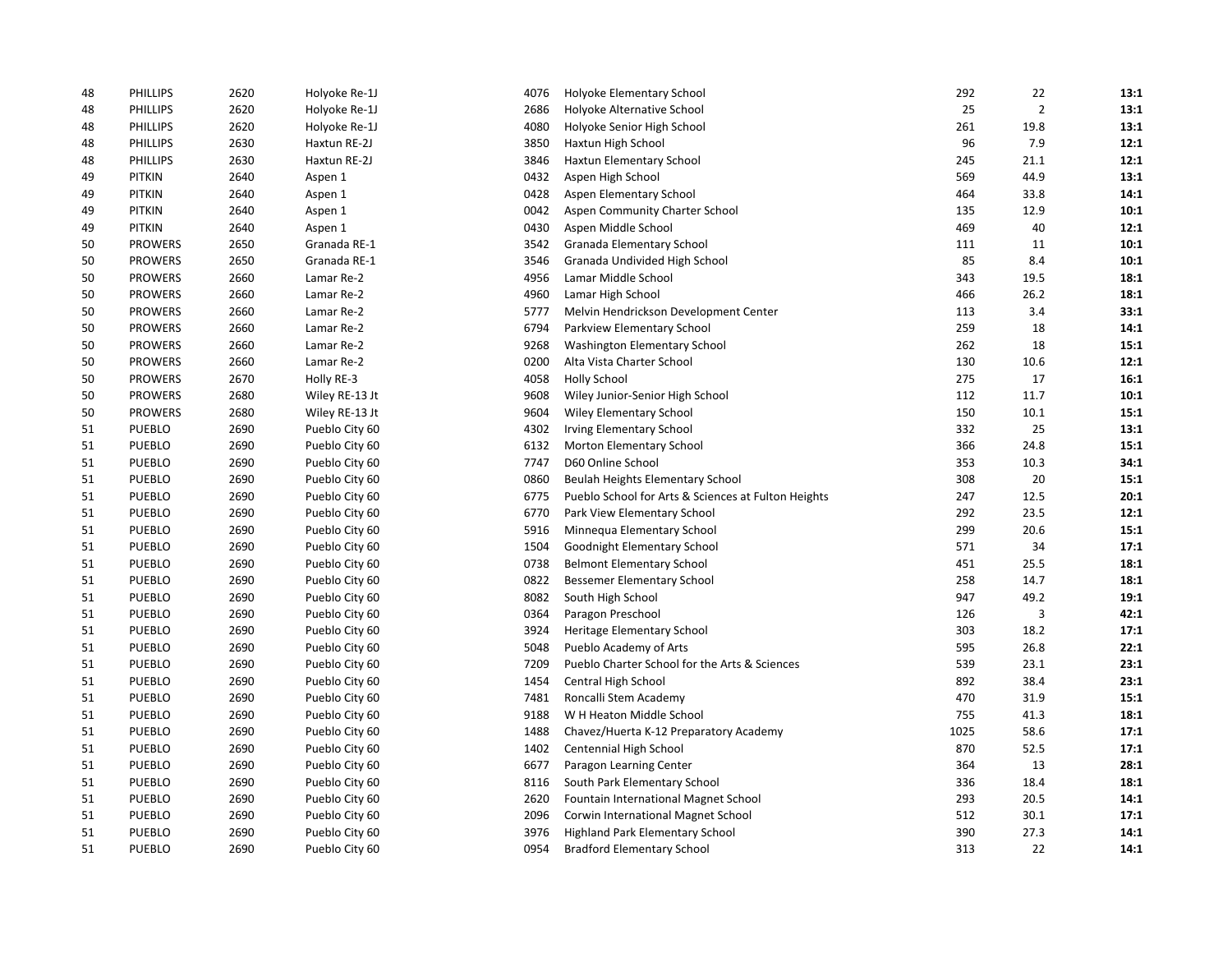| 51 | PUEBLO            | 2690 | Pueblo City 60                       | 2394 | East High School                           | 934  | 49.9        | 19:1 |
|----|-------------------|------|--------------------------------------|------|--------------------------------------------|------|-------------|------|
| 51 | <b>PUEBLO</b>     | 2690 | Pueblo City 60                       | 0756 | Franklin School of Innovation              | 323  | 22.5        | 14:1 |
| 51 | <b>PUEBLO</b>     | 2690 | Pueblo City 60                       | 8402 | Sunset Park Elementary School              | 401  | 22.9        | 18:1 |
| 51 | <b>PUEBLO</b>     | 2690 | Pueblo City 60                       | 3724 | <b>Haaff Elementary School</b>             | 293  | 15.3        | 19:1 |
| 51 | <b>PUEBLO</b>     | 2690 | Pueblo City 60                       | 2438 | Eva R Baca Elementary School               | 232  | 16.3        | 14:1 |
| 51 | <b>PUEBLO</b>     | 2690 | Pueblo City 60                       | 4376 | Risley International Academy of Innovation | 403  | 27.9        | 14:1 |
| 51 | <b>PUEBLO</b>     | 2690 | Pueblo City 60                       | 6399 | Northmoor Preschool                        | 32   | $\mathbf 1$ | 32:1 |
| 51 | <b>PUEBLO</b>     | 2690 | Pueblo City 60                       | 1828 | Columbian Elementary School                | 309  | 26.2        | 12:1 |
| 51 | <b>PUEBLO</b>     | 2700 | Pueblo County 70                     | 0472 | Avondale Elementary School                 | 143  | 11.4        | 13:1 |
| 51 | <b>PUEBLO</b>     | 2700 | Pueblo County 70                     | 7886 | Sierra Vista Elementary School             | 459  | 22.9        | 20:1 |
| 51 | <b>PUEBLO</b>     | 2700 | Pueblo County 70                     | 7530 | <b>Rye Elementary School</b>               | 299  | 17.6        | 17:1 |
| 51 | <b>PUEBLO</b>     | 2700 | Pueblo County 70                     | 9130 | Vineland Elementary School                 | 308  | 17.9        | 17:1 |
| 51 | <b>PUEBLO</b>     | 2700 | Pueblo County 70                     | 6354 | North Mesa Elementary School               | 420  | 24.5        | 17:1 |
| 51 | <b>PUEBLO</b>     | 2700 | Pueblo County 70                     | 9134 | Vineland Middle School                     | 332  | 19.7        | 17:1 |
| 51 | <b>PUEBLO</b>     | 2700 | Pueblo County 70                     | 7214 | Pueblo West High School                    | 1401 | 63.4        | 22:1 |
| 51 | PUEBLO            | 2700 | Pueblo County 70                     | 0025 | Sky View Middle School                     | 584  | 31.3        | 19:1 |
| 51 | <b>PUEBLO</b>     | 2700 | Pueblo County 70                     | 7879 | Swallows Charter Academy High School       | 152  | 5.7         | 27:1 |
| 51 | PUEBLO            | 2700 | Pueblo County 70                     | 0856 | Beulah Middle School                       | 45   | 2.5         | 18:1 |
| 51 | <b>PUEBLO</b>     | 2700 | Pueblo County 70                     | 7210 | Liberty Point Elementary School            | 406  | 22.2        | 18:1 |
| 51 | <b>PUEBLO</b>     | 2700 | Pueblo County 70                     | 0026 | Desert Sage Elementary School              | 375  | 21.9        | 17:1 |
| 51 | <b>PUEBLO</b>     | 2700 | Pueblo County 70                     | 7212 | Liberty Point International School         | 527  | 28          | 19:1 |
| 51 | <b>PUEBLO</b>     | 2700 | Pueblo County 70                     | 5990 | 70 Online                                  | 214  | 7.9         | 27:1 |
| 51 | <b>PUEBLO</b>     | 2700 | Pueblo County 70                     | 7153 | Prairie Winds Elementary School            | 433  | 21          | 21:1 |
| 51 | PUEBLO            | 2700 | Pueblo County 70                     | 0852 | <b>Beulah Elementary School</b>            | 85   | 6.4         | 13:1 |
| 51 | <b>PUEBLO</b>     | 2700 | Pueblo County 70                     | 1377 | Cedar Ridge Elementary School              | 481  | 23          | 21:1 |
| 51 | <b>PUEBLO</b>     | 2700 | Pueblo County 70                     | 7208 | Pueblo County High School                  | 1187 | 55.6        | 21:1 |
| 51 | PUEBLO            | 2700 | Pueblo County 70                     | 7534 | Rye High School                            | 252  | 16.1        | 16:1 |
| 51 | <b>PUEBLO</b>     | 2700 | Pueblo County 70                     | 7532 | Craver Middle School                       | 196  | 11.9        | 16:1 |
| 51 | PUEBLO            | 2700 | Pueblo County 70                     | 8110 | South Mesa Elementary School               | 344  | 19.9        | 17:1 |
| 51 | <b>PUEBLO</b>     | 2700 | Pueblo County 70                     | 8810 | The Connect Charter School                 | 258  | 12.9        | 20:1 |
| 51 | <b>PUEBLO</b>     | 2700 | Pueblo County 70                     | 9084 | Villa Bella Expeditionary School           | 300  | 15.6        | 19:1 |
| 51 | <b>PUEBLO</b>     | 2700 | Pueblo County 70                     | 8420 | <b>Swallows Charter Academy</b>            | 603  | 29.4        | 21:1 |
| 51 | <b>PUEBLO</b>     | 2700 | Pueblo County 70                     | 7086 | Pleasant View Middle School                | 443  | 23.3        | 19:1 |
| 52 | <b>RIO BLANCO</b> | 2710 | Meeker RE-1                          | 5762 | Meeker High School                         | 226  | 15          | 15:1 |
| 52 | RIO BLANCO        | 2710 | Meeker RE-1                          | 5754 | Barone Middle School                       | 158  | 9           | 18:1 |
| 52 | <b>RIO BLANCO</b> | 2710 | Meeker RE-1                          | 5750 | <b>Meeker Elementary School</b>            | 340  | 25.1        | 14:1 |
| 52 | <b>RIO BLANCO</b> | 2720 | Rangely RE-4                         | 7268 | Parkview Elementary School                 | 225  | 16.1        | 14:1 |
| 52 | <b>RIO BLANCO</b> | 2720 | Rangely RE-4                         | 7276 | Rangely Junior/Senior High School          | 269  | 17.6        | 15:1 |
| 53 | <b>RIO GRANDE</b> | 2730 | Upper Rio Grande School District C-7 | 2150 | Del Norte High Jr./Sr. High School         | 178  | 17          | 10:1 |
| 53 | RIO GRANDE        | 2730 | Upper Rio Grande School District C-7 | 2148 | Del Norte Elementary School                | 225  | 18.5        | 12:1 |
| 53 | RIO GRANDE        | 2740 | Monte Vista C-8                      | 6036 | <b>Bill Metz Elementary School</b>         | 270  | 28          | 10:1 |
| 53 | <b>RIO GRANDE</b> | 2740 | Monte Vista C-8                      | 5579 | Marsh Elementary School                    | 150  | 10.9        | 14:1 |
| 53 | RIO GRANDE        | 2740 | Monte Vista C-8                      | 6030 | Byron Syring Delta Center                  | 57   | 1.5         | 38:1 |
| 53 | RIO GRANDE        | 2740 | Monte Vista C-8                      | 6046 | Monte Vista Senior High School             | 265  | 20.3        | 13:1 |
| 53 | <b>RIO GRANDE</b> | 2740 | Monte Vista C-8                      | 6044 | Monte Vista Middle School                  | 239  | 18.6        | 13:1 |
| 53 | <b>RIO GRANDE</b> | 2740 | Monte Vista C-8                      | 6520 | Monte Vista On-Line Academy                | 93   | 3.2         | 29:1 |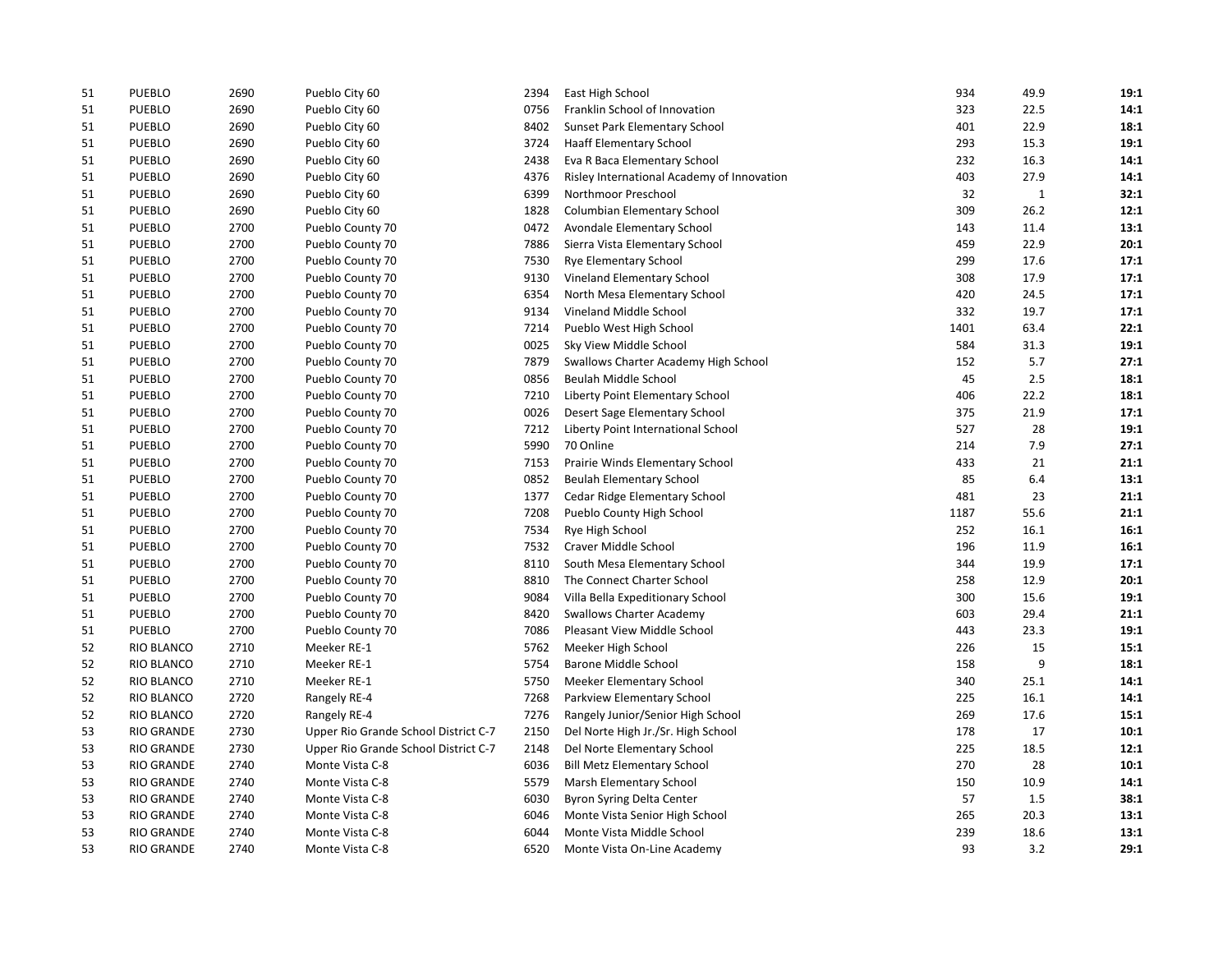| 53 | RIO GRANDE        | 2750 | Sargent RE-33J                | 7668 | Sargent Junior High School                      | 48   | 4.1            | 12:1 |
|----|-------------------|------|-------------------------------|------|-------------------------------------------------|------|----------------|------|
| 53 | <b>RIO GRANDE</b> | 2750 | Sargent RE-33J                | 7660 | Sargent Elementary School                       | 186  | 14             | 13:1 |
| 53 | RIO GRANDE        | 2750 | Sargent RE-33J                | 7664 | Sargent Senior High School                      | 96   | 8.5            | 11:1 |
| 54 | ROUTT             | 2760 | Hayden RE-1                   | 3862 | Hayden High School                              | 99   | 10.4           | 10:1 |
| 54 | <b>ROUTT</b>      | 2760 | Hayden RE-1                   | 3860 | Hayden Middle School                            | 94   | 5.4            | 17:1 |
| 54 | <b>ROUTT</b>      | 2760 | Hayden RE-1                   | 2522 | Hayden Valley Elementary School                 | 243  | 15.7           | 15:1 |
| 54 | <b>ROUTT</b>      | 2770 | <b>Steamboat Springs RE-2</b> | 8358 | <b>Strawberry Park Elementary School</b>        | 348  | 32             | 11:1 |
| 54 | <b>ROUTT</b>      | 2770 | <b>Steamboat Springs RE-2</b> | 8208 | Soda Creek Elementary School                    | 407  | 34.2           | 12:1 |
| 54 | <b>ROUTT</b>      | 2770 | <b>Steamboat Springs RE-2</b> | 9757 | Yampa Valley High School                        | 26   | 1.7            | 15:1 |
| 54 | <b>ROUTT</b>      | 2770 | <b>Steamboat Springs RE-2</b> | 8212 | Steamboat Springs High School                   | 847  | 50.6           | 17:1 |
| 54 | <b>ROUTT</b>      | 2770 | <b>Steamboat Springs RE-2</b> | 6363 | North Routt Charter School                      | 114  | 9.6            | 12:1 |
| 54 | <b>ROUTT</b>      | 2770 | <b>Steamboat Springs RE-2</b> | 6277 | <b>Sleeping Giant School</b>                    | 362  | 32.8           | 11:1 |
| 54 | <b>ROUTT</b>      | 2770 | <b>Steamboat Springs RE-2</b> | 8210 | Steamboat Springs Middle School                 | 536  | 37.7           | 14:1 |
| 54 | <b>ROUTT</b>      | 2780 | South Routt RE 3              | 8120 | South Routt Elementary School                   | 129  | 13.4           | 10:1 |
| 54 | <b>ROUTT</b>      | 2780 | South Routt RE 3              | 8048 | Soroco Middle School                            | 72   | 4.7            | 15:1 |
| 54 | <b>ROUTT</b>      | 2780 | South Routt RE 3              | 8119 | Soroco Preschool at Yampa                       | 36   | $\overline{2}$ | 18:1 |
| 54 | <b>ROUTT</b>      | 2780 | South Routt RE 3              | 8050 | Soroco High School                              | 102  | 7.2            | 14:1 |
| 55 | SAGUACHE          | 2790 | Mountain Valley RE 1          | 6146 | Mountain Valley School                          | 185  | 14             | 13:1 |
| 55 | SAGUACHE          | 2800 | Moffat 2                      | 2018 | Crestone Charter School                         | 83   | 9.2            | 9:1  |
| 55 | SAGUACHE          | 2800 | Moffat 2                      | 5958 | Moffat Prek-12 School                           | 134  | 13.8           | 10:1 |
| 55 | SAGUACHE          | 2810 | Center 26 JT                  | 1368 | Center Virtual Academy                          | 15   | 0.4            | 38:1 |
| 55 | SAGUACHE          | 2810 | Center 26 JT                  | 1416 | Skoglund Middle School                          | 141  | 8.9            | 16:1 |
| 55 | SAGUACHE          | 2810 | Center 26 JT                  | 1412 | Haskin Elementary School                        | 290  | 24.1           | 12:1 |
| 55 | SAGUACHE          | 2810 | Center 26 JT                  | 1420 | Center High School                              | 148  | 11.2           | 13:1 |
| 55 | SAGUACHE          | 2810 | Center 26 JT                  | 0051 | The Academic Recovery Center of San Luis Valley | 23   | 0.4            | 58:1 |
| 56 | <b>SAN JUAN</b>   | 2820 | Silverton 1                   | 7902 | Silverton Middle School                         | 15   | 3.3            | 5:1  |
| 56 | <b>SAN JUAN</b>   | 2820 | Silverton 1                   | 7904 | Silverton High School                           | 24   | 3.8            | 6:1  |
| 56 | <b>SAN JUAN</b>   | 2820 | Silverton 1                   | 7900 | Silverton Elementary School                     | 47   | 4.1            | 11:1 |
| 57 | <b>SAN MIGUEL</b> | 2830 | Telluride R-1                 | 8790 | Telluride Middle School                         | 153  | 10.7           | 14:1 |
| 57 | <b>SAN MIGUEL</b> | 2830 | Telluride R-1                 | 8786 | Telluride Intermediate School                   | 239  | 23.4           | 10:1 |
| 57 | <b>SAN MIGUEL</b> | 2830 | Telluride R-1                 | 8794 | Telluride High School                           | 321  | 28             | 11:1 |
| 57 | <b>SAN MIGUEL</b> | 2830 | Telluride R-1                 | 8811 | Telluride Elementary School                     | 163  | 19.5           | 8:1  |
| 57 | <b>SAN MIGUEL</b> | 2840 | Norwood R-2J                  | 6422 | Norwood Public Schools                          | 199  | 17             | 12:1 |
| 58 | SEDGWICK          | 2862 | Julesburg Re-1                | 4492 | Julesburg High School                           | 108  | 6.7            | 16:1 |
| 58 | SEDGWICK          | 2862 | Julesburg Re-1                | 4369 | Destinations Career Academy of Colorado         | 545  | 33.1           | 16:1 |
| 58 | SEDGWICK          | 2862 | Julesburg Re-1                | 4488 | Julesburg Elementary School                     | 122  | 8.7            | 14:1 |
| 58 | <b>SEDGWICK</b>   | 2865 | <b>Revere School District</b> | 7050 | Revere Elementary                               | 73   | 8.5            | 9:1  |
| 58 | SEDGWICK          | 2865 | Revere School District        | 7322 | Revere Junior-Senior High School                | 60   | 7.6            | 8:1  |
| 59 | <b>SUMMIT</b>     | 3000 | Summit RE-1                   | 8372 | Breckenridge Elementary School                  | 198  | 15.7           | 13:1 |
| 59 | <b>SUMMIT</b>     | 3000 | Summit RE-1                   | 8374 | Frisco Elementary School                        | 248  | 19.7           | 13:1 |
| 59 | <b>SUMMIT</b>     | 3000 | Summit RE-1                   | 8993 | <b>Upper Blue Elementary School</b>             | 224  | 20.1           | 11:1 |
| 59 | SUMMIT            | 3000 | Summit RE-1                   | 8375 | Snowy Peaks Junior/Senior High School           | 97   | 10.2           | 10:1 |
| 59 | <b>SUMMIT</b>     | 3000 | Summit RE-1                   | 8378 | Summit High School                              | 1038 | 58.7           | 18:1 |
| 59 | <b>SUMMIT</b>     | 3000 | Summit RE-1                   | 8385 | Summit Cove Elementary School                   | 240  | 19             | 13:1 |
| 59 | <b>SUMMIT</b>     | 3000 | Summit RE-1                   | 8376 | Silverthorne Elementary School                  | 336  | 28.6           | 12:1 |
| 59 | <b>SUMMIT</b>     | 3000 | Summit RE-1                   | 8377 | Summit Middle School                            | 814  | 55.5           | 15:1 |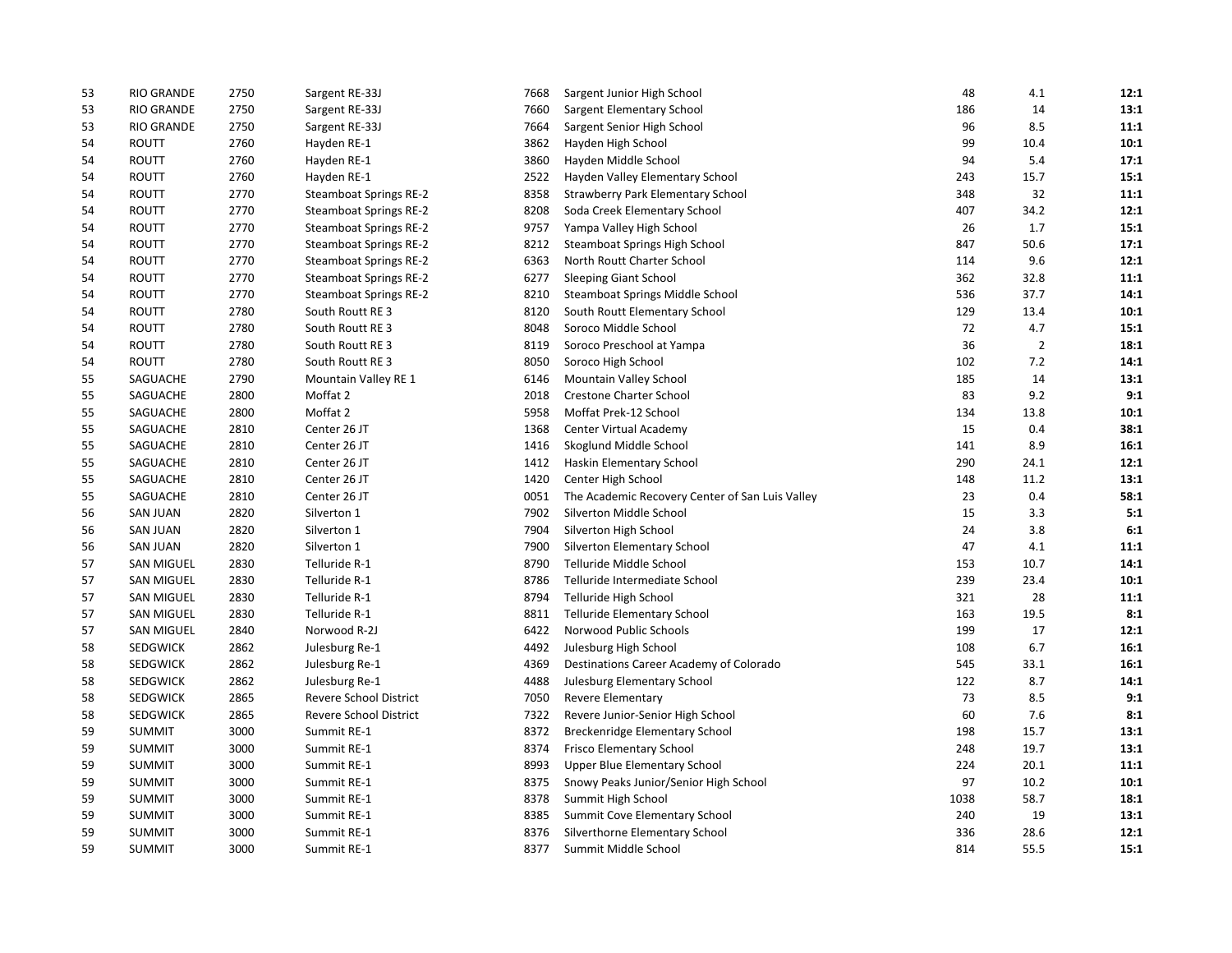| 59 | <b>SUMMIT</b>     | 3000 | Summit RE-1                       | 8370 | Dillon Valley Elementary School                   | 425  | 35.3           | 12:1 |
|----|-------------------|------|-----------------------------------|------|---------------------------------------------------|------|----------------|------|
| 60 | TELLER            | 3010 | Cripple Creek-Victor RE-1         | 2024 | Cripple Creek-Victor Junior-Senior High School    | 194  | 16             | 12:1 |
| 60 | TELLER            | 3010 | Cripple Creek-Victor RE-1         | 9080 | <b>Cresson Elementary School</b>                  | 158  | 11.9           | 13:1 |
| 60 | <b>TELLER</b>     | 3020 | Woodland Park Re-2                | 8379 | Summit Elementary School                          | 264  | 22.1           | 12:1 |
| 60 | <b>TELLER</b>     | 3020 | Woodland Park Re-2                | 9698 | Columbine Elementary School                       | 260  | 18             | 14:1 |
| 60 | <b>TELLER</b>     | 3020 | Woodland Park Re-2                | 9692 | <b>Gateway Elementary School</b>                  | 301  | 21.5           | 14:1 |
| 60 | <b>TELLER</b>     | 3020 | Woodland Park Re-2                | 9694 | Woodland Park Middle School                       | 406  | 28.2           | 14:1 |
| 60 | TELLER            | 3020 | Woodland Park Re-2                | 9696 | Woodland Park High School                         | 601  | 40.8           | 15:1 |
| 61 | <b>WASHINGTON</b> | 3030 | Akron R-1                         | 0090 | Akron High School                                 | 97   | 11             | 9:1  |
| 61 | WASHINGTON        | 3030 | Akron R-1                         | 0086 | Akron Elementary School                           | 314  | 24.1           | 13:1 |
| 61 | WASHINGTON        | 3040 | Arickaree R-2                     | 0304 | Arickaree Elementary School                       | 53   | 5              | 11:1 |
| 61 | <b>WASHINGTON</b> | 3040 | Arickaree R-2                     | 0308 | Arickaree Undivided High School                   | 48   | 6.4            | 8:1  |
| 61 | WASHINGTON        | 3050 | Otis R-3                          | 6586 | Otis Junior-Senior High School                    | 115  | 9.7            | 12:1 |
| 61 | <b>WASHINGTON</b> | 3050 | Otis R-3                          | 6582 | <b>Otis Elementary School</b>                     | 96   | 9              | 11:1 |
| 61 | WASHINGTON        | 3060 | Lone Star 101                     | 5254 | Lone Star Elementary School                       | 46   | 5.5            | 8:1  |
| 61 | <b>WASHINGTON</b> | 3060 | Lone Star 101                     | 5238 | Lone Star Middle School                           | 37   | 2.5            | 15:1 |
| 61 | <b>WASHINGTON</b> | 3060 | Lone Star 101                     | 5258 | Lone Star Undivided High School                   | 42   | 4.4            | 10:1 |
| 61 | WASHINGTON        | 3070 | Woodlin R-104                     | 9704 | Woodlin Undivided High School                     | 42   | $\overline{7}$ | 6:1  |
| 61 | WASHINGTON        | 3070 | Woodlin R-104                     | 9700 | Woodlin Elementary School                         | 30   | 3.9            | 8:1  |
| 62 | WELD              | 3080 | Weld County RE-1                  | 7058 | South Valley Middle School                        | 182  | 15             | 12:1 |
| 62 | WELD              | 3080 | Weld County RE-1                  | 9032 | Valley High School                                | 568  | 40.5           | 14:1 |
| 62 | WELD              | 3080 | Weld County RE-1                  | 4852 | Pete Mirich Elementary School                     | 378  | 29             | 13:1 |
| 62 | WELD              | 3080 | Weld County RE-1                  | 7056 | Platteville Elementary School                     | 329  | 27.6           | 12:1 |
| 62 | WELD              | 3080 | Weld County RE-1                  | 4854 | North Valley Middle School                        | 235  | 21             | 11:1 |
| 62 | WELD              | 3080 | Weld County RE-1                  | 3398 | <b>Gilcrest Elementary School</b>                 | 200  | 18             | 11:1 |
| 62 | WELD              | 3085 | Eaton RE-2                        | 2448 | <b>Eaton Elementary School</b>                    | 404  | 22.5           | 18:1 |
| 62 | WELD              | 3085 | Eaton RE-2                        | 2452 | Eaton Middle School                               | 488  | 29.4           | 17:1 |
| 62 | WELD              | 3085 | Eaton RE-2                        | 3286 | Galeton Elementary School                         | 115  | 8.9            | 13:1 |
| 62 | WELD              | 3085 | Eaton RE-2                        | 2456 | Eaton High School                                 | 587  | 32.4           | 18:1 |
| 62 | WELD              | 3085 | Eaton RE-2                        | 0754 | Benjamin Eaton Elementary School                  | 400  | 22.3           | 18:1 |
| 62 | WELD              | 3090 | Weld County School District RE-3J | 4526 | <b>Hoff Elementary School</b>                     | 312  | 20.4           | 15:1 |
| 62 | WELD              | 3090 | Weld County School District RE-3J | 1446 | Weld Central Senior High School                   | 717  | 41.8           | 17:1 |
| 62 | WELD              | 3090 | Weld County School District RE-3J | 4148 | Hudson Elementary School                          | 297  | 23.5           | 13:1 |
| 62 | WELD              | 3090 | Weld County School District RE-3J | 1299 | Cardinal Community Academy Charter School         | 179  | 10.9           | 16:1 |
| 62 | WELD              | 3090 | Weld County School District RE-3J | 9347 | Weld Central Middle School                        | 533  | 34.3           | 16:1 |
| 62 | WELD              | 3090 | Weld County School District RE-3J | 5855 | Meadow Ridge Elementary School                    | 378  | 25.2           | 15:1 |
| 62 | WELD              | 3090 | Weld County School District RE-3J | 3090 | Lochbuie Elementary School                        | 277  | 21.5           | 13:1 |
| 62 | WELD              | 3100 | Windsor RE-4                      | 9665 | Windsor Charter Academy Elementary School         | 778  | 38.7           | 20:1 |
| 62 | WELD              | 3100 | Windsor RE-4                      | 9563 | Windsor Charter Academy Middle School             | 365  | 21.4           | 17:1 |
| 62 | WELD              | 3100 | Windsor RE-4                      | 0055 | <b>Grandview Elementary School</b>                | 763  | 39.3           | 19:1 |
| 62 | WELD              | 3100 | Windsor RE-4                      | 9393 | Windsor Charter Academy Early College High School | 359  | 22             | 16:1 |
| 62 | WELD              | 3100 | Windsor RE-4                      | 7958 | Skyview Elementary School                         | 602  | 34             | 18:1 |
| 62 | WELD              | 3100 | Windsor RE-4                      | 6750 | Mountain View Elementary School                   | 457  | 30             | 15:1 |
| 62 | WELD              | 3100 | Windsor RE-4                      | 7755 | Severance Middle School                           | 761  | 43.4           | 18:1 |
| 62 | WELD              | 3100 | Windsor RE-4                      | 9672 | Windsor High School                               | 1172 | 60             | 20:1 |
| 62 | WELD              | 3100 | Windsor RE-4                      | 8886 | <b>Tozer Elementary School</b>                    | 512  | 29.5           | 17:1 |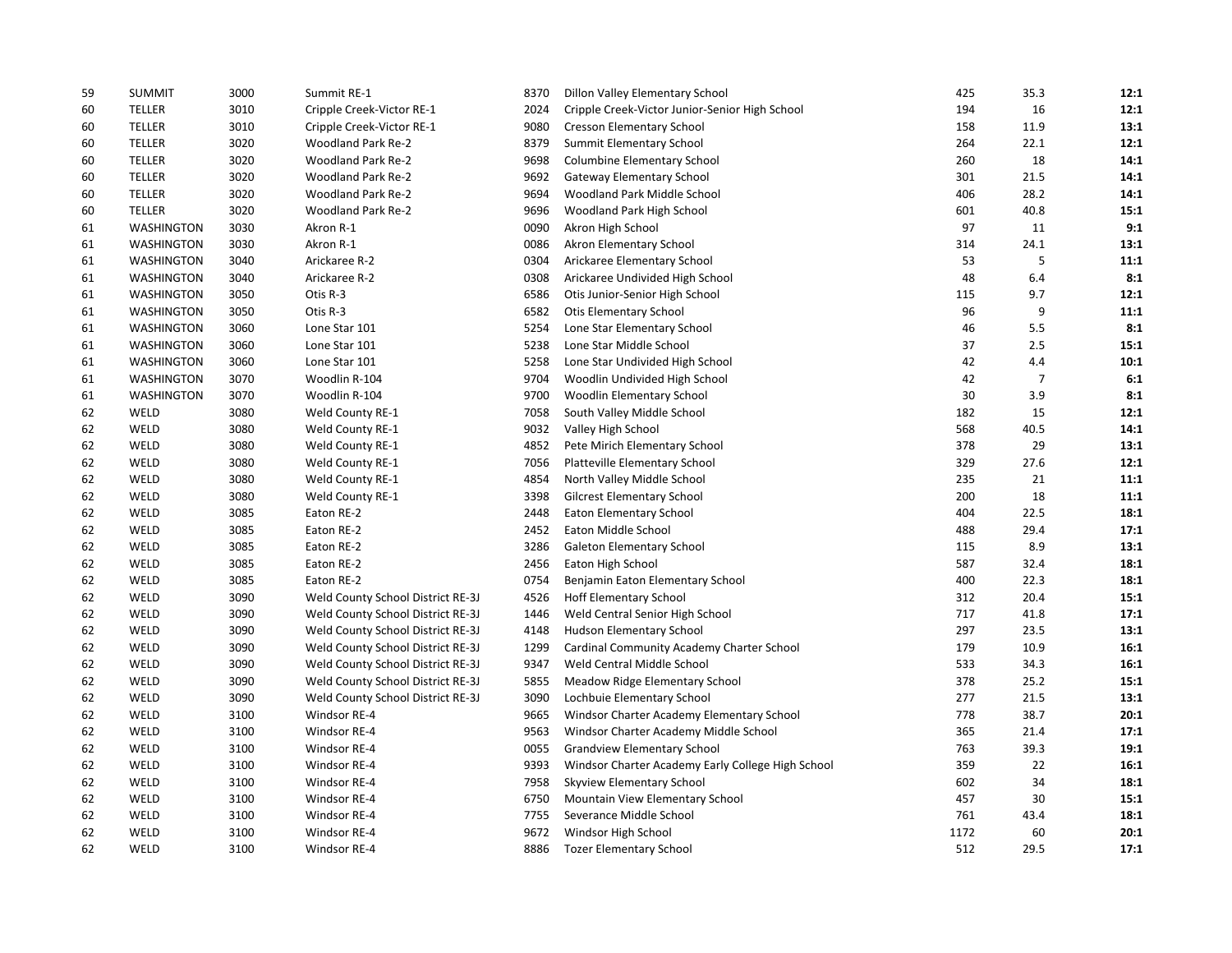| 62 | WELD | 3100 | Windsor RE-4             | 9670 | Windsor Middle School                      | 812  | 48.3           | 17:1  |
|----|------|------|--------------------------|------|--------------------------------------------|------|----------------|-------|
| 62 | WELD | 3100 | Windsor RE-4             | 8066 | Severance High School                      | 808  | 40             | 20:1  |
| 62 | WELD | 3100 | Windsor RE-4             | 8459 | Range View Elementary                      | 715  | 39.8           | 18:1  |
| 62 | WELD | 3110 | Johnstown-Milliken RE-5J | 6963 | Pioneer Ridge Elementary School            | 619  | 34.5           | 18:1  |
| 62 | WELD | 3110 | Johnstown-Milliken RE-5J | 7490 | Roosevelt High School                      | 1062 | 51             | 21:1  |
| 62 | WELD | 3110 | Johnstown-Milliken RE-5J | 5078 | Letford Elementary School                  | 424  | 25.9           | 16:1  |
| 62 | WELD | 3110 | Johnstown-Milliken RE-5J | 5902 | Milliken Middle School                     | 661  | 43.1           | 15:1  |
| 62 | WELD | 3110 | Johnstown-Milliken RE-5J | 5896 | Milliken Elementary School                 | 479  | 35.1           | 14:1  |
| 62 | WELD | 3110 | Johnstown-Milliken RE-5J | 4785 | Knowledge Quest Academy                    | 407  | 23.9           | 17:1  |
| 62 | WELD | 3110 | Johnstown-Milliken RE-5J | 6226 | CIVICA Colorado                            | 131  | 7.9            | 17:1  |
| 62 | WELD | 3120 | Greeley 6                | 0054 | Bella Romero Academy of Applied Technology | 1019 | 61.3           | 17:1  |
| 62 | WELD | 3120 | Greeley 6                | 4356 | Jackson Elementary School                  | 390  | 27.2           | 14:1  |
| 62 | WELD | 3120 | Greeley 6                | 8975 | Union Colony Elementary School             | 369  | 21.6           | 17:1  |
| 62 | WELD | 3120 | Greeley 6                | 3880 | Heath Middle School                        | 696  | 42.2           | 16:1  |
| 62 | WELD | 3120 | Greeley 6                | 1384 | Centennial Elementary School               | 440  | 34.2           | 13:1  |
| 62 | WELD | 3120 | Greeley 6                | 0988 | Brentwood Middle School                    | 604  | 36.2           | 17:1  |
| 62 | WELD | 3120 | Greeley 6                | 1875 | Frontier Charter Academy                   | 1621 | 64.1           | 25:1  |
| 62 | WELD | 3120 | Greeley 6                | 7700 | Scott Elementary School                    | 512  | 32.8           | 16:1  |
| 62 | WELD | 3120 | Greeley 6                | 0052 | Heiman Elementary School                   | 712  | 39             | 18:1  |
| 62 | WELD | 3120 | Greeley 6                | 1500 | Chappelow K-8 Magnet School                | 672  | 36.6           | 18:1  |
| 62 | WELD | 3120 | Greeley 6                | 5620 | Maplewood Elementary School                | 548  | 34.1           | 16:1  |
| 62 | WELD | 3120 | Greeley 6                | 2222 | Dos Rios Elementary School                 | 462  | 26.7           | 17:1  |
| 62 | WELD | 3120 | Greeley 6                | 3162 | Franklin Middle School                     | 482  | 33.7           | 14:1  |
| 62 | WELD | 3120 | Greeley 6                | 7491 | District 6 Online Academy                  | 628  | 26.6           | 24:1  |
| 62 | WELD | 3120 | Greeley 6                | 5660 | S. Christa McAuliffe STEM Academy          | 885  | 49.1           | 18:1  |
| 62 | WELD | 3120 | Greeley 6                | 8965 | Union Colony Preparatory School            | 362  | 24.2           | 15:1  |
| 62 | WELD | 3120 | Greeley 6                | 4438 | Prairie Heights Middle School              | 587  | 38             | 15:1  |
| 62 | WELD | 3120 | Greeley 6                | 5752 | Meeker Elementary School                   | 479  | 30             | 16:1  |
| 62 | WELD | 3120 | Greeley 6                | 5985 | Monfort Elementary School                  | 456  | 29.1           | 16:1  |
| 62 | WELD | 3120 | Greeley 6                | 0053 | Winograd K-8 Elementary School             | 612  | 35             | 17:1  |
| 62 | WELD | 3120 | Greeley 6                | 6364 | Northridge High School                     | 1199 | 57.4           | 21:1  |
| 62 | WELD | 3120 | Greeley 6                | 3173 | Fred Tjardes School of Innovation          | 123  | 2.1            | 59:1  |
| 62 | WELD | 3120 | Greeley 6                | 2850 | University Schools                         | 1748 | 97.7           | 18:1  |
| 62 | WELD | 3120 | Greeley 6                | 3610 | Greeley Central High School                | 1566 | 75.5           | 21:1  |
| 62 | WELD | 3120 | Greeley 6                | 7814 | Shawsheen Elementary School                | 362  | 22.5           | 16:1  |
| 62 | WELD | 3120 | Greeley 6                | 9611 | West Ridge Academy                         | 424  | 24.6           | 17:1  |
| 62 | WELD | 3120 | Greeley 6                | 4425 | Jefferson Junior/Senior High               | 577  | 38.7           | 15:1  |
| 62 | WELD | 3120 | Greeley 6                | 6774 | Martinez Elementary School                 | 438  | 31.6           | 14:1  |
| 62 | WELD | 3120 | Greeley 6                | 3614 | Greeley West High School                   | 1732 | 81.9           | 21:1  |
| 62 | WELD | 3120 | Greeley 6                | 2657 | Early College Academy                      | 328  | $\overline{2}$ | 164:1 |
| 62 | WELD | 3120 | Greeley 6                | 8467 | Salida del Sol Academy                     | 593  | 36.8           | 16:1  |
| 62 | WELD | 3120 | Greeley 6                | 5412 | <b>Madison Elementary School</b>           | 394  | 28.1           | 14:1  |
| 62 | WELD | 3130 | Platte Valley RE-7       | 7052 | Platte Valley Elementary School            | 521  | 33.3           | 16:1  |
| 62 | WELD | 3130 | Platte Valley RE-7       | 4670 | Platte Valley High School                  | 329  | 26.6           | 12:1  |
| 62 | WELD | 3130 | Platte Valley RE-7       | 7054 | Platte Valley Middle School                | 228  | 21.6           | 11:1  |
| 62 | WELD | 3140 | Weld Re-8 Schools        | 5050 | Leo William Butler Elementary School       | 410  | 23.1           | 18:1  |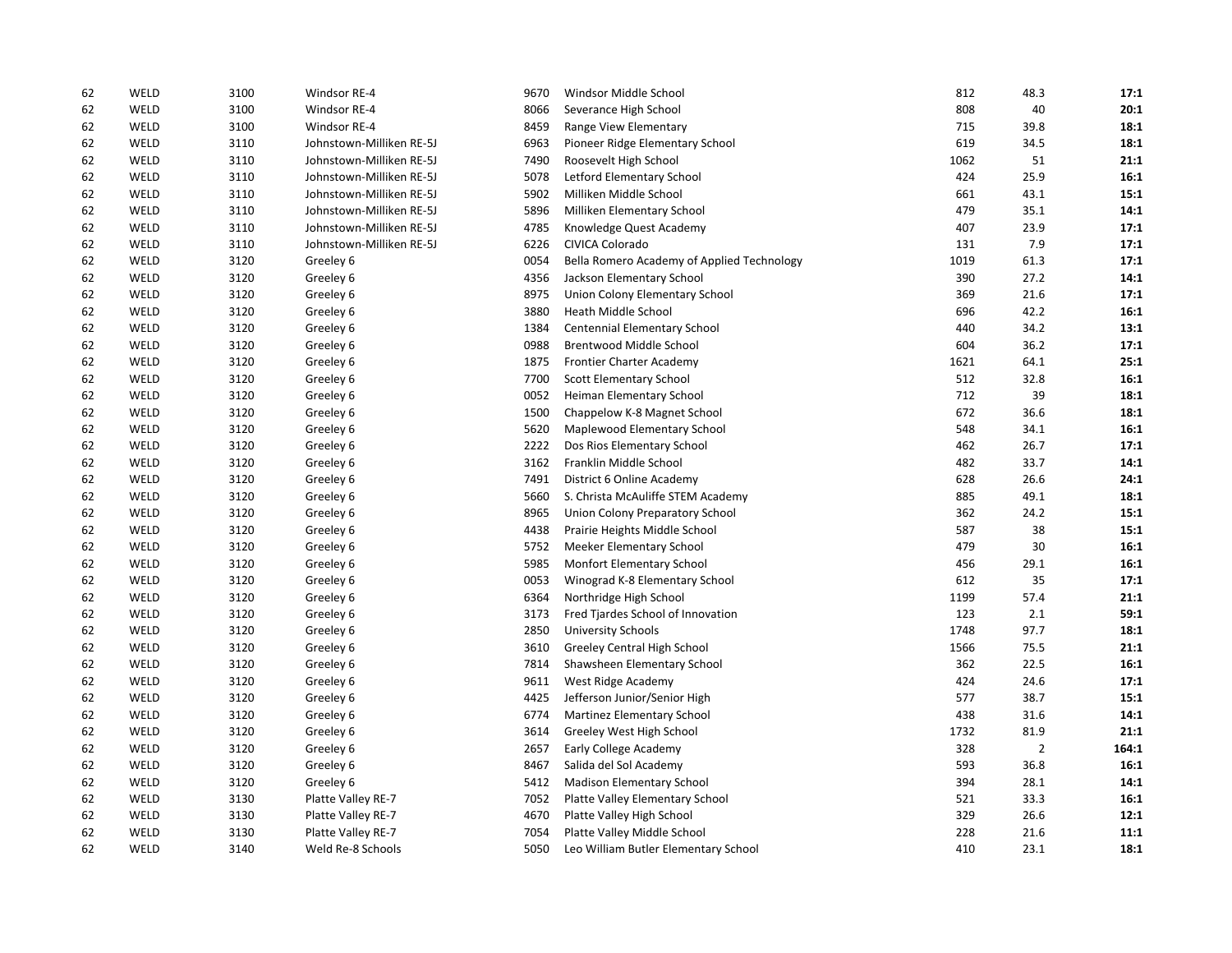| 62 | WELD        | 3140 | Weld Re-8 Schools               | 3066 | Fort Lupton Middle School                  | 457  | 24           | 19:1  |
|----|-------------|------|---------------------------------|------|--------------------------------------------|------|--------------|-------|
| 62 | WELD        | 3140 | Weld Re-8 Schools               | 8930 | Twombly Elementary School                  | 436  | 27.5         | 16:1  |
| 62 | WELD        | 3140 | Weld Re-8 Schools               | 9246 | Little Trappers Preschool                  | 155  | 4.8          | 32:1  |
| 62 | WELD        | 3140 | Weld Re-8 Schools               | 3070 | Fort Lupton High School                    | 726  | 37.7         | 19:1  |
| 62 | WELD        | 3140 | Weld Re-8 Schools               | 7219 | Kenneth Homyak PK-8                        | 298  | 16.7         | 18:1  |
| 62 | WELD        | 3145 | Ault-Highland RE-9              | 3962 | Highland High School                       | 305  | 25.2         | 12:1  |
| 62 | WELD        | 3145 | Ault-Highland RE-9              | 3961 | <b>Highland Middle School</b>              | 258  | 16.8         | 15:1  |
| 62 | WELD        | 3145 | Ault-Highland RE-9              | 3958 | Highland Elementary School                 | 450  | 26.5         | 17:1  |
| 62 | WELD        | 3146 | Briggsdale RE-10                | 1008 | Briggsdale Elementary School               | 94   | 10           | 9:1   |
| 62 | WELD        | 3146 | Briggsdale RE-10                | 1012 | Briggsdale Undivided High School           | 92   | 10.4         | 9:1   |
| 62 | WELD        | 3147 | Prairie RE-11                   | 7156 | Prairie Junior-Senior High School          | 102  | 9            | 11:1  |
| 62 | WELD        | 3147 | Prairie RE-11                   | 7154 | Prairie Elementary School                  | 89   | 7.9          | 11:1  |
| 62 | WELD        | 3148 | Pawnee RE-12                    | 6812 | Pawnee School PK-12                        | 70   | 12.3         | 6:1   |
| 63 | YUMA        | 3200 | Yuma 1                          | 9795 | Kenneth P Morris Elementary School         | 304  | 24.4         | 12:1  |
| 63 | YUMA        | 3200 | Yuma 1                          | 5221 | Little Indians Preschool                   | 64   | $\mathbf{1}$ | 64:1  |
| 63 | YUMA        | 3200 | Yuma 1                          | 9799 | Yuma High School                           | 252  | 16.9         | 15:1  |
| 63 | YUMA        | 3200 | Yuma 1                          | 9791 | Yuma Middle School                         | 256  | 18.4         | 14:1  |
| 63 | YUMA        | 3210 | Wray RD-2                       | 9725 | Wray Elementary School                     | 425  | 25.4         | 17:1  |
| 63 | YUMA        | 3210 | Wray RD-2                       | 9733 | Wray Junior Senior High School             | 324  | 26.4         | 12:1  |
| 63 | YUMA        | 3220 | Idalia RJ-3                     | 4231 | Idalia Junior-Senior High School           | 91   | 7.9          | 12:1  |
| 63 | YUMA        | 3220 | Idalia RJ-3                     | 4227 | Idalia Elementary School                   | 95   | 9.8          | 10:1  |
| 63 | YUMA        | 3230 | Liberty J-4                     | 5123 | Liberty School                             | 64   | 9.3          | 7:1   |
| 98 | <b>NONE</b> | 8001 | Charter School Institute        | 1371 | Coperni 3                                  | 413  | 25.7         | 16:1  |
| 98 | <b>NONE</b> | 8001 | Charter School Institute        | 0079 | Ascent Classical Academy Douglas County    | 856  | 43.7         | 20:1  |
| 98 | <b>NONE</b> | 8001 | <b>Charter School Institute</b> | 0149 | Colorado Early Colleges Fort Collins West  | 514  | 8            | 64:1  |
| 98 | <b>NONE</b> | 8001 | Charter School Institute        | 1279 | Caprock Academy                            | 883  | 62.4         | 14:1  |
| 98 | <b>NONE</b> | 8001 | Charter School Institute        | 6914 | The Pinnacle Charter School                | 2112 | 123.7        | 17:1  |
| 98 | <b>NONE</b> | 8001 | Charter School Institute        | 1005 | Ascent Classical Academy Northern Colorado | 581  | 27.8         | 21:1  |
| 98 | <b>NONE</b> | 8001 | Charter School Institute        | 0075 | Animas High School                         | 204  | 14.3         | 14:1  |
| 98 | <b>NONE</b> | 8001 | Charter School Institute        | 6266 | New Legacy Charter School                  | 84   | 5.6          | 15:1  |
| 98 | <b>NONE</b> | 8001 | <b>Charter School Institute</b> | 8061 | Salida Montessori Charter School           | 117  | 13.8         | 8:1   |
| 98 | <b>NONE</b> | 8001 | Charter School Institute        | 5431 | Coperni 2                                  | 213  | 20.4         | 10:1  |
| 98 | <b>NONE</b> | 8001 | <b>Charter School Institute</b> | 1633 | Colorado Early Colleges Aurora             | 451  | 18.8         | 24:1  |
| 98 | <b>NONE</b> | 8001 | Charter School Institute        | 0657 | Academy of Arts and Knowledge Elementary   | 152  | 13.4         | 11:1  |
| 98 | <b>NONE</b> | 8001 | Charter School Institute        | 1505 | Colorado Military Academy                  | 768  | 39.9         | 19:1  |
| 98 | <b>NONE</b> | 8001 | Charter School Institute        | 0493 | Axis International Academy                 | 190  | 13.6         | 14:1  |
| 98 | <b>NONE</b> | 8001 | Charter School Institute        | 2035 | Crown Pointe Charter Academy               | 462  | 25.9         | 18:1  |
| 98 | <b>NONE</b> | 8001 | Charter School Institute        | 1791 | Colorado Springs Charter Academy           | 403  | 25.5         | 16:1  |
| 98 | <b>NONE</b> | 8001 | Charter School Institute        | 5851 | Mountain Song Community School             | 403  | 24.4         | 17:1  |
| 98 | <b>NONE</b> | 8001 | <b>Charter School Institute</b> | 5453 | Mountain Middle School                     | 275  | 10.9         | 25:1  |
| 98 | <b>NONE</b> | 8001 | <b>Charter School Institute</b> | 1387 | Colorado Early Colleges Windsor            | 1303 | 12.4         | 105:1 |
| 98 | <b>NONE</b> | 8001 | Charter School Institute        | 4403 | James Irwin Charter Academy                | 308  | 15.9         | 19:1  |
| 98 | <b>NONE</b> | 8001 | Charter School Institute        | 6219 | New America School - Aurora                | 169  | 6.8          | 25:1  |
| 98 | <b>NONE</b> | 8001 | <b>Charter School Institute</b> | 8825 | Thomas MacLaren State Charter School       | 908  | 68.7         | 13:1  |
| 98 | <b>NONE</b> | 8001 | <b>Charter School Institute</b> | 7512 | Ross Montessori School                     | 310  | 14.7         | 21:1  |
| 98 | <b>NONE</b> | 8001 | <b>Charter School Institute</b> | 1795 | <b>Colorado Springs Early Colleges</b>     | 644  | 29.1         | 22:1  |